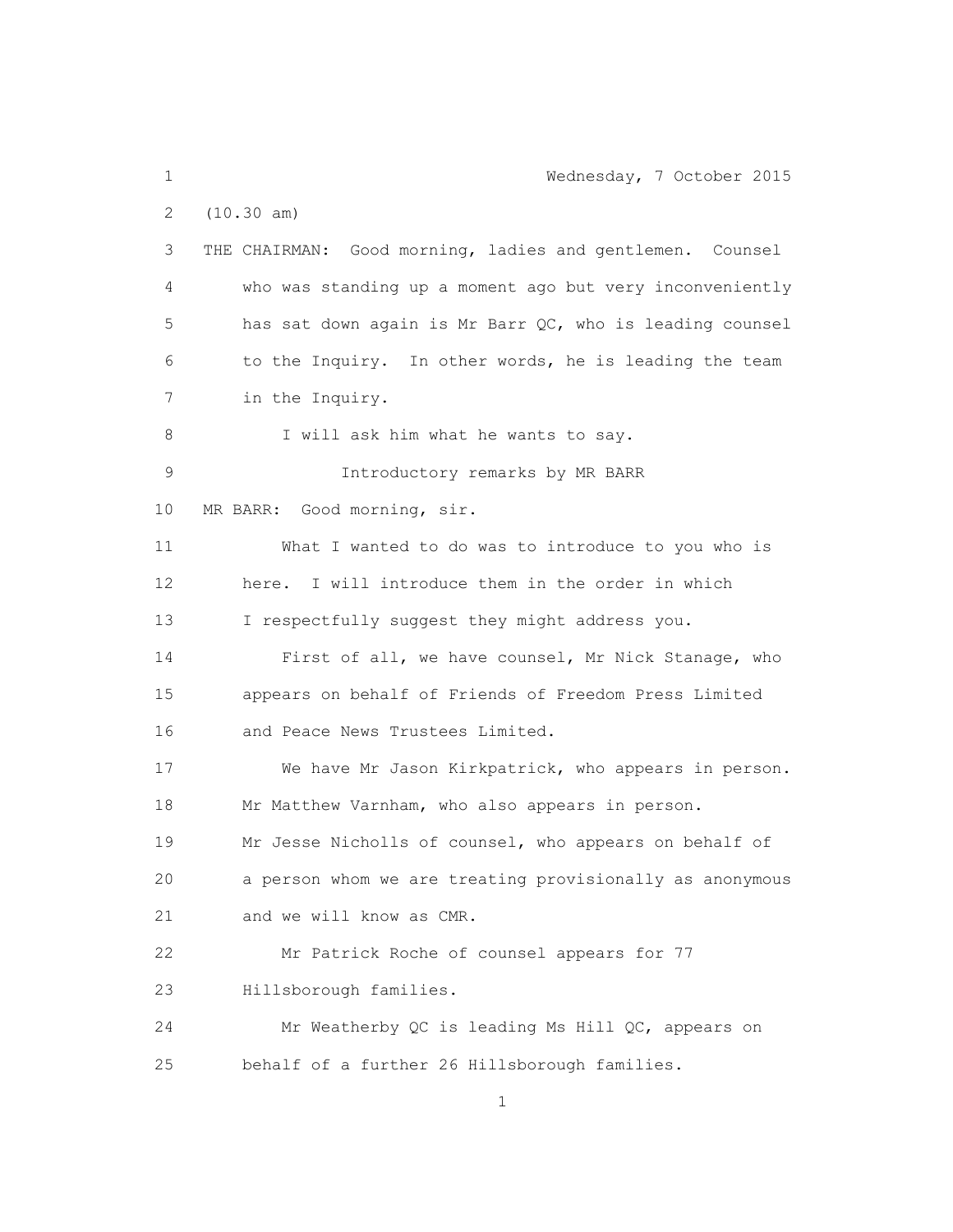1 Mr Hugh Robertson appears in person on behalf of the 2 Trades Union Congress. Ms Judith Lancet appears in 3 person.

 4 Mr Schwarz, a solicitor advocate, is going to 5 address you in relation to two persons whom he is not 6 going to name, but whose identities are known to the 7 Inquiry and in relation to people concerned with the 8 Good Easter hunt saboteur case. Mr Carey, also 9 a solicitor advocate, is going to address you in 10 relation to two groups of parents, whose names we are 11 provisionally treating as anonymous, who are concerned 12 that their deceased child's identity might have been 13 used by undercover police officers.

 14 Mr Friedman QC appears in respect of a number of 15 people, Stephanie Lightfoot-Bennett, Alastair Morgan, 16 Deborah Coles, Ken Fero, Stafford Scott, the National 17 Union of Journalists and the

18 Legal Defence & Monitoring Group.

 19 Mr Griffiths QC appears on behalf of four families, 20 the Adams family, the Ashley family, the Coker family 21 and the Goodenough family.

 22 Ms Deighton, a solicitor advocate, appears on behalf 23 of the Powell family.

 24 Ann Feltham appears in person on behalf of the 25 Campaign Against Arms Trade. My learned friend Ms Gerry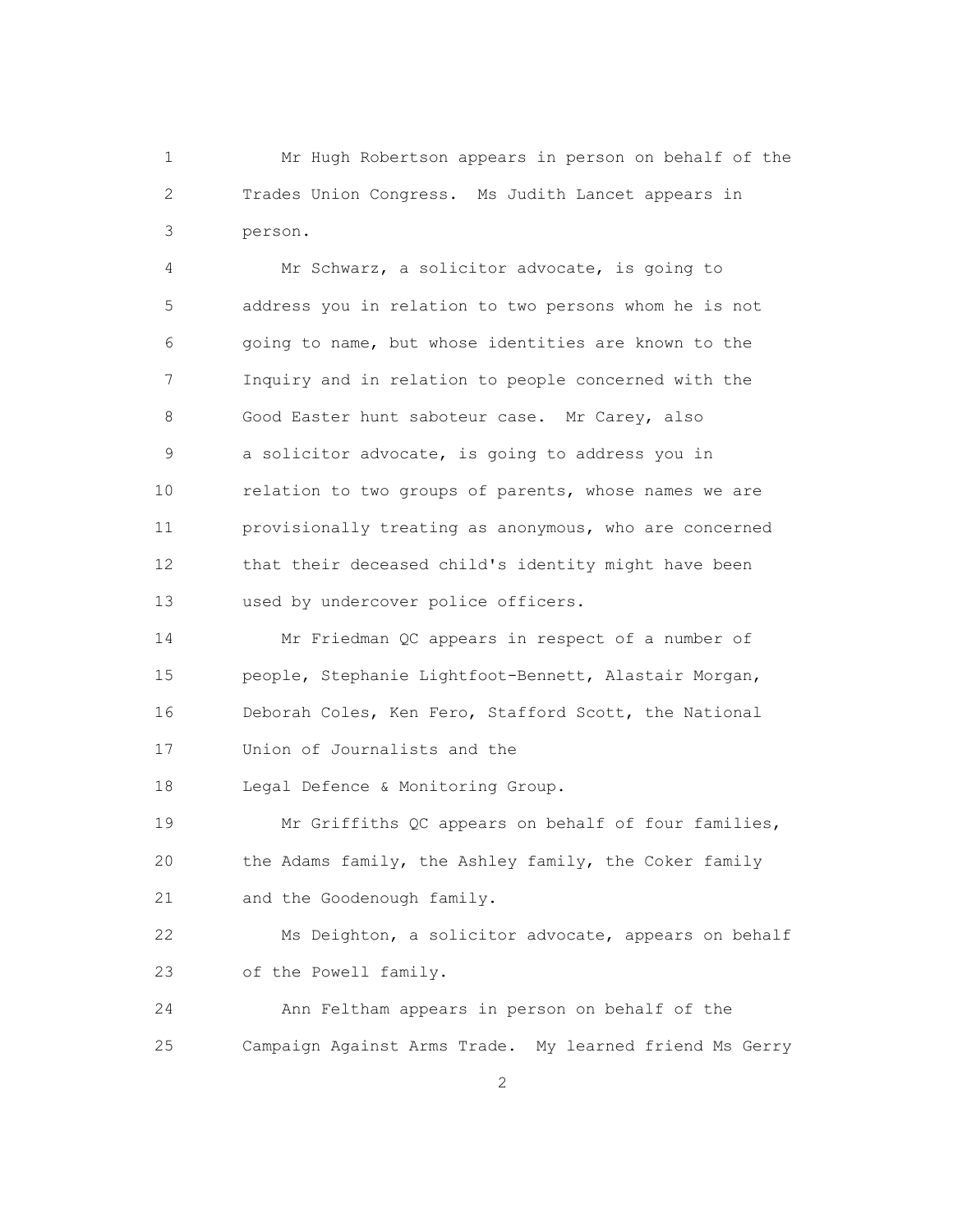1 appears on behalf of the Undercover Research Group. 2 Ms Helen Steel appears in person in relation to the 3 McLibel Group.

 4 My learned friend Mr Richardson appears on behalf of 5 Unite Against Fascism, formerly the Anti-Nazi League. 6 There are other representatives in the hearing room 7 today, although I understand that they have not attended 8 with the intention of addressing you on the core 9 participant issue. They represent Mr Mark Kennedy, 10 solicitors Mr Roscoe and Mr Duxbury, and my learned 11 friend Mr Garnham QC on behalf of the Commissioner of 12 Police of the Metropolis.

13 I understand, sir, it is your intention to say 14 something first of all about the use of Twitter and 15 social media during hearings of the Inquiry.

 16 Statement by THE CHAIRMAN re procedural matters 17 THE CHAIRMAN: Thank you very much.

 18 Ladies and gentlemen, would you listen carefully to 19 what I now have to say before we commence the hearing.

 20 As you know, this is a public hearing and I have 21 said already that as far as we possibly can, we will 22 ensure that what happens in these hearings can be made 23 public. But this particular Inquiry involves, as you 24 know, some evidence and information which because of its 25 nature is highly sensitive. During the course of the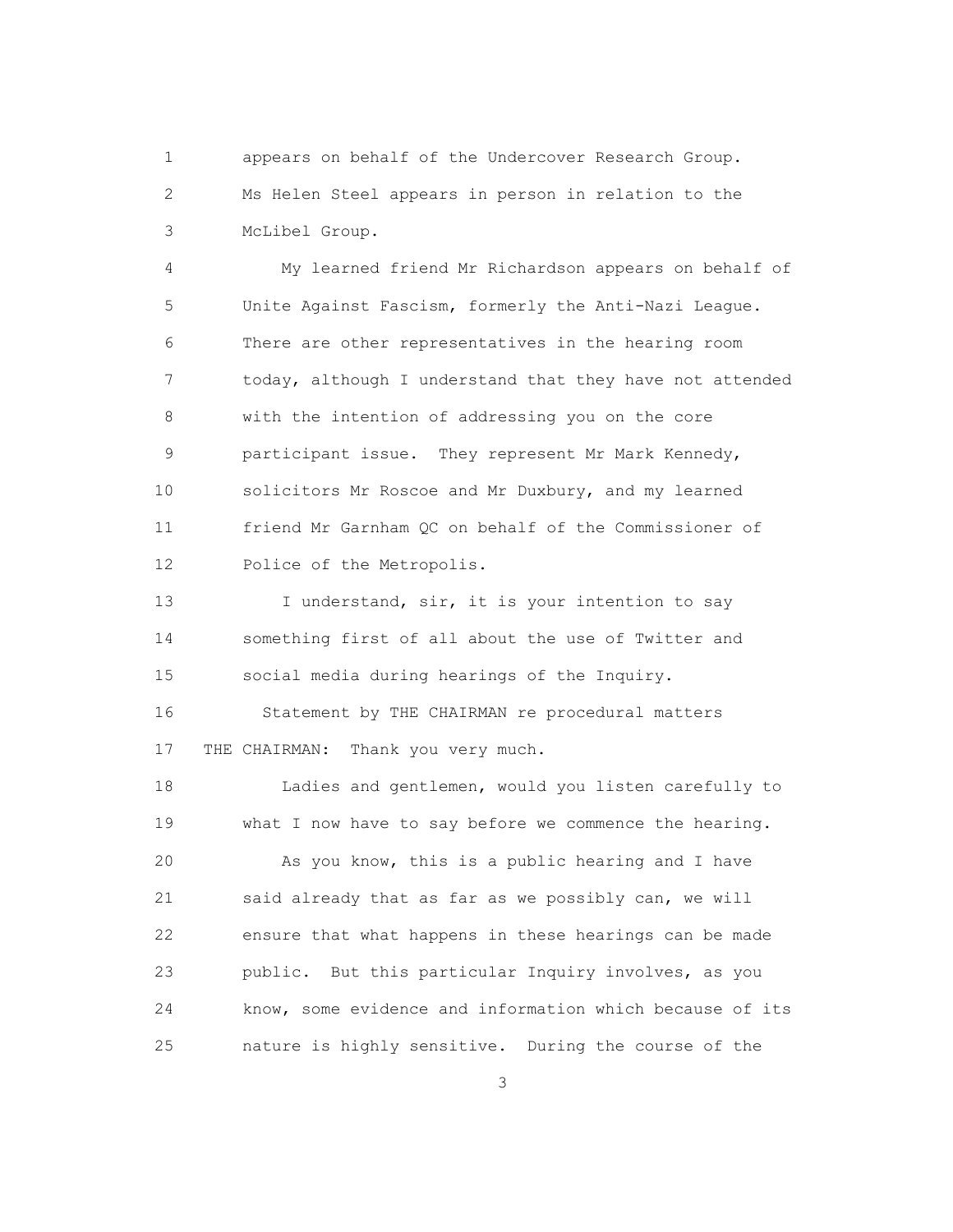1 Inquiry, I will be asked to make judgments about what 2 can and what cannot be placed in the public domain.

 3 I need to ensure that nothing is put in the public 4 domain inadvertently which damages an important public 5 interest. Secondly and ordinarily, courts and this 6 hearing does not prohibit the simultaneous or 7 contemporaneous report through a Twitter account or 8 other social media of what is happening inside the room. 9 But in order to ensure that there is no inadvertent 10 disclosure of material to the public about which I have 11 not yet made a decision, I need to say this: I want to 12 make an announcement about contemporaneous tweeting or 13 other social media communication from the hearing room 14 of the proceedings as they take place.

 15 This announcement applies to all public hearings of 16 the Inquiry. By reason of the sensitive nature of some 17 of the evidence to be considered by the Inquiry, I wish 18 to avoid the inadvertent disclosure of information that 19 should not be in the public domain. For that reason 20 I am going to direct that there must be not less than 21 a 60-second time delay between the words spoken in the 22 hearing room and any subsequent report of those words by 23 Twitter or other social media.

 24 That will give time for any party to the hearing to 25 draw to my attention the sensitive nature of information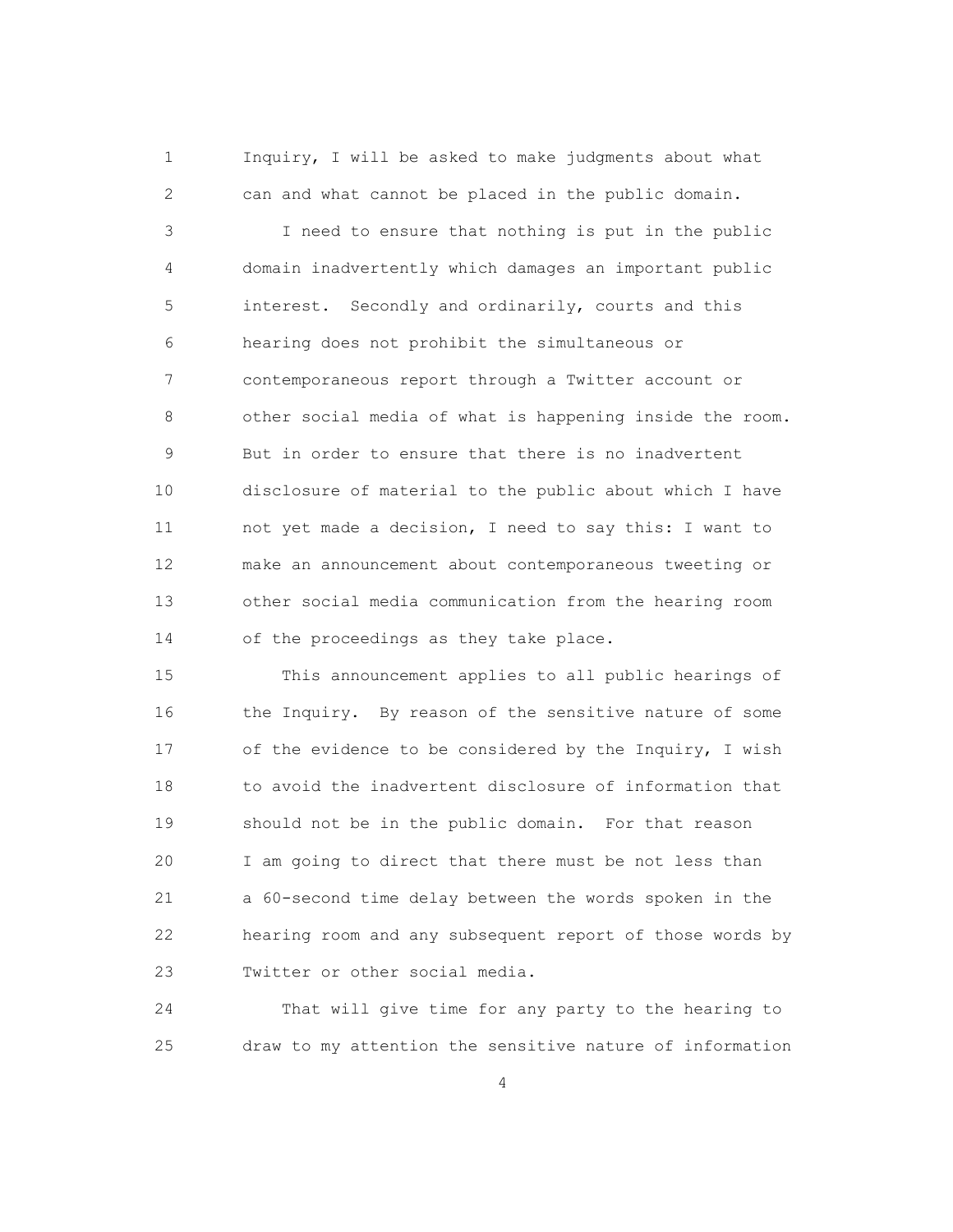1 that must not be communicated or broadcast and for me to 2 make an order prohibiting it before it is too late. 3 Anyone attending the hearings must keep faithfully 4 to this direction. If they do not, steps will be taken 5 to enforce it.

 6 I am going to make sure that those words, or 7 something like them to the same effect, will appear in 8 the Inquiry's website so that nobody can be under any 9 illusion about it from here on.

 10 Can I then remind you why we are here. You may 11 recall that, at the end of July, I invited anyone who 12 wished to make an application to be designated under 13 rule 5 of the Inquiry Rules, what is known as a core 14 participant.

 15 In consequence of that, I have received at least 380 16 applications.

 17 Having read them, it seemed to me that several of 18 them plainly met the threshold created by rule 5 of the 19 Inquiry Rules and I have given an advance indication to 20 those applicants that, short of something extraordinary, 21 they will be designated core participants. There are 22 about 150 of them.

 23 Those about whom I was not so sure, based upon the 24 written application I have invited to attend to make 25 further oral representations if they wish to do so.

 $\sim$  5  $\sim$  5  $\sim$  5  $\sim$  5  $\sim$  5  $\sim$  5  $\sim$  5  $\sim$  5  $\sim$  5  $\sim$  5  $\sim$  5  $\sim$  5  $\sim$  5  $\sim$  5  $\sim$  5  $\sim$  5  $\sim$  5  $\sim$  5  $\sim$  5  $\sim$  5  $\sim$  5  $\sim$  5  $\sim$  5  $\sim$  5  $\sim$  5  $\sim$  5  $\sim$  5  $\sim$  5  $\sim$  5  $\sim$  5  $\sim$  5  $\sim$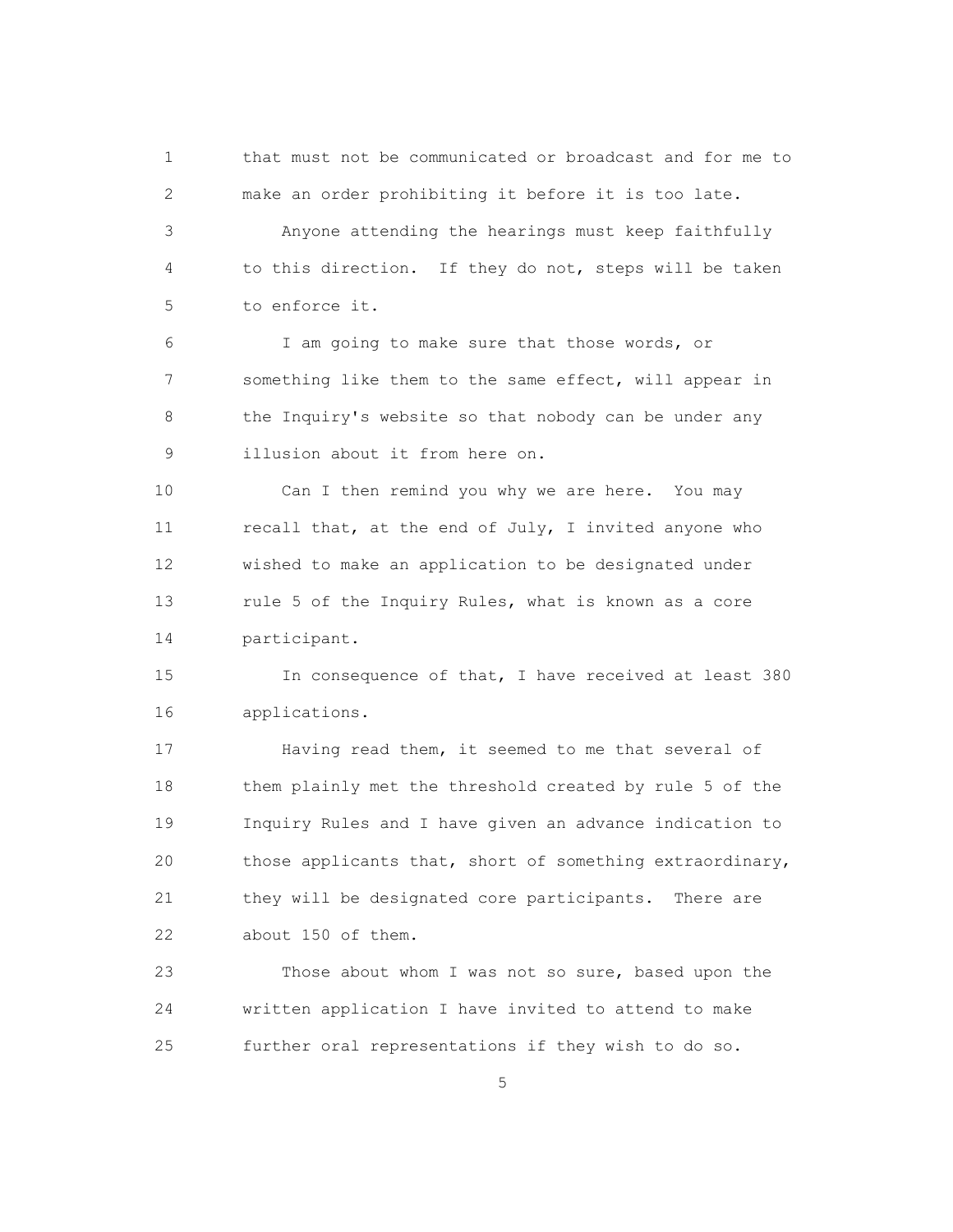1 In their cases, I have made no conclusion about the 2 terms of the application but simply wish to give anyone 3 who wanted to the opportunity to expand, if they wished 4 to.

 5 Can I make it clear that the fact that someone has 6 been granted, or will very shortly be granted 7 designation as a core participant, means nothing other 8 than that they have met the threshold created by rule 5. 9 No one should draw any conclusions from the fact that 10 someone has been designated core participant about the 11 accuracy of any assertions made by that applicant. In 12 particular no one should conclude that any person was or 13 was not affected by undercover policing, or indeed 14 undercover policing by any particular individual. You 15 will see the sense of this because that is why we are 16 here, to investigate what happened, not to jump to 17 conclusions.

 18 Thirdly I want to say, because it might help those 19 who are here to make further representations, that 20 judging by the terms of some of them, some applicants 21 may be under the impression that, unless they are 22 designated core participants, their complaint or their 23 suspicion or their assertion or their story will not be 24 investigated by the Inquiry and will not get an airing. 25 If that is a belief that anyone holds, I can assure you

 $\sim$  6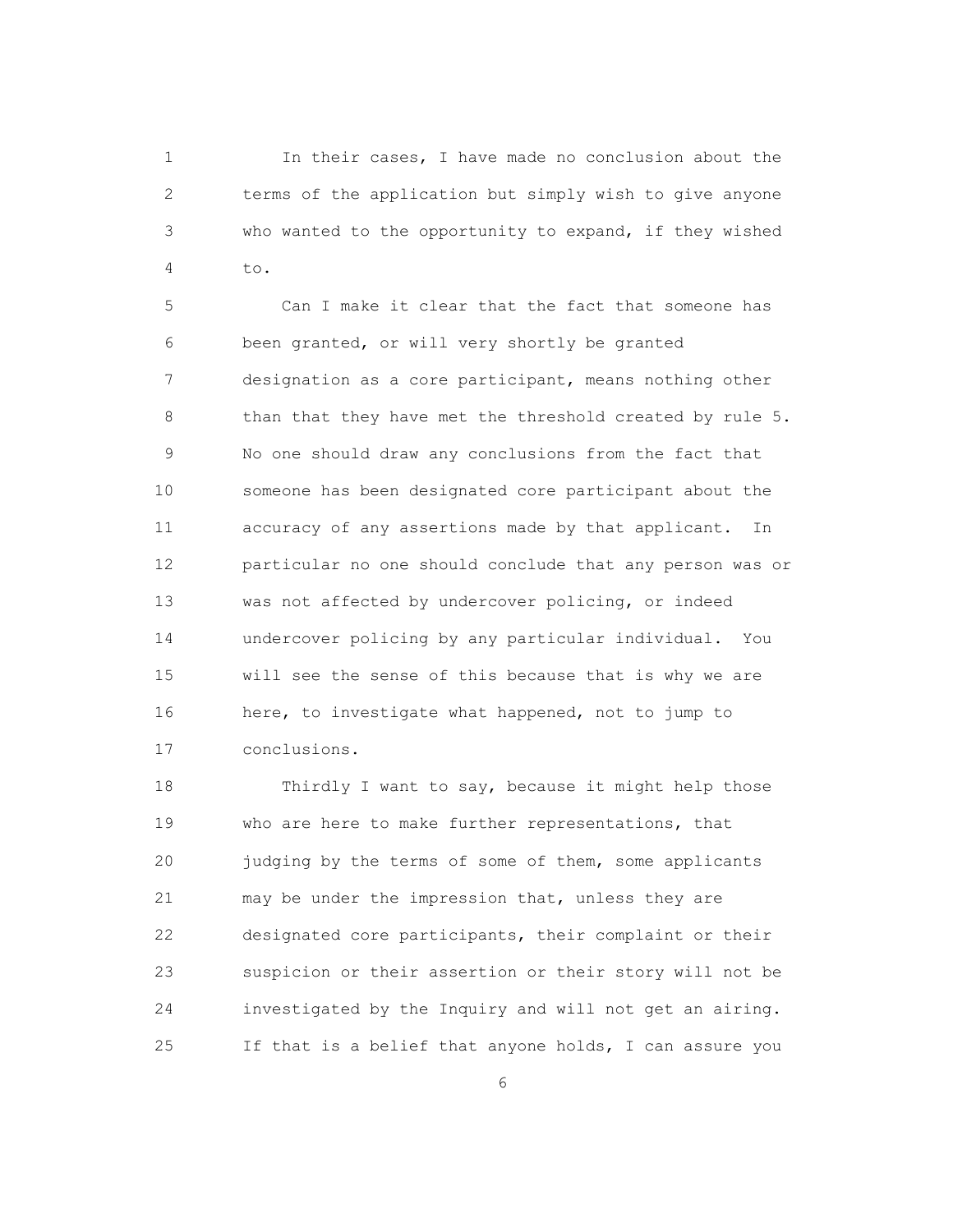1 that it is mistaken. What I am concerned about is 2 relevance. Even if a person does not meet in my view 3 the rule 5 criteria, they may nevertheless have 4 important evidence to give and their account may deserve 5 close investigation. If it meets the criteria of 6 relevance, then it will be investigated.

 7 Finally, even if in the next few days, in a written 8 ruling which will be published, I do not designate you 9 a core participant at this stage, it doesn't follow that 10 you will never be, since if, in the course of the 11 investigation, it appears to me that you should be 12 a core participant, then we will approach you. This is 13 an Inquiry in which applications for core participation, 14 even if not granted from the outset, will be kept under 15 review.

 16 That is the explanation I wanted to give before we 17 start. I think Mr Barr is going to help me now with the 18 order of submissions.

 19 MR BARR: Sir, yes. The first submission is from Mr Stanage 20 on behalf of Friends of Freedom Press Limited and Peace 21 News Trustees.

22 THE CHAIRMAN: Thank you very much.

23 Mr Stanage.

24

25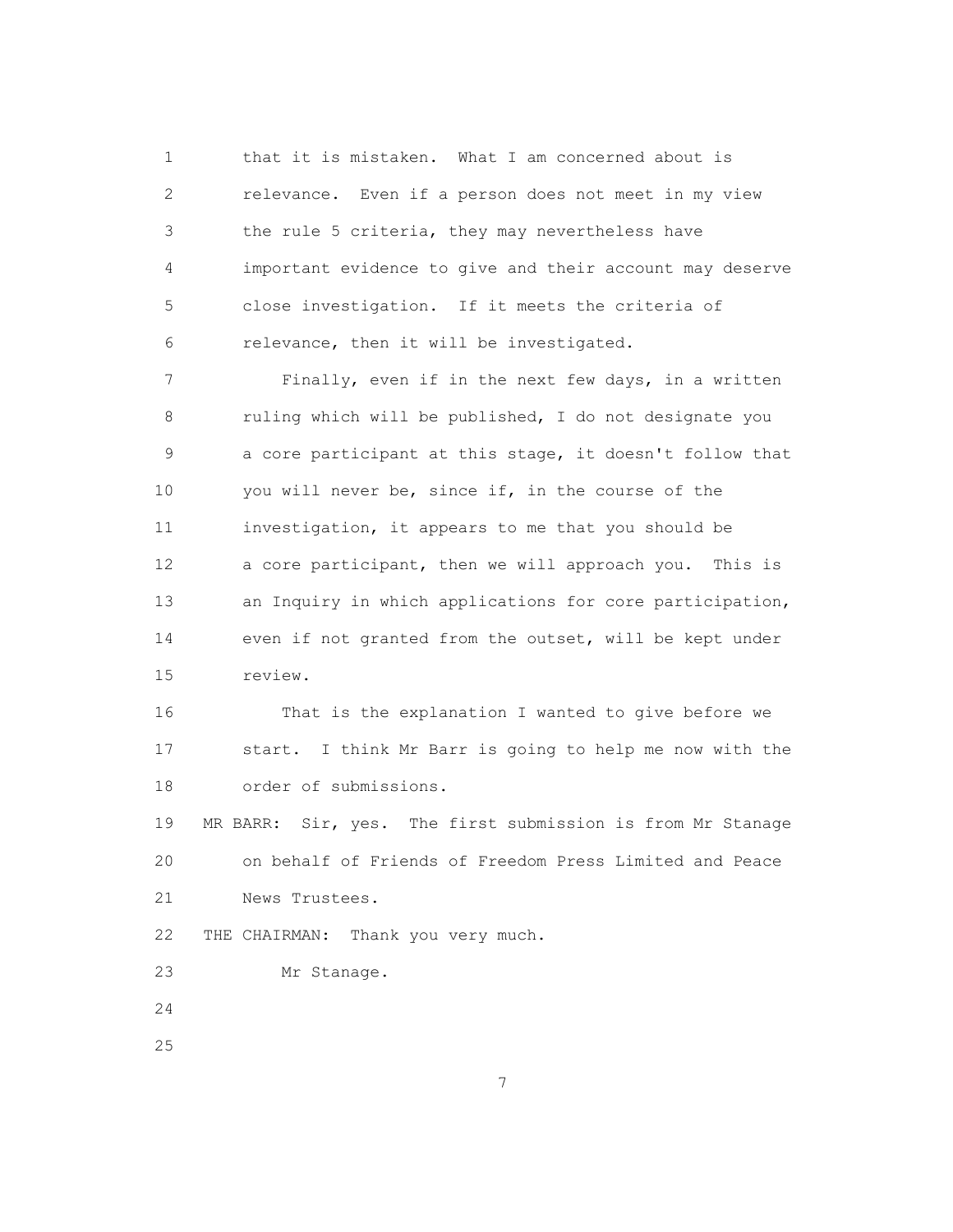1 Submissions by MR STANAGE

 2 MR STANAGE: Sir, in a recent letter which my instructing 3 solicitor sent to your Inquiry, we indicated that we 4 would also wish to be considered today as representing 5 Peace News Limited. 6 THE CHAIRMAN: Yes, indeed. 7 Sorry is that a separate organisation from 8 Peace News Trustees? 9 MR STANAGE: Sir, it is. Peace News Limited is the company 10 that publishes and runs the newspaper, the pacifist 11 newspaper which has been in publication in this country 12 since 1936. 13 I don't wish to presume, sir, that you will enable 14 me to speak on behalf of all three, but if I do so, that 15 is the third to which I refer. 16 Sir, in any event you have helpfully emphasised that 17 this morning's hearing is for representatives to expand 18 upon their written submissions already made and that is 19 what I briefly propose to do. I will aim for brevity. 20 I have seven points that I wish you to consider on 21 behalf of the clients that I represent and I shall set 22 them out for you now. 23 I anticipate, sir, that I will be about 20 minutes, 24 if that helps you with the management of the morning's 25 list.

en andere de la provincia de la provincia de la provincia de la provincia de la provincia de la provincia de<br>En la provincia de la provincia de la provincia de la provincia de la provincia de la provincia de la provinci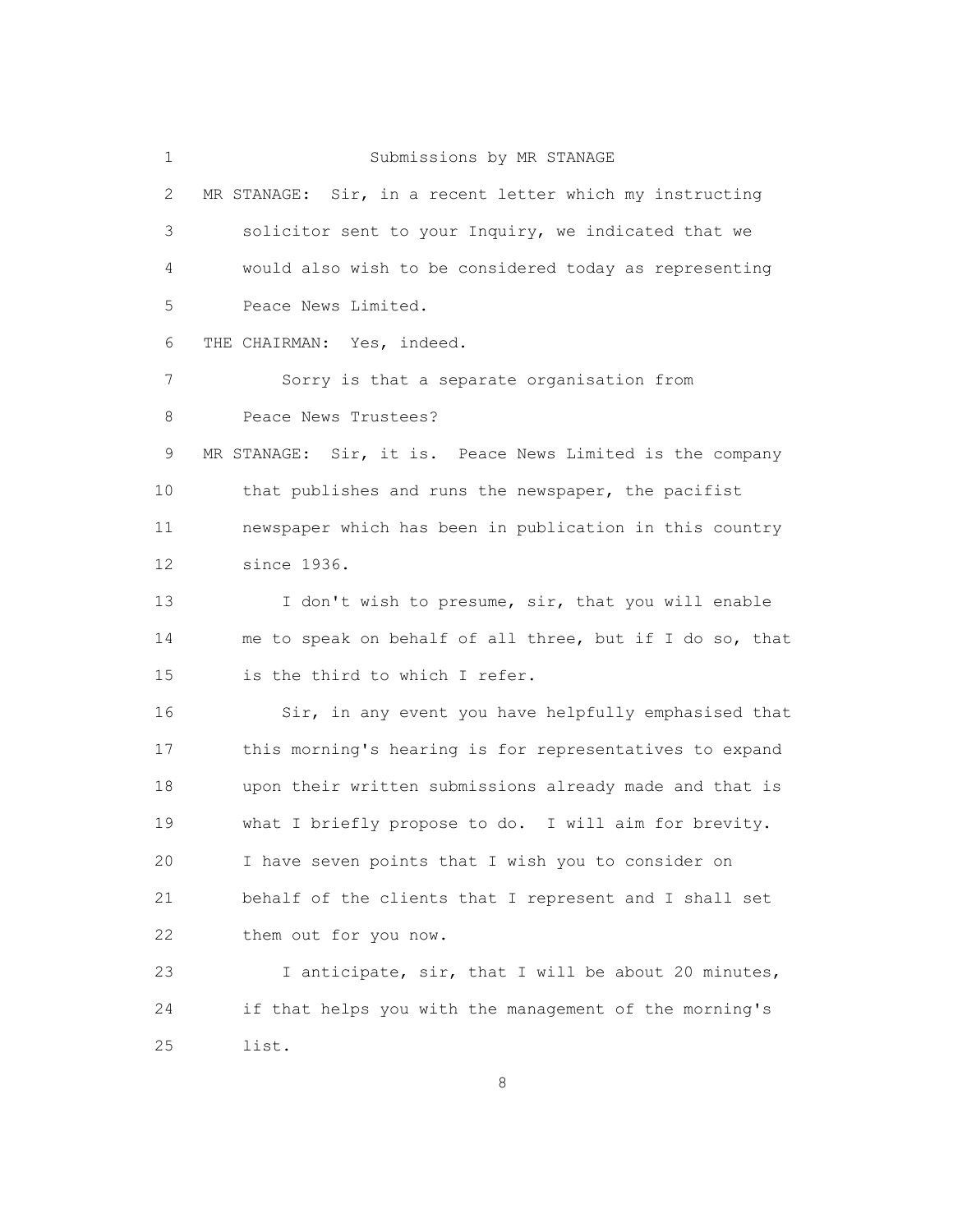1 THE CHAIRMAN: Thank you.

| 2              | The first point that I make is that, as I say,<br>MR STANAGE: |
|----------------|---------------------------------------------------------------|
| 3              | I represent three incorporated associations but at least      |
| $\overline{4}$ | in respect of the first two, Friends of Freedom Press         |
| 5              | Limited and Peace News Trustees, we have also named in        |
| 6              | our written submissions certain individuals who have          |
| 7              | played a long-standing and prominent part in each of          |
| 8              | those two organisations.                                      |
| 9              | So my first submission, and this may be a submission          |
| 10             | that will be echoed by others this morning, is that it        |
| 11             | is clear from the Inquiry Rules that a person need not        |
| 12             | be an individual but can in fact be a body corporate.         |
| 13             | So strictly speaking, those whom I represent should           |
| 14             | not need to put up an individual name within each             |
| 15             | organisation.                                                 |
| 16             | THE CHAIRMAN: No difficulty with that.                        |
| 17             | MR STANAGE: Although, as you will see in a moment, we are     |
| 18             | able to do so.                                                |
| 19             | Moreover, as you are well aware, sir, the terms of            |
| 20             | reference refer to political campaigners. That again          |
| 21             | does not signify individuals necessarily. Both the            |
| 22             | Friends of Freedom Press Limited and Peace News Trustees      |
| 23             | are both campaigning associations of very long standing       |
| 24             | in the country.                                               |
| 25             | Moreover, as far as we are aware, and I accept, sir,          |

9 and 2012 and 2013 and 2014 and 2014 and 2014 and 2014 and 2014 and 2014 and 2014 and 2014 and 2014 and 2014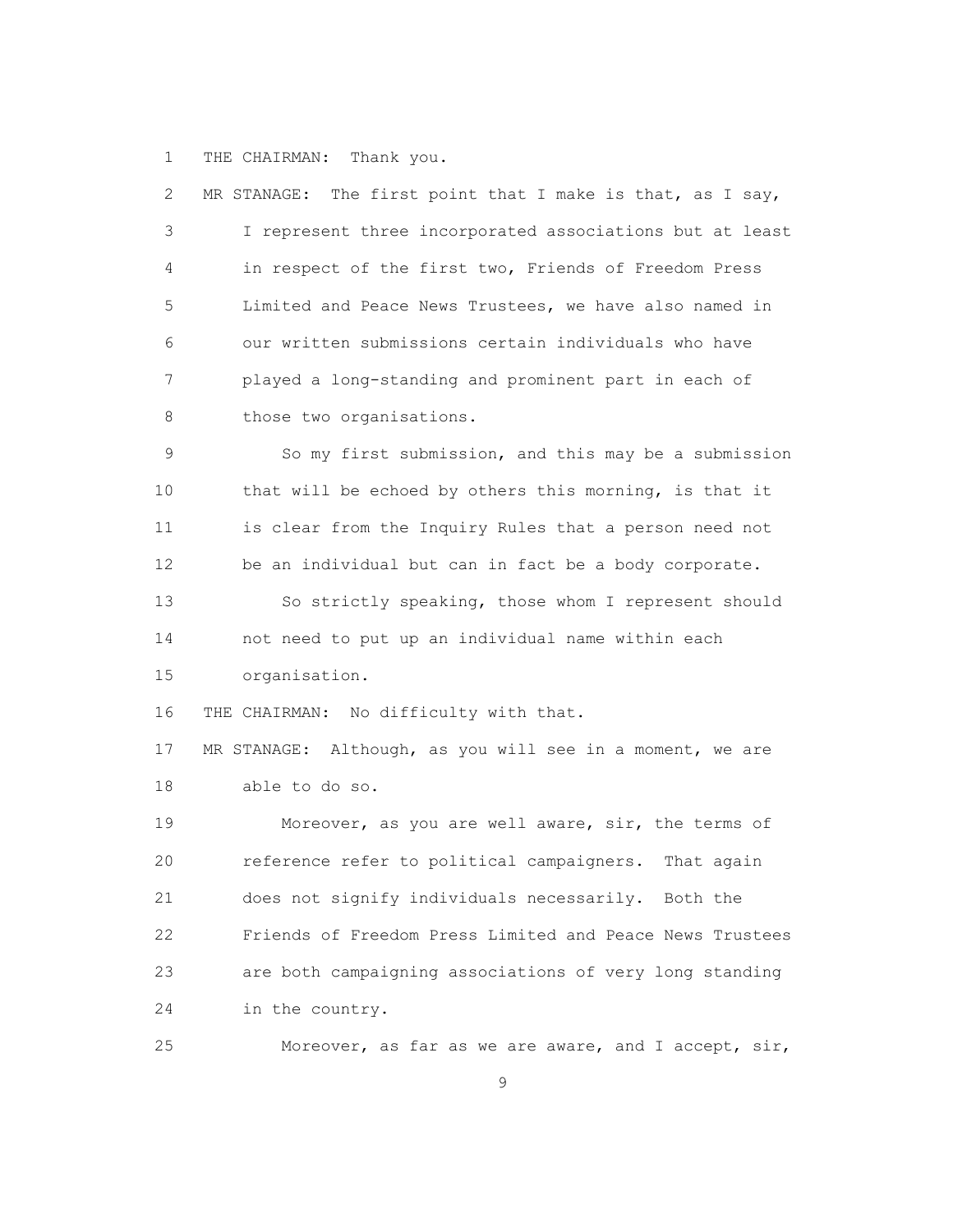1 that individual representatives do not necessarily have 2 a full list of those to whom you have given core 3 participant status but, as far as we are aware, no other 4 organisations are explicitly pacifist or anarchist, 5 although of course there may be individual pacifists or 6 anarchists within some of the other groups.

 7 The utility of that position in my submission, sir, 8 is that the organisations that I represent or seek to 9 represent at your Inquiry can serve as umbrellas for the 10 groups that met in their premises, or individuals who 11 were prominent within them.

 12 That may help both in terms of representation, but 13 also by way of structure for the Inquiry. Because if, 14 as in other public inquiries, you were to decide that 15 a topic by topic approach might recommend itself, then 16 the topics of pacifism and anarchism could conveniently 17 be represented by those two organisations that 18 I represent.

 19 There is another benefit in the organisational 20 approach, sir, that I suggest warrants consideration, 21 and that is that some prominent pacifists and anarchists 22 within my clients' organisations were very active during 23 the period under scrutiny but are now dead. One thinks 24 in respect of the Friends of Freedom Press, of 25 Colin Ward, a prominent anarchist author and activist,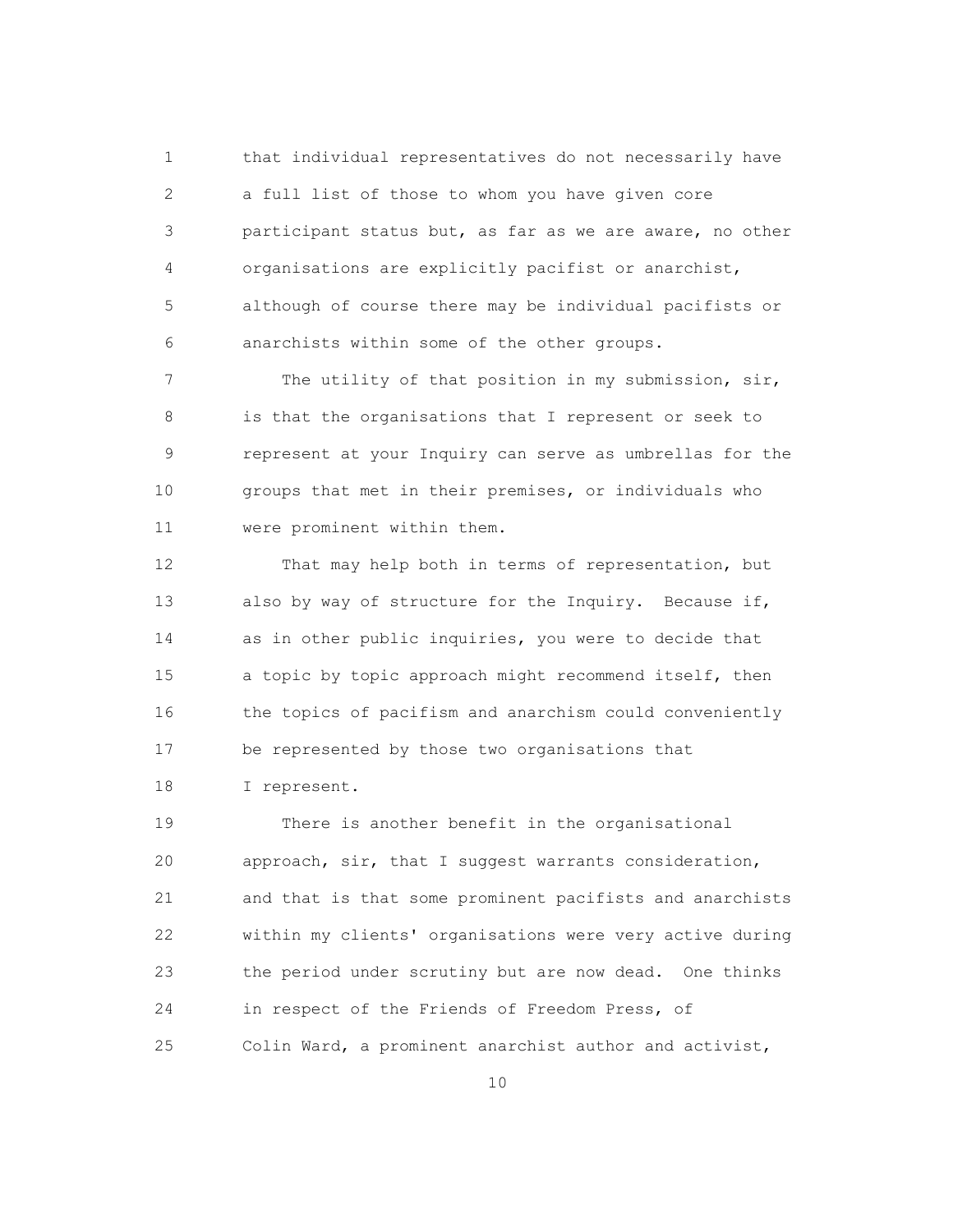1 and Philip Samson.

 2 Now, there is likely to be institutional records 3 within Freedom Press, or at least an institutional 4 memory of infiltration of -- or undercover policing in 5 respect of the dead, and therefore the organisations 6 could speak where no one else might on the subject of 7 infiltration during the relevant period of the likes of 8 Colin Ward and Philip Samson.

 9 Sir, the second point I make is an alternative one, 10 what if the reality is that you do prefer individuals 11 within organisations rather than organisations 12 themselves? Well, to my clients, that would not pose 13 a difficulty because we have individuals within each 14 organisation who could act as witnesses to speak to 15 broader organisational issues, and they should be 16 recognised accordingly.

 17 So the question I pose is, is the threshold that you 18 have applied membership of an infiltrated group? If it 19 is, then we have the following individuals who can 20 assist. In respect of Peace News Trustees and indeed 21 Peace News Limited, the third of my clients, if you will 22 recognise that third client, Bill Hetherington. 23 THE CHAIRMAN: Did you say Harrington? 24 MR STANAGE: Hetherington, forgive me. He is 25 a long-standing trustee of Peace News, the newspaper,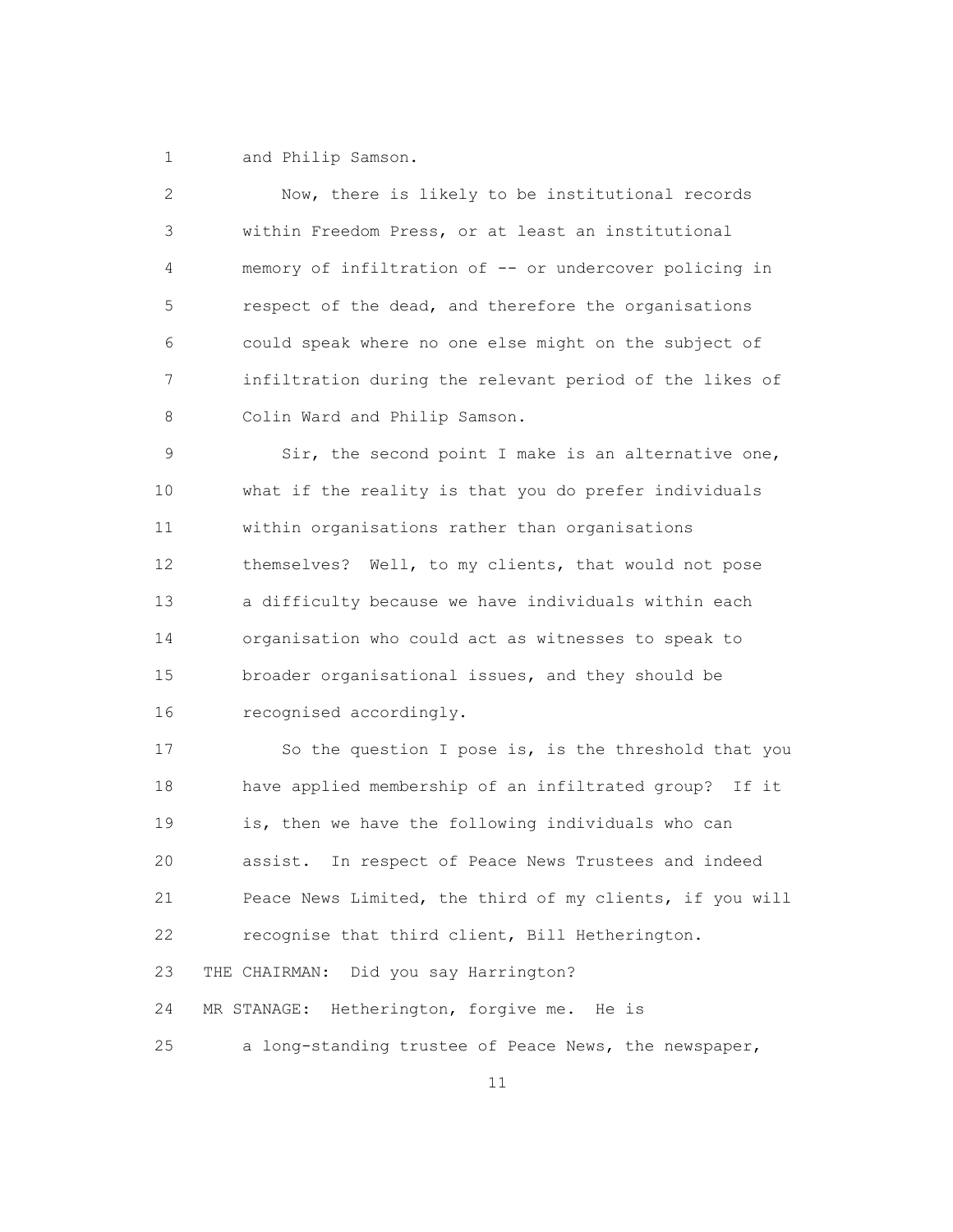1 and has been involved in that pacifist newspaper since 2 1968. A further individual, who we named in the further 3 written representations, is Malcolm Hopkins. He was 4 working in the Housmans bookshop which shares premises 5 on Caledonian Road with Peace News and the 6 Peace News Trustees. Bob Lambert, one of the known 7 undercover police officers, befriended Malcolm Hopkins 8 through Peace News and through Mr Hopkins' position as 9 a trustee. The friendship developed, or should I say 10 was developed by Bob Lambert, to the point where 11 Mr Lambert lived in Malcolm Hopkins' flat.

 12 My instructions are that Bob Lambert is believed to 13 have set off a fire bomb in a Debenhams store, and my 14 instructions are that Special Branch raided 15 Malcolm Hopkins' flat on the pretext that they were 16 looking for Bob Lambert, and Special Branch during that 17 raid evinced a very detailed knowledge of the political 18 ideology and connections which Malcolm Hopkins had.

 19 Sir, forgive me for delving to that extent into the 20 particular detail of a particular incident, but I am 21 mindful that you have mentioned that relevance is 22 an important consideration. And I am anxious to stress 23 that these are not organisations with an abstract 24 interest.

25 THE CHAIRMAN: Relevance to what will be investigated --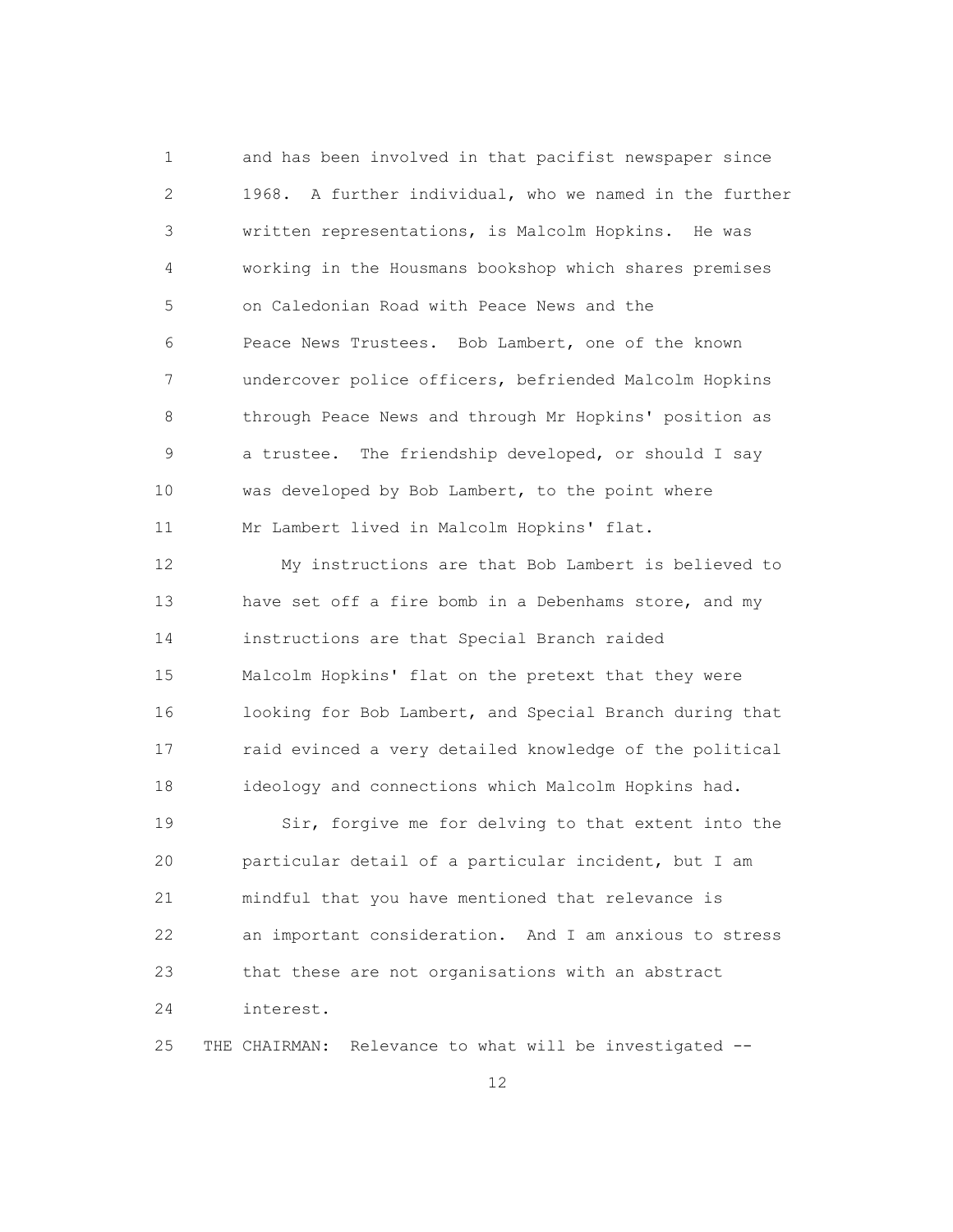- 1 MR STANAGE: Yes.
- 2 THE CHAIRMAN: -- Mr Stanage.
- 3 MR STANAGE: Indeed.
- 4 THE CHAIRMAN: Core participation, I decide under rule 5.
- 5 MR STANAGE: Yes, and I will turn to the provisions of rule 6 5 in my conclusion, shortly.
- 7 THE CHAIRMAN: Before you do, can you help me about one 8 confusion I have. I don't know whether you are aware of 9 it, but there has been a separate application made on 10 behalf of Peace News Limited by somebody called 11 Rebecca Dale.
- 12 MR STANAGE: I was aware of that. My understanding is that 13 it has been withdrawn but that understanding may be 14 wrong.
- 15 THE CHAIRMAN: My puzzle about it is this. In the
- 16 application made on behalf of your other two clients, it 17 is said that Peace News split off from Caledonian Road
- 18 in 1972 and moved to Nottingham.
- 19 MR STANAGE: Yes.

 20 THE CHAIRMAN: But the application that was made on behalf 21 of Peace News Limited by Ms Dale purports to use 5 22 Caledonian Road as the address of the company. That 23 puzzled me.

 24 MR STANAGE: I don't believe I can assist you on that point. 25 THE CHAIRMAN: Where is Peace News Limited registered?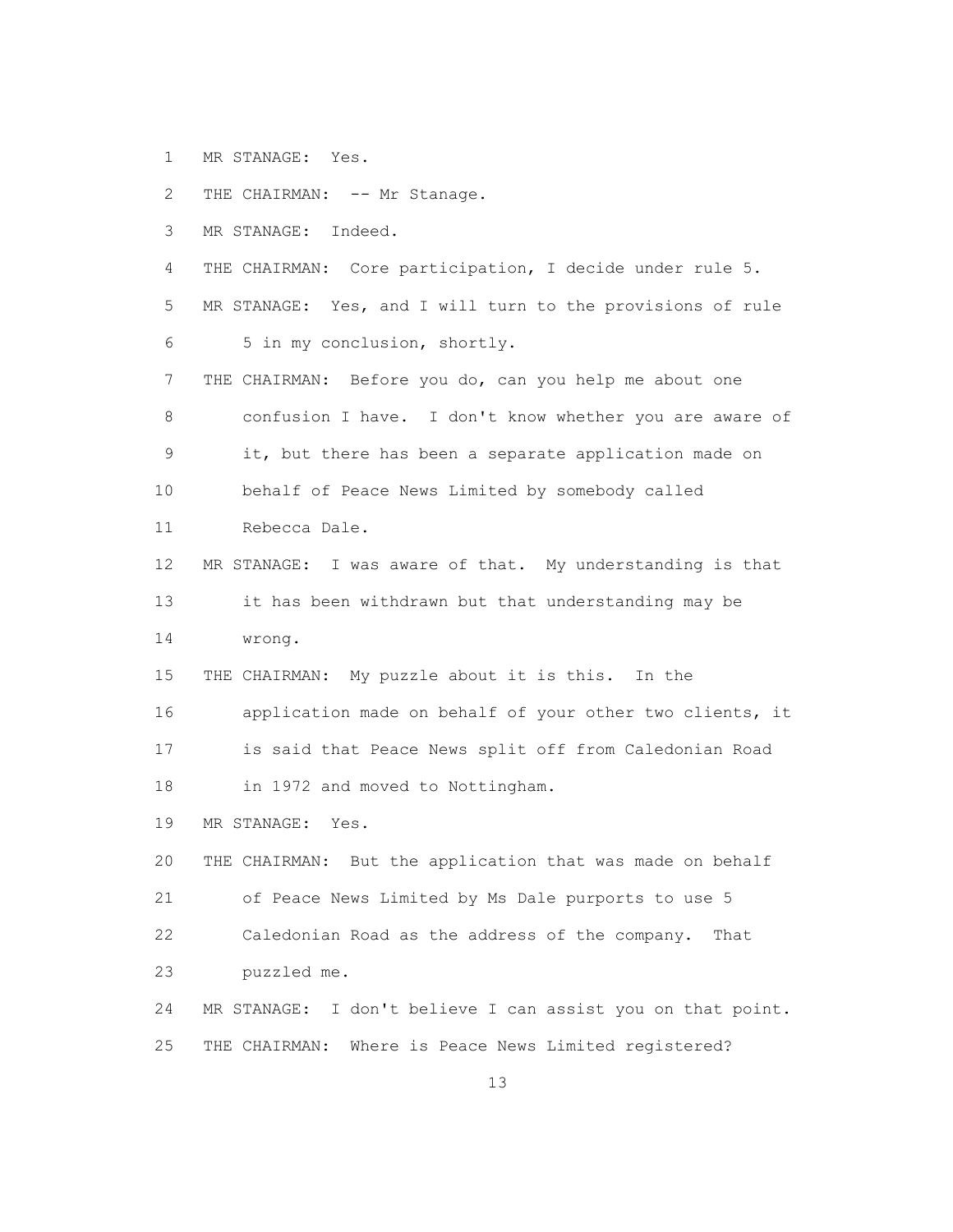1 MR STANAGE: If you will excuse me just a moment.

| $\sqrt{2}$  | Sir, forgive me. The reality appears to be that          |
|-------------|----------------------------------------------------------|
| 3           | even though since 1972 the operation was in Nottingham,  |
| 4           | office premises were retained at 5 Caledonian Road in    |
| 5           | London.                                                  |
| 6           | THE CHAIRMAN: A small office is what I am told in your   |
| 7           | application.                                             |
| 8           | MR STANAGE: Yes, I am not contending for a large one.    |
| $\mathsf 9$ | THE CHAIRMAN: All right.                                 |
| 10          | MR STANAGE: Sir, on the point of individual or prominent |
| 11          | individual involvement, relevant involvement in          |
| 12          | undercover policing, in respect of the Friends of        |
| 13          | Freedom Press Limited, I can name two individuals.<br>We |
| 14          | already have, in our written submissions, named          |
| 15          | Mr Donald Roum who I see appears, or at least attends    |
| 16          | court in the public gallery today. He has been active    |
| 17          | within the Friends of Freedom Press since before 1968    |
| 18          | and throughout the period under investigation.           |
| 19          | I should also name, by way of further individuals,       |
| 20          | Stephen Sorb. He was, at least since the 1980s, the      |
| 21          | early 1980s, and still is, a printer at the              |
| 22          | Freedom Press, which is immediately adjacent to the      |
| 23          | Freedom building off Whitechapel High Street.<br>He was  |
| 24          | the secretary of the Freedom Press, has been secretary   |
| 25          | of Freedom Press in charge of printing in that capacity. |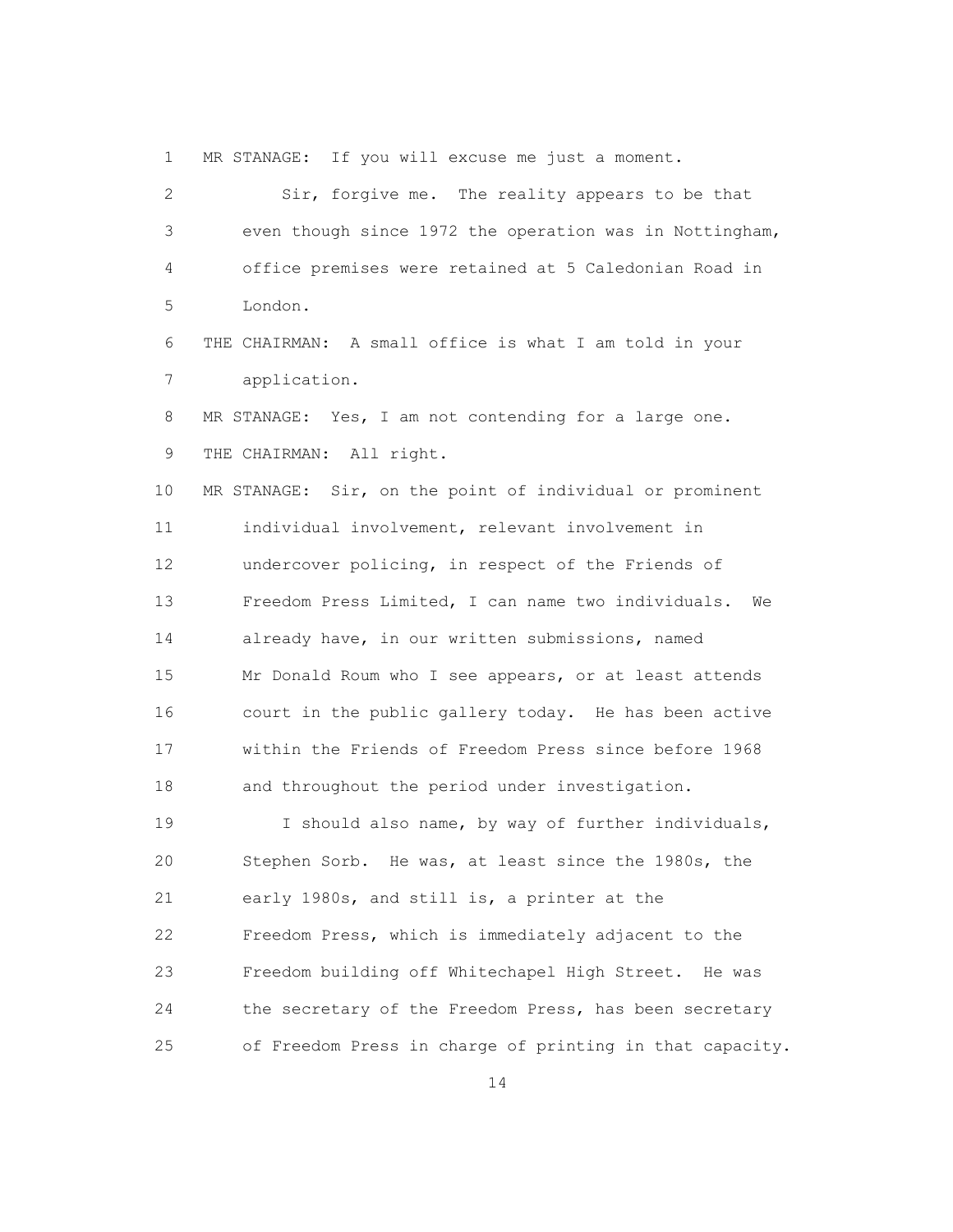1 So those are my alternative submissions. We have 2 individuals and those should be recognised if you are 3 against us on the incorporated association point.

 4 So the third of my points deals with what I invite 5 you to regard as the benefit of recognising my clients 6 as having core participant status. There are five 7 points here to be made within this general heading of 8 benefits.

 9 First of all, no other organisations or individuals 10 were active throughout the totality of the period under 11 examination. So Freedom and Peace News Trustees offer 12 not only longevity but continuity.

13 That, I submit, can only benefit the Inquiry 14 because, without any disrespect, many other core 15 participants can only point to somewhat more recent 16 involvement, say, since the 1990s.

 17 Sir, the second point, and it perhaps follows, is 18 that Peace News Trustees and the Friends of Freedom 19 Press Limited fill what may appear to be a temporal and 20 evidential gap.

 21 Why do I say that? Well, looking at the list of 22 undercover officers that we have so far, and that may 23 only be the tip of the iceberg but looking at that list, 24 it appears that the earliest deployment is of an officer 25 whose name I think is Mike Chitty, and that was in 1982.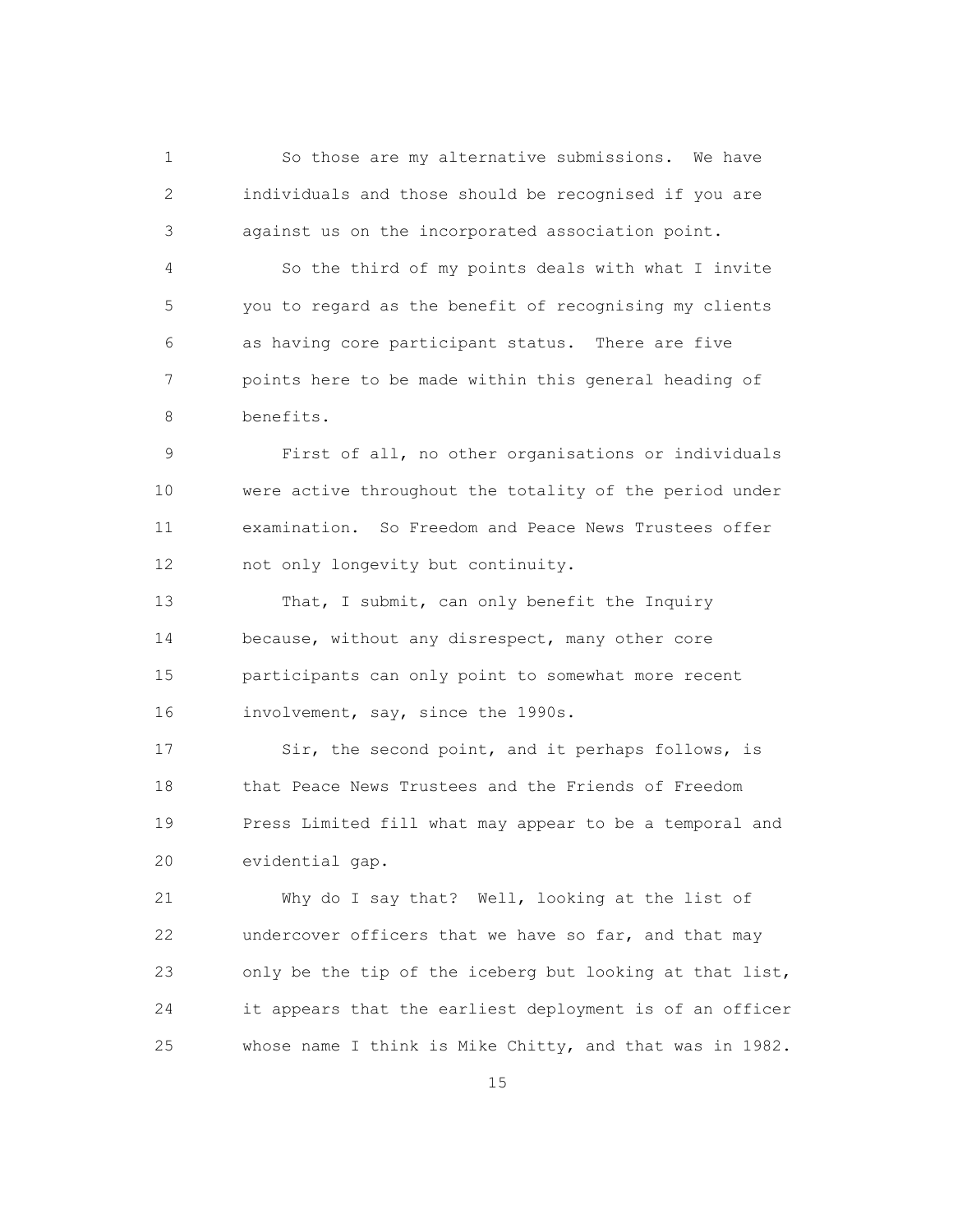1 If that is right, sir, the period from 1968 to 1982 2 is absent or constitutes a gap and it does need to be 3 covered.

 4 Now I know and I have your point that the Inquiry 5 will of course cover it, but in my submission you can 6 only be assisted by prominent political campaigns who 7 can speak to their experiences from the late 1960s up 8 until and beyond 1982. It is also right to say, on the 9 point of temporal gaps, that our understanding is that 10 Leigh Day & Co represent one of the undercover officers, 11 Peter Francis, and that Slater and Gordon represent Bob 12 Lambert and Jim Boyling. So again, 1986, in respect of 13 those officers, appears to be the earliest period that 14 they deal with. Freedom and Peace News can fill the gap 15 before 1986.

 16 Sir, the third point on the potential benefits of 17 granting status is that looking at the list that we 18 presently have of representation and lay involvement, 19 there do not appear to be many organisations that you 20 have recognised as such, and we suggest that 21 organisational representation could only be a benefit 22 because of the institutional memory and possibly records 23 that organisations will tend to have.

 24 Fourth point, relevance. We suggest that the test 25 to be applied is one of realistic possibility. In other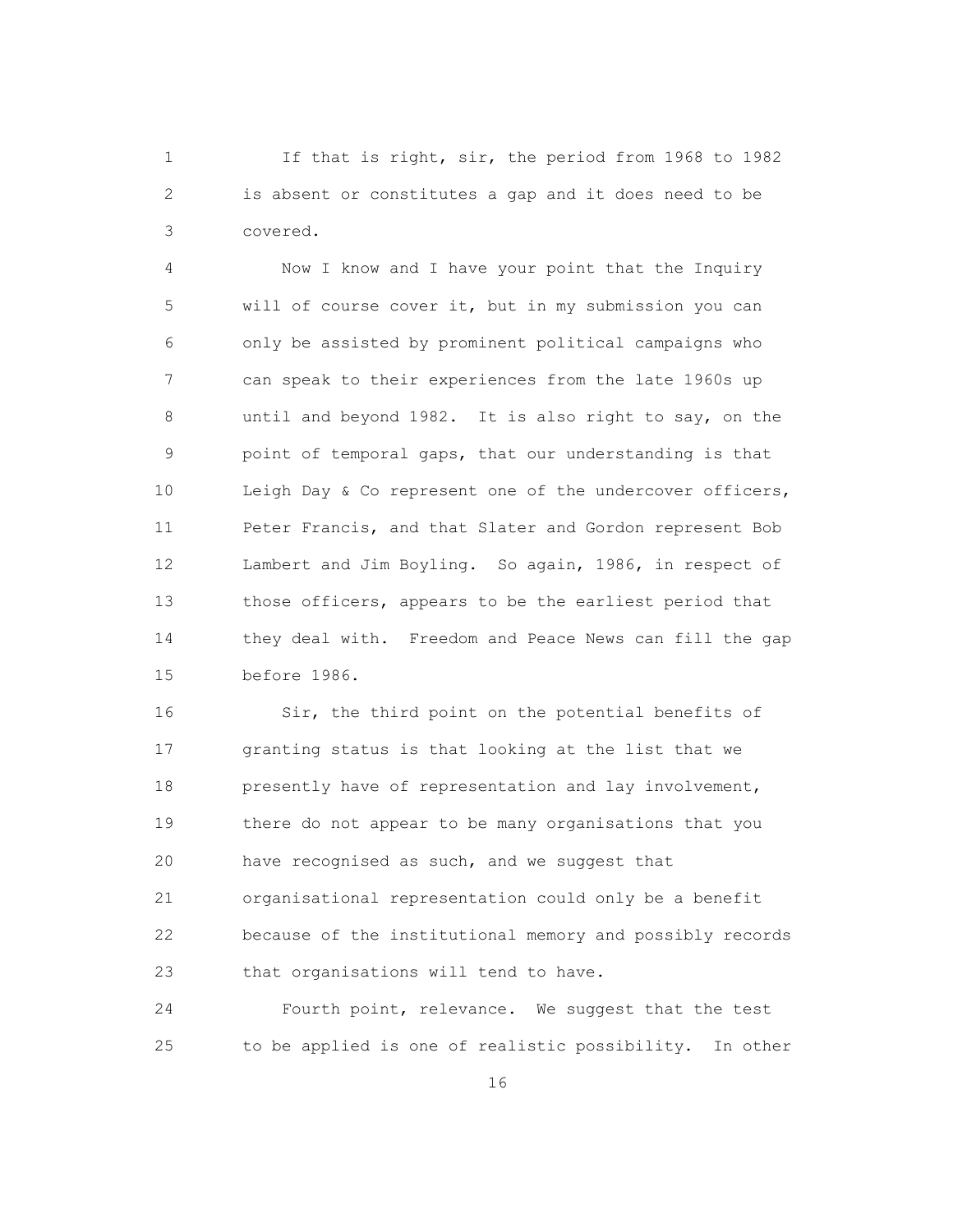1 words, is it more than merely fanciful to suggest that 2 any given applicants before you today were targeted? 3 That should be the test and that should be sufficient, 4 but in respect of my clients, we say we can go even 5 better than mere arguability or realistic possibility. 6 We say there is a high probability that our clients were 7 infiltrated and that derives from the very nature of 8 their stance in respect of their political campaigns and 9 their view of the state.

 10 You have from our very first written submissions 11 a flavour of the history. Freedom Press and its most 12 prominent members have been prosecuted, raided, burgled 13 and the subject of state attention throughout the 20th 14 century and probably beyond. Prominent members of 15 Peace News were prosecuted for incitement to 16 disaffection in respect of British troops in the north 17 of Ireland in the 1970s, so it would be remarkable, we 18 say, if my clients had not been infiltrated.

 19 Indeed, we know from the Guardian article that we 20 sent in to you of Tuesday, 17 September 2013 that 21 undercover officers have admitted to targeting both 22 Housmans bookshop and Freedom Press, in order to collate 23 information.

 24 THE CHAIRMAN: Can you give me the date of the article 25 again.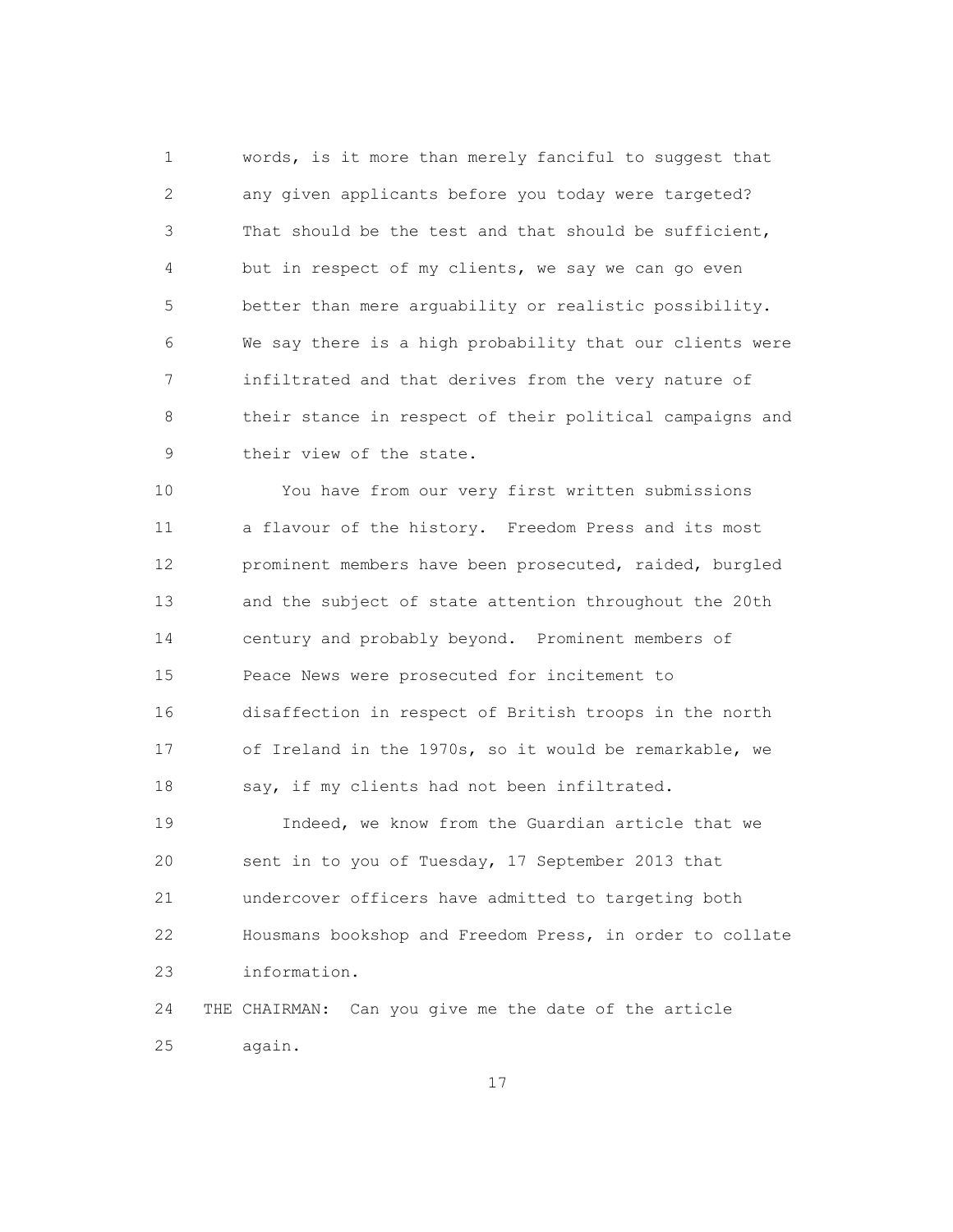1 MR STANAGE: Yes, 17 September 2013. I have a hard copy if 2 it would assist you to receive it, sir. 3 THE CHAIRMAN: If you have not already sent it in, it would. 4 MR STANAGE: Well, we have sent it in, but out of 5 an abundance of caution ... (Handed) 6 THE CHAIRMAN: Thank you. 7 MR STANAGE: Sir, could I invite your attention, for the 8 moment, only to the penultimate paragraph on the first 9 page, which indicates that Bob Lambert, the police 10 officer who spent four years undercover in animal rights 11 and environmental groups in the 1980s, regularly visited 12 Housmans as he built up his cover of a radical activist, 13 sir, you will note there, not as a mere purchaser of 14 magazines or news about forthcoming events or political 15 rallies and so on, but for the purpose of building up 16 his cover as a radical activist. I have already 17 referred to his close relationship with Mr Hetherington 18 of Peace News Trustees. 19 Then, sir, fifthly on this point of the benefit to

 20 your Inquiry of my clients, there is a strong 21 likelihood, we suggest, that Peter Francis, one of the 22 undercover police officers, will confirm that both of my 23 clients' buildings and organisations were infiltrated by 24 the SDS and possibly by Mr Francis himself.

25 Three operatives have been exposed as having been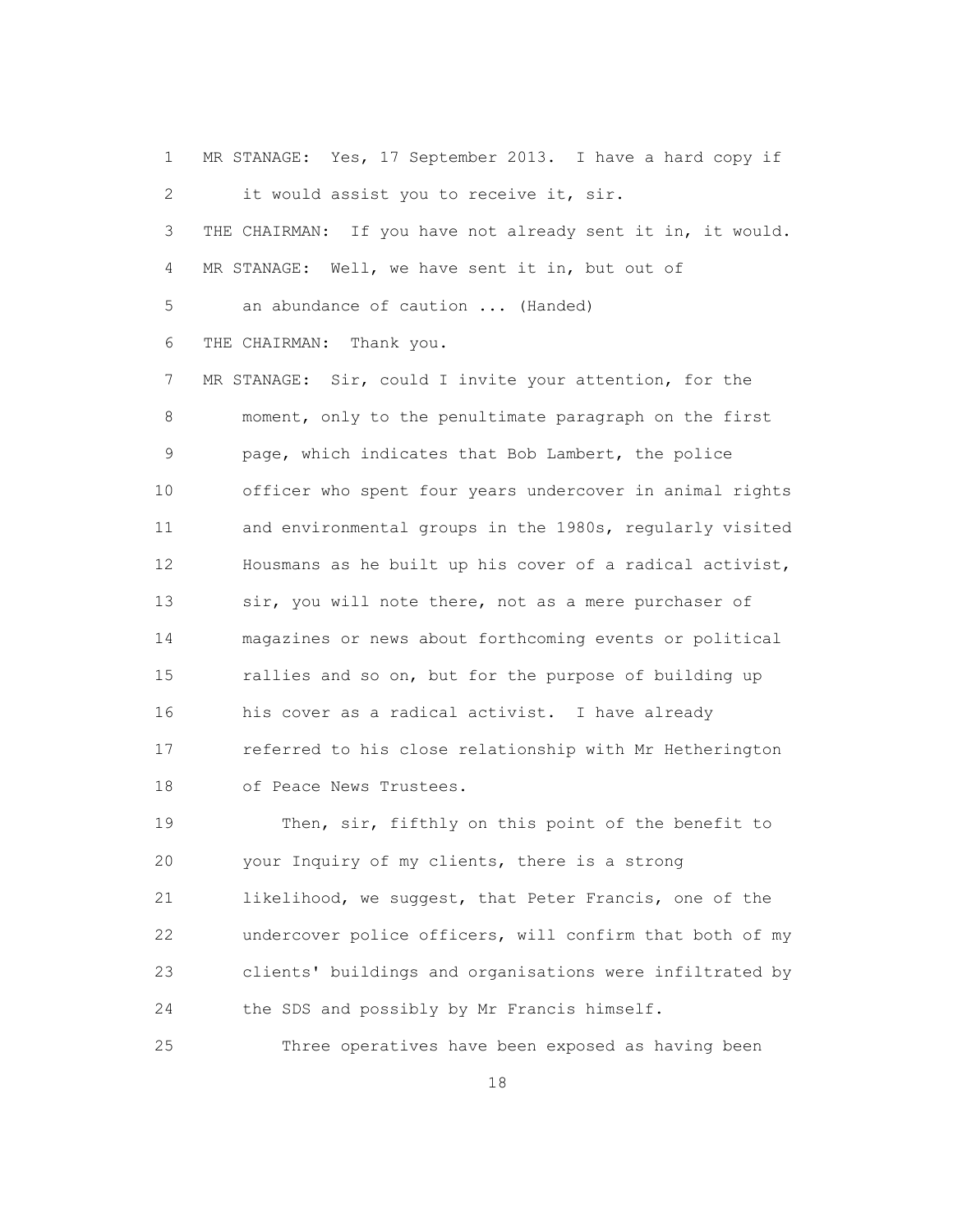1 active at Peace News or Housmans on the Caledonian Road. 2 Bob Lambert you have just been reminded of, 3 Peter Francis, but also John Dines. I am not asking you 4 to accept speculation here. Three undercover officers 5 have infiltrated the second of my clients' premises and 6 organisations.

 7 There is a risk, sir, in my respectful submission, 8 that if Freedom is not granted status as 9 an organisation, that many of the anarchist groups that 10 met there in the 1970s and 1980s but are now defunct, 11 will not have their situation considered by the Inquiry, 12 and therefore Freedom's involvement can only assist you. 13 As I perhaps already said, it has an overarching 14 interest, both in time and in relevance, and in the 15 first of our written submissions, you have quite a long 16 list of the names of the political campaign groups that 17 met on the premises of 84 Whitechapel High Street. The 18 Anarchist Bookfair was organised from there, 19 London Anarchist Forum, Direct Action Movement, 20 Anarchist Communist Federation, Solidarity Federation, 21 Class War, the London Coalition Against Poverty, and for 22 good measure, the Advisory Service for Squatters. 23 Sir, can I move on to the fourth point, and I am 24 coming to the end very quickly.

25 What is the correct test, we ask. No complaint is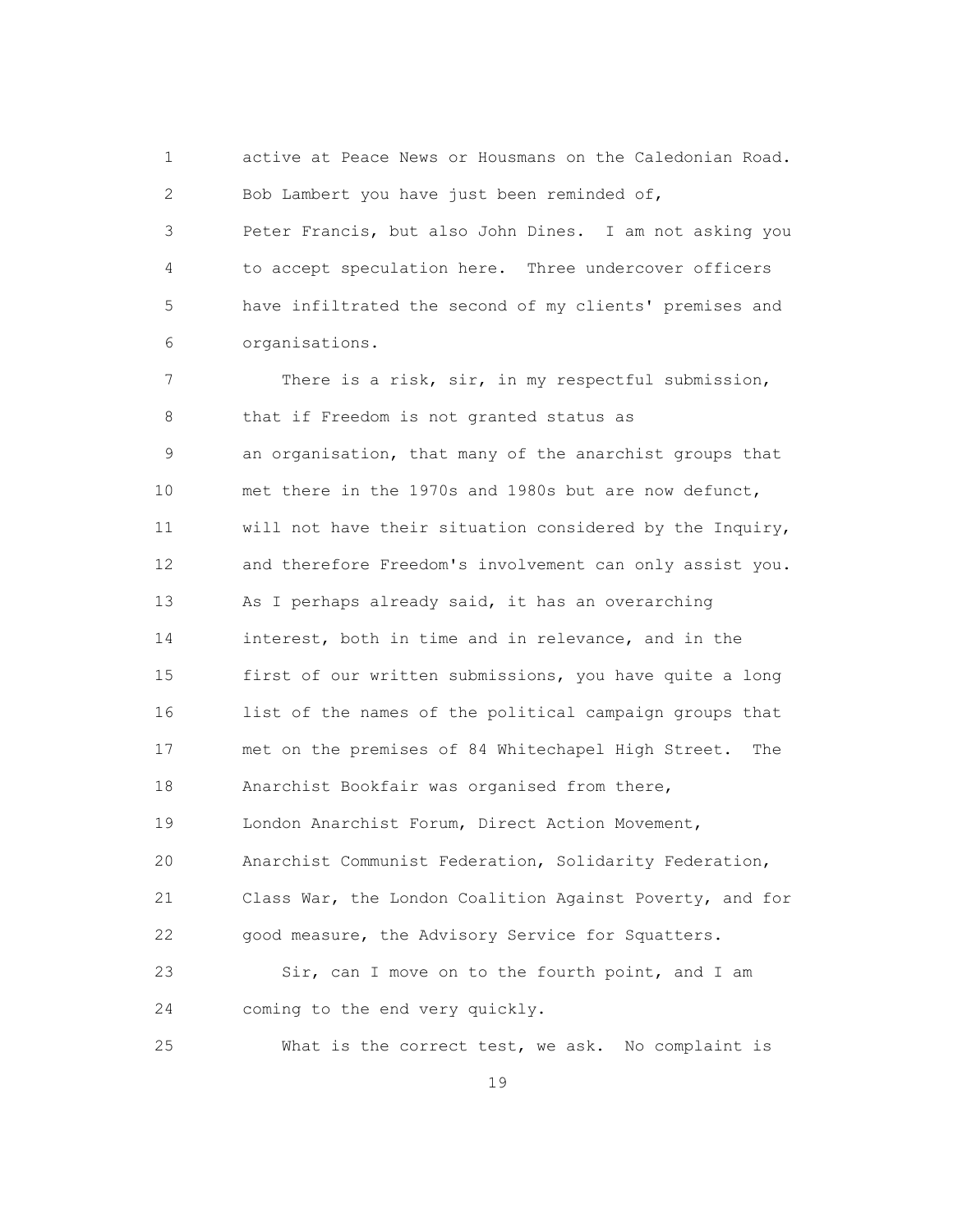1 made, but we are not entirely sure what test has been 2 applied to the present list of those who have or have 3 not been granted status, so I am submitting somewhat in 4 the dark, but I do submit that proof of damage should 5 not be the test. This is not a civil claim and no civil 6 claim is contemplated by any of my clients. The test 7 for status, in my submission, should be sufficiency of 8 relevance to the terms of reference and of course to the 9 Inquiry Rules. There is a sufficiency of relevance that 10 all of my clients offer, as I have said, in respect of 11 Freedom Press and its bookshop. It was burgled in the 12 1980s and that has been said to have been with the 13 inside help of an SDS infiltrator.

 14 What, fifthly, should be the application of the 15 correct test? Well, the question in our submission 16 should be, was each group probably infiltrated? To 17 answer that question, we submit that there should be 18 more disclosure but, in any event, the following 19 questions appear to be relevant in applying the test of 20 relevance. Was the clandestine infiltration, if it 21 probably occurred into political groups, was it lawful? 22 The answer would appear to be no, it was illegal. Was 23 there a breach of the private lives of those involved? 24 What was the extent of the intrusion? Was intrusion 25 justified? All of these are, in my understanding,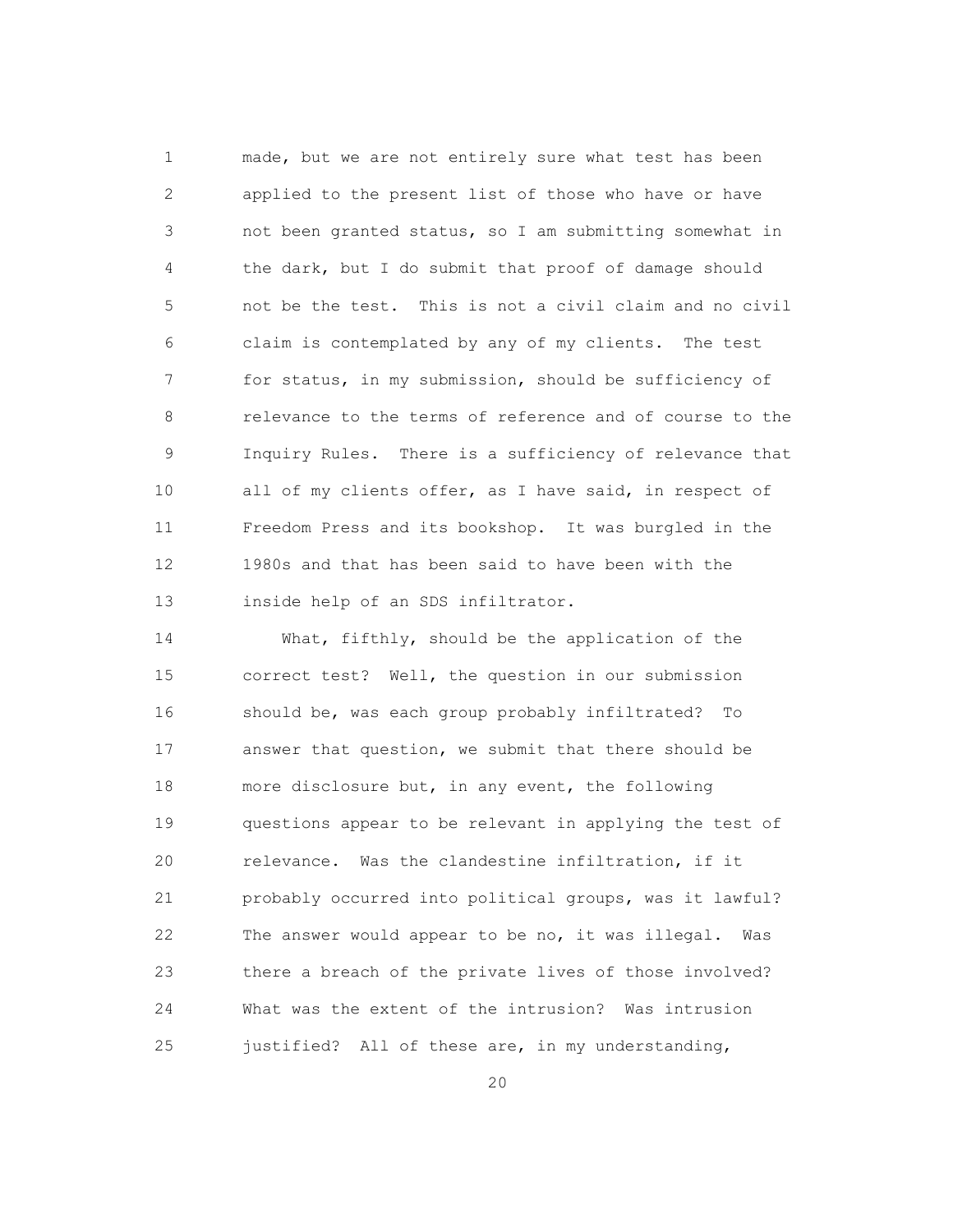1 central questions of relevance for your Inquiry and they 2 are questions to which my clients can give direct and 3 significant evidence.

 4 Sixthly, by way of conclusion, sir, I would be the 5 first to concede that a focus on individuals is 6 necessary but I say it is not sufficient.

 7 My clients are likely to show evidence of systematic 8 or certainly long-standing infiltration throughout the 9 relevant period; referring to rule 5, as I said I would, 10 they have a direct significant role in relation to 11 undercover policing. They have an obviously significant 12 interest and they may face explicit or significant 13 criticism. That being so, I say that their relevance to 14 your Inquiry and the merit of granting them status is 15 established.

 16 My seventh point, sir, is perhaps a more general one 17 and it is on the subject of disclosure. As I say, we 18 have not had any. We are at an early stage and I accept 19 that that may be the case, but we should, I respectfully 20 submit, be in a position, or the Inquiry should be in 21 a position, where the 460 persons who were targeted or 22 infiltrated should be named, and we should proceed from 23 there, rather than having representatives, potential lay 24 applicants, guessing as to whether they were or were not 25 infiltrated.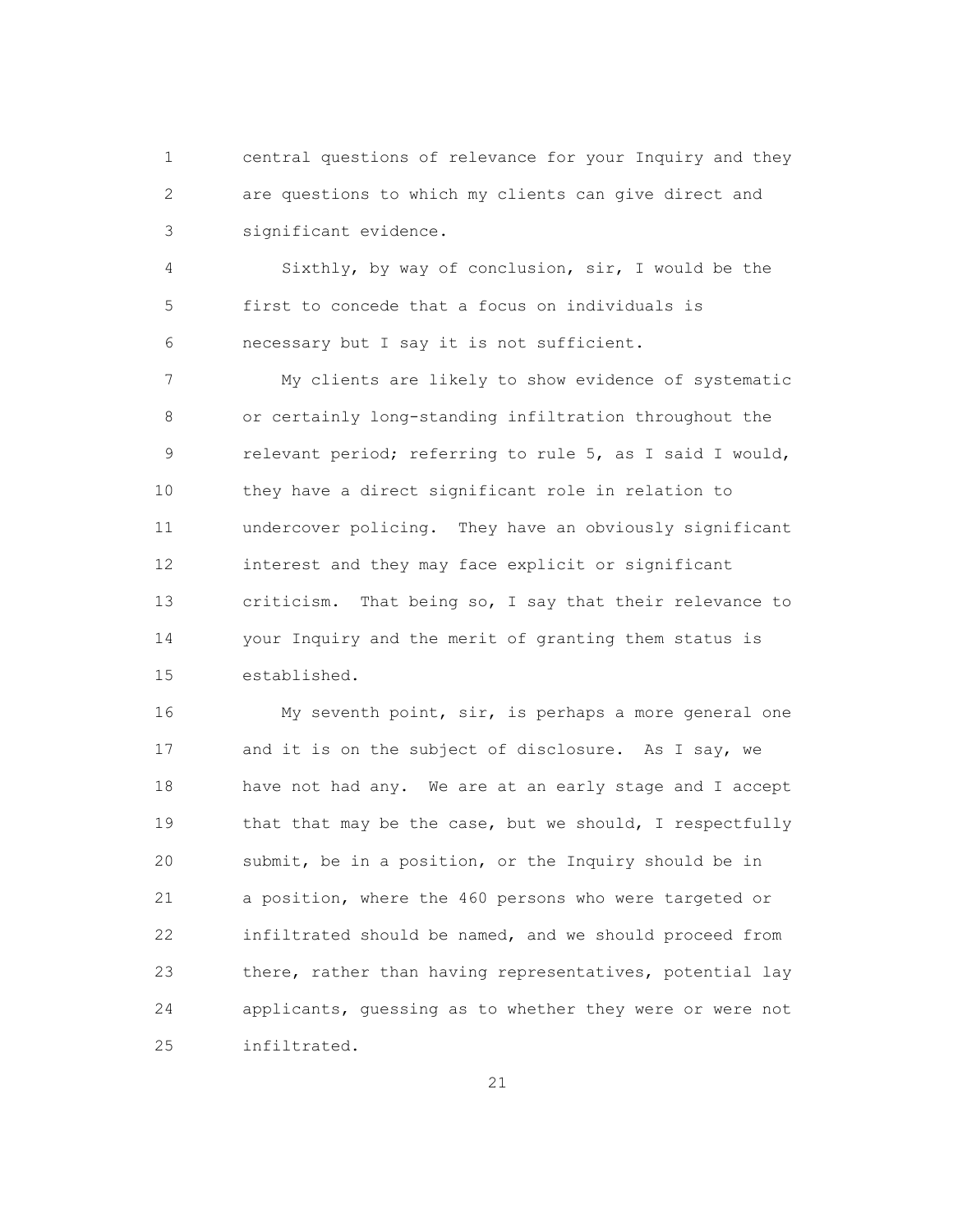1 I am not the only one at the bar before you this 2 morning who was, to an extent, involved in the Stephen 3 Lawrence Inquiry. You will be aware, sir, that there 4 was concern many years later that the 5 Metropolitan Police had withheld information from that 6 Inquiry, although it did its very best to be thorough 7 and painstaking in its examination of detail. The worry 8 must be that the same might occur here and that, in 9 order to ensure that the police are disclosing the 10 fullest possible detail, and that all potential 11 applicants can attempt to secure a place in this 12 Inquiry, the police should be pressed for further detail 13 and representatives should be informed of whether or not 14 their potential clients were indeed infiltrated.

 15 That is a more general submission, I say. I make it 16 deliberately at the end. You have my primary 17 submissions that you know and we can know that Freedom, 18 Peace News and Peace News Trustees in fact were indeed 19 infiltrated, and on that basis I seek status. 20 THE CHAIRMAN: Thank you. Mr Kirkpatrick. You are quite 21 a long way away, Mr Kirkpatrick. Would you like to come 22 down to the front. 23 MR KIRKPATRICK: Is this okay, shall I stand? 24 THE CHAIRMAN: That is fine. You do whatever is

22

25 comfortable. If you would rather sit down; sit down.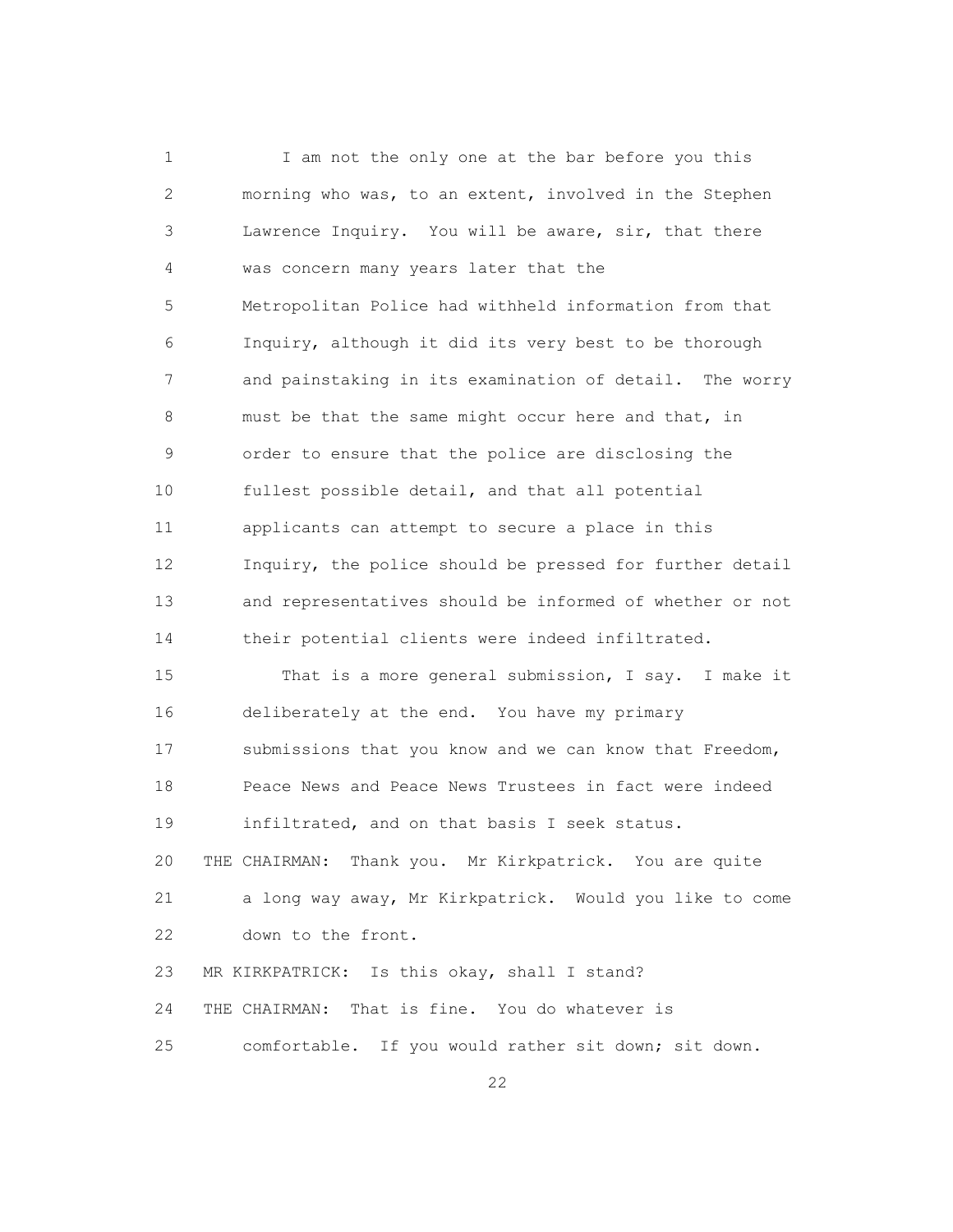1 MR KIRKPATRICK: I am okay to stand. So wait a minute, so, 2 sorry, I have to make a note. 3 THE CHAIRMAN: Right, I was just turning up your written 4 application. 5 Submissions by MR KIRKPATRICK 6 MR KIRKPATRICK: My name is Jason Fitzpatrick. I am from 7 Berlin, Germany, formerly a resident in the UK. I have 8 applied for core participation status but -- 9 THE CHAIRMAN: When did you move to Germany? 10 MR KIRKPATRICK: When did I move there? Well, I had some 11 time between the UK, I was working here for three years 12 and then I moved there first in 2003, I had some time 13 coming back and forth. That is when I went and met 14 Mark Kennedy in 2005. 15 THE CHAIRMAN: Okay. 16 MR KIRKPATRICK: So I feel I was -- well, I was, targeted by 17 Mark Kennedy for five years from 2005 to 2010, but 18 I would like to echo the last speaker, that I have 19 applied for core participant status but I have been 20 invited here to speak, and I am not sure why I haven't 21 been approved, because I have spoken to other people who 22 have had their core participation status approved, and 23 they had similar cases. I know you have read my 24 two-page application. I am not sure what you want to 25 know from me exactly. I could write a book, I feel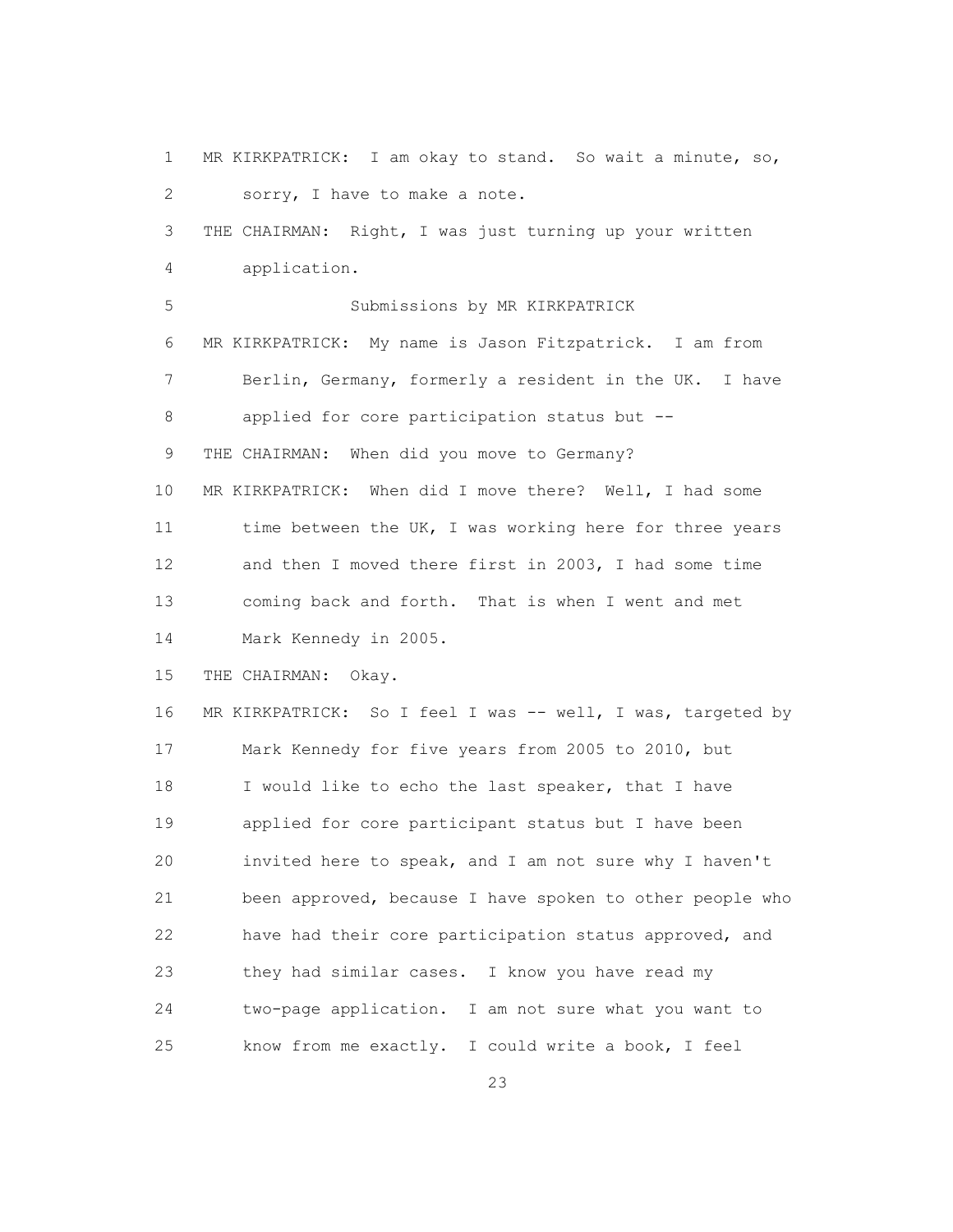1 like.

| 2             | THE CHAIRMAN: Let me remind you of the requirements of the     |
|---------------|----------------------------------------------------------------|
| 3             | rules.<br>I need to consider whether the person, that is       |
| 4             | you, played or may have played a direct and significant        |
| 5             | role in relation to the matters to which the Inquiry           |
| 6             | That is the headline. Direct and significant<br>relates.       |
| 7             | Now, there are all sorts of facets in this<br>role.            |
| 8             | Inquiry. I have to try and make a judgment about which         |
| $\mathcal{G}$ | of the applicants has played or may have played a direct       |
| 10            | and significant role. There are two other tests.<br><b>One</b> |
| 11            | is that you have a significant interest in an important        |
| 12            | aspect of the subject matter of the Inquiry, and many          |
| 13            | people who made the application do have a significant          |
| 14            | interest; thirdly, whether you may be subjected to             |
| 15            | criticism during the Inquiry.                                  |
| 16            | I must take into account those three matters, plus             |
| 17            | anything else that is raised.                                  |
| 18            | MR KIRKPATRICK: Okay, I will try to answer these questions     |
| 19            | as best I can.                                                 |
| 20            | THE CHAIRMAN: Just give me the headlines.                      |
| 21            | MR KIRKPATRICK: I feel that I was targeted by Mark Kennedy     |
| 22            | specifically because of my communications work, for            |
| 23            | campaign groups, and this is something that I really           |
| 24            | find disturbing and I would like to look into.<br>I have       |
| 25            | mentioned in my application that I feel my privacy has         |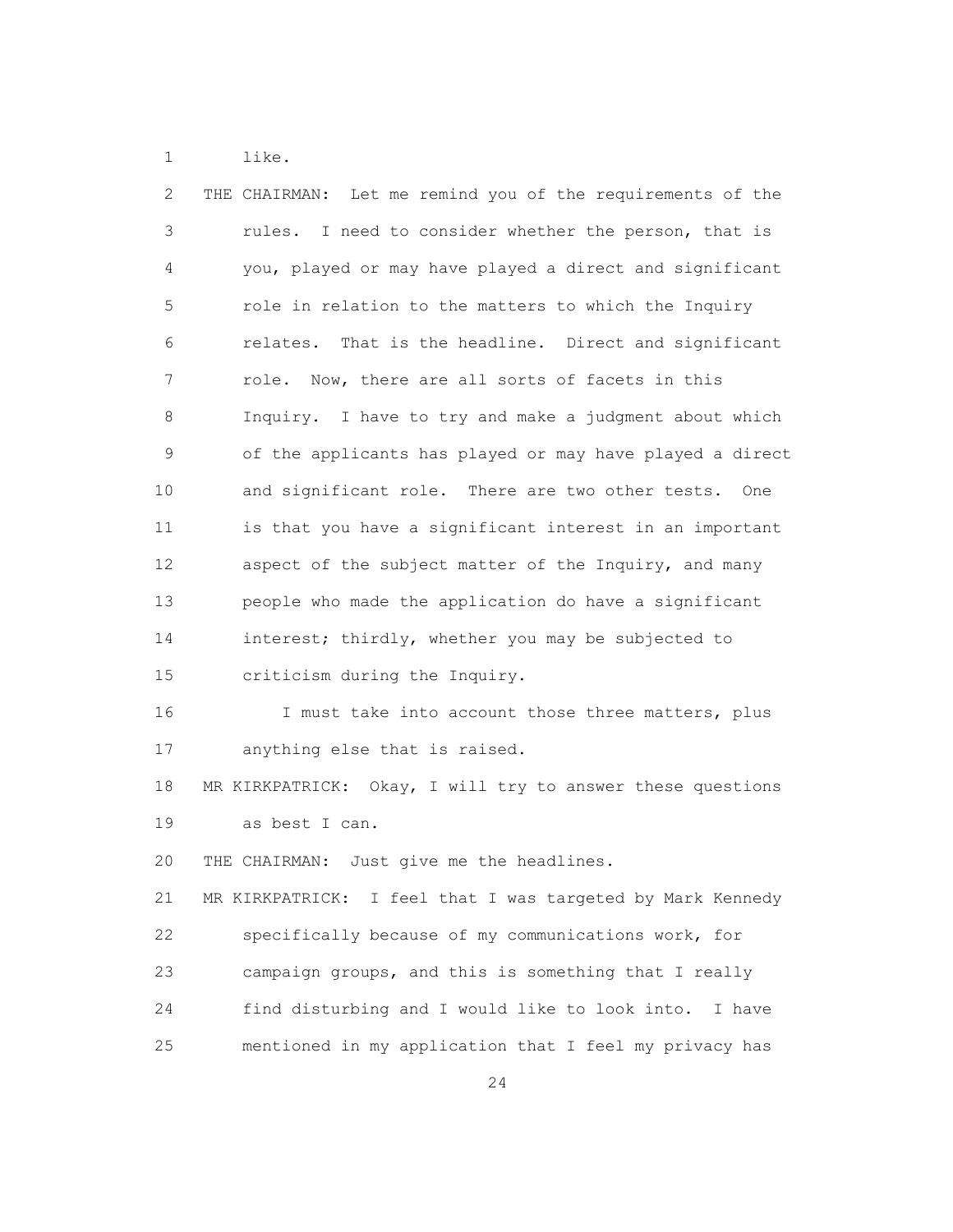1 been violated. I will not go into that here because 2 I mentioned it there. But something that I have not 3 heard other people talk about is the fact that they have 4 been involved in journalistic work and this is why 5 I feel I was targeted by Mark Kennedy, and I feel that 6 my journalistic work as a campaigner was disturbed and 7 disrupted by Mark Kennedy or related police, which 8 I find very strange.

 9 In brief, I was a former vice mayor in the city of 10 Arcata, California, and I did public relations work and 11 was communications officer. This is what led me to move 12 to the UK where I had a job delivering the Government's 13 sustainable development plans. I did press work and at 14 the time I met Mark Kennedy in 2005, I was doing public 15 lectures and writing press releases for campaign groups 16 concerned with issues like dropping Third World debt and 17 climate change. Very soon after I met Mark, he began 18 spending a lot of time with me. He invited me to his 19 home, I stayed at Mark Kennedy's home, he stayed at my 20 home repeatedly. He was seeing friends of mine. And 21 then, not long after I met him, I was writing a lot of 22 press releases for campaign groups. He visited the 23 office I was working in.

 24 And then shortly after that, all the press releases 25 that I was sending out to press lists seemed to not work

<u>25</u>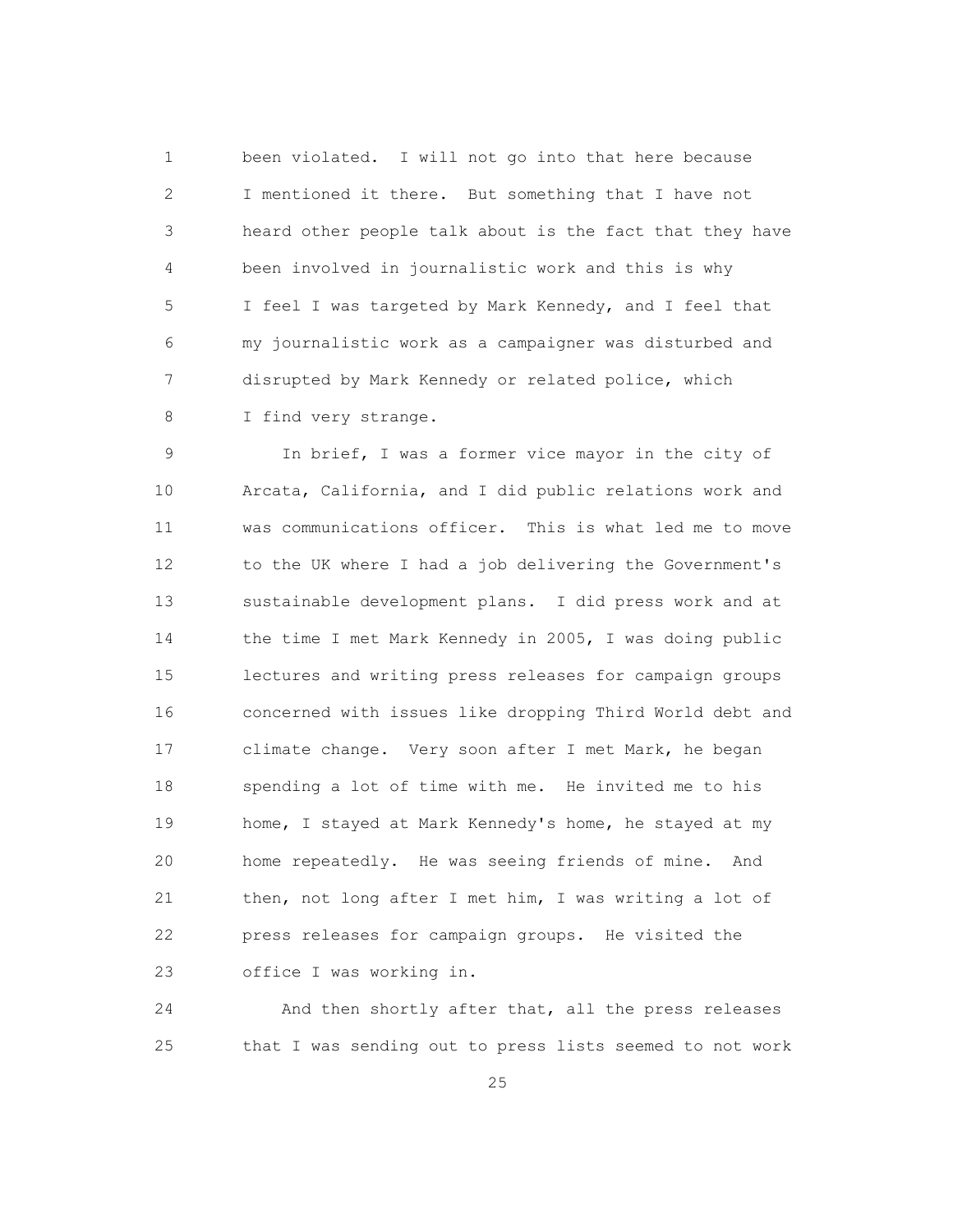1 any more and I don't really know, but I suspect that the 2 police had some work, somehow involved themselves with 3 disturbing the delivery of press releases that I was 4 sending, and I know that because I was speaking 5 personally by phone to reporters from the BBC and other 6 English media outlets and asked them: did you get the 7 press release that I have just sent, to the email you 8 have just given me; and they said: no.

 9 This, I didn't mention in my application because 10 I wanted to keep it to two pages but I find that 11 extremely disturbing and I think the British public 12 probably feel this kind of thing is very disturbing and 13 I think that this Inquiry needs to get to the bottom of 14 that.

 15 I have been really trying my best to find out what 16 happened with Mark Kennedy and why he spied on me for 17 five years. I have spoken to Members of Parliament 18 here, including the chair of the Home Affairs Select 19 Committee, Keith Vaz. I feel repeatedly that when I 20 have spoken to people like him or Jenny Jones on the 21 London city council, who is on the policing commission, 22 they have told me that they have not received all the 23 information they need to know. They haven't been able 24 to answer my questions. In the case of Jenny Jones, we 25 know -- they reported that she was spied upon and she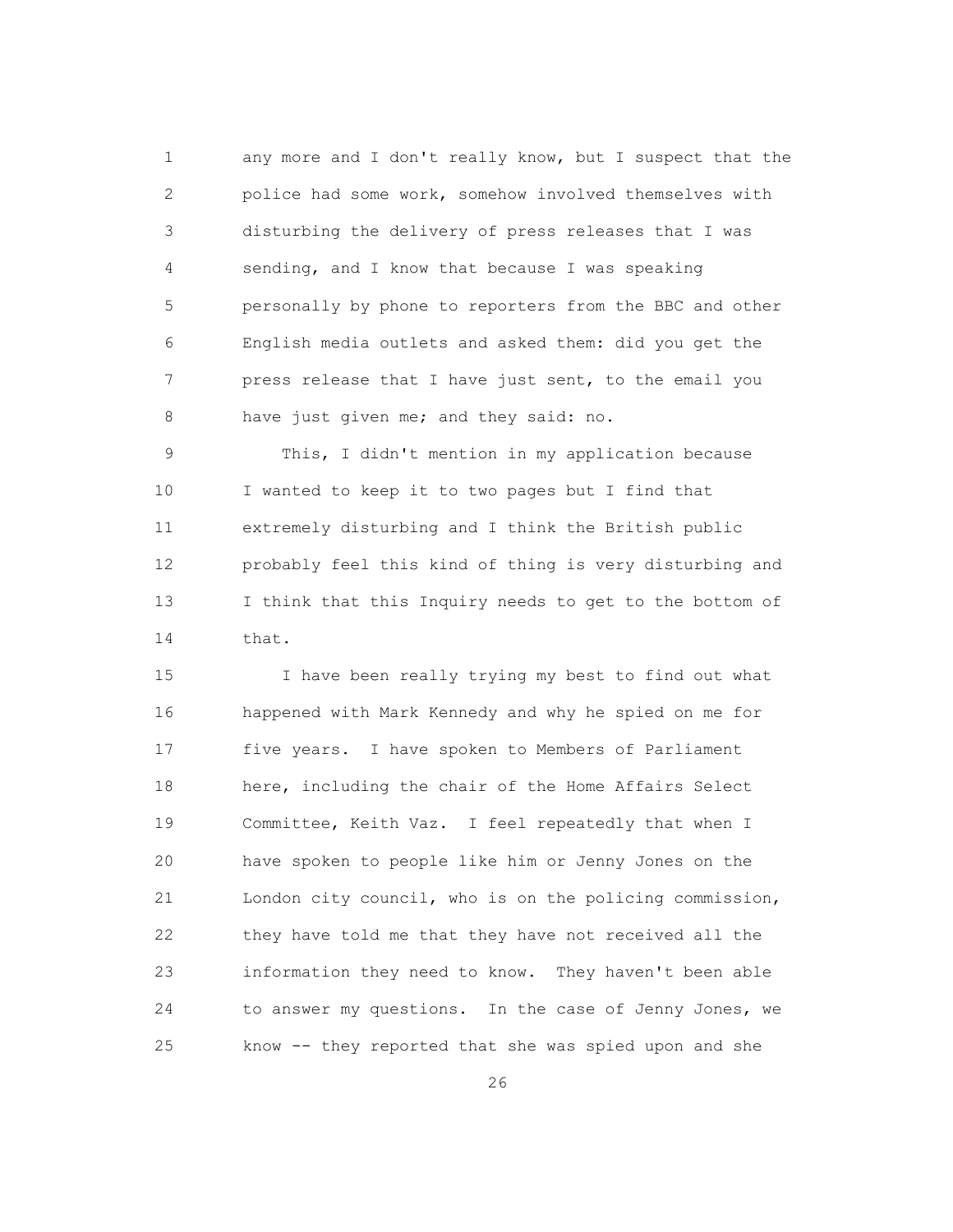1 doesn't know why. The mayor Boris Johnson has also 2 spoken out against this. I am very upset and I would 3 like very much to have core participant status so I can 4 work with this Inquiry to try to find answers to these 5 questions.

6 THE CHAIRMAN: All right.

 7 MR KIRKPATRICK: That is one aspect, like I said I could 8 write a book but I want to answer your questions. 9 THE CHAIRMAN: Thank you very much. Anything else? 10 MR KIRKPATRICK: Is there another aspect that I -- I am 11 wondering is there another aspect, a criteria, that 12 I have not met of yours or the committee's or the 13 guidelines? 14 THE CHAIRMAN: You have given me your headlines and that is 15 what I needed. 16 MR KIRKPATRICK: Okay. 17 THE CHAIRMAN: I am going to mull over all these submissions 18 that are made to me, as well as those made in writing 19 before I make a decision. 20 MR KIRKPATRICK: As I mentioned, my solicitor is 21 Mike Schwarz. I would like to be accepted either as 22 an individual or grouped together with a group 23 represented by Mike Schwarz. 24 THE CHAIRMAN: All right. 25 MR KIRKPATRICK: I would like to make one last thing, if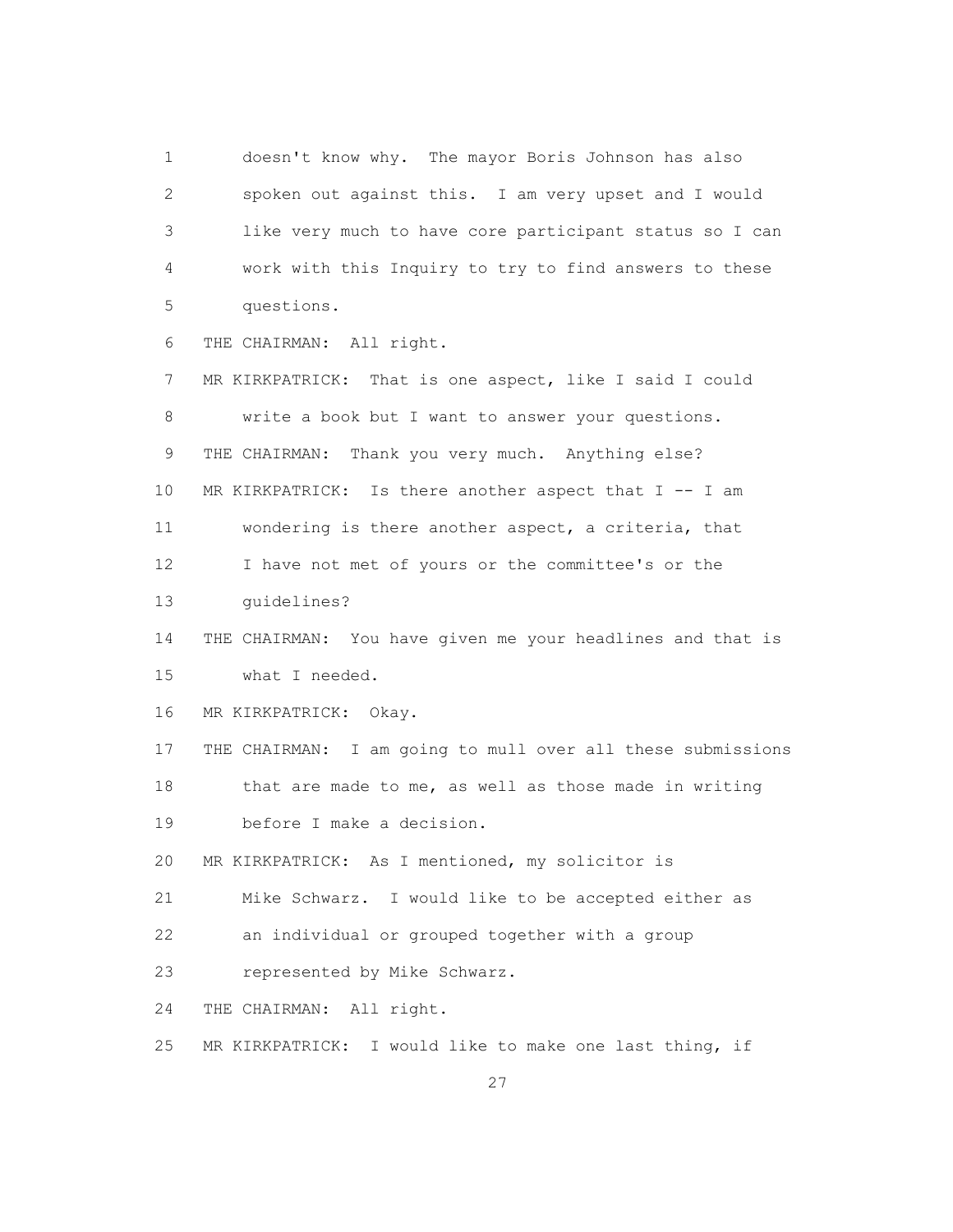1 I may. The way that Mark Kennedy delved into my 2 personal life is something extremely upsetting that 3 causes me to have dreams and nightmares to this day, and 4 I really don't understand, for example, why, when my 5 boss here in the UK said -- she said: Jason, why don't 6 you come and give a talk to my church about global debt, 7 dropping Third World debt, you can come and speak to my 8 church; and I was travelling around talking on this 9 topic with Mark Kennedy driving, Mark Kennedy came into 10 the church of my boss with me to speak to her 11 congregation. And we played a game of 12 anti-globalisation bingo where Mark was the bingo 13 caller, and I am wondering what is going on with the 14 people controlling the operations of Mark Kennedy that 15 allowed him to not only come into my home many times, 16 have long-term intimate relations with my friends, but 17 delve into my work-related life. I find this extremely 18 disturbing and I would like these kinds of questions 19 answering. Thank you very much for your time. 20 THE CHAIRMAN: Mr Kirkpatrick, safe journey back. Thank you 21 for coming. 22 MR KIRKPATRICK: Thanks very much. 23 THE CHAIRMAN: Mr Varnham. 24 Just give me a moment, Mr Varnham, because I have

25 received a communication from you quite recently,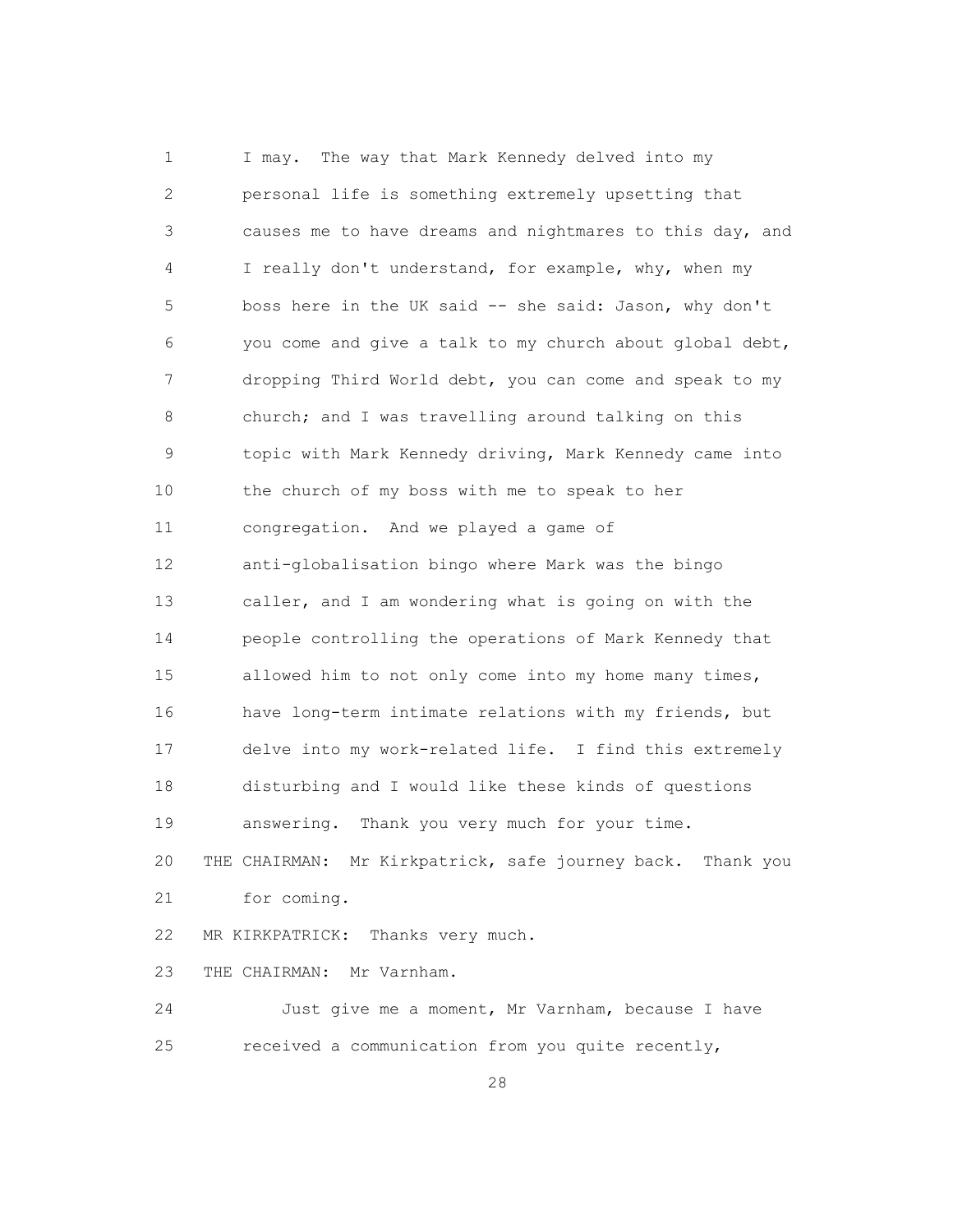1 haven't I.

| $\overline{2}$ | Okay, what would you like to say?                              |
|----------------|----------------------------------------------------------------|
| 3              | Submissions by MR VARNHAM                                      |
| 4              | MR VARNHAM: First of all I would like to say, I was not        |
| 5              | aware of rule 5 criteria and I make submissions today,         |
| 6              | as I believe I have a variety of points to raise which         |
| 7              | I would like the Inquiry to consider, which may or may         |
| 8              | not exceed the scope of the Inquiry. I am here today to        |
| 9              | explain these points. As you mentioned, I emailed my           |
| 10             | submission to Mr Pretorius and he confirmed to me he           |
| 11             | has received that. At this stage I do not have anything        |
| 12             | to add to that, but I am happy to go through the               |
| 13             | submission if it would assist you and respond to any           |
| 14             | questions you have.                                            |
| 15             | THE CHAIRMAN: That is a statement made by you for the          |
| 16             | hearing of today.                                              |
| 17             | MR VARNHAM:<br>Yes.                                            |
| 18             | THE CHAIRMAN: It is 13 pages long. It also has                 |
| 19             | an attachment of a letter of yours to the Commissioner         |
| 20             | of the City of London police. There is also                    |
| 21             | correspondence at the back of the statement. I can             |
| 22             | assure you I have read all that this morning.                  |
| 23             | If you have any questions, I am happy to answer<br>MR VARNHAM: |
| 24             | that but, as I said, I understand there are a lot of           |
| 25             | people who would like to speak to you today so I am            |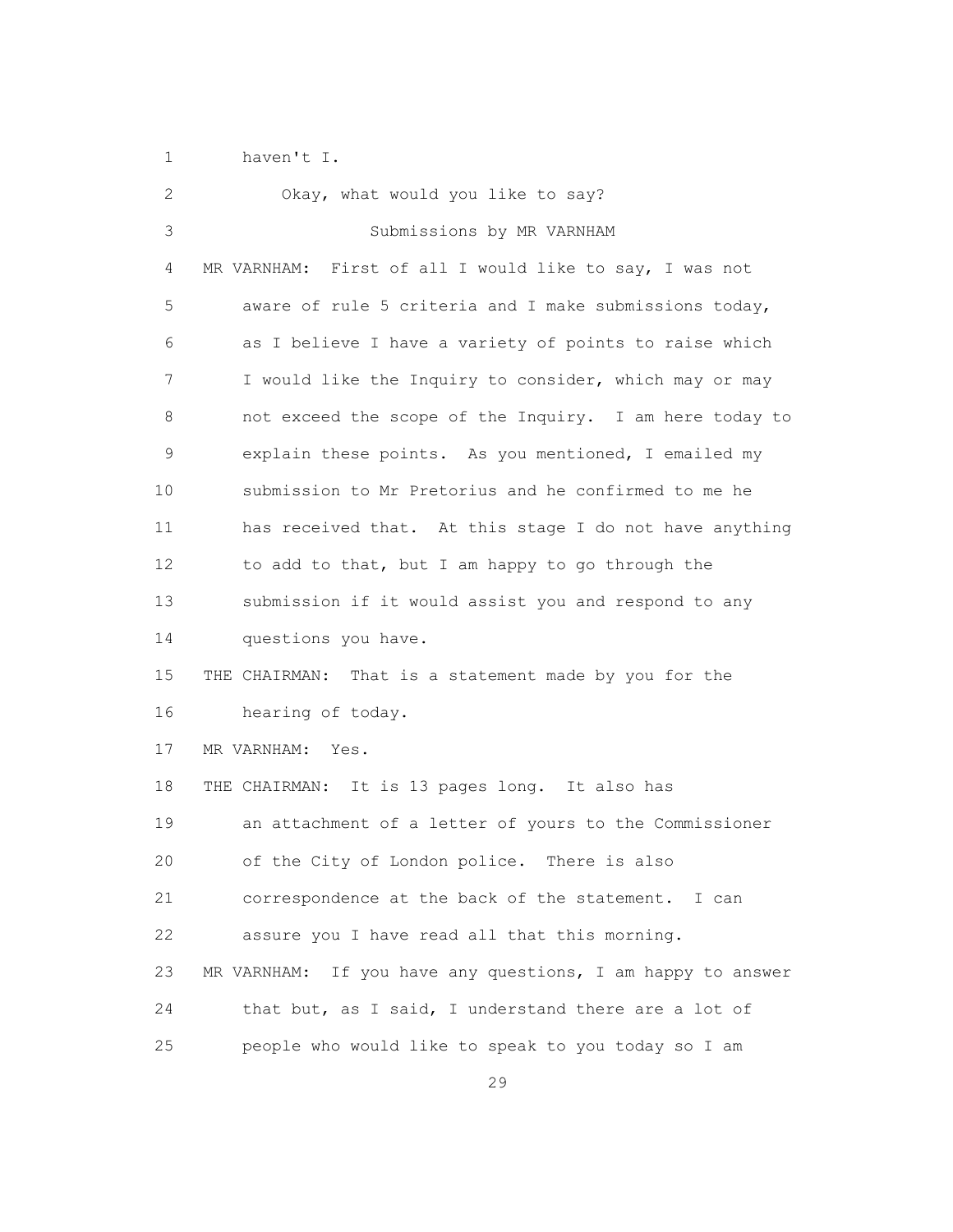1 happy to leave you with this.

| $\mathbf{2}$  | THE CHAIRMAN: What you need to know, Mr Varnham, in             |
|---------------|-----------------------------------------------------------------|
| 3             | relation to your latest communication to me, is that            |
| 4             | that is very much about technical surveillance and not          |
| 5             | human surveillance. Do you follow?                              |
| 6             | MR VARNHAM: Yes, I do, and the reasons why I have written       |
| 7             | this is because I would like to make the point that             |
| 8             | technical surveillance is now an issue that in many             |
| $\mathcal{G}$ | ways, it is changing how surveillance is likely to be           |
| 10            | conducted, and my concern is that this Inquiry should           |
| 11            | look into the use of technical surveillance                     |
| 12            | technologies, so to fully understand the scope of covert        |
| 13            | human intelligence sources in a modern context.                 |
| 14            | So, as you mentioned, I have listed a number of                 |
| 15            | technologies that are relatively new such as                    |
| 16            | Stingrays --                                                    |
| 17            | THE CHAIRMAN: It is up to you, Mr Varnham, but I don't          |
| 18            | think you need to repeat the contents of your statement.        |
| 19            | I have read it with interest. The question I have to            |
| 20            | ask in the end is whether it has a sufficient                   |
| 21            | association with the subject matter of the Inquiry that         |
| 22            | means that you should be a core participant and I will          |
| 23            | consider that, of course.                                       |
| 24            | That is fine. I just wanted to make sure<br>MR VARNHAM:<br>Yes. |
| 25            | that you were aware of these points, sir.                       |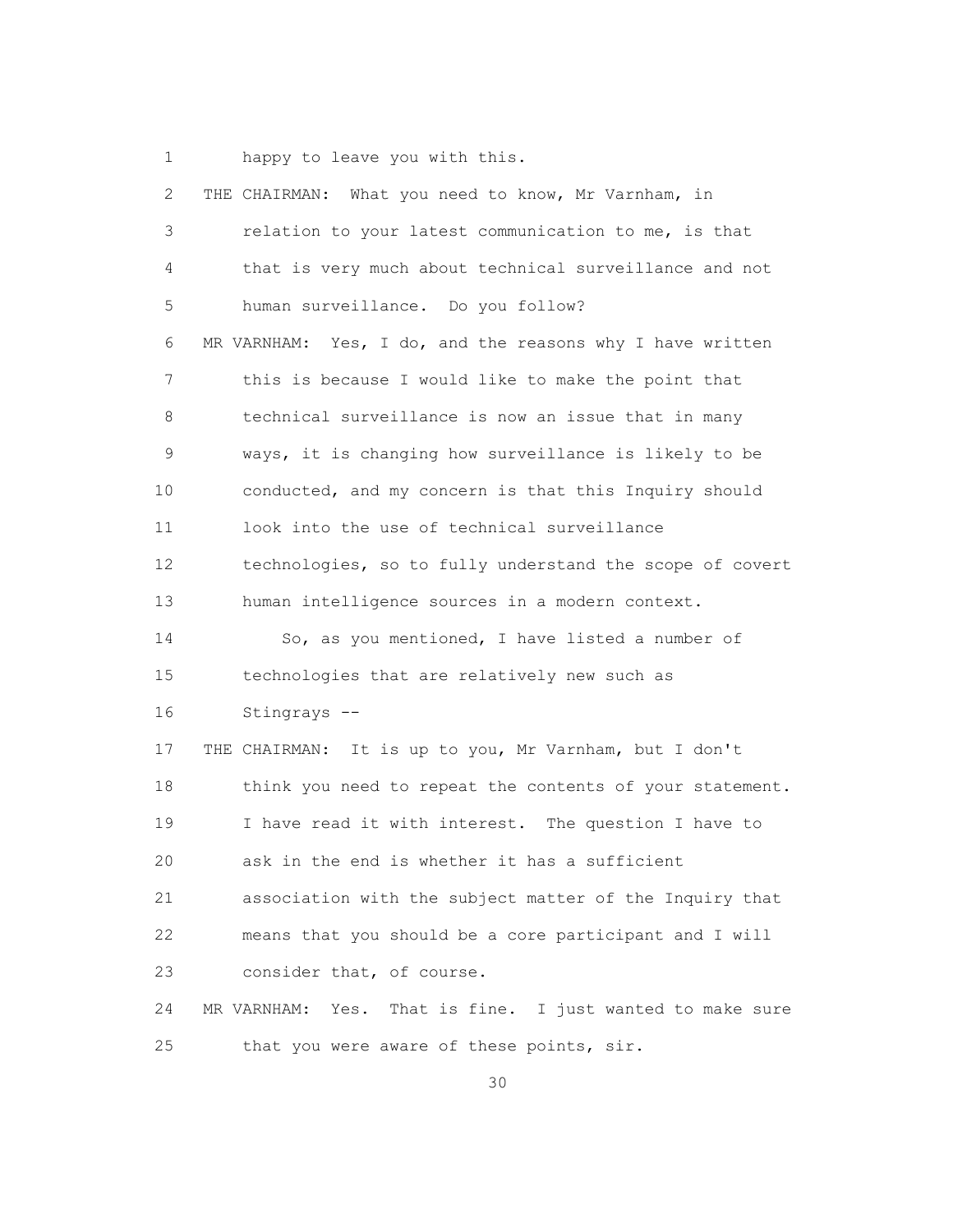- 1 THE CHAIRMAN: Yes.
- 2 MR VARNHAM: That is all.
- 3 THE CHAIRMAN: Is that all you want to say to me.
- 4 MR VARNHAM: That was all. Unless you have any questions in
- 5 relation to this.
- 6 THE CHAIRMAN: Sorry?
- 7 MR VARNHAM: Sorry, unless you have any questions in
- 8 relation to this.
- 9 THE CHAIRMAN: No. You ought to know that I have read your
- 10 covering email as well.
- 11 MR VARNHAM: Okay.
- 12 THE CHAIRMAN: To which you have not referred but I know
- 13 what is in it. Thank you very much.
- 14 MR VARNHAM: Thank you.
- 15 THE CHAIRMAN: Mr Nicholls?
- 16 MR BARR: That's right, Mr Nicholls.
- 17 Submissions by MR NICHOLLS
- 18 MR NICHOLLS: Thank you, sir. As my learned friend has
- 19 said, I represent CMR. Can I first indicate our
- 20 gratitude that the Inquiry team has indicated their
- 21 willingness to give anonymisation for this hearing, and
- 22 I will proceed on that basis.
- 23 You will be aware, sir, of the facts of the 24 application. Can I summarise them very briefly before 25 making three short points that arise from them.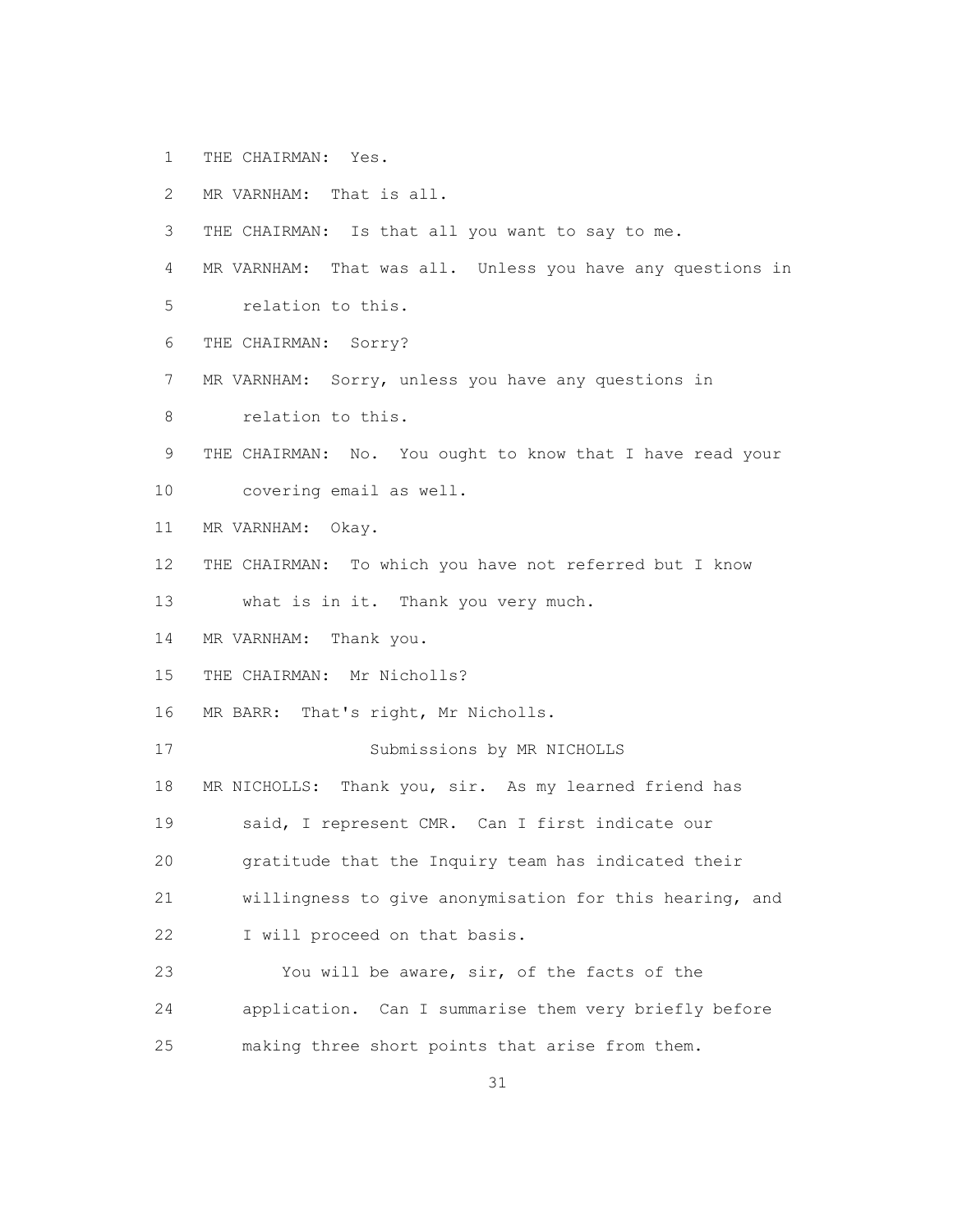1 THE CHAIRMAN: Yes, I wonder whether it would help you if 2 you knew my anxiety.

3 MR NICHOLLS: That would help, sir.

4 THE CHAIRMAN: On the face of it, the story relates to 5 surveillance but not covert surveillance by 6 an undercover officer.

 7 MR NICHOLLS: Can I address that, sir, in relation to the 8 first point I was going to make and it does fall under 9 that heading.

10 THE CHAIRMAN: Of course.

 11 MR NICHOLLS: If I can summarise very briefly the facts so 12 that I can then make those submissions. In summary CMR 13 was invited on to the board of directors of a major 14 company. As a result of that, her half brother appears 15 to have procured surveillance by Special Branch through 16 a bribe to a member of the Irish police who used his 17 connection in that role to procure that surveillance, 18 and the reason for that surveillance was in order to 19 discredit CMR in relation to business matters. 20 Special Branch then provided reports to that officer 21 which were then relayed to the half brother, a private 22 individual, and in this case CMR has seen those reports 23 and has the evidence that that surveillance in fact took 24 place.

25 The three points, sir, that I was intending to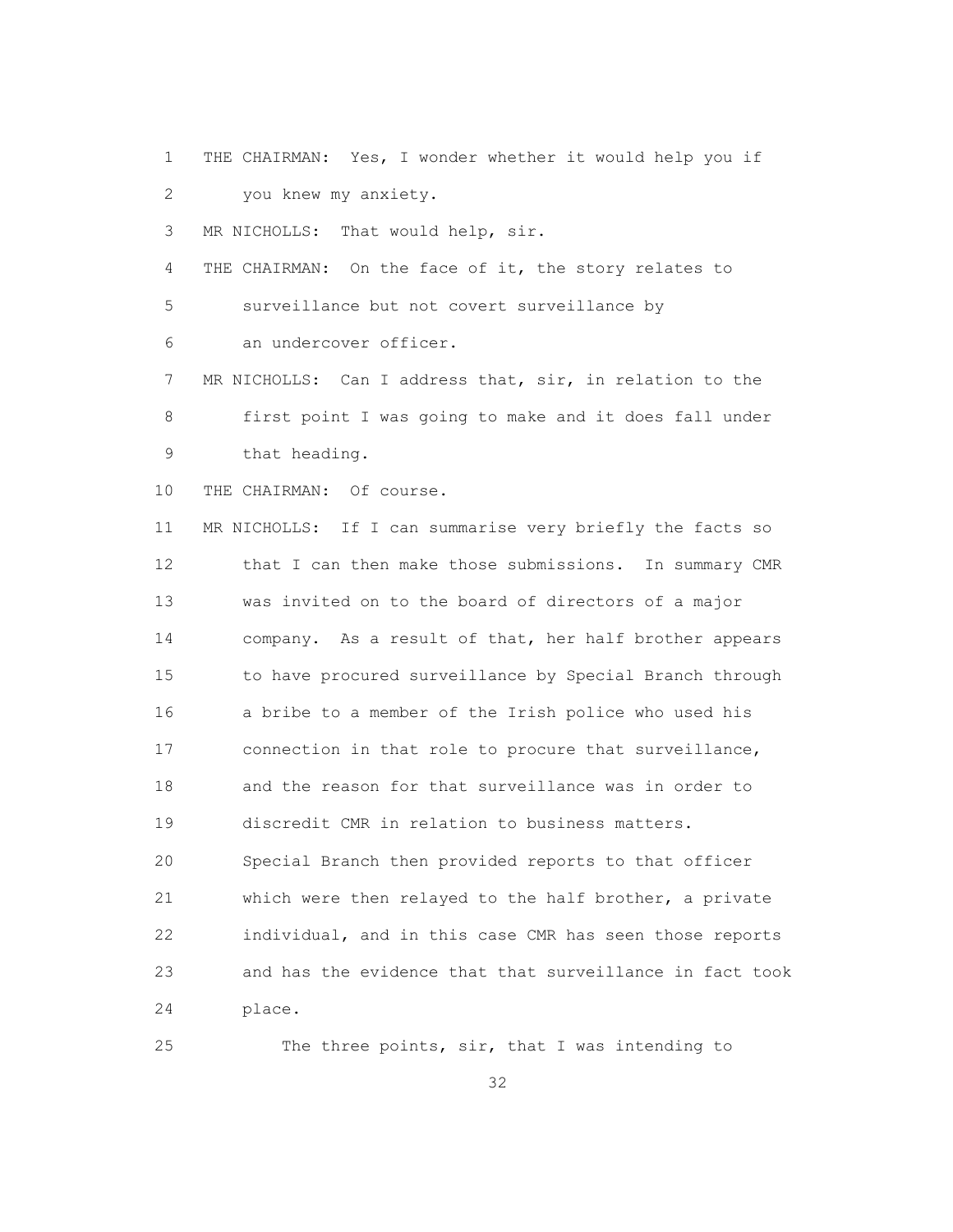1 address were, first, that CMR falls within the scope of 2 the Inquiry which will, I hope, cover the first matter 3 that you have raised as a matter of concern. Second, 4 that CMR's case evidences a number of issues of public 5 interest that may be of relevance to the Inquiry more 6 widely. Thirdly, and very briefly, that as you will 7 have seen from the application, the issue of the effect 8 of undercover operations on individuals is very stark in 9 CMR's case. I don't intend to address the third point 10 in any detail. You will have seen the reasons for that 11 in the submissions and they are detailed and also 12 relatively private so I will keep that from open court.

 13 In relation to the first point, I would submit that 14 CMR has a significant interest in an important aspect of 15 the matters to which the Inquiry relates, for the 16 purposes of rule 5 of the Inquiry Rules. As I have 17 already indicated, CMR was subject to surveillance, of 18 which we already know, although of course there may have 19 been more. We have only seen the reports that you 20 yourself have seen, sir, which were provided with the 21 application. For the reasons which I will come on to, 22 we submit that that surveillance clearly raises an issue 23 as to the motivation and purpose of such surveillance 24 and also the scope of it in relation to CMR, and I say 25 that for the following reasons.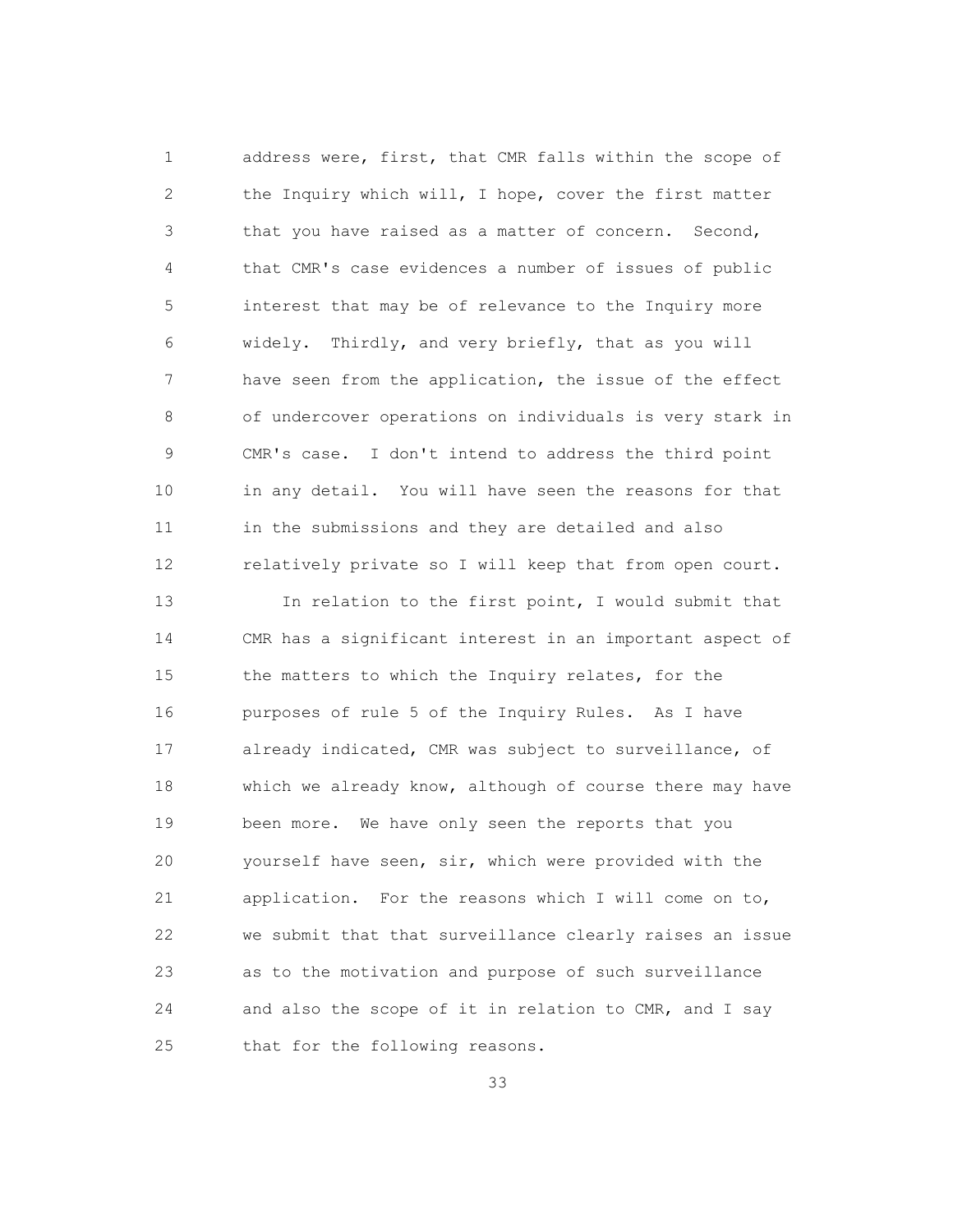1 Based on the report that CMR has seen and which you 2 have been provided with, sir, we know that human 3 surveillance of CMR and her associates took place. That 4 report indicates that that took place. Of course there 5 may be other such instances of which she is not aware, 6 and of course that is one of the reasons she applies for 7 core participant status. She is keen to try and unearth 8 whether or not there is in fact other information and 9 there may well be.

 10 The second point is that that surveillance was 11 procured by, it appears, bribery of a police officer and 12 the use of connections with Special Branch to secure 13 surveillance effectively at the behest of a private 14 individual in order to survey another private individual 15 for private purposes.

 16 Further, that surveillance was then provided to 17 a private individual, so not only did it take place at 18 the behest of that private individual, but it also fell 19 into the hands of another private individual as a result 20 of taking place.

 21 In any event, and you will have seen this, I hope, 22 sir, from the more recent correspondence provided to 23 you, even if the issue of financial bribery being used 24 to procure the surveillance was not made aware to 25 Special Branch, then clearly there are issues that arise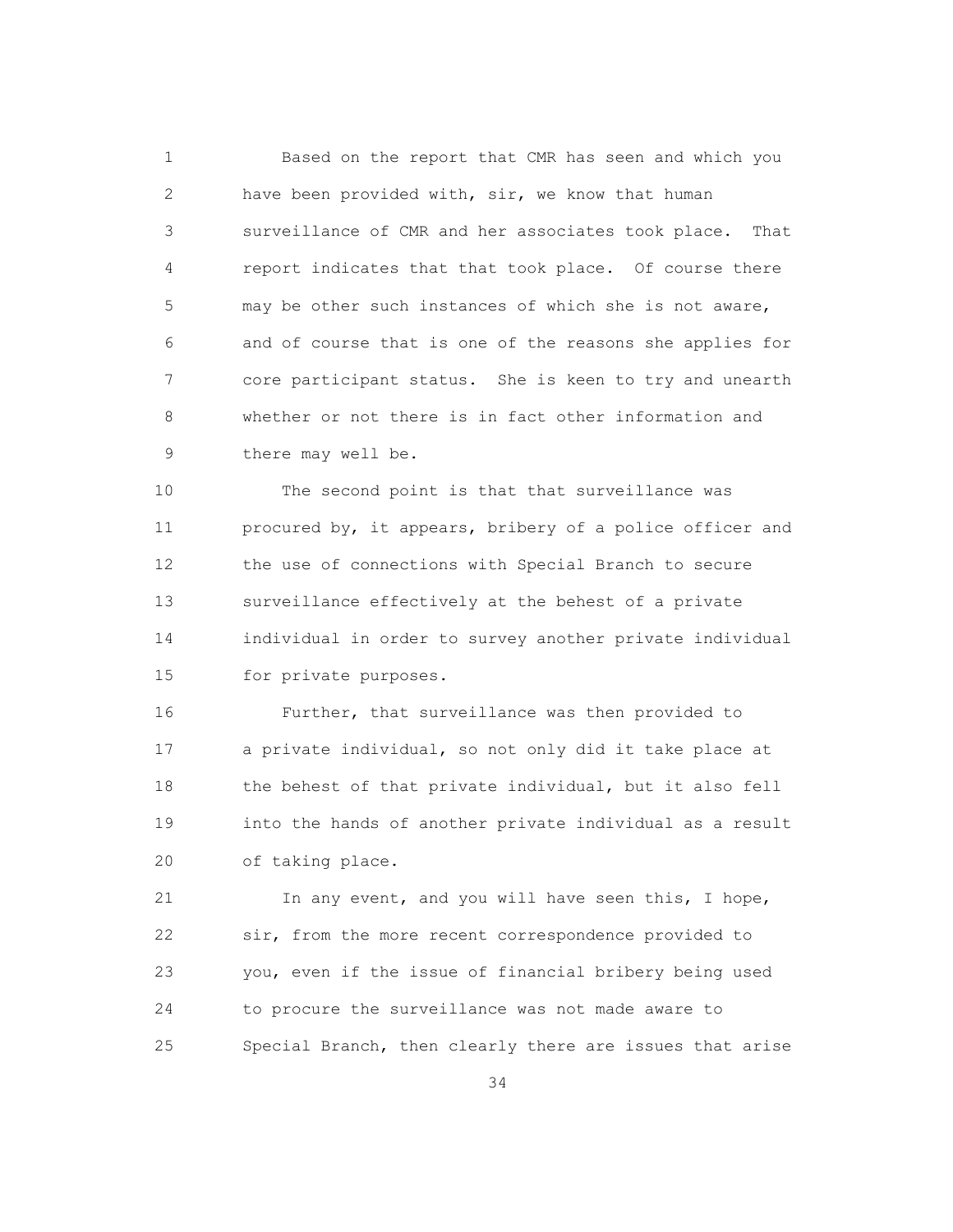1 as to the appropriateness and legality of the 2 surveillance which we know on the documents that CMR was 3 subjected to. Her involvement was with a justice and 4 political campaign which you are aware from the 5 applications, sir, and it appears that she was subject 6 to surveillance purely for that reason, if not also for 7 the financial reasons that I have indicated.

 8 In terms of the point that you have made about 9 covert surveillance, clearly CMR was subject to such 10 surveillance as she went about her daily activities and 11 that includes on the street, leaving her home and also 12 attending meetings, and again, those are detailed in the 13 application that you have seen, sir.

 14 I don't know whether that addresses the point that 15 you have raised --

16 THE CHAIRMAN: I am afraid it doesn't.

 17 MR NICHOLLS: -- but those are the points I would make on 18 motivation and purpose.

 19 THE CHAIRMAN: It doesn't because the terms of reference 20 require me to apply the test in section 26 --

21 MR NICHOLLS: Yes, sir.

 22 THE CHAIRMAN: -- of the 2000 Act as the definition of 23 undercover policing for the purposes of this Inquiry. 24 MR NICHOLLS: Sir, in response to that, we would say that 25 the evidence that we have, and it is only the tip of the

<u>35 and 2012 and 2013</u>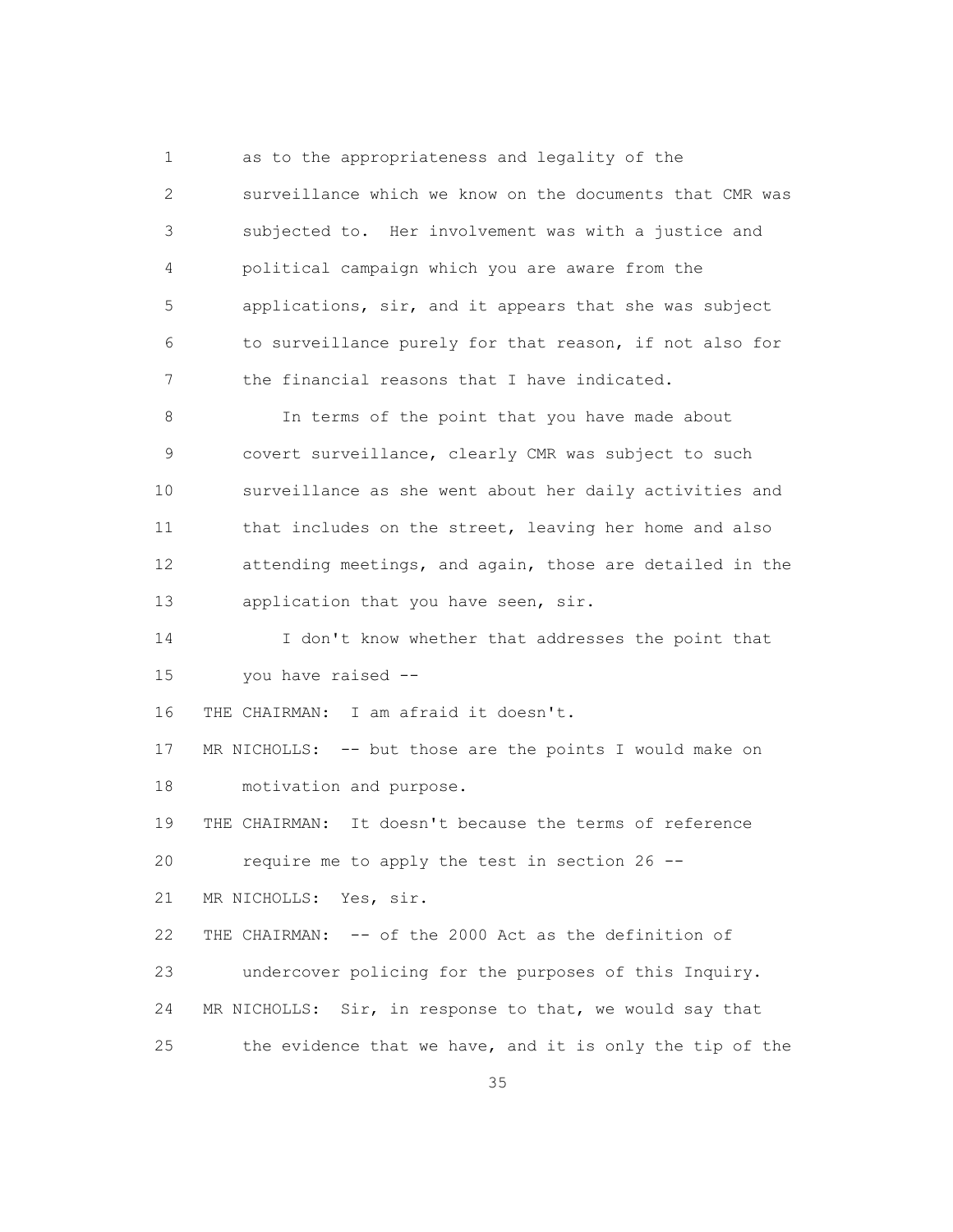1 iceberg, we would probably submit, given that we are not 2 aware of the other surveillance that may have taken 3 place, indicates that CMR was subject to covert human 4 surveillance on the streets and at meetings which she 5 was attending and as an organiser, and that is the sort 6 of surveillance which she was subject to which was 7 provided in reports that she has subsequently seen. 8 THE CHAIRMAN: Right.

 9 MR NICHOLLS: In those circumstances, we would say that the 10 surveillance to which she was subject falls within that 11 definition that your terms of reference refer to.

12 The second point, if I can turn over to that 13 briefly, sir, is that in our submission, CMR's case 14 raises issues of wider public importance for the 15 following reasons. First, as I have indicated, it 16 indicates that financial motivation may be a key point 17 behind the use of significant and intrusive police 18 surveillance powers. Second, it raises the issue of the 19 connection between such covert policing powers and 20 private companies and individuals, and the ability of 21 such individuals and companies to use those powers for 22 their own ends, if they are able to, through the sorts 23 of means that I have indicated in relation to CMR's 24 case.

25 Third, and you will also have seen, sir, from the

<u>36 and 36</u>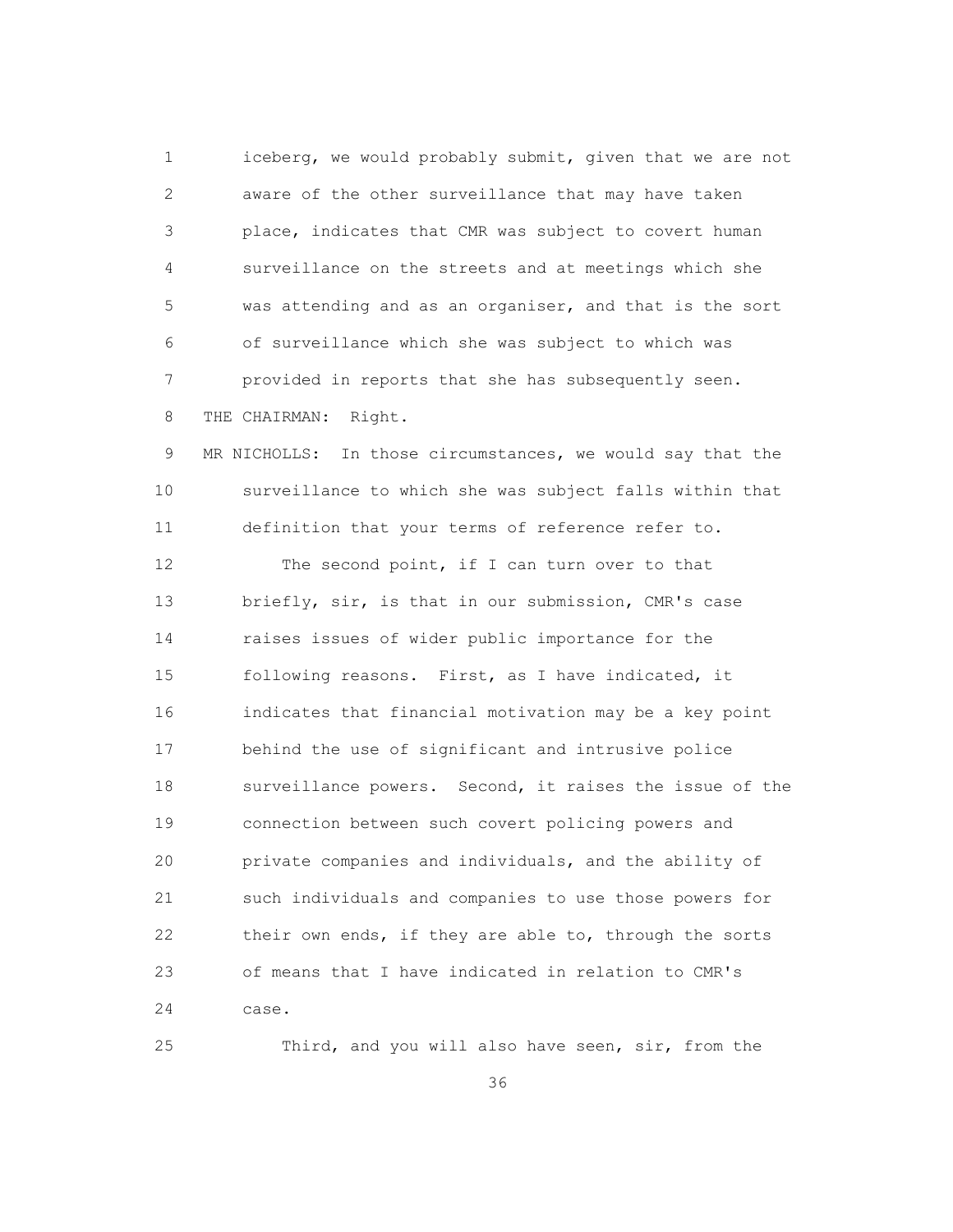1 application, that CMR's business interests and 2 involvement were connected to the construction industry 3 at relatively high levels. Given the connection between 4 undercover policing operations and the construction 5 industry, particularly with regard to the issue of 6 blacklisting and the time overlap between that issue and 7 CMR's surveillance, there is a concern that those two 8 matters overlap.

 9 Third point, sir, is simply the point I have already 10 made about the effect such surveillance has on 11 individuals, and you will have seen from the application 12 of the dramatic effect it has had on CMR, both 13 professionally and personally. I don't intend, for the 14 reasons I have already indicated, to take that any 15 further, but you will have seen that from the documents 16 that we have provided, sir. Unless you I can assist you 17 further, those are the submissions I wish to make. 18 THE CHAIRMAN: Thank you. Mr Roche? 19 Submissions by MR ROCHE 20 MR ROCHE: Thank you, sir. 21 THE CHAIRMAN: Could you just give me a moment, please, 22 Mr Roche. 23 MR ROCHE: Of course. 24 THE CHAIRMAN: Mr Roche, there came, following the 25 application for designation as core participants,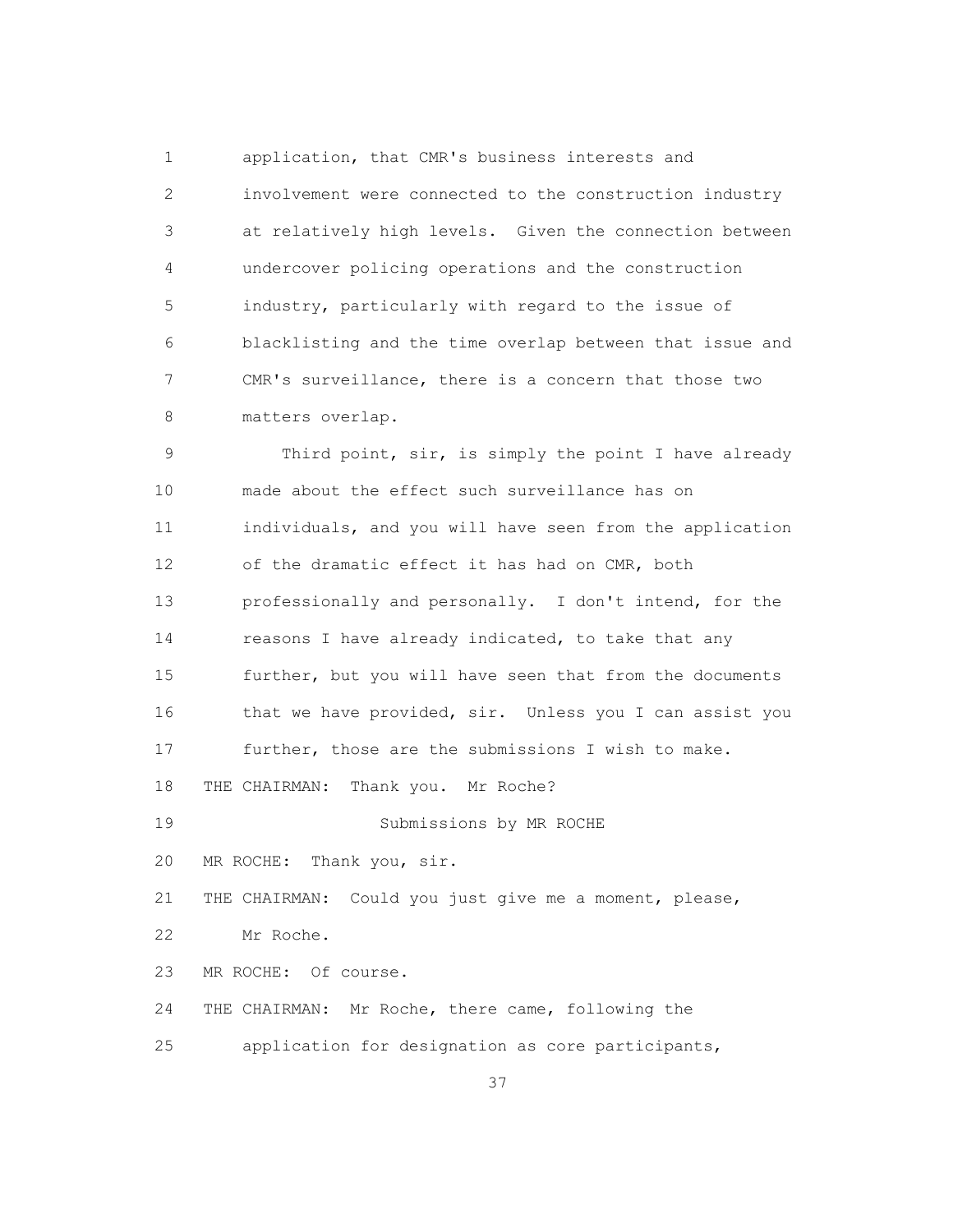1 an email from the solicitor to the inquest, pointing out 2 an order made by the assistant coroner, 3 Lord Justice Goldring, prohibiting reporting of matters 4 which were discussed at the inquest in the absence of 5 the jury; you are aware of that? 6 MR ROCHE: Yes, I am. 7 THE CHAIRMAN: I have no knowledge what you are going to say 8 to me, but I thought I had better remind you. 9 MR ROCHE: I am grateful for that indication, and I can 10 reassure you first of all that nothing I say will touch 11 upon such matters. 12 THE CHAIRMAN: All right, thank you. 13 MR ROCHE: Secondly, that bearing in mind these proceedings 14 are public, I will exercise caution in any event in what 15 I have to say about the evidence on which I rely. 16 THE CHAIRMAN: Thank you. 17 MR ROCHE: As you will be aware, I represent 77 families and 18 over 150 clients who lost relatives as a result of the 19 Hillsborough disaster. They are all members of the 20 Hillsborough Family Support Group who represent the 21 majority of the 96 bereaved families. They seek to be 22 designated as core participants because of their 23 concerns that some or all of them have been targeted 24 because of their involvement in that campaign for 25 justice.

<u>38 and 38 and 38 and 38 and 38 and 38 and 38 and 38 and 38 and 38 and 38 and 38 and 38 and 38 and 38 and 38 and 38 and 38 and 38 and 38 and 38 and 38 and 38 and 38 and 38 and 38 and 38 and 38 and 38 and 38 and 38 and 38 a</u>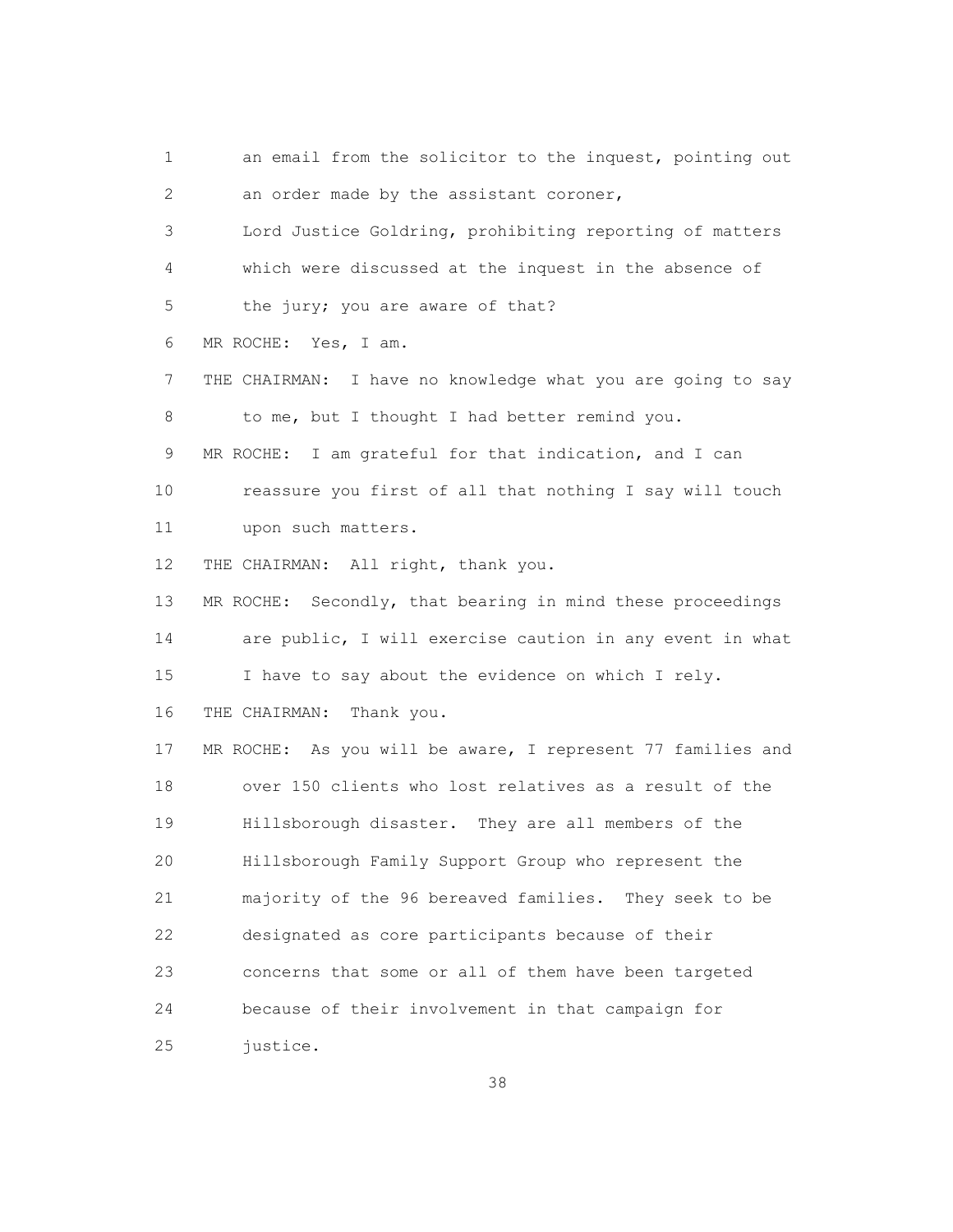1 That campaign, over 25 years, was one of the most 2 significant campaigns for political and social justice 3 during the period covered by the Inquiry, and, as I am 4 sure you are aware, it can be said to have posed one of 5 the most significant challenges to the reputation, not 6 only of South Yorkshire Police but of the police as 7 a whole in the country.

 8 It is our submission in relation to rule 5 that it 9 would be sufficient for your purposes in determining 10 whether core participant status should be granted to our 11 clients to conclude that they may have been targeted by 12 covert operations, and we say, in all the circumstances, 13 that is a conclusion to which you should come and indeed 14 the probability is that they were subjected to such 15 operations. It is a matter of public record that after 16 the disaster, there was an attempt to smear the fans in 17 general, including those who died.

 18 It is also the concern of the families that 19 following that, we know, again as a matter of public 20 record, that there were sufficient concerns among the 21 police to put their case, not only to the Government but 22 to Members of Parliament, and we submit that it is 23 probable that the police went further in terms of 24 activities which are squarely within the compass of this 25 Inquiry. We understand that a number of organisations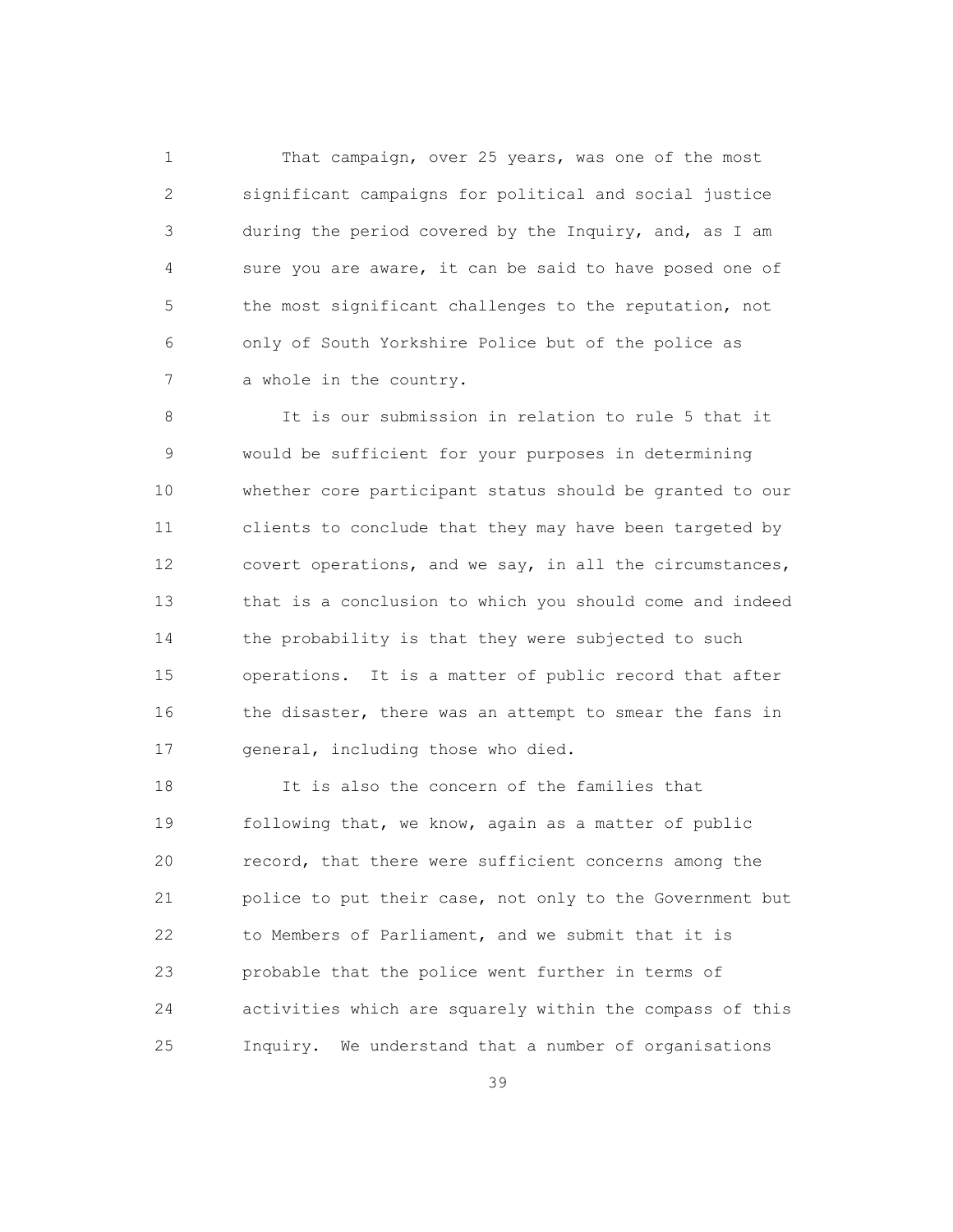1 that have been granted core participant status have 2 provided evidence that they were targeted, both by way 3 of intercepts which would be outside of the scope of the 4 Inquiry, but also by covert activities which are very 5 much within scope, and we express a concern along the 6 lines that I have already indicated that similar 7 patterns not only may but probably did operate in this 8 case.

 9 Of course, the very nature of undercover activity 10 means that there is an insufficiency of evidence at this 11 stage about the precise means which were deployed. We 12 submit that the families that we represent fall squarely 13 within the terms of reference, and that the Inquiry 14 should not only investigate whether, and if so for what 15 purpose, police operations took place targeting some or 16 all of our families, but also that it is necessary for 17 our families to be given core status, and we take on 18 board the point you made in the opening about your 19 continued intention to keep matters under review.

 20 It is our submission that it is in the interests, 21 both of our families and indeed of the Inquiry, to 22 provide core participant status at this stage. First of 23 all, there may be legal issues arising, and you have 24 identified some of them in paragraph 17 of your opening 25 remarks in relation to immunity to witnesses. There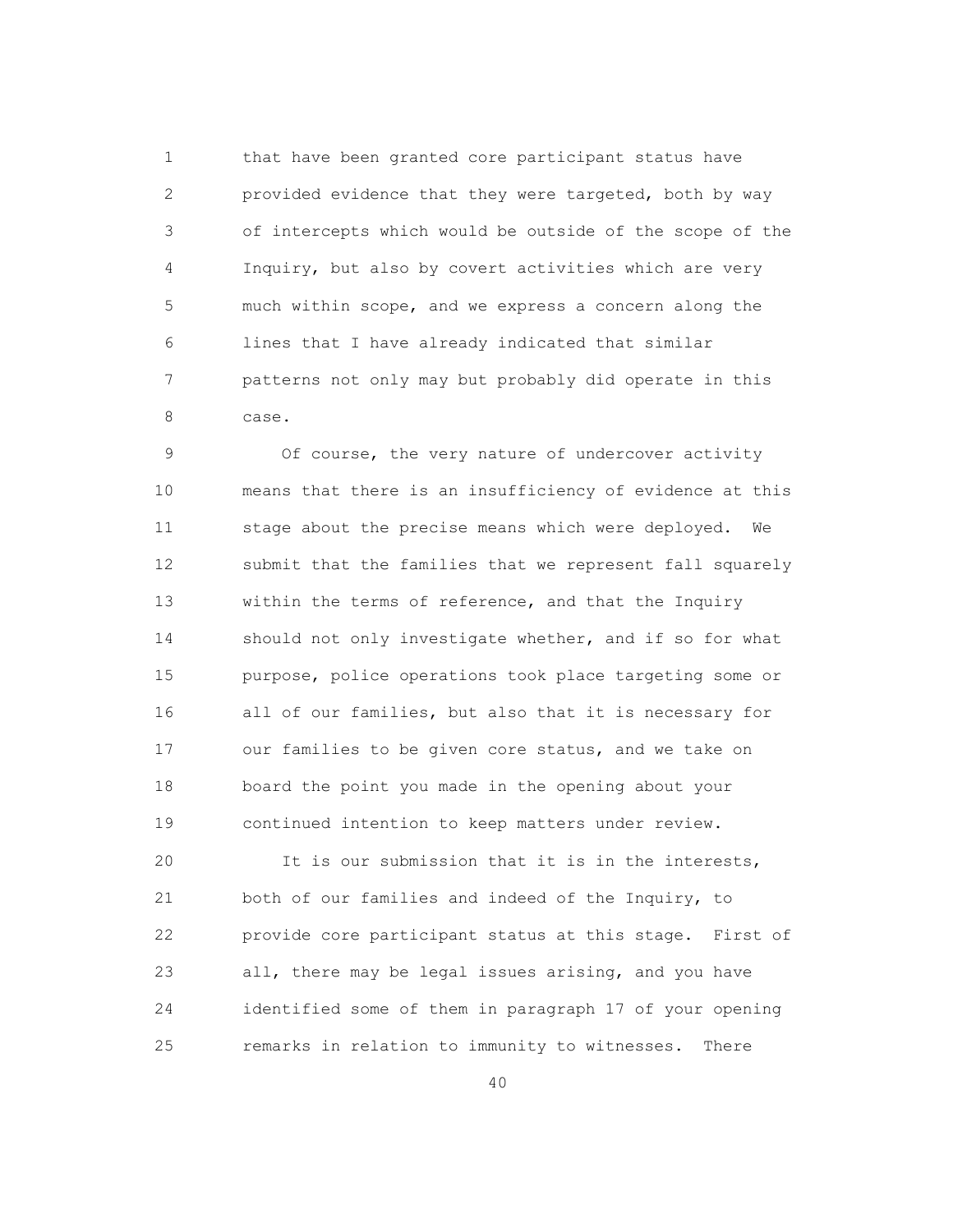1 will no doubt be other issues which arise. It is our 2 submission that families should have the right to be 3 heard on those matters which potentially affect them. 4 In terms of the overall running of this Inquiry, we 5 submit that it is also helpful to the Inquiry 6 investigating these matters, and indeed in its 7 operations, for our clients to be legally represented as 8 that will ensure coordination in relation to their 9 participation in the process. 10 For all those reasons, it is our submission that it 11 would be right, on the current evidence, to provide all 12 of our clients with the requisite status. 13 THE CHAIRMAN: Thank you very much, Mr Roche. 14 Do you have any estimate of the remaining length of 15 the inquest? 16 MR ROCHE: The best estimate that I can give you is at the 17 moment it is quite likely that the jury will go out 18 around about February. 19 THE CHAIRMAN: Thank you. Mr Weatherby. 20 Submissions by MR WEATHERBY 21 MR WEATHERBY: Briefly, in addition to Mr Roche's 22 submissions which I echo, I lead the team that 23 represents 22 of the bereaved Hillsborough families and 24 in these proceedings, 26 bereaved family members. 25 THE CHAIRMAN: I am sorry, you dropped your voice at the end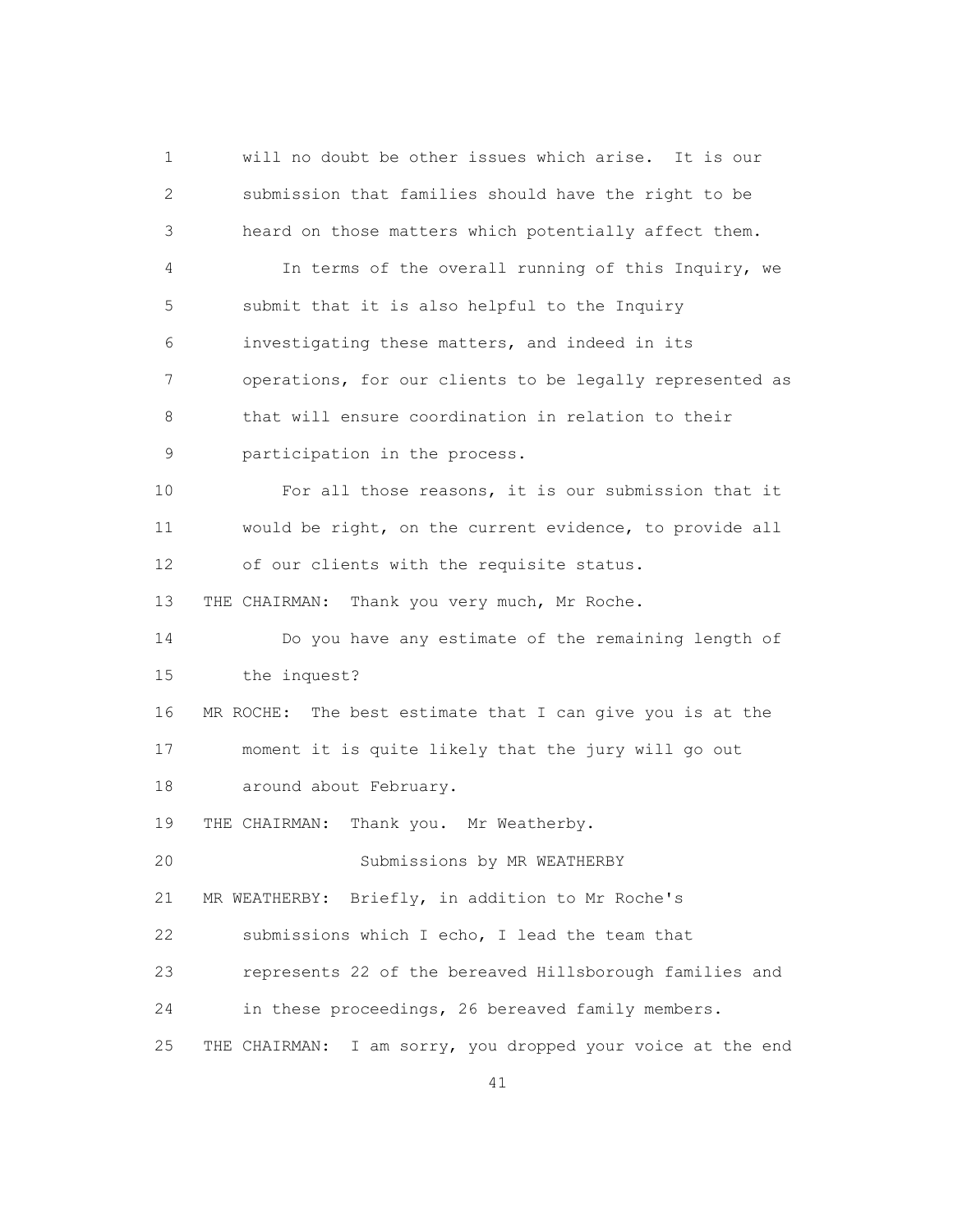1 of the sentence.

 2 MR WEATHERBY: I am sorry, I represent 22 of the 3 Hillsborough families, for these proceedings, 26 of the 4 bereaved family members. 5 THE CHAIRMAN: I see. 6 MR WEATHERBY: Plus the Hillsborough Justice Campaign, plus 7 two of the campaigners involved with the 8 Hillsborough Justice Campaign. Can I pick up the matter 9 that you adverted to at the start of Mr Roche's 10 submissions, that in fact this is Day 244 of the 11 Hillsborough inquests. They are very long indeed, 12 proceedings, and it is most important, if I may say this 13 through the proceedings today, that any reporting that 14 is made of the matters pertaining to Hillsborough is 15 done in a responsible manner, so that not only the order 16 but the spirit of the order made by the learned coroner 17 and the guidance on such reporting does not risk doing 18 any damage to those proceedings. 19 THE CHAIRMAN: So far I have heard nothing so controversial 20 that it should not be in the public domain. 21 MR WEATHERBY: Indeed, and we would not submit that there 22 should be any further reporting restriction, but I will 23 be limited in respect of the matters to which I publicly 24 refer here.

25 The importance of the involvement of participants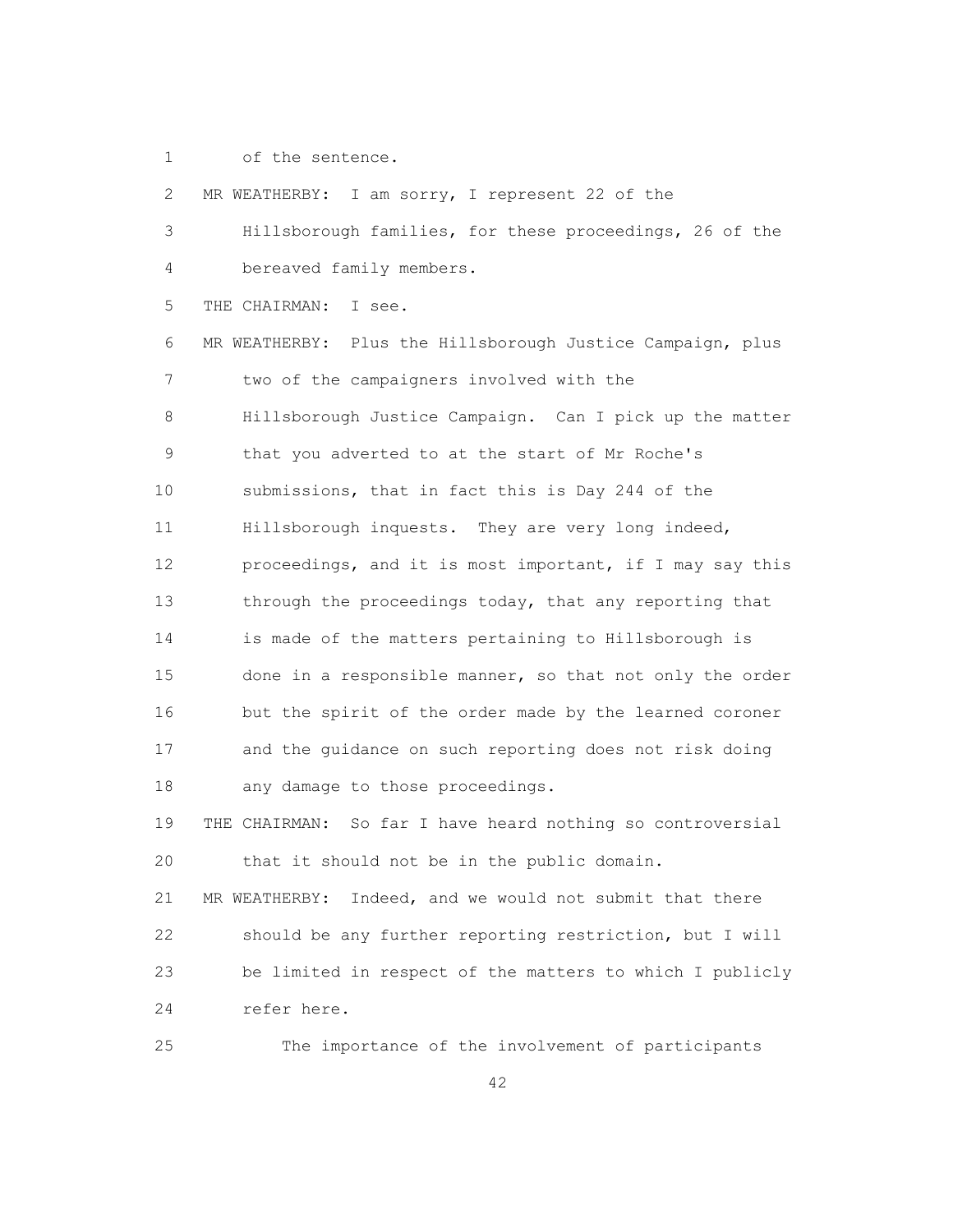1 such as the Hillsborough families is that they are of 2 course a cohort of citizens who are defined only by 3 their status as victims. I say only; in fact they are 4 victims and some of them are also social justice 5 campaigners, but we say that is an important issue for 6 the second of the reasons which we say it is important 7 that they get core participant status, and I will come 8 on to that in a moment.

 9 We have provided in our written submissions some, 10 albeit limited, summaries of supporting evidence from 11 some of our applicants. It is, we accept, to 12 a significant degree anecdotal evidence, not wholly 13 anecdotal but to some significant degree; but it is not 14 simply the evidence that we advance, it is the context 15 of Hillsborough; it is the fact, as Mr Roche has 16 adverted to that following the disaster, the families 17 have always contended and maintain their contention, 18 there was a hiding of the truth of what happened at 19 Hillsborough and a concerted campaign to shift 20 responsibility away from the police in particular, but 21 also other state entities.

 22 There then followed a historical list of inquiries, 23 the original inquests, the scrutiny and various other 24 stages, and therefore the context of what has happened 25 in Hillsborough since the tragedy itself, we would say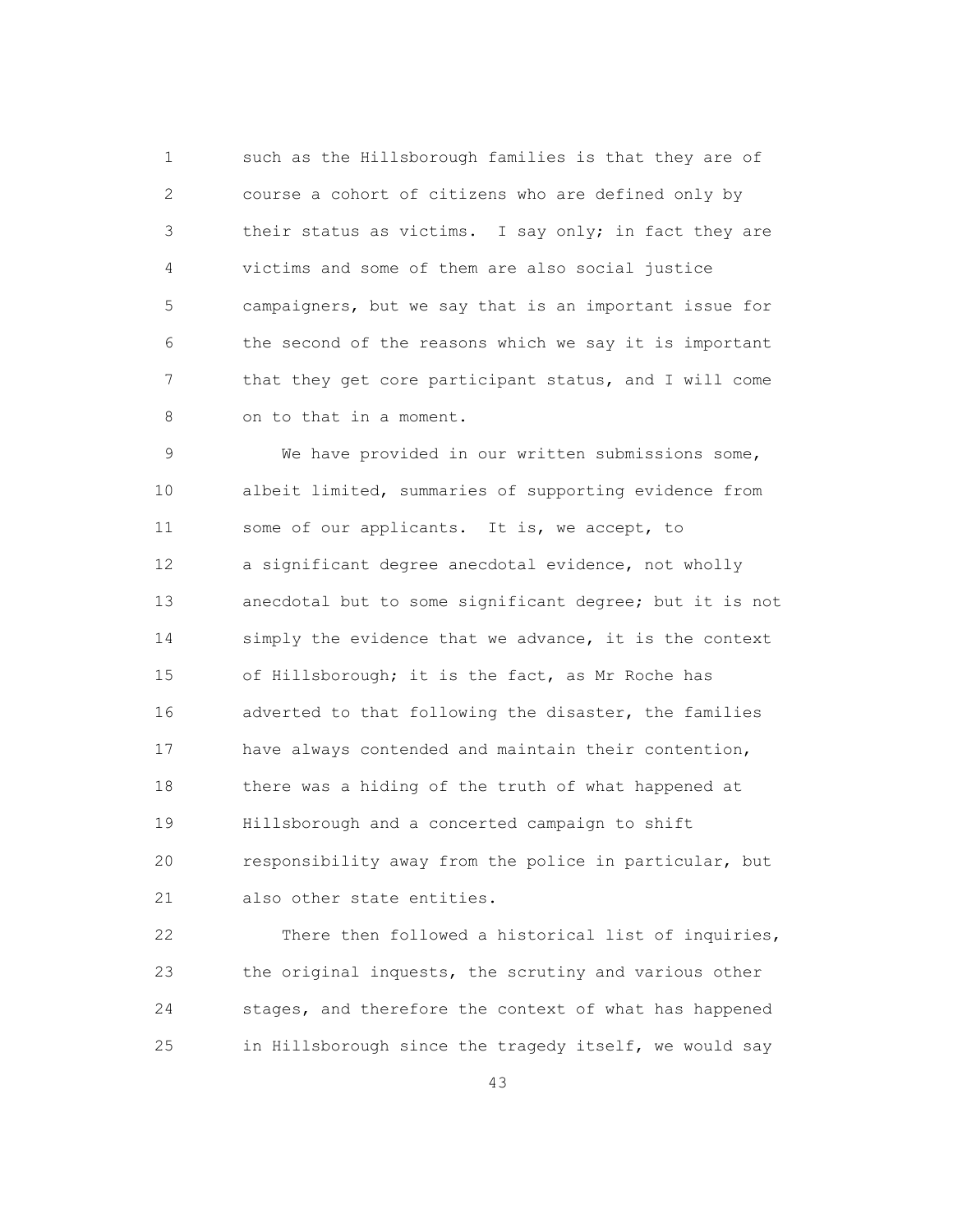1 is precisely the context for which undercover policing 2 would have been or is likely to have been deployed in 3 order to deal with the assertions and the allegations 4 that were being made by the families within those 5 proceedings, and so it's that which we say is of 6 particular importance.

 7 The two matters which we seek to advance in 8 particular through this Inquiry are, firstly, that the 9 families should have an answer to the question 10 definitively whether they were subjected to undercover 11 covert policing, because we say that, given their status 12 as victims, there could be no proper basis for that. Of 13 course, if there was undercover policing without any 14 proper basis, then they would have a significant 15 interest in the matters to which the Inquiry relates. 16 But even if it were to transpire that that was not the 17 case, then we say that there is a transparency issue 18 here, and that the fact that the Neither Confirm Nor Deny policy, which has 19 been asserted against them in terms of the inquiries 20 about undercover covert policing and other matters, we 21 say that is an important issue that ought to be 22 addressed through this Inquiry, because it is not only 23 a matter of acute interest to the families themselves, 24 but of course a matter of acute public interest, and 25 therefore we say that the Hillsborough families have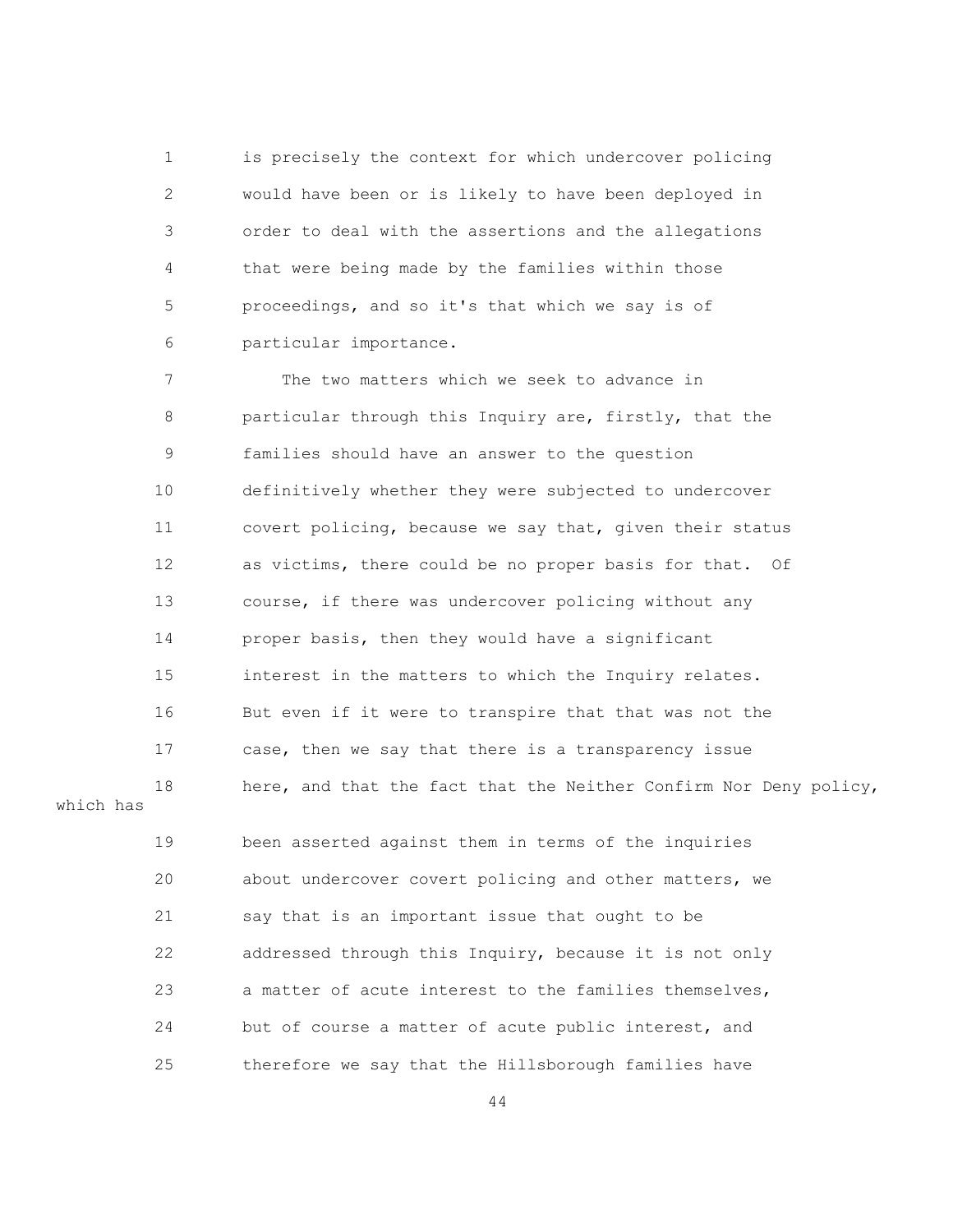1 such a significant part to play in the matters which are 2 within scope in these proceedings -- 3 THE CHAIRMAN: Mr Weatherby, are you submitting that the 4 Inquiry should examine the propriety of the policy 5 itself or its application in individual cases? 6 MR WEATHERBY: I would submit both. 7 THE CHAIRMAN: All right. 8 MR WEATHERBY: In my submission, the scope of these 9 proceedings is such that it would cover the governance 10 of undercover policing, and beyond that, we would say 11 the transparency for groups which could not, we would 12 say, properly be subject to such measures, and therefore 13 that is an important matter that we say should be 14 addressed. 15 THE CHAIRMAN: Thank you. We have one shorthand writer in 16 court who is working very hard and I think he probably 17 needs a break. So we will say 10 minutes. 18 (11.50 am) 19 (A short adjournment) 20 (12.04 pm) 21 THE CHAIRMAN: Mr Robertson, is it, next? 22 MR BARR: Before Mr Robertson addresses you, I have been 23 asked by Mr Nicholls if he might very briefly supplement 24 the submission that he has already made. 25 THE CHAIRMAN: Do I find Mr Nicholls on the list?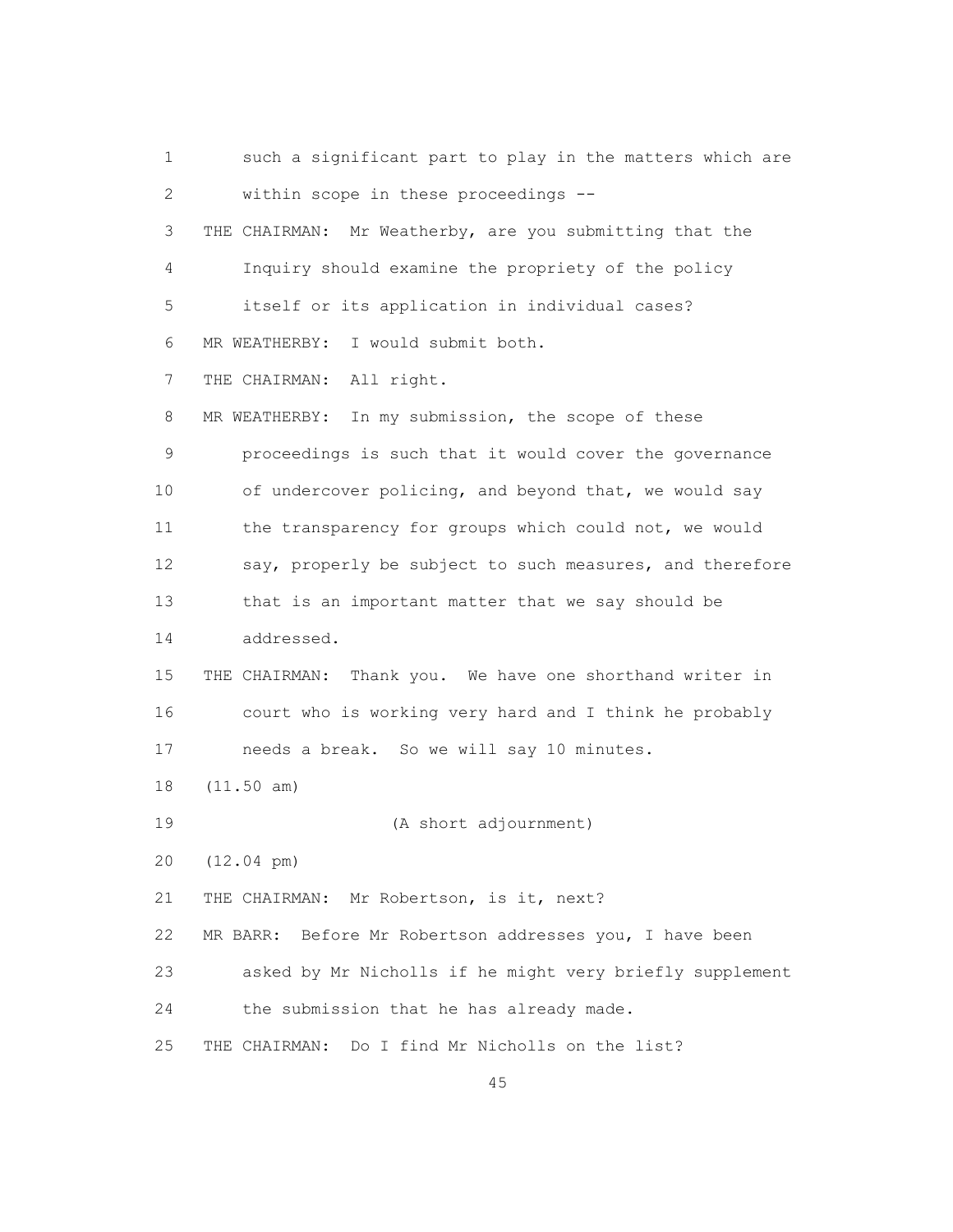1 MR BARR: Yes, he is representing CMR.

2 THE CHAIRMAN: Right, yes, of course.

3 MR NICHOLLS: Sir.

4 THE CHAIRMAN: Second thoughts, Mr Nicholls?

5 Further submissions by MR NICHOLLS

 6 MR NICHOLLS: I will take no more than two minutes of your 7 time, sir, simply to address the point that you raised 8 with me in relation to the covert RIPA issue, the 9 definitional issue. Can I ask you briefly, sir, as to 10 an evidence point, to turn to the back of the witness 11 statement provided with the application. There is one 12 document that I think might address the point that you 13 have raised which I did not address specifically.

14 THE CHAIRMAN: Just give me a minute.

 15 MR NICHOLLS: It was a witness statement dated 2 July 2014 16 and two exhibits behind it, sir.

 17 THE CHAIRMAN: Yes, I have it. Which paragraph do you want 18 me to look at?

 19 MR NICHOLLS: It is the second exhibit, sir, so at the back 20 of the witness statement, there is an exhibit CM1 and 21 then a CM2 and it is the CM2 exhibit.

22 THE CHAIRMAN: Yes.

 23 MR BARR: Just to give the context, this a report dated 24 13 June 2006 that was sent to CMR's half brother who 25 I have already referred to, who procured the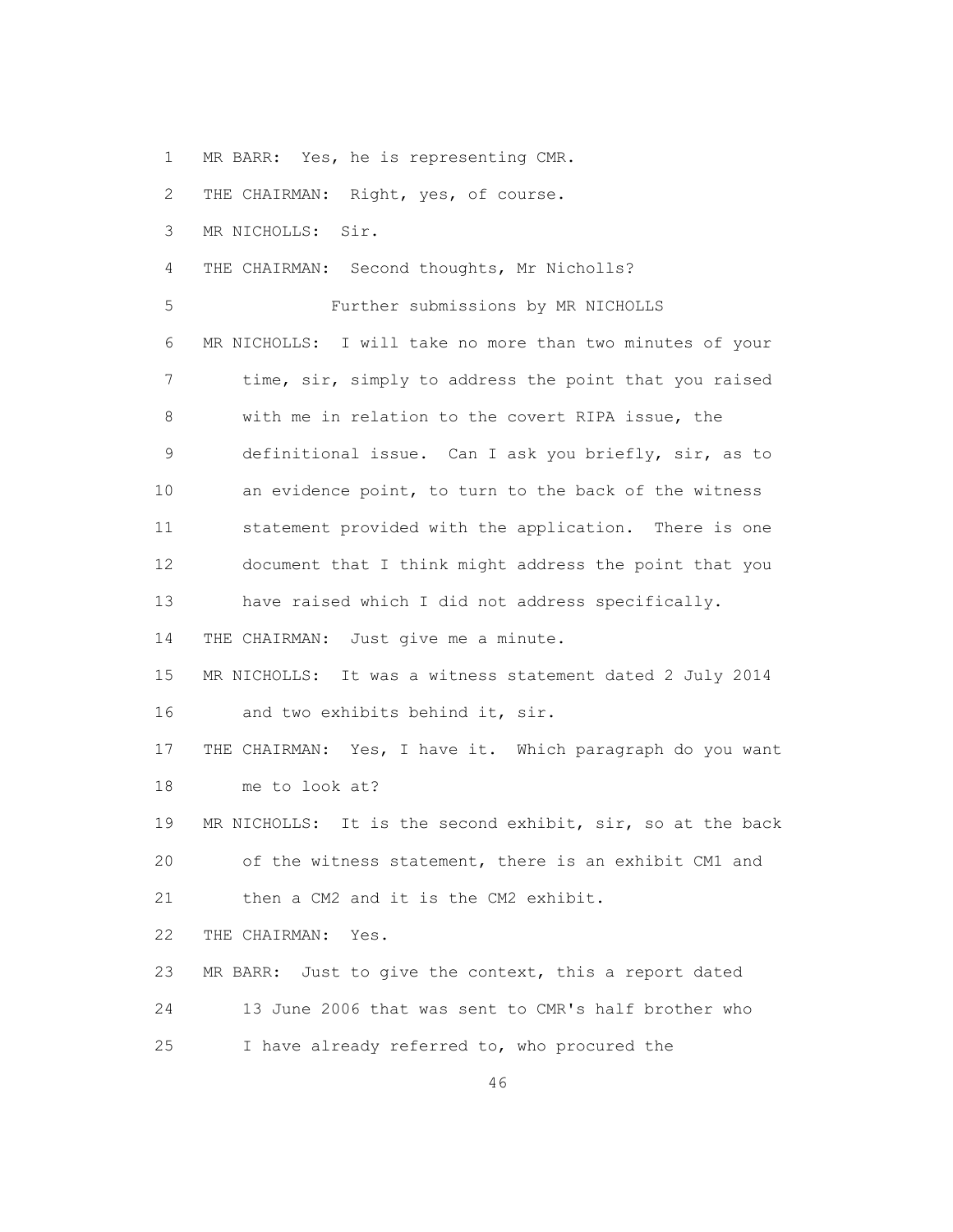1 surveillance, and it is one day after a meeting has 2 taken place of one of the campaign organisations, the 3 justice campaigns that CMR was involved with. So it is 4 sent the day afterwards. I just wanted to draw your 5 attention, sir, to a number of entries, 1900 hours, 6 1940 hours and 2120 hours, so bottom of the first page 7 and on to the top of the second.

 8 That is a meeting at which an uniformed officer 9 clearly would not have been permitted to attend. Those 10 are the instructions that I have and you can see the 11 reasons for that and the type of meeting that it is. 12 An officer is clearly present at that meeting recording 13 the details of the topics discussed and the people who 14 are present, including CMR, and the matters that CMR is 15 raising at that meeting, as well as her arrival and 16 departure times from the location of that political 17 justice campaign meeting. I raise that in response to 18 the points you raised, sir. Thank you very much for the 19 time, sir.

20 THE CHAIRMAN: Thank you. Thank you, Mr Robertson.

21 Submissions by MR ROBERTSON

 22 MR ROBERTSON: Thank you, sir. You have our submission, and 23 the Trades Union Congress is the umbrella body for all the major trade 24 unions within the UK and there is certainly significant

25 evidence that undercover police were involved in covert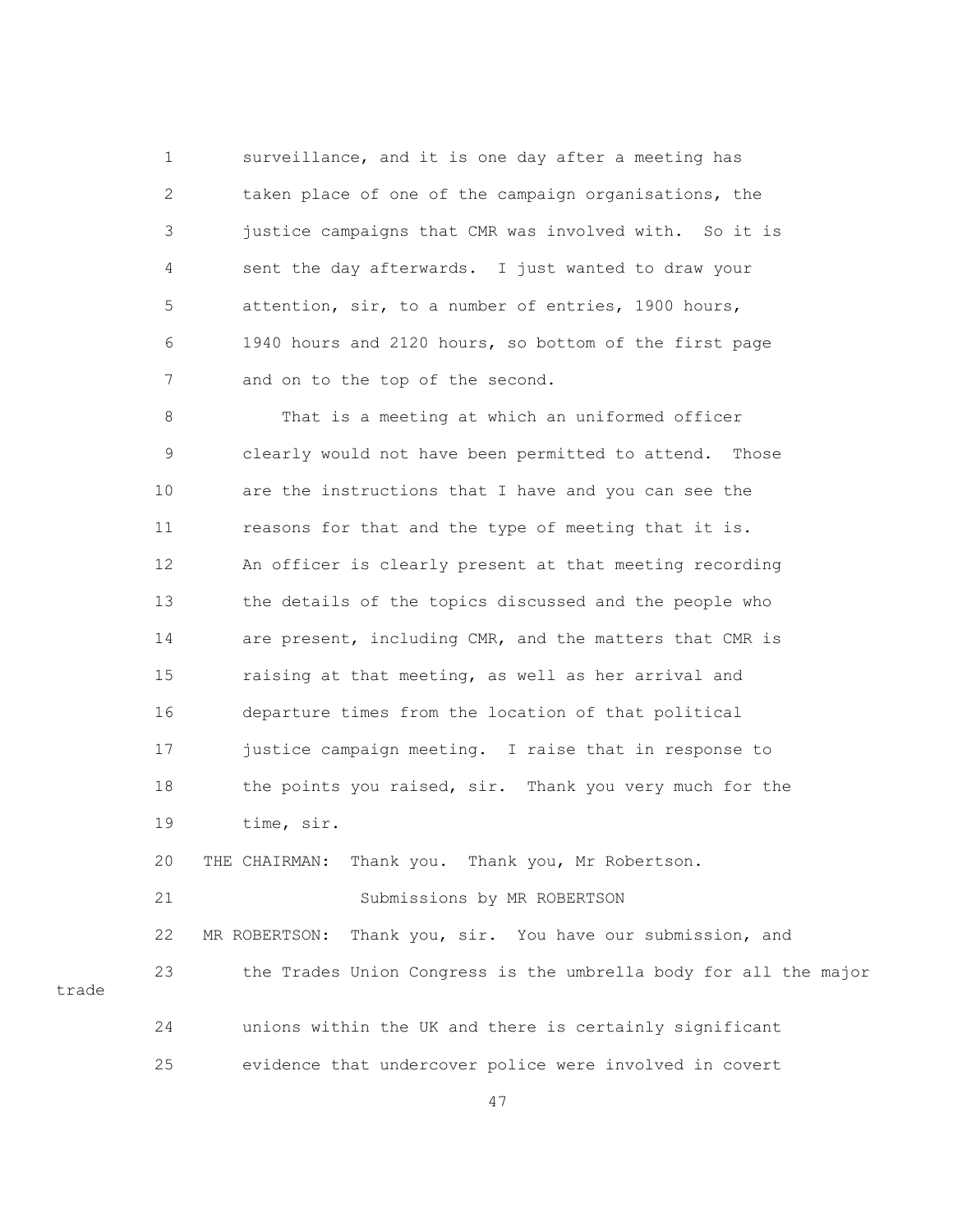1 surveillance of trade unions. We know from two of the 2 police undercover officers that they have claimed to 3 have infiltrated a number of unions, they have named 4 five of these, plus they have said unions within 5 construction, so there is likely to be considerably more 6 over the years.

 7 What we don't know is the extent of that 8 surveillance or what they did with that information and 9 we hope that will come out in the Inquiry. We do, 10 however, know that in addition to that, the police met 11 with a body called The Consulting Association which was 12 an organisation that provided information to employers 13 within the construction industry and which led to the 14 blacklisting of a considerable number of people because 15 of their trade union activities, often in health and 16 safety, and we believe it is extremely likely that they 17 gained information which was then made available to 18 employers through The Consulting Association.

 19 We certainly are hoping the Inquiry will look at 20 whether information obtained through covert information 21 was actually given directly to employers, to employers' 22 organisations or to government departments which related 23 to the lawful activities of trade unions, in particular 24 during pay disputes, and there have been a number of 25 allegations made on that and evidence has been submitted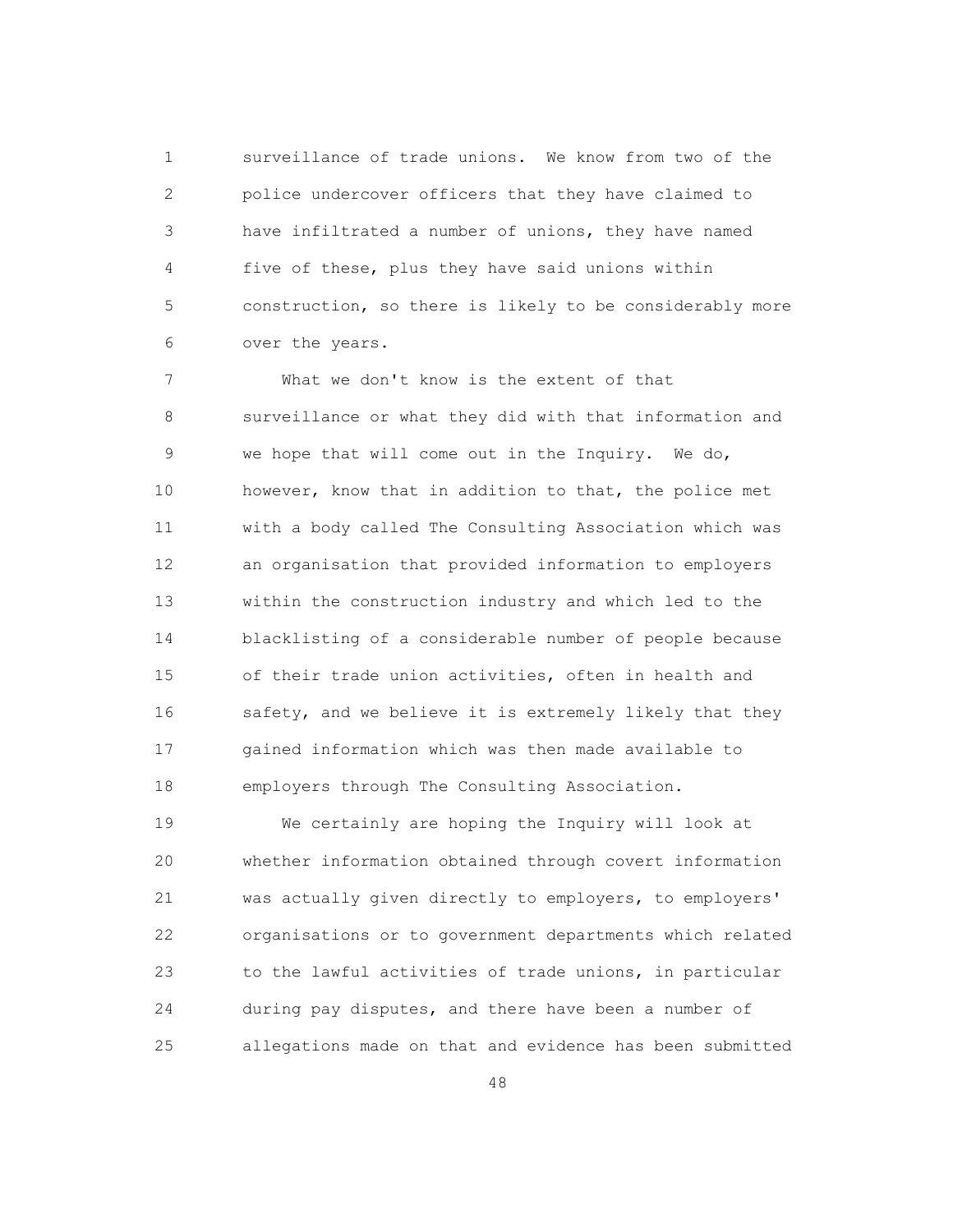1 by other bodies on that.

 2 We would like to know obviously how widespread it 3 is.

 4 Now, I would stress that there are limitations to 5 what information can be provided, simply because of the 6 very nature of covert surveillance, and we are more 7 concerned, I think, with trying to ensure, by seeking 8 core participant status, that we can seek to help the 9 Inquiry ask the right questions of the right people.

 10 Now, in terms of the role and its relation to the 11 core participant status, what we don't want to do is 12 replicate the position of the trade unions who have been 13 granted core status, such as the Fire Brigades Union and 14 the constructions union, the Union of Construction, Allied Trades

and Technicians, or of the Blacklisting

 15 Support Group who again have provided quite detailed 16 information and we welcome their status. In addition we 17 understand the National Union of Journalists have 18 an application for status and you will be hearing from 19 their representative later and we strongly support that. 20 But what we want to do is act as a conduit for the 50 21 trade unions who don't have that status, but they could 22 be named by undercover officers during the Inquiry, or 23 could wish to comment on the evidence as it appears. 24 So in summary, trade unions unwillingly did have 25 a direct significant role in covert police surveillance,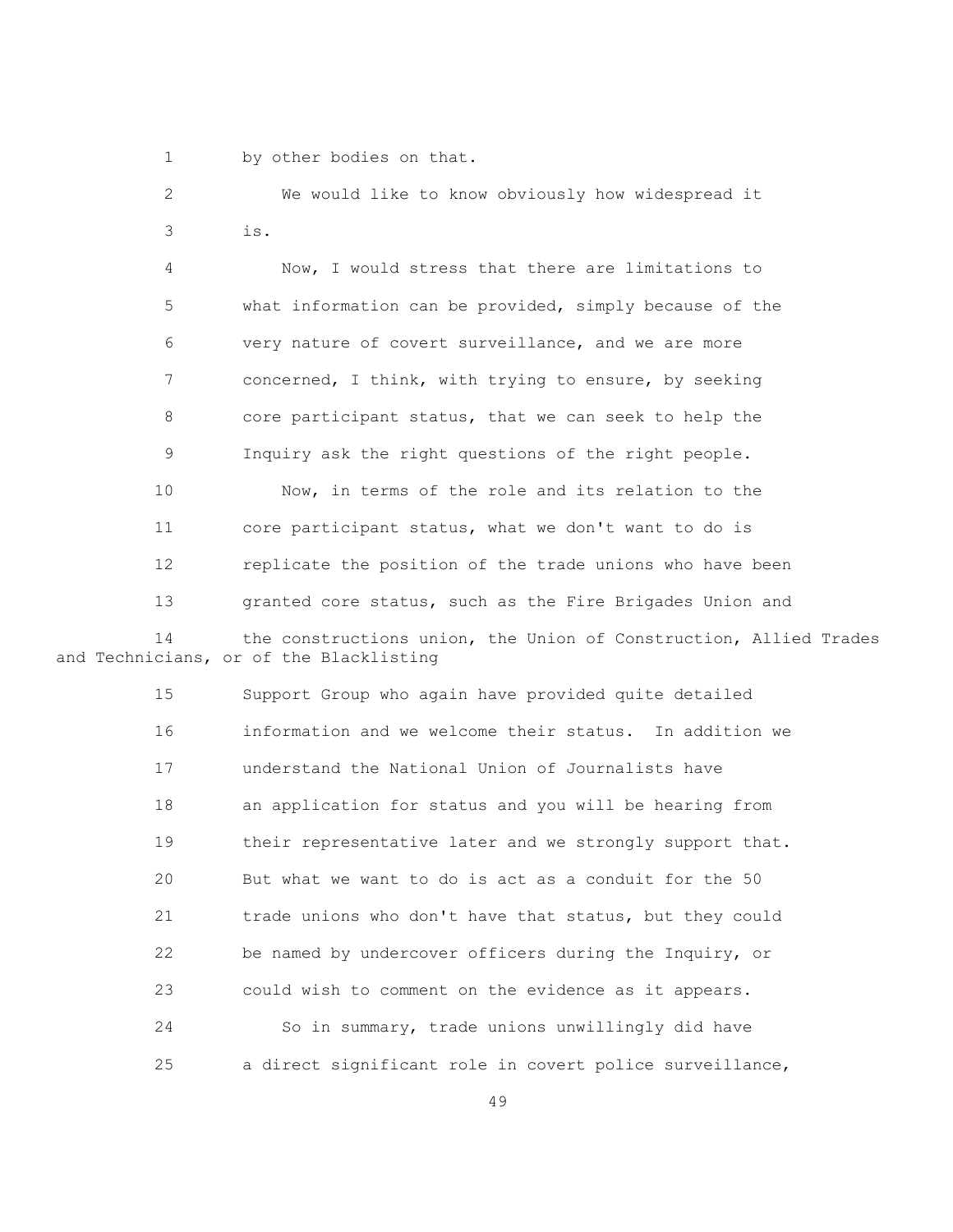1 and, because of information that is likely to come to 2 the Inquiry of the nature of these operations, and 3 particularly in relation to their activities in relation 4 to disputes, pay et cetera, it could be they are named 5 and face criticism and we believe that the Trades Union Congress will be 6 able to act as a conduit for them during the Inquiry. 7 THE CHAIRMAN: Thank you very much, Mr Robertson. 8 The application was made under the signature of 9 Ms O'Grady. Could you just tell me for the record what 10 your position within the Trades Union Congress is. 11 MR ROBERTSON: Yes, I am the senior policy officer. 12 THE CHAIRMAN: Thank you very much. Mr Schwarz. 13 MR BARR: I think first it is Ms Lancet. 14 THE CHAIRMAN: Quite right. Ms Lancet? Thank you. Let me 15 just turn up your application, if I may. 16 Yes. 17 Submissions by MS LANCET 18 MS LANCET: I am here to make further submissions to my 19 application for core participation. In respect of rule 20 5, the criteria of role and interest kind of merge and 21 overlap a bit, so if you can guide me, if you need ... 22 but in respect of role, I was a member of the 23 Colin Roach Centre, which was a community-based 24 political organisation and police monitoring 25 organisation in the 1990s --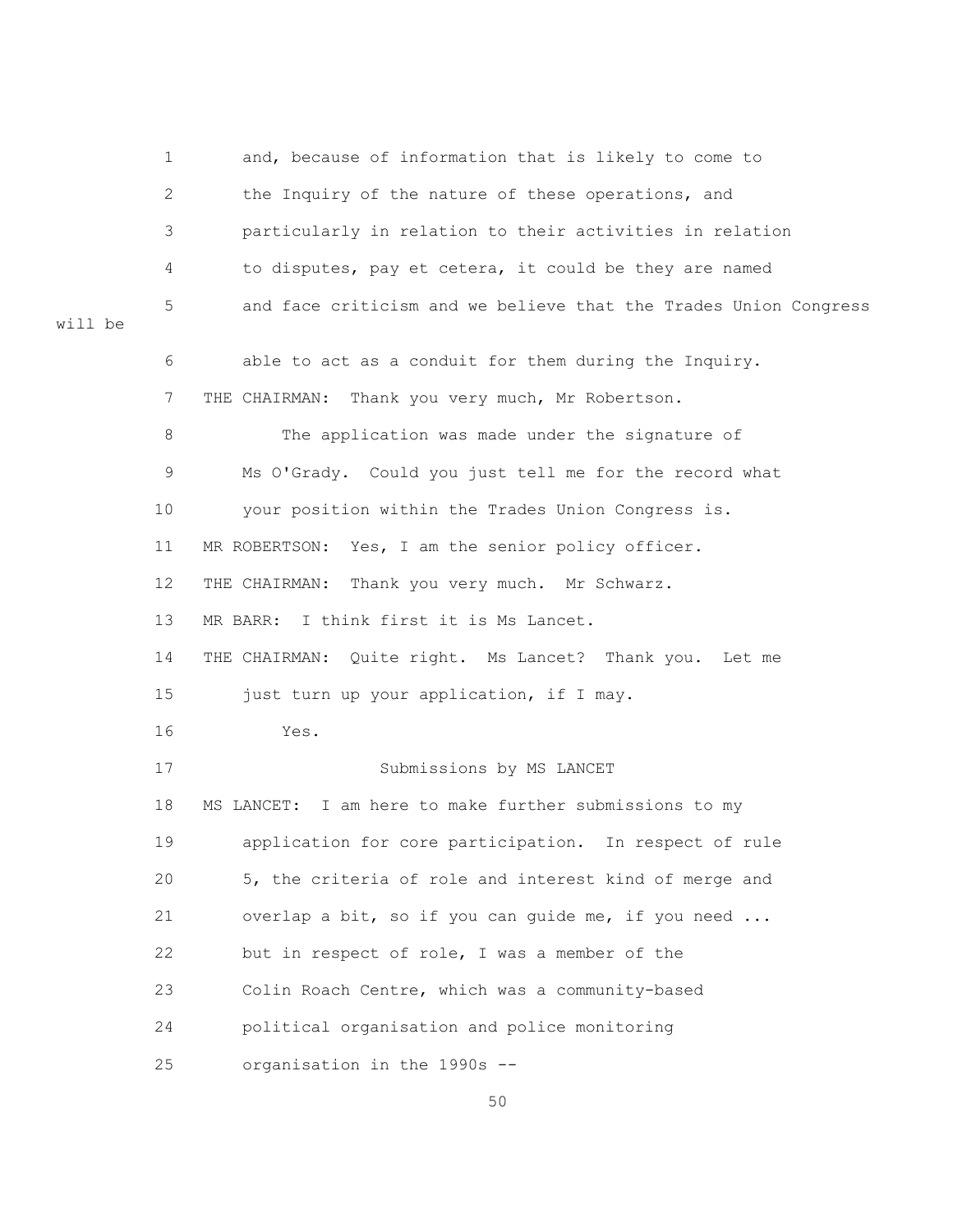1 THE CHAIRMAN: Monitoring what?

2 MS LANCET: Police.

 3 THE CHAIRMAN: Do you mean in general or at specific events? 4 MS LANCETT: It was a police monitoring -- it was, it came 5 out of the Hackney Community Defence Association and 6 worked with the loved ones of people who had died in 7 police custody, and I was a member of the centre when 8 Mark Jenner became a member, infiltrated the 9 organisation and led to its break-up. Many people will 10 be aware of the court case successfully brought by eight 11 women against Mark Jenner and other police officers. 12 One of the women is known in the public domain as 13 Alison, and why I say the role and interest criteria 14 merge is that I have been very close friends with Alison 15 since I was 14 years old. So I was in and out of the 16 lives of Mark Jenner and Alison for the five years they 17 were living together, when he disappeared and during the 18 period that Alison was researching his disappearance, 19 and discovered that in fact he was an undercover police 20 officer and had his own family and deceiving her, us, 21 everybody he was involved with, about his true identity. 22 In the 1990s when I was a member of the

 23 Colin Roach Centre, I was a political activist. I was 24 a member of the National Union of Teachers, I was involved in Anti-Fascist

25 Action and other community political activities. So my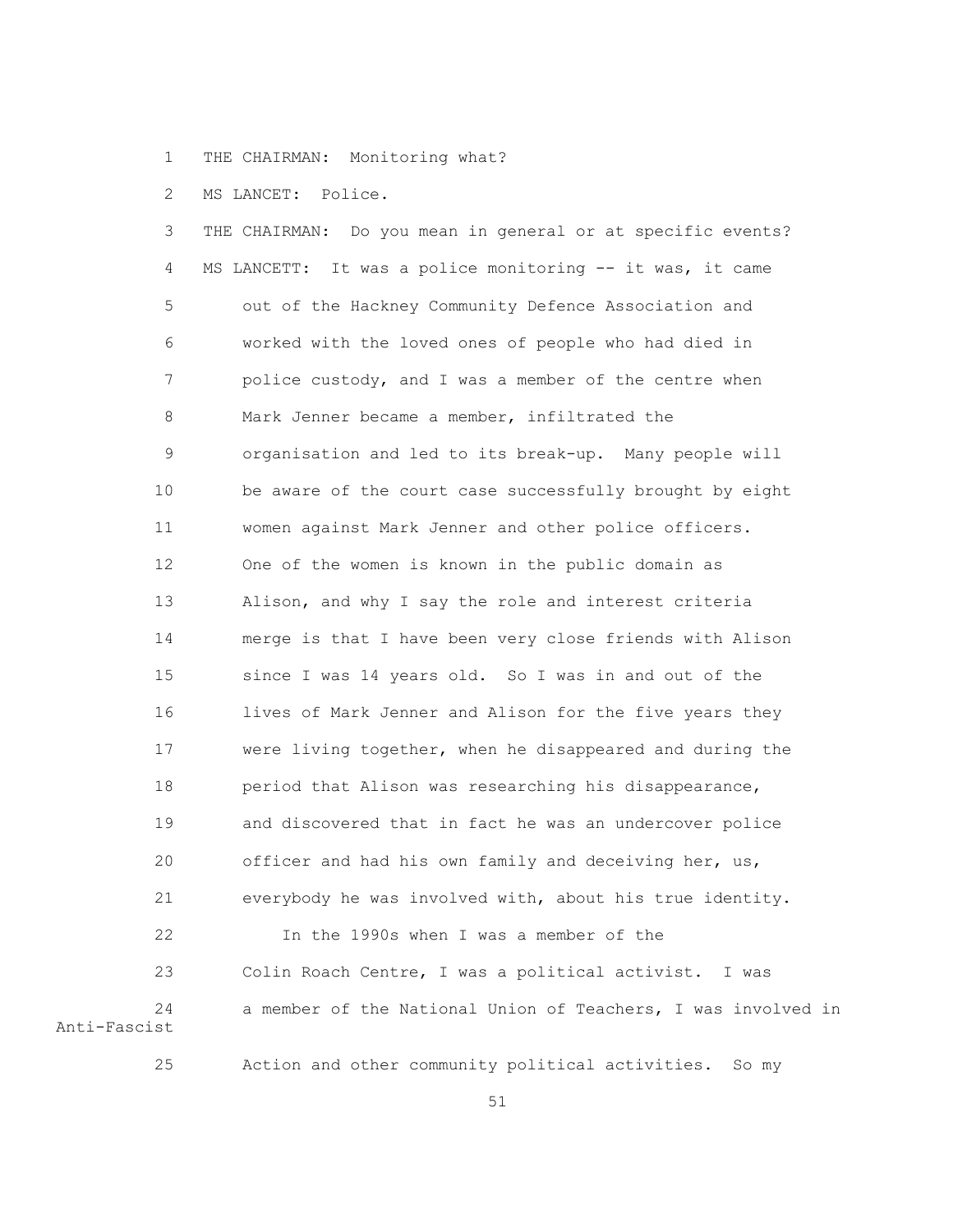1 interest in the Inquiry is manifold. I obviously have 2 many, many questions about the justification of 3 Mark Jenner's deployment, but I also want to know 4 whether, when he was asking me how my week had gone or 5 if, how a meeting that I had been to had gone, whether 6 he was gathering information on me. In respect of the 7 criterion of criticism, I am not clear what I need to 8 say, really. And I will be quided. 9 THE CHAIRMAN: We can all be criticised about something in 10 our lives, can't we. 11 MS LANCET: Yes. If it is a matter of me being smeared in 12 any way -- 13 THE CHAIRMAN: You would want to answer it. 14 MS LANCET: I would. 15 THE CHAIRMAN: Of course, yes. Anything else? 16 MS LANCET: Unless I can assist you. 17 THE CHAIRMAN: No, thank you. Thank you very much. 18 Mr Schwarz now. 19 Submissions by MR SCHWARZ 20 MR SCHWARZ: Thank you, sir. I am making representations on 21 behalf of two separate sets of applicants, and I will be 22 about five minutes, perhaps a little bit longer, sir. 23 The first one is the Stop Huntington Animal Cruelty case: that is the campaign 24 against Huntingdon Life Sciences. There were two 25 applicants there and I am going to call them A, that is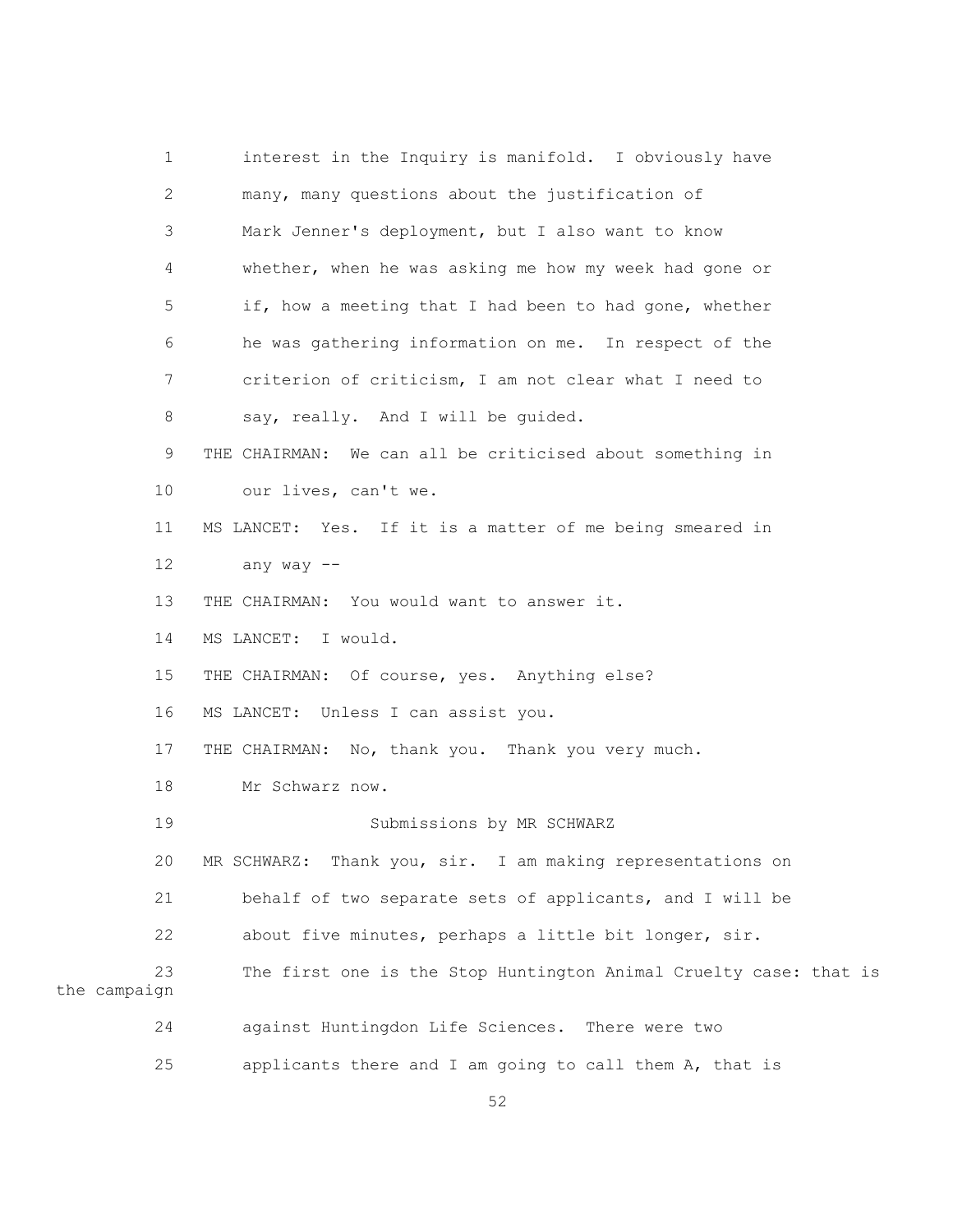1 the female and B, the male.

| $\overline{c}$ | I think, sir, you have the original application on          |
|----------------|-------------------------------------------------------------|
| 3              | behalf of seven applicants. That is supported by            |
| 4              | an edited case summary in the case of Debbie Vincent,       |
| 5              | and a couple of days ago I submitted, and I think you       |
| 6              | have the European Arrest Warrants for A and B.              |
| 7              | I do.<br>THE CHAIRMAN:                                      |
| 8              | MR SCHWARZ: I will not go over those, sir.                  |
| 9              | THE CHAIRMAN: Mr Schwarz, it may help you to know that my   |
| 10             | concern is that being a core participant in this Inquiry    |
| 11             | is inconsistent with presence abroad and no intention to    |
| 12             | return.                                                     |
| 13             | MR SCHWARZ: The way I put it, sir, is that yes,             |
| 14             | an extradition request has been made, and that has been     |
| 15             | challenged and there is a right to challenge that.          |
| 16             | Of course.<br>THE CHAIRMAN:                                 |
| 17             | If the Inquiry were minded to grant core<br>MR SCHWARZ:     |
| 18             | participant status, these applicants could engage           |
| 19             | through legal representatives, so in my submission there    |
| 20             | is no inconsistency with being abroad physically while      |
| 21             | represented in relation to events in England and Wales.     |
| 22             | Secondly, there are ongoing criminal<br>THE CHAIRMAN:       |
| 23             | proceedings, of which the extradition request was the       |
| 24             | first step.                                                 |
| 25             | Yes, and as -- I was just trying to work out<br>MR SCHWARZ: |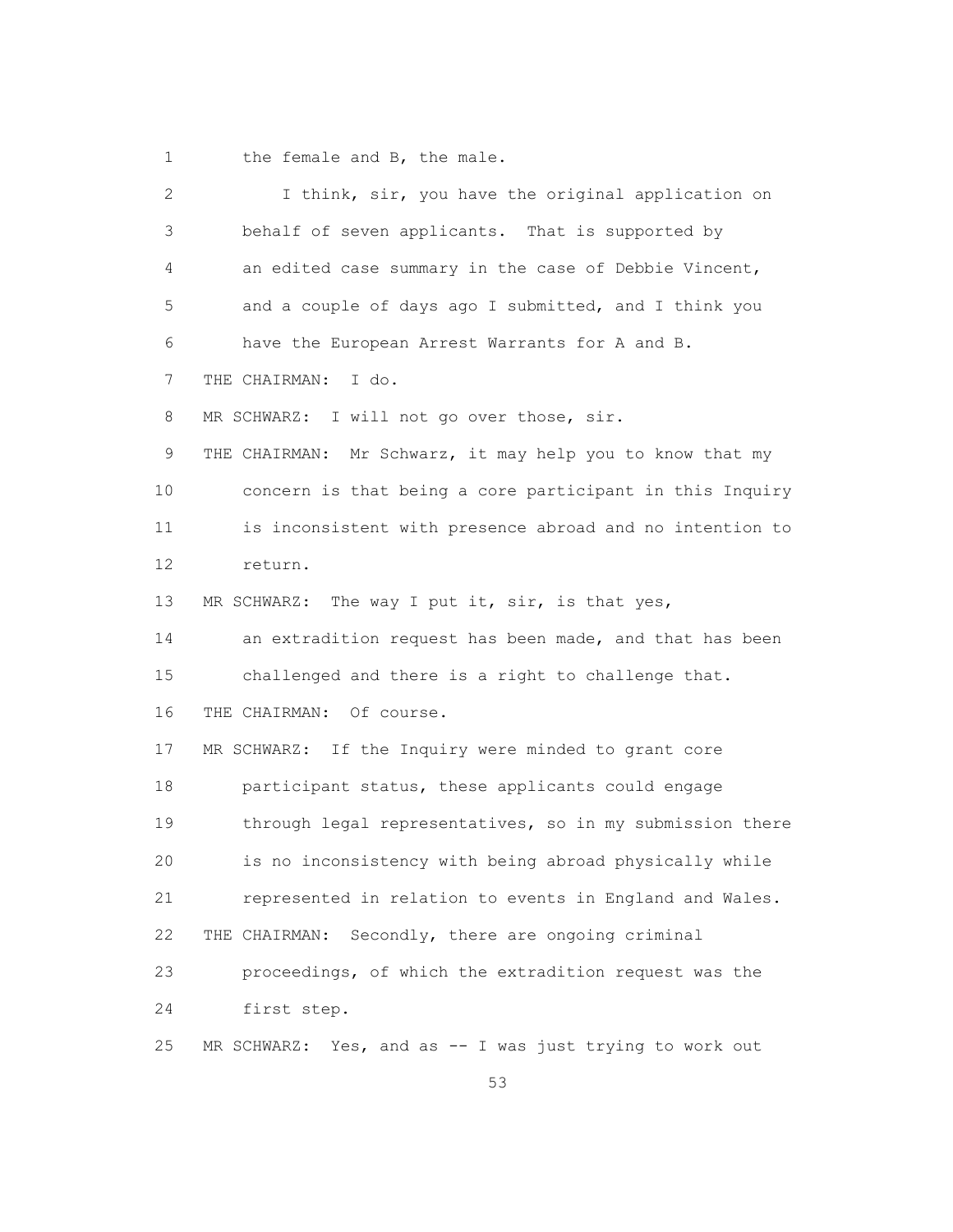1 which of the factors that distinguished these two 2 applicants and the others may have been on your mind.

 3 With respect, I don't think there is an obstacle in 4 being a core participant by being abroad, you would be 5 subject to extradition proceedings; if one is worried, 6 for example, about a trial if there were to be one in 7 England and Wales, that could be dealt with by 8 anonymity, and put another way, in my submission, there 9 is nothing in the rules that can expressly or implicitly 10 prevent someone who is awaiting trial, albeit through 11 pending extradition case from being core participants. 12 THE CHAIRMAN: All right.

 13 MR SCHWARZ: It has been very helpful, you have identified 14 the concern that you have. Shall I stick to the script 15 I had in mind, and if I am pushing at an open door, 16 perhaps you can speed me up.

17 THE CHAIRMAN: Don't assume that.

18 MR SCHWARZ: Sorry?

19 THE CHAIRMAN: Don't assume that.

 20 MR SCHWARZ: The background as we know is that five of these 21 applicants have already been granted core participant 22 status, so as I said, I was trying to work out what 23 distinguishes these two applicants. Trials 1, 2 and 3, 24 if I can call them that, have been dealt with and these 25 two may be subject to trial 4. Their position is very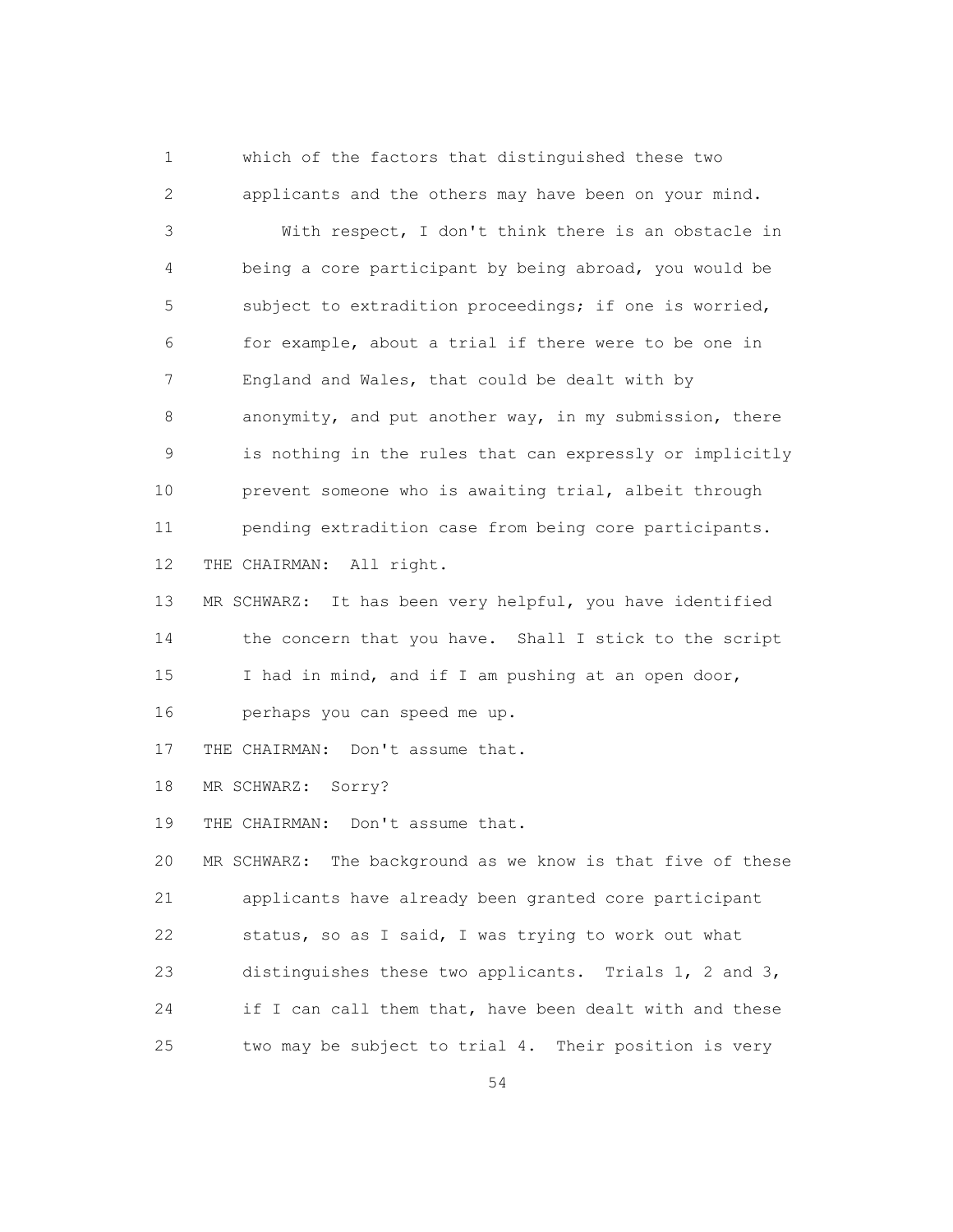1 similar, if not identical for these purposes to those 2 three applicants -- the applicants in those three other 3 trials.

 4 The first, as is set out in the application, is that they were subject to multiple known activity by covert human intelligence sources,

> 6 at least three undercover police officers and one 7 non-police officer perhaps working within business. 8 The second point is that the allegations and the 9 evidence seems to be very, very similar. It relates to 10 a conspiracy between 2001 and 2011. I hope you are 11 helped by seeing a case summary for Debbie Vincent on 12 the one hand and the contents of the arrest warrant on 13 the other.

 14 The third point, which perhaps may be the most 15 important, is that clearly the police operation which 16 led to these arrests, prosecutions, trials, has been 17 overseen and initiated by the then Prime Minister, 18 Tony Blair. I think you have got at paragraph 9 of my 19 submissions the reference to that policy document 20 adopted by Tony Blair, the Attorney General, and the 21 then DTI, and some relevant extracts which shows how the 22 protection of the biotech industry was being 23 substantiated by the network of undercover police 24 through the National Extremism Tactical Co-ordination Unit and so on. That in my submission is

25 perhaps the most important point in these applications.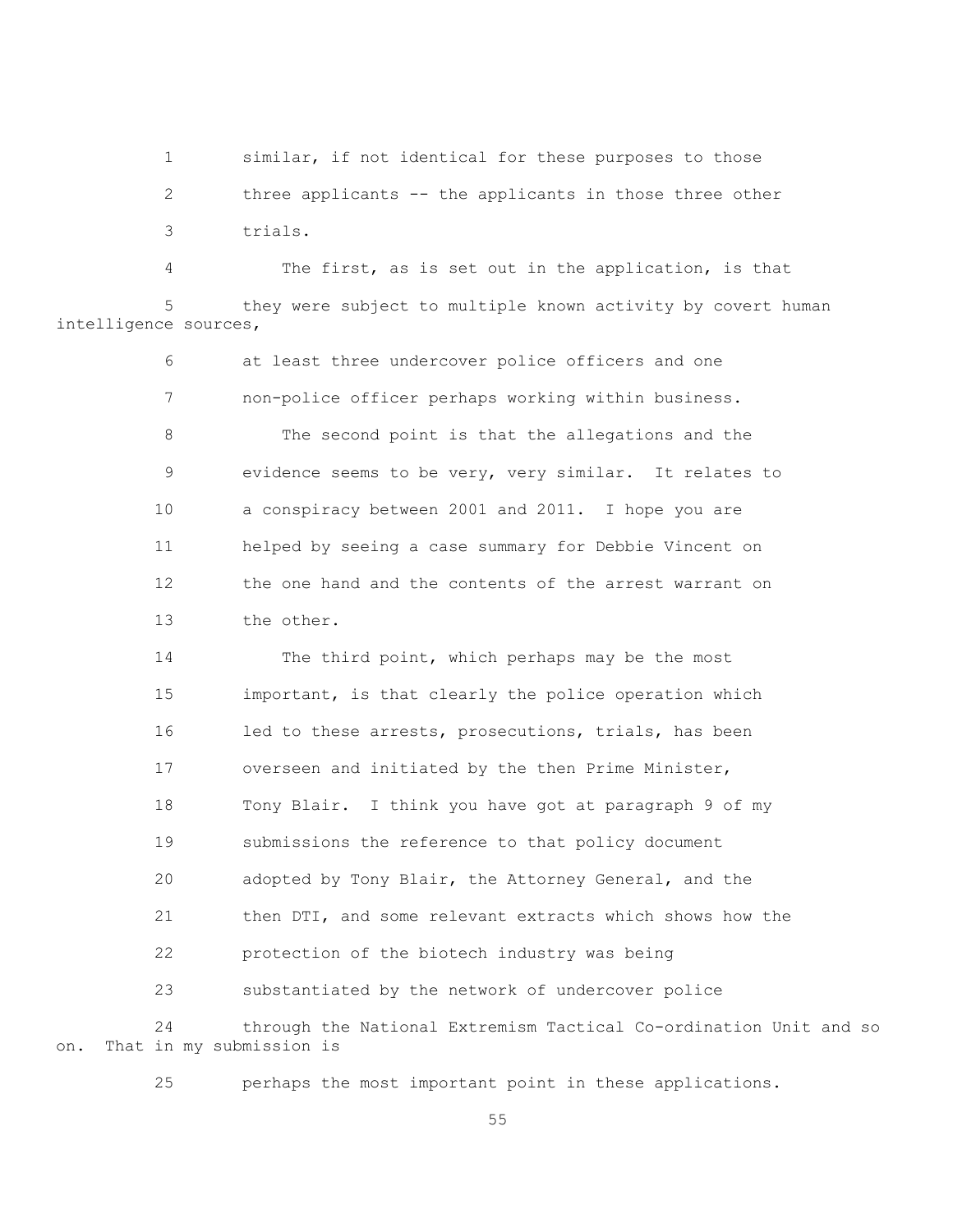1 So, what are the distinctions? The first one is the 2 pending possible trial and extradition and I think, sir, 3 I have addressed you on that. The second is potential 4 confidentiality and I think the anonymity can deal with 5 that. The third point is really that there is no 6 distinction between the allegations and evidence against 7 the core participants who were involved in trials 1, 2 8 and 3, on the one hand, and these two applicants -- and 9 I don't propose, unless you wish me to do so, to take 10 you through the case summary against Debbie Vincent or 11 the European Arrest Warrant, save to refer you to two 12 sections of the European Arrest Warrant which might 13 assist you to see the parallels in this case and the 14 others. It is from the arrest warrant for applicant A, 15 the woman and it is at pages 11 and 12. 16 There are just two lines I was proposing to read out 17 to you, sir. 18 THE CHAIRMAN: Did you say page 11? 19 MR SCHWARZ: Page 11, yes, and 12 of the arrest warrant for 20 applicant A, the woman. 21 THE CHAIRMAN: Right. 22 MR SCHWARZ: Halfway down the page, where the requesting 23 authorities set out the case against applicant A, they 24 say this: 25 "Part of the evidence is ... evidence of close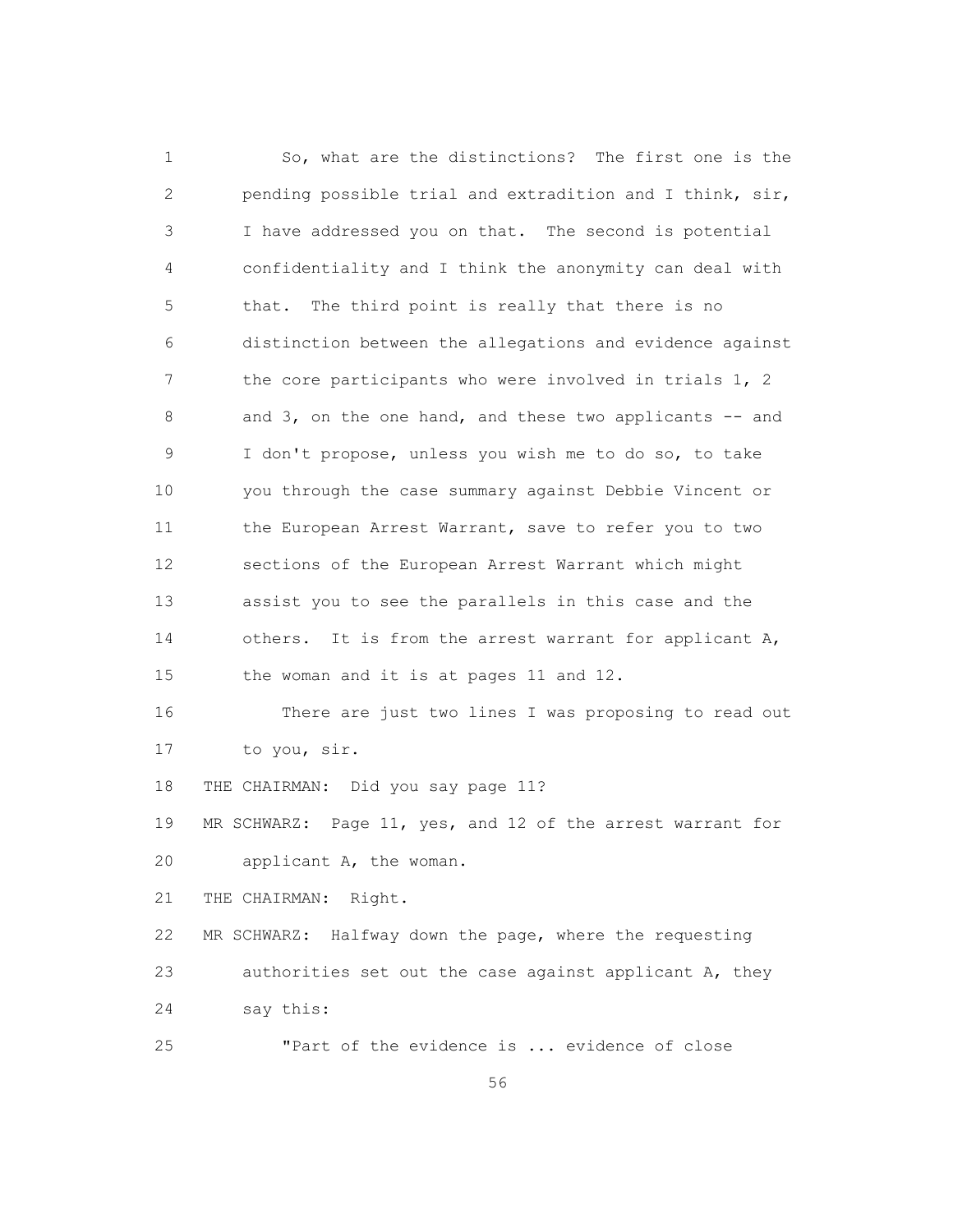1 association by personal contact, telephone and email 2 with Debbie Anne Vincent who represents SHAC in the UK 3 and is a suspected co-conspirator. Her involvement is 4 described below~..."

5 As I have said, sir, she has been granted core 6 participant status and the evidence against her was and 7 the proposed evidence against these two applicants 8 appears to be very similar. That is the first reference 9 I refer you to, sir.

10 THE CHAIRMAN: Yes.

 11 MR SCHWARZ: The second is on page 12 towards the bottom, 12 the paragraph beginning:

 13 "Between 19 August 2009 and 30 January 2010~..." 14 The final sentence of that paragraph reads as 15 follows:

 16 "Debbie Vincent subsequently had a series of 17 meetings with Novartis intended to persuade them to drop 18 HLS~..." and so on.

 19 I mention that paragraph because it clearly shows 20 that the meetings between Debbie Vincent and 21 representatives or apparent representatives of Novartis 22 is central to the case against these defendants, and as 23 we know from the submissions, it is those meetings which 24 involved someone known as James Adams, if I can mention 25 that name, I think it is a matter of public record, who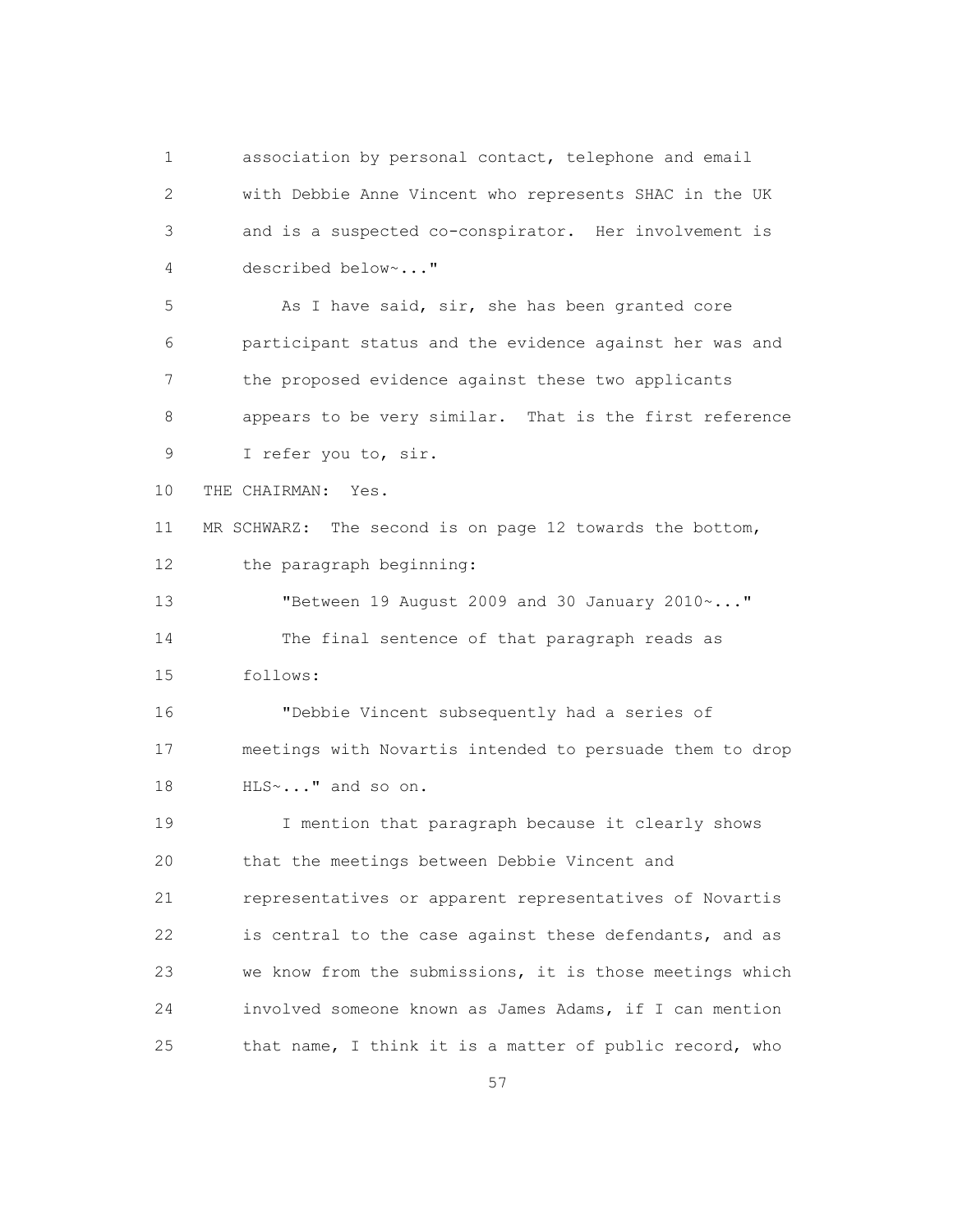1 it transpires was an undercover police officer.

2 THE CHAIRMAN: Yes.

 3 MR SCHWARZ: So both in terms of the substance of the 4 allegations and the evidence, in my submission there is 5 no significant difference between these two applicants' 6 case and those of the five granted, particularly 7 Debbie Vincent and in terms of the centrality of the 8 role of an undercover police officer, we have it from 9 that page 12, that we have an undercover police officer 10 central to their case.

 11 So, just turning to the terms of reference, and 12 forgive me for telling you what you have read many times 13 before, but the limbs of the terms of reference I rely 14 on are paragraph 1 (iii), and I referred to that earlier: 15 the state of awareness of undercover police operations 16 of Her Majesty's government. That is why I repeat, if 17 you let me, the point that this is a perhaps unique case 18 where the Prime Minister at the time authorised and 19 approved the police operation which led to these cases.

 20 Second, there is paragraph 1 (iv)(a) to do with the 21 governance and oversight of undercover policing, and 22 I have named in the application the three, four 23 undercover police involved in this case.

 24 Then there is paragraph 1 (v): the adequacy of the 25 statutory policy and judicial regulation of undercover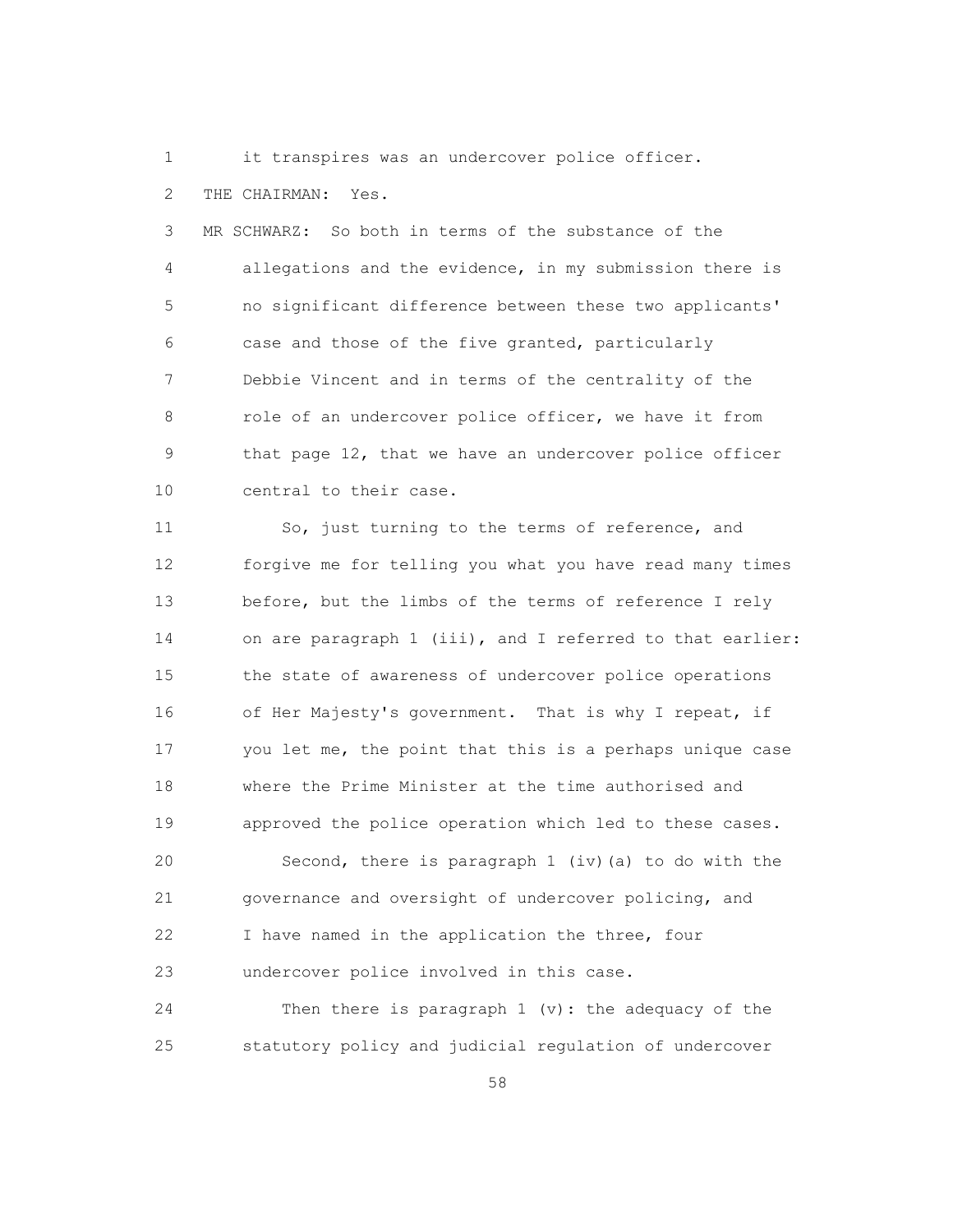1 policing. That ties in with the point about 2 miscarriages of justice. While these two applicants 3 haven't stood trial and therefore thankfully are not 4 subject to miscarriage of justice, the others have been 5 convicted and there are issues, as I have set out in the 6 application, about whether there is proper disclosure. 7 So there are issues to do with the Criminal Procedure 8 and Investigations Act relevant in all seven 9 applications, and nothing in my submission to 10 distinguish these two applicants from those others. 11 That is what I have to say about that application, 12 unless I can help you further. 13 THE CHAIRMAN: Thank you. 14 MR SCHWARZ: The second, separate, application is the 15 application which I am calling the Good Easter Hunt Sab 16 case, and I think, sir, you have the application 17 originally submitted that attached the Crown Prosecution Service letter of 18 11 June 1996, to do with non-disclosure of sensitive 19 material in that case. 20 A couple of minutes ago -- 21 THE CHAIRMAN: Would you just give me a moment, please, 22 Mr Schwarz. Sorry to interrupt you. 23 MR SCHWARZ: Of course, sir, yes. 24 THE CHAIRMAN: What I have is a typed witness statement 25 unsigned. <u>59</u>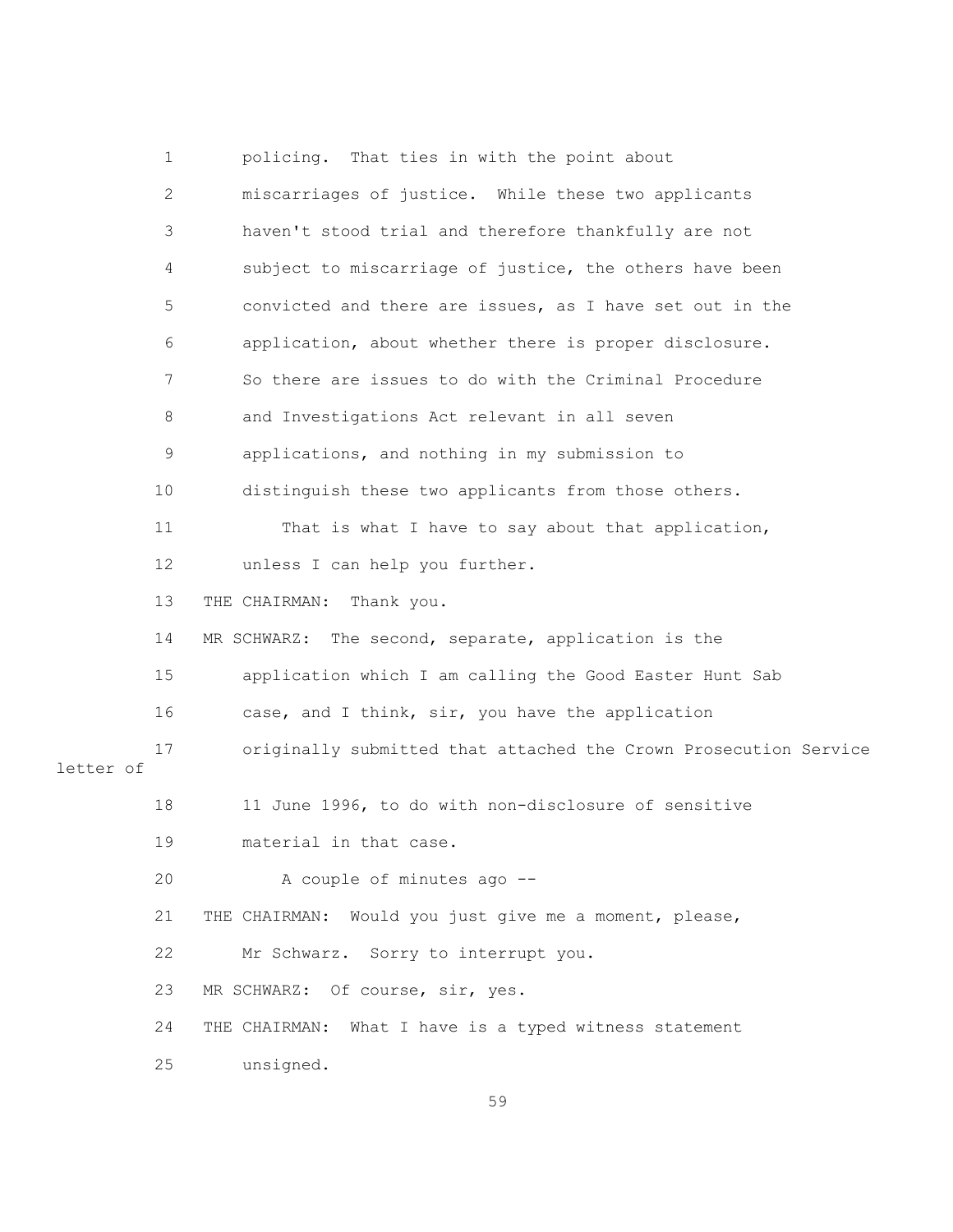1 MR SCHWARZ: Yes.

 2 THE CHAIRMAN: And some photographs. 3 MR SCHWARZ: Yes, that was the material which supplements 4 what the original application consisted of and I was 5 going to refer you to those as well. So altogether you 6 should have four documents, the original application for 7 these five applicants, the Crown Prosecution Service letter of 11 June and 8 submitted I think a couple of days ago, yes, the 9 unsigned statement by the person known as Jim Sutton -- 10 THE CHAIRMAN: Yes, I have them. 11 MR SCHWARZ: And the photographs. 12 THE CHAIRMAN: I have them. 13 MR SCHWARZ: I am sure you have read them and I will try not 14 to repeat what is there. 15 To remind myself as much as anyone, this application 16 is by Simon Taylor who was a defendant in the first 17 trial in 1997. He also brought civil proceedings, he 18 sued the police and he was awarded damages. 19 Then there is Ben Leamy who is known as Mark Morgan 20 during these proceedings, who I think has been granted 21 core participant status as a result of another case. He 22 was also the defendant in the first trial. He also sued 23 and received damages. Then there was Brendan Delaney 24 who was arrested during the same incident, I think I am 25 right in saying he was not prosecuted, also sued and was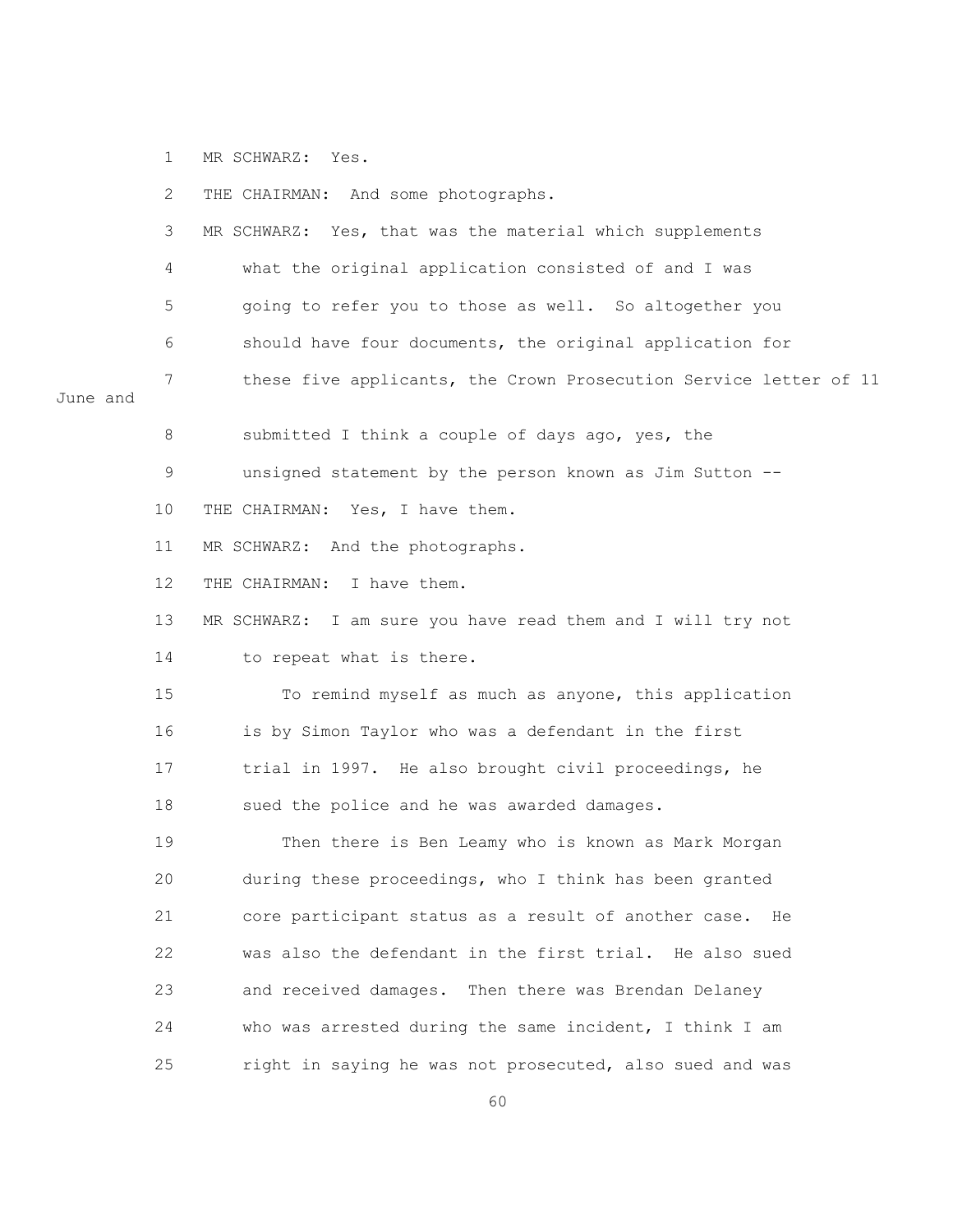1 awarded damages. All through a settlement as opposed to 2 trial.

 3 The fourth applicant is Brendan Mee who was 4 a defendant in the second trial, having been stopped in 5 the same police operation but in a different van. There 6 was GRD who was a witness or a proposed witness to 7 the incident involving Brendan Mee. So those are the 8 applicants.

 9 As I set out in the application, this relates to 10 an incident on 10 February 1996.

 11 THE CHAIRMAN: Did any of the civil actions go to trial? 12 MR SCHWARZ: No, they were all settled and as I set out in 13 the application, one of the issues is --14 THE CHAIRMAN: At what stage were they settled? 15 MR SCHWARZ: Forgive me both my lack of knowledge of civil 16 procedure and the detail of this case, but I think there 17 was an offer made by the police, and that was accepted 18 and I think I have set out the level of damages, between 19 £5,000 and £10,000. As I said in the application, one 20 of the issues I think this case raises is the speed with 21 which civil proceedings could have been settled had the 22 true identity of Jim Sutton been known, and also the 23 level of damages awarded as well as the costs -- 24 THE CHAIRMAN: Did you handle the civil proceedings or not? 25 MR SCHWARZ: A colleague of mine did, and I have some of the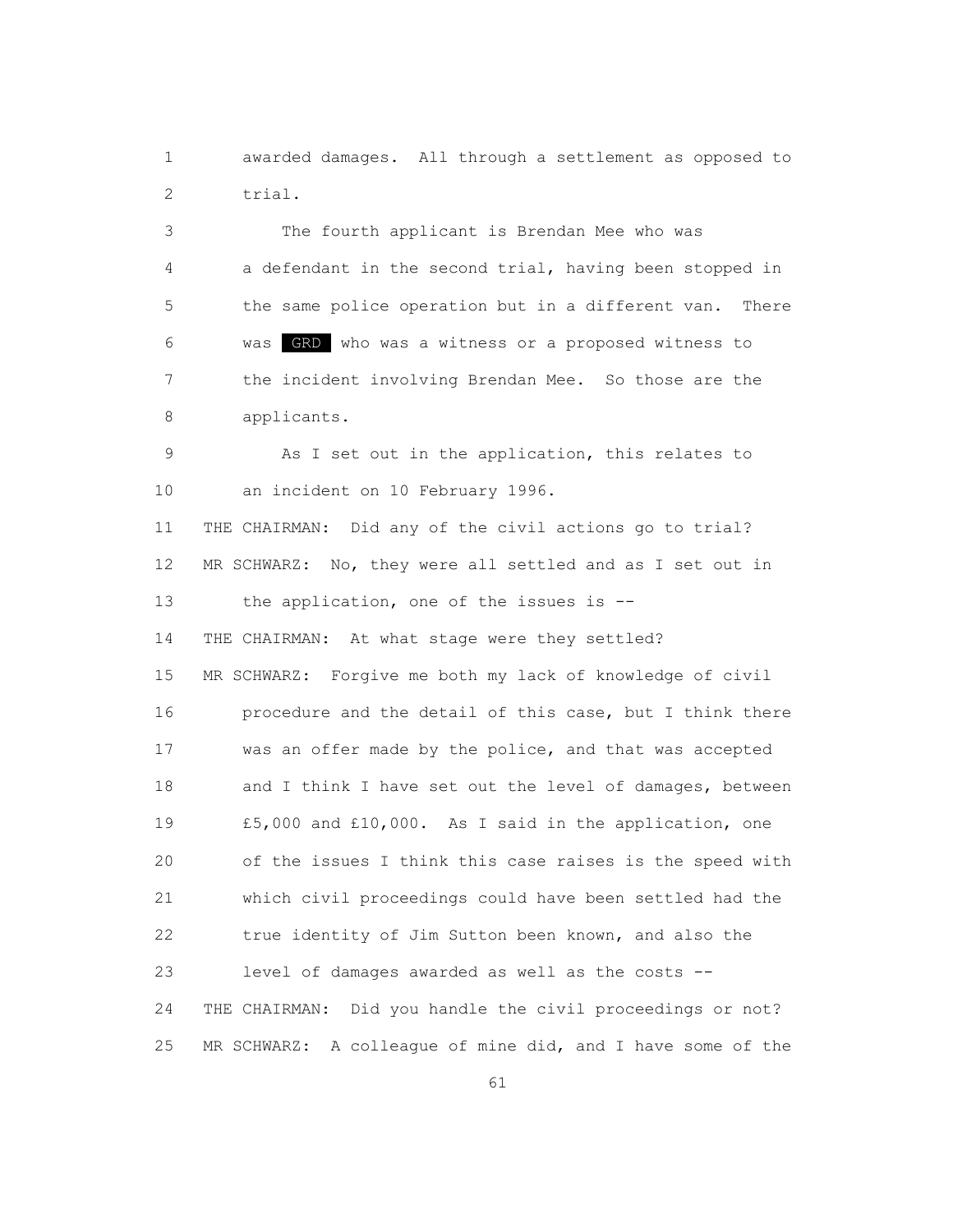1 papers, and in the time and resources available, I have

2 done my best to put forward what I think is accurate

3 information about those civil proceedings.

 4 THE CHAIRMAN: Do you have any way of knowing whether a Public Interest Immunity

> 5 application was made in the course of those proceedings? 6 MR SCHWARZ: In the civil proceedings, no, I don't. All 7 I can say is on the lists of documents which accompany 8 the civil proceedings, Jim Sutton's identity as 9 an undercover police officer does not appear to have 10 been made known to anyone, and I am sure we would have 11 heard about it had that had been known, and I am not 12 even sure there is any reference to him in the list of 13 documents, even in the non-sensitive schedule. 14 THE CHAIRMAN: Do you know whether it was an averment in the 15 particulars of claim? 16 MR SCHWARZ: I don't know and I don't know if I can check 17 that, but I am as confident as I can be that 18 Jim Sutton's true identity as an undercover police 19 officer was not known to either these applicants or to 20 the legal team from Bindmans until his true identity was 21 disclosed a couple of years ago.

 22 THE CHAIRMAN: It looks as though a Public Interest Immunity application was made

23 in the criminal proceedings.

- 24 MS LANCET: That is my point, sir, in respect of the
- 25 criminal proceedings, that we don't know, and we don't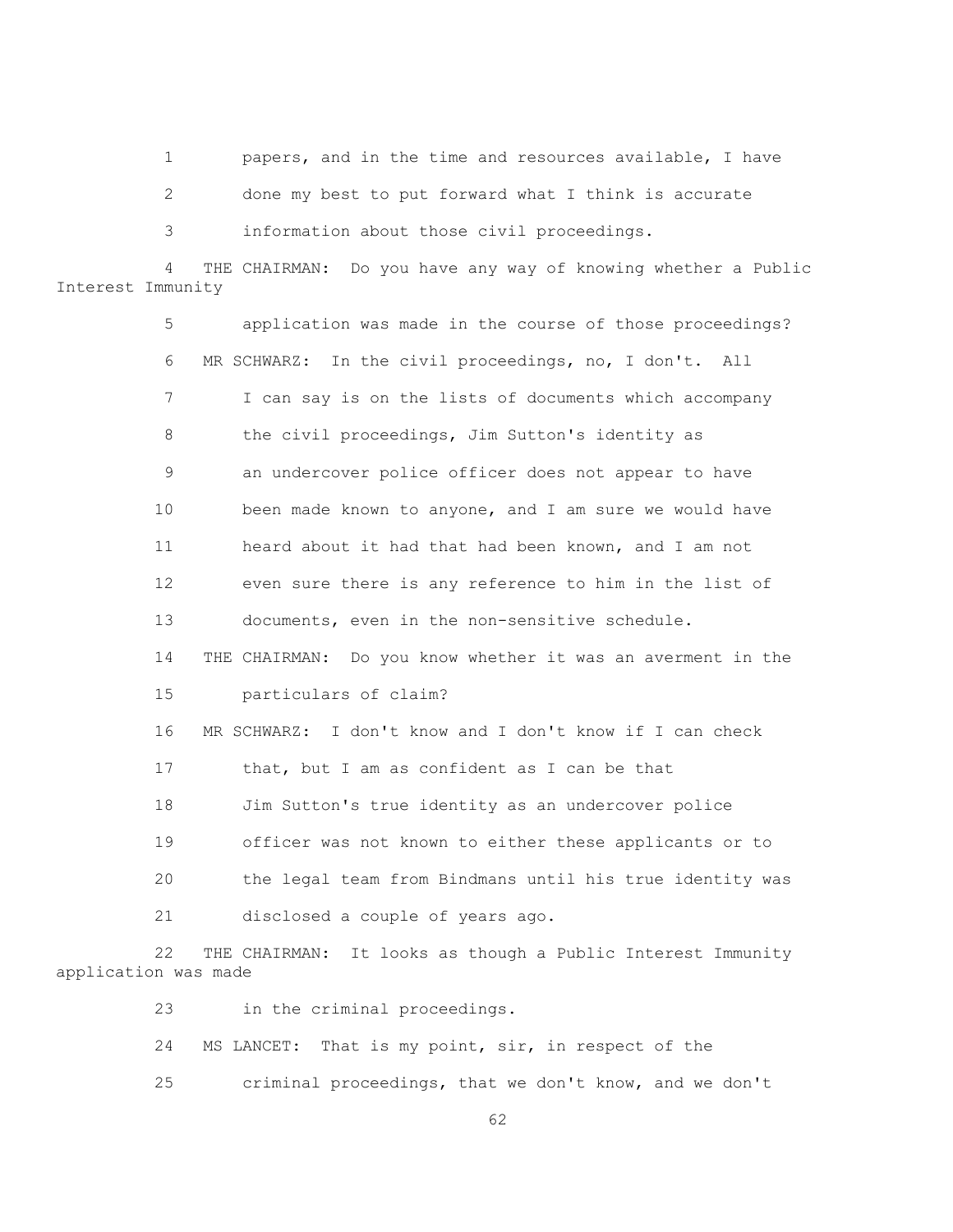1 know what effect that had in the criminal case, and we 2 don't know whether that was carried over to the way the 3 civil proceedings were conducted or settled by the 4 police. The point is that both in the criminal 5 proceedings and in the civil proceedings, the applicant 6 and their lawyers were oblivious to his true identity. 7 If I can develop that point, sir -- 8 THE CHAIRMAN: Could you just give me a moment. 9 I am looking at paragraph 19 of your written 10 application -- 11 MR SCHWARZ: Yes. 12 THE CHAIRMAN: -- in which you draw attention to the 13 relevant part of the Crown Prosecution Service letter. 14 MR SCHWARZ: Yes. 15 THE CHAIRMAN: I understood you to say you were unaware of 16 the Public Interest Immunity application, but isn't this what they are giving 17 you notice of? 18 MR SCHWARZ: I think what I meant to say is I was unaware of 19 the content of the application, what the Crown sought to 20 withhold from the defence, or therefore the fact, if it 21 is a fact, that Jim Sutton is an undercover police 22 officer and/or that he played a role in the events in 23 1996. 24 THE CHAIRMAN: All right, thank you. 25 MR SCHWARZ: Picking up on that point, I have mentioned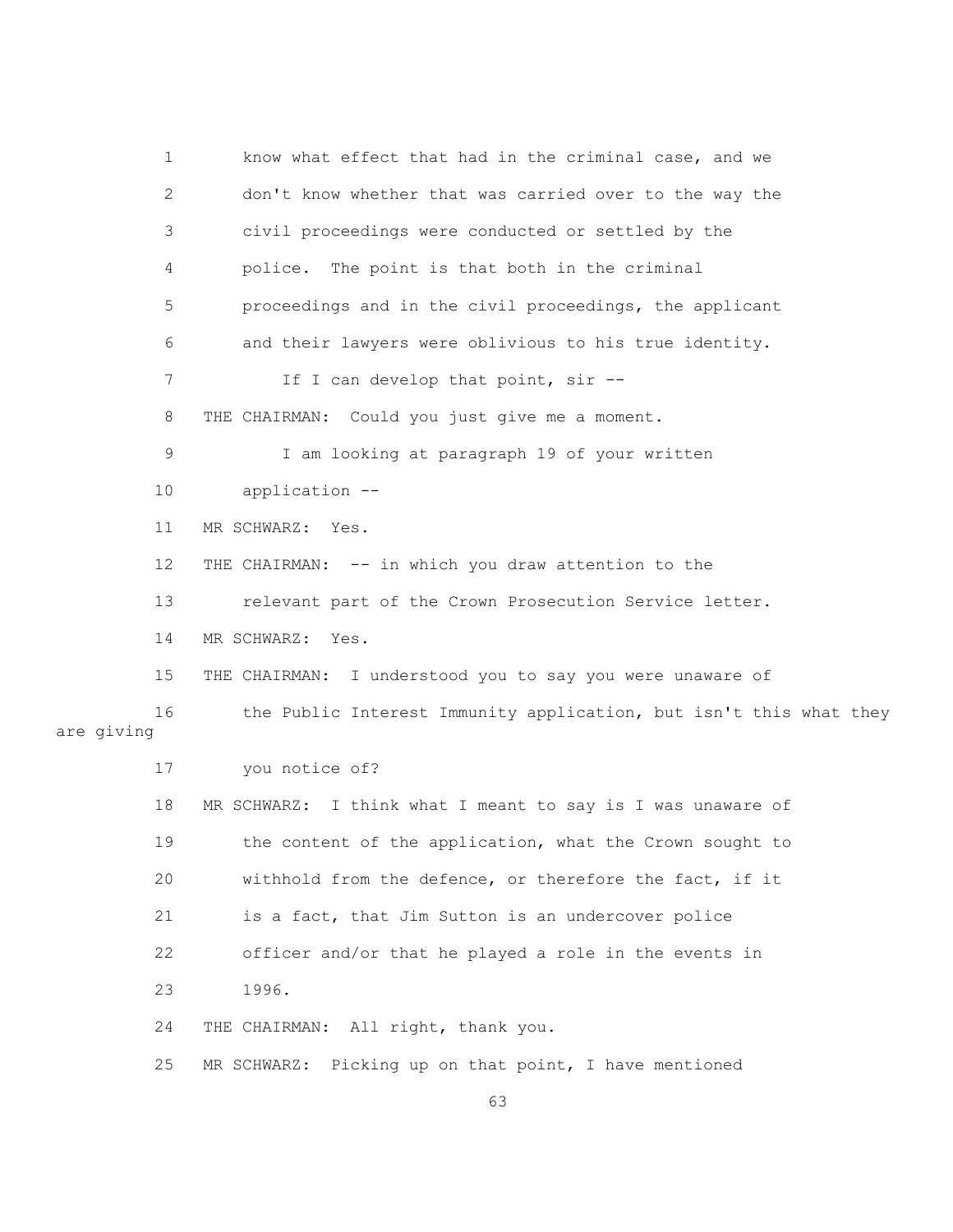1 before the link between this case and that of 2 John Jordan, and I am sure you are aware or familiar 3 with that, having granted Mr Jordan core participant 4 status. 5 In a nutshell, and I will not repeat the detail, in 6 the Jordan case, through the appeal that has taken place 7 over the last two, three, four years, the police and 8 Crown Prosecution Service's position has been that the team conducting the 9 criminal proceedings were unaware that Jim Sutton was 10 an undercover police officer or that -- or the role that 11 he played in that case, at the time of the litigation 12 which was in 1997. 13 That sits uncomfortably in my submission, with the 14 suggestion that the police and Crown Prosecution Service team in the 15 Good Easter case may have been aware of his identity 16 through the sensitive material application which you 17 refer to. My understanding is that the Crown Prosecution Service who have 18 looked at the Jordan case have not been able to verify 19 that the subject matter in the Good Easter case was 20 indeed about Jim Sutton's true identity. Indeed, there 21 is a suggestion that their position is that it had 22 nothing to do with it and this obviously raises concerns 23 for these applicants. 24 If the police and the legal team in the Good Easter 25 case were aware of his true identity, which the Public Interest Immunity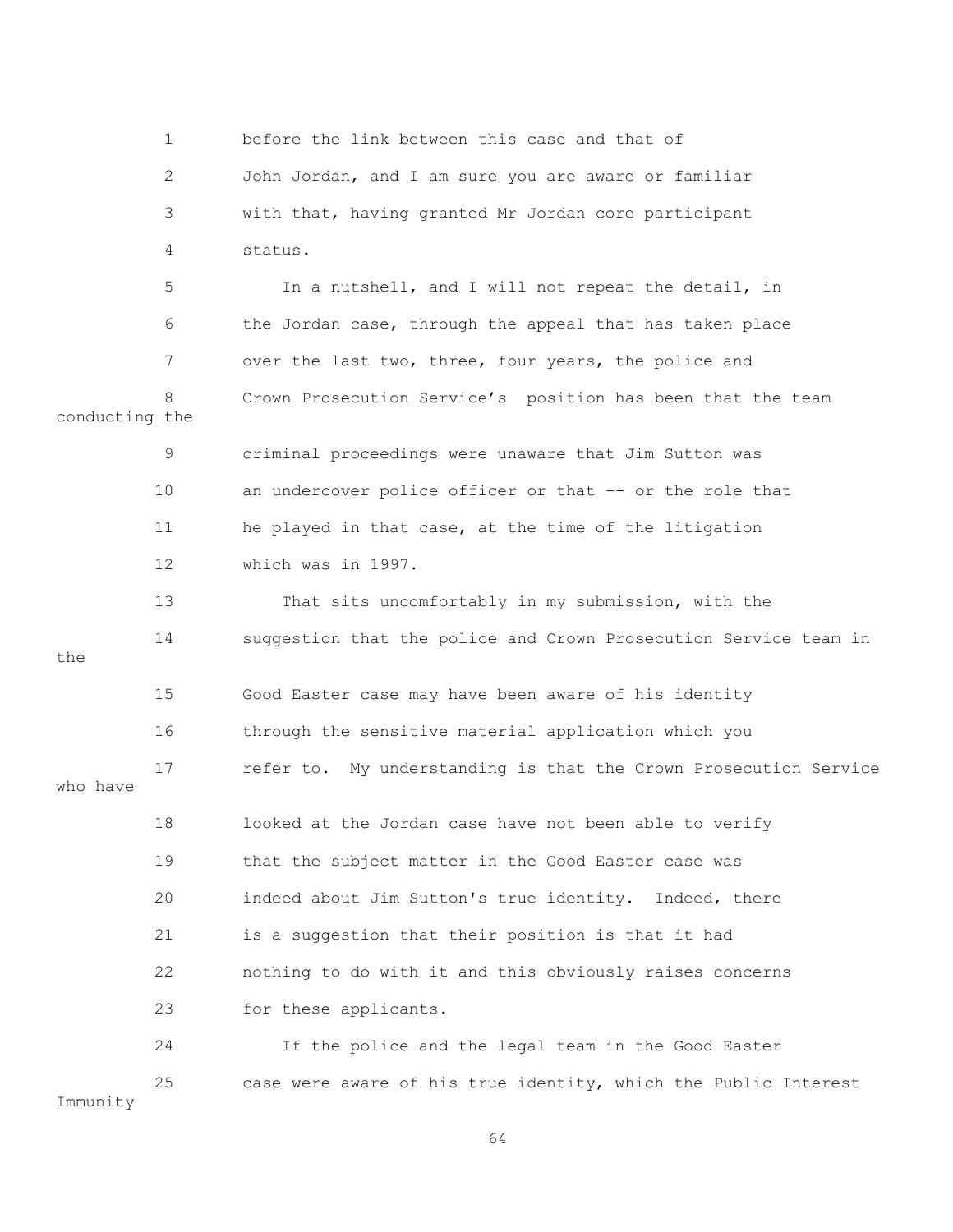| $\mathbf 1$         | application suggests they might have been, and that case          |
|---------------------|-------------------------------------------------------------------|
| 2                   | took place before the Jordan litigation, the Jordan               |
| 3<br>aware of that? | trial, why were the Jordan Crown Prosecution Service team not     |
| 4<br>team in the    | Put another way, if the criminal Crown Prosecution Service police |
| 5                   | Good Easter case were not aware of that, which seems to           |
| 6                   | be the police's position, then there seems to be                  |
| 7                   | a blanket, because there are two cases, system, whereby           |
| 8<br>made aware     | the Crown Prosecution Service in police prosecuting cases are not |
| 9                   | of the true identity or activities of undercover police           |
| 10                  | in criminal litigation, so either way there is very real          |
| 11                  | concern in this very concrete example about the                   |
| 12                  | disclosure, or otherwise, both in criminal proceedings            |
| 13                  | and in civil litigation of the identity, role and                 |
| 14                  | activities of undercover police.                                  |
| 15                  | The reason I passed on a couple of days ago this                  |
| 16                  | statement which a colleague of mine took in a criminal            |
| 17                  | case in 1996/1997 of Jim Sutton, and those photographs,           |
| 18                  | is to illustrate the point that Jim Sutton was                    |
| 19                  | absolutely central to the events in 1996. I will not              |
| 20                  | repeat what is in the statement but he describes the              |
| 21                  | incident involving Simon Taylor, Ben Leamy and Brendan            |
| 22                  | Delaney, is extremely critical, if I can put it in those          |
| 23                  | anodyne terms, of the police, and this is obviously with          |
| 24                  | his identity of a cleaner in mind, that is his given              |
| 25                  | occupation and the photographs speak for themselves.<br>He        |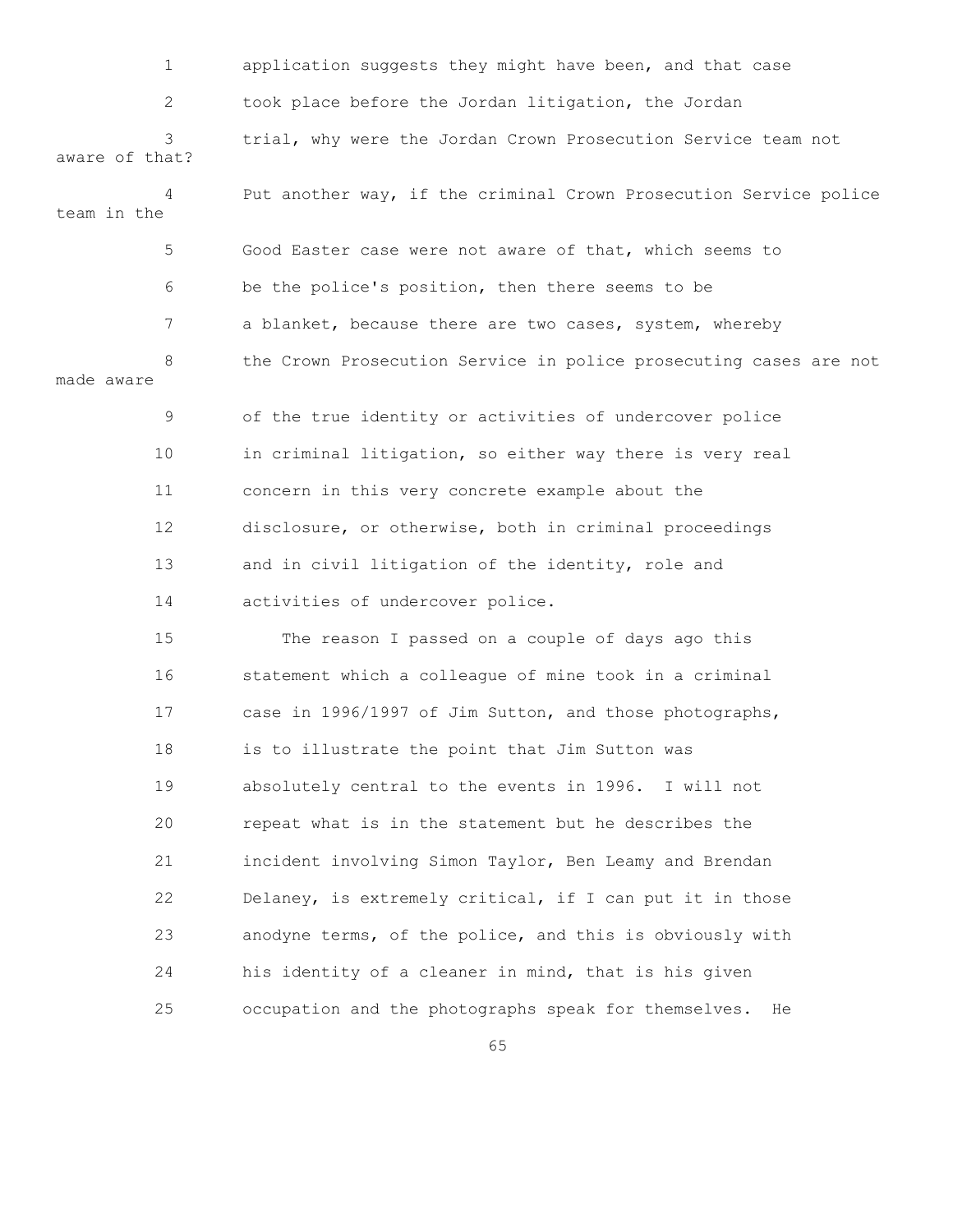1 is, let me put it this way, physically confronting 2 uniformed officers during these interviews. 3 THE CHAIRMAN: You said this was a statement made to your 4 predecessor, or your colleague at any rate? 5 MR SCHWARZ: My colleague -- I had (Inaudible) to the case 6 but a colleague of mine took the statement, sir, and it 7 dates from 1996, 97. 8 THE CHAIRMAN: Was that statement disclosed to or served on 9 the defendant in the civil proceedings? 10 MR SCHWARZ: I don't think it was, sir. I think there was, 11 from what I can piece together, there was discussion 12 about whether to rely on Jim Sutton as a potential 13 witness, as there was in the criminal case, but it never 14 came to that because the case was settled. That is my 15 understanding but you will appreciate 20-odd years later 16 it is difficult to be absolutely accurate. 17 THE CHAIRMAN: Right. 18 MR SCHWARZ: So those pictures and that statement show how 19 central, in my submission, Jim Sutton was to the 20 incident where there was a demonstration and the 21 Hunt Sab and therefore, in human rights language, 22 Articles 10 and 11 were engaged, to the arrest and 23 detention of those four people, Taylor, Leamy, Delaney 24 Taylor and Mee, who were detained at the police station 25 for several hours, for the prosecution of three of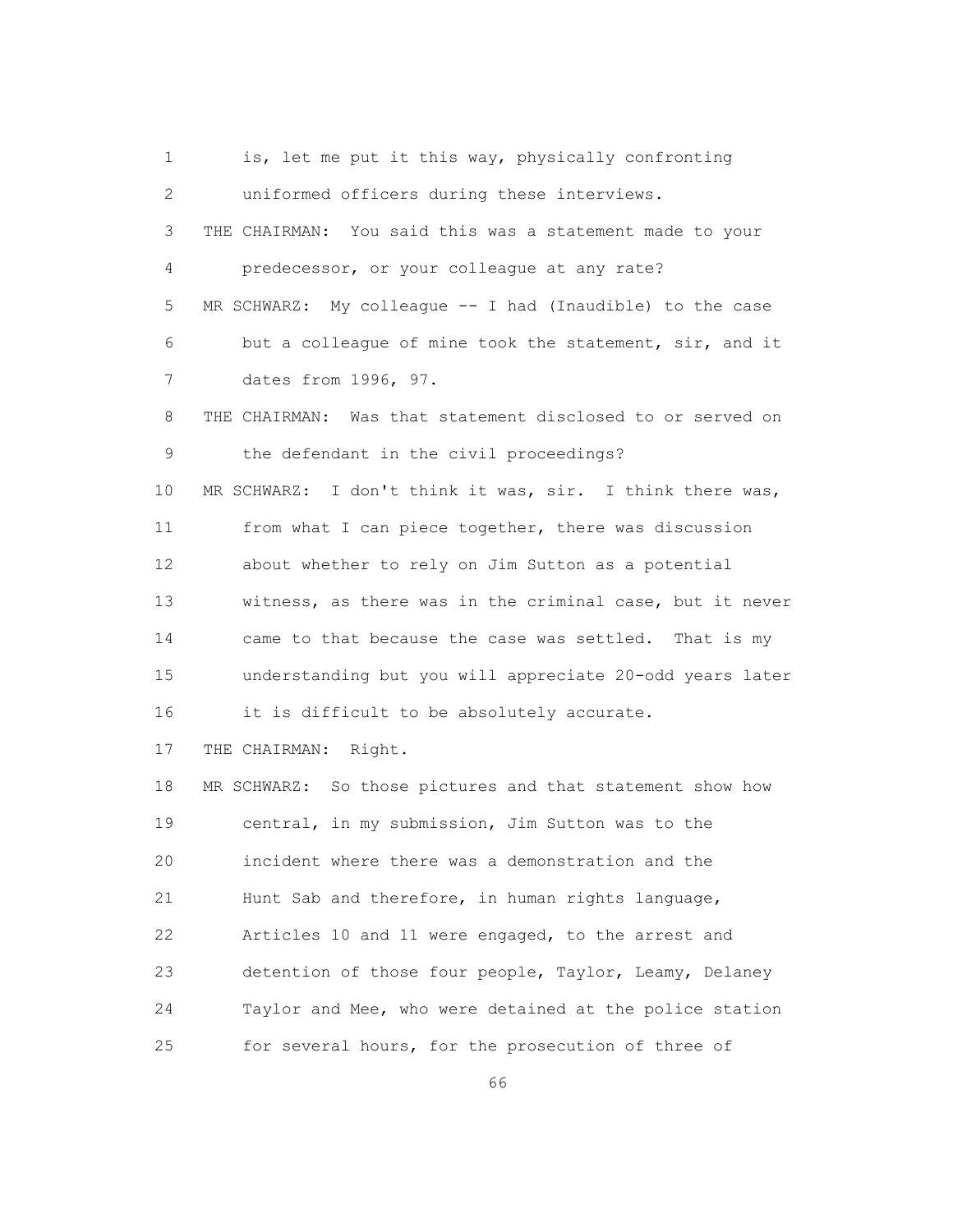1 them -- Taylor, Leamy and Mee, for the disclosure or 2 non-disclosure, however you want to see it -- and the 3 police cannot win in this respect -- of information 4 about the activities and identity of an undercover 5 police officer and the effect that that would have on 6 the fairness of a trial.

 7 We are all aware of the Lord Chief Justice's 8 comments, both in the Barkshire case and the Bard case 9 about how the completely undermining of a fair trial 10 non-disclosure in criminal cases can be and then carry 11 forward the civil proceedings, the speed with which 12 those would be settled, the quantum of the settlement, 13 the legal costs incurred as well as the damage to the 14 fabric of the civil litigation system caused by the 15 undisclosed activities, or apparently undisclosed 16 activities, of an undercover police officer.

 17 Turning to the terms of reference, they speak for 18 themselves but for my benefit as much as anyone's, 19 paragraph 1 (iv), the adequacy of the authorisation, 20 operation, governance and oversight of undercover 21 policing. In real terms, that means were Jim Sutton's 22 supervisors made known of his activities in August, was 23 that information relayed through any system, procedures 24 or even ad hoc to those prosecuting both these 25 applicants and indeed the Jordan prosecutors?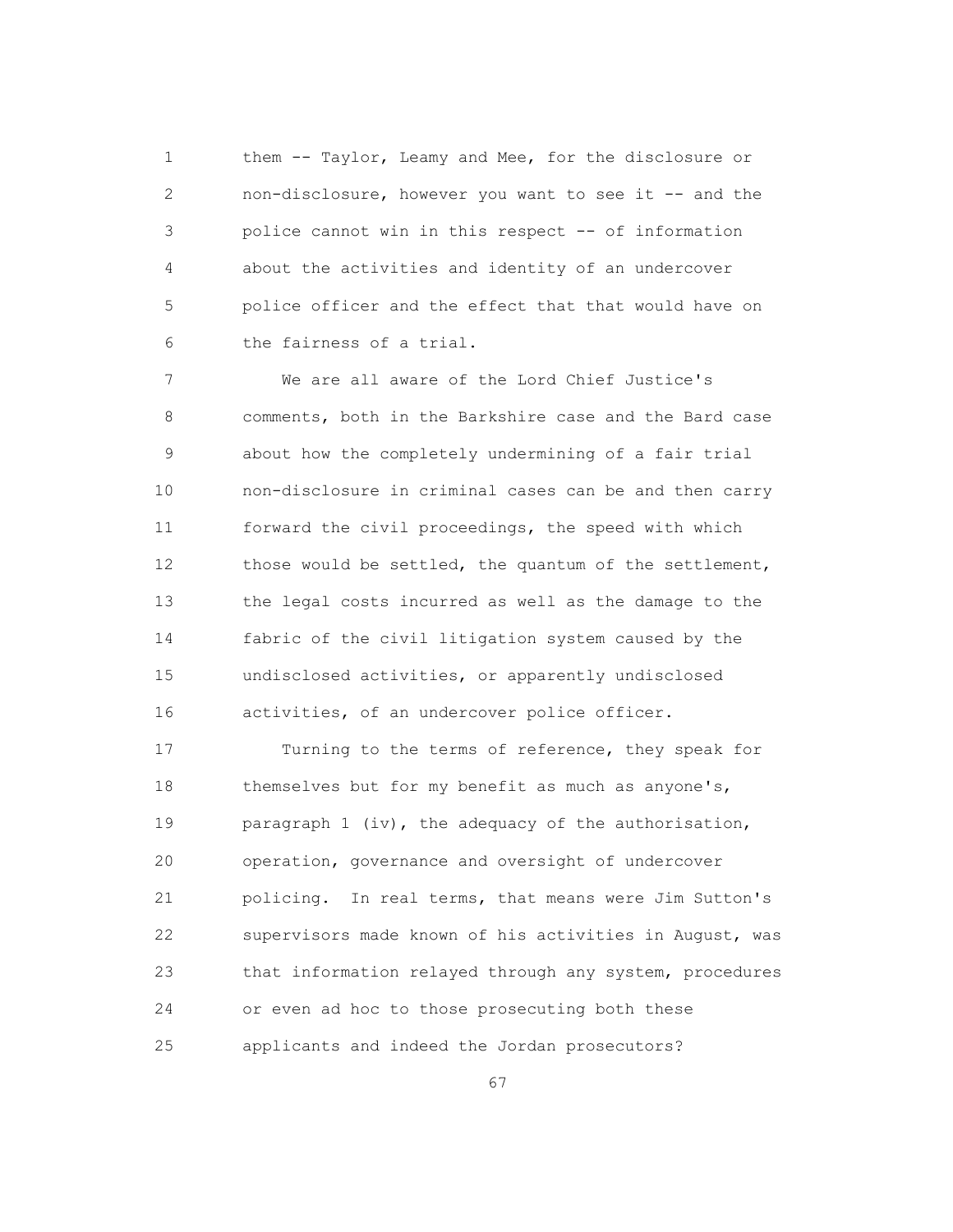1 Then there is paragraph 1 (v), the adequacy of the 2 statutory policy and judicial regulation. That is, in 3 my way of describing it, a similar point, which is to do 4 with the then disclosure regime in the criminal and 5 civil proceedings. 6 So those are my points. This is a very concrete 7 case of an undercover police officer playing a central 8 role in several key stages of the demonstration and 9 prosecution and consequent legal proceedings and, in my 10 submission, there is an overwhelming case for them, like 11 Mr Jordan and others, to be granted core participant 12 status. 13 THE CHAIRMAN: All right. Thank you. 14 MR SCHWARZ: Thank you, sir. 15 THE CHAIRMAN: Mr Barr. 16 MR BARR: Mr Carey is next. 17 THE CHAIRMAN: Mr Carey. 18 Submissions by MR CAREY 19 MR SCHWARZ: Thank you, sir. I intend to be brief. I would 20 like to renew the applications for two families whose 21 children died in the 1970s -- 22 THE CHAIRMAN: Can I put you right about something. It is 23 not a renewed application. There has been no grant, 24 that is all. 25 MR SCHWARZ: Okay. I would like to address you, sir, on

 $\sim$  68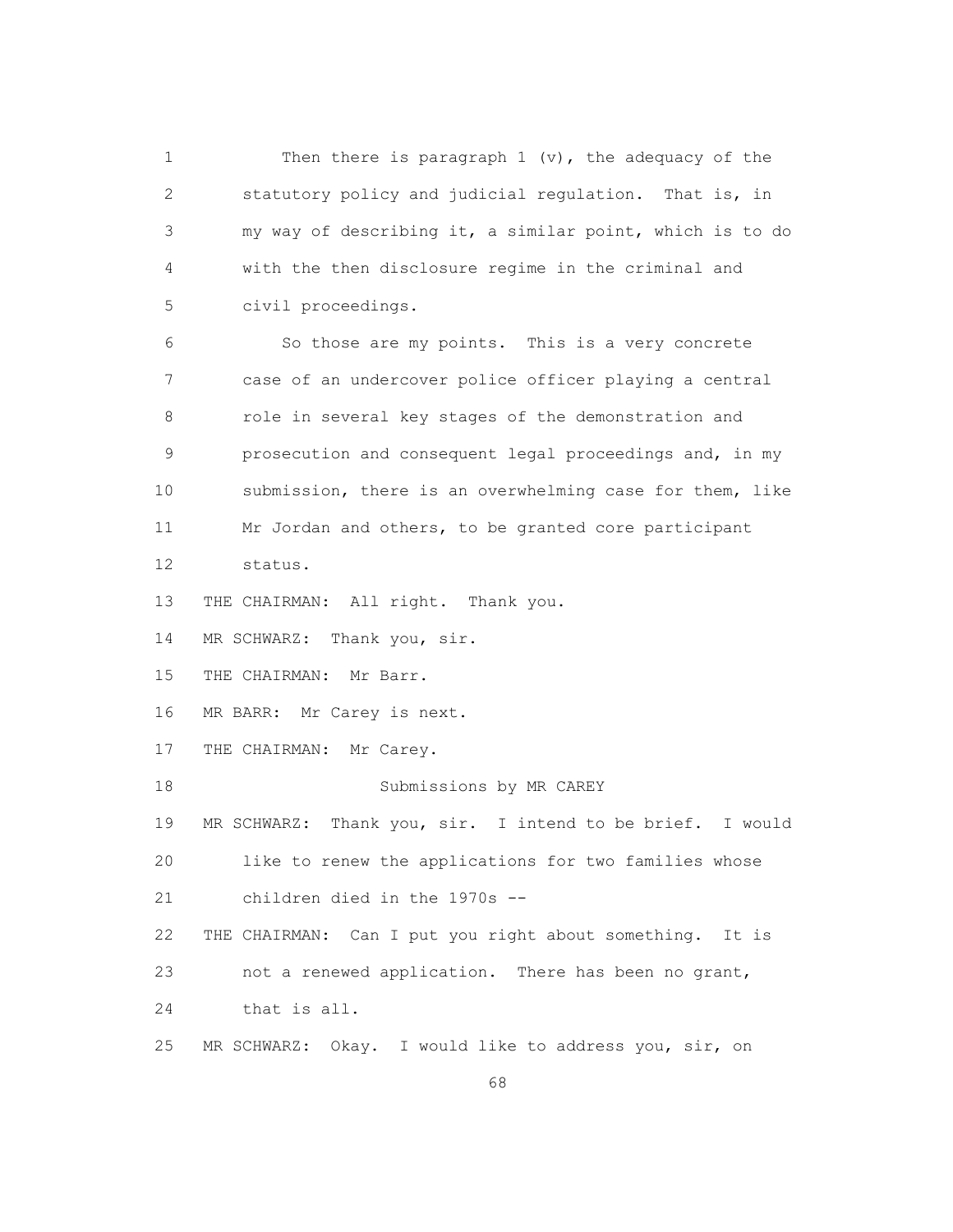1 behalf of the two families who seek a grant of 2 core participant status. Their children died in the 3 1970s. Their concern is that their children's 4 identities were appropriated and used by undercover 5 police officers.

 6 The father of one of the dead boys is in the public 7 gallery today and, if the Inquiry wishes to hear in any 8 way about the impact on him about the death of his child 9 and the frustration he has found in trying to ascertain 10 whether or not the dead child's identity was 11 appropriated by the police, he can address the court on 12 that point. His child, Benjamin, died in 1974, a week 13 after his birth.

 14 The other family I represent, who are not in court 15 today, their son died in 1971. He was 16 months old and 16 was run over on a zebra crossing.

 17 The issue of their identities has come up in the 18 Home Affairs Select Committee and in the first Herne 19 report. What the report establishes is that, using the 20 identities of dead children was a standard practice, 21 certainly for the Special Demonstrations Squad. It 22 establishes that, between 42 and 61 false identities 23 were created in this way. It also is very clear that 24 the practice was completely unnecessary and potentially 25 criminal.

 $\sim$  69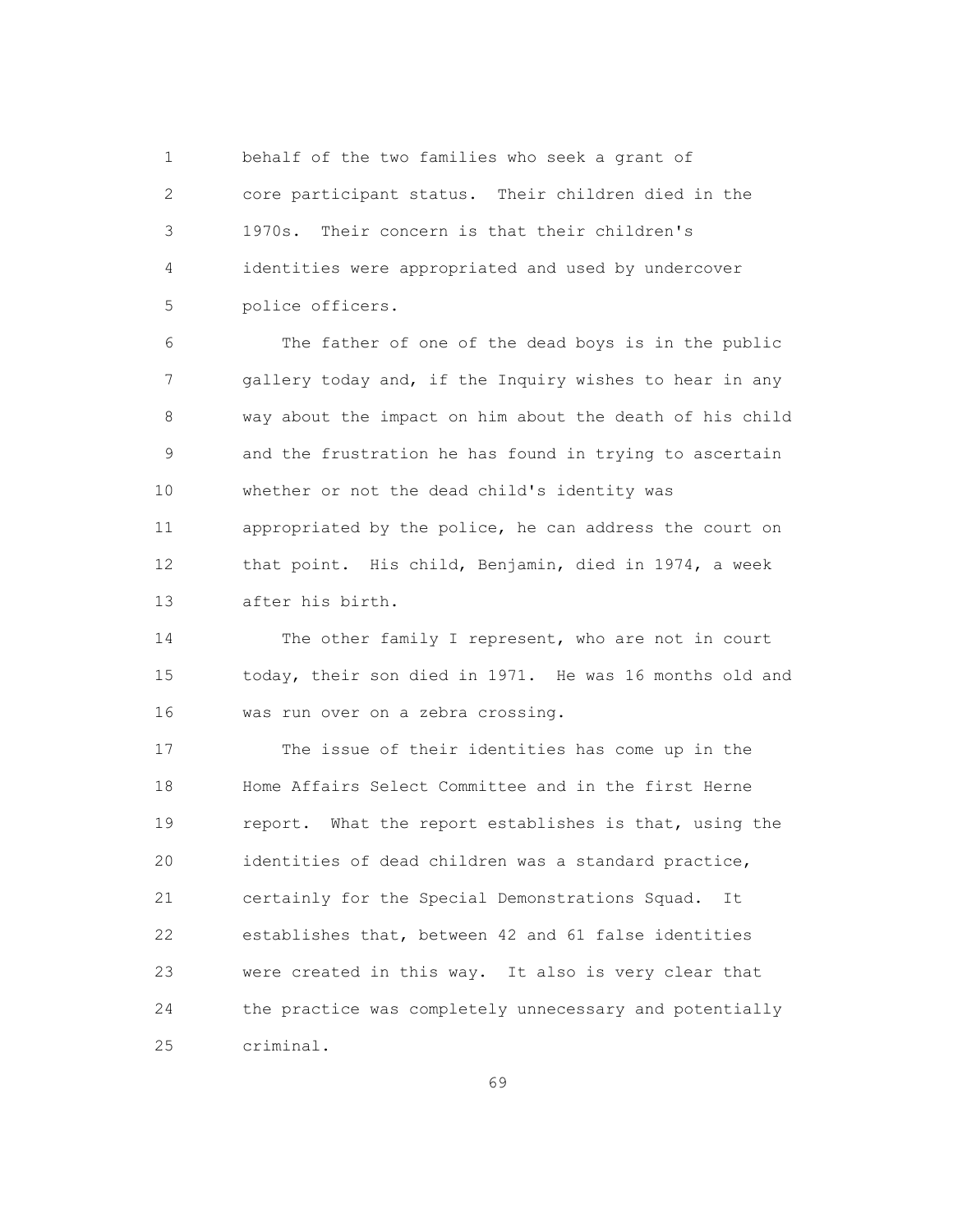|                    | $\mathbf 1$  | There are six criminal offences that are referred to           |
|--------------------|--------------|----------------------------------------------------------------|
| they have          | $\mathbf{2}$ | in the first Herne report as potentially engaged by the        |
|                    | 3            | practice. This practice has caused a great deal of             |
|                    | 4            | a public disquiet. The chair for the Home Affairs              |
|                    | 5            | Select Committee described it as "ghoulish and                 |
|                    | 6            | disrespectful" and the Herne report itself describes it        |
|                    | 7            | as "morally repugnant". Herne was contacted in 2013 by 14      |
|                    | 8            | families who were concerned that their dead children's         |
|                    | 9            | details were used in this way. Many of the contacts            |
|                    | 10           | were done by MPs. The police response to the inquiries         |
|                    | 11           | has been to apologise generally for the practice.              |
|                    | 12           | They have raised the principle of Neither Confirm Nor Deny and |
|                    | 13           | declined to let the families know whether or not any of        |
|                    | 14           | them were directly affected by this practice.                  |
|                    | 15           | If the details of my client's families were used in            |
|                    | 16           | this way, then the submission is that they should              |
|                    | 17           | qualify or should be properly considered for core              |
|                    | 18           | participant status under rule 5.                               |
|                    | 19           | One of my clients where there has been public                  |
|                    | 20           | disclosure confirming inadvertently that a police              |
|                    | 21           | officer did use the details of her dead child has been         |
|                    | 22           | granted core participant status. The submission is that        |
|                    | 23           | these families should not be rejected from core                |
|                    | 24           | participant status as a result of a lack of knowledge          |
| submission is that | 25           | due to the application of Neither Confirm Nor Deny.<br>The     |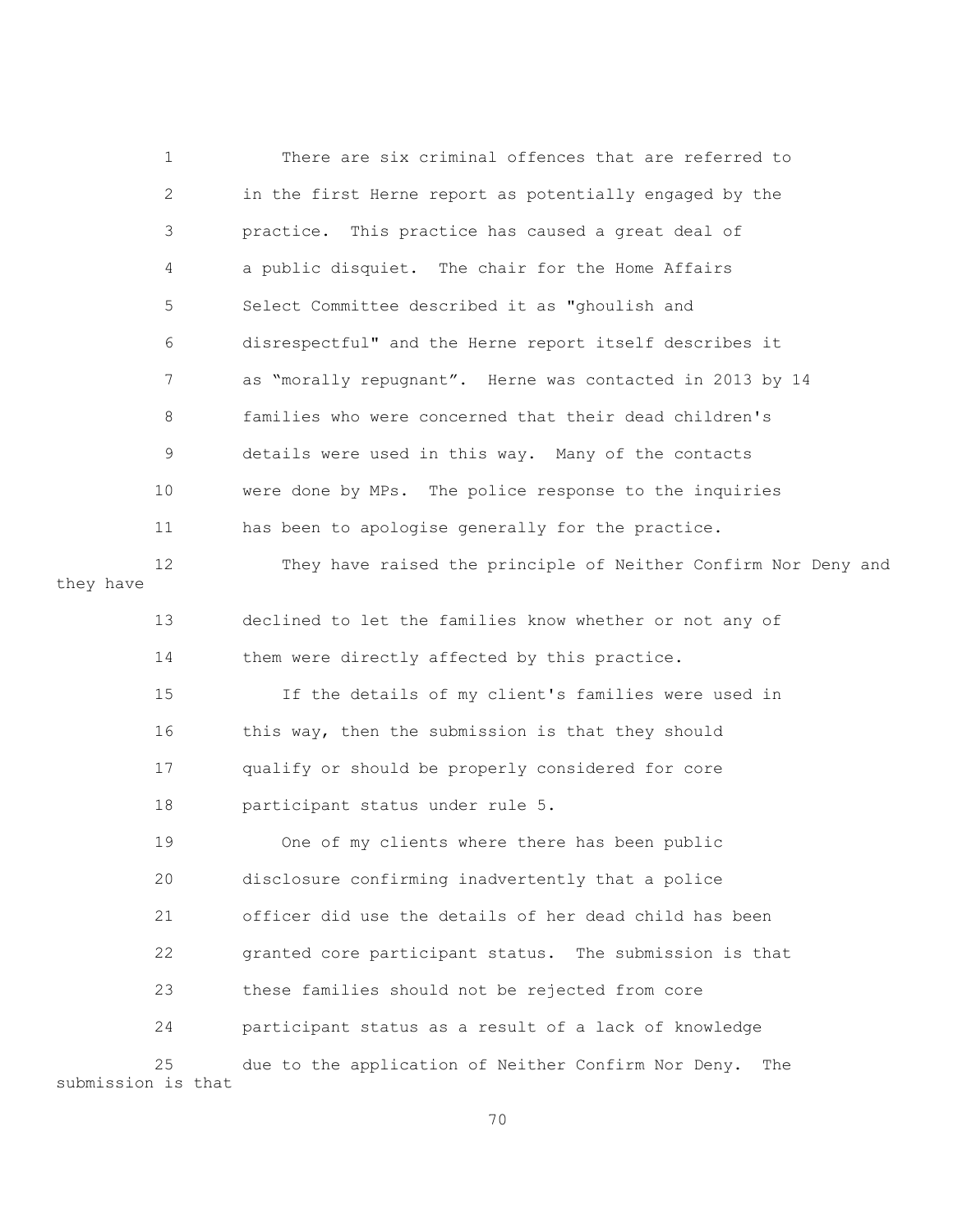1 the issue of Neither Confirm Nor Deny should be determined prior to any 2 decision about core participant status. 3 Earlier you raised the issue as to whether or not 4 the broad policy of Neither Confirm Nor Deny should be considered by the 5 Inquiry or just as it specifically applies to 6 an individual's case, and I think Mr Weatherby addressed 7 you on that point and I would adopt his submissions 8 there. 9 Unless there is anything else, that is all I have to 10 say. 11 THE CHAIRMAN: No, thank you very much. Who is next? 12 MR BARR: Mr Friedman, sir. 13 Submissions by MR FRIEDMAN 14 MR FRIEDMAN: I have seven cases to raise with you that fall 15 into three categories. 16 THE CHAIRMAN: This is going to take us beyond 1.00, isn't 17 it. 18 MR FRIEDMAN: I would like to try and aim for 1.00. It may 19 or may not be. The first is the largest category which 20 is family and justice community campaigns. I will be 21 around 15 minutes. 22 THE CHAIRMAN: We will break at 1.00 or very shortly 23 afterwards. Anybody who would like to have a longer 24 lunchtime, because we will resume at 2.00, can leave 25 now. No? Good. Carry on, Mr Friedman, you have an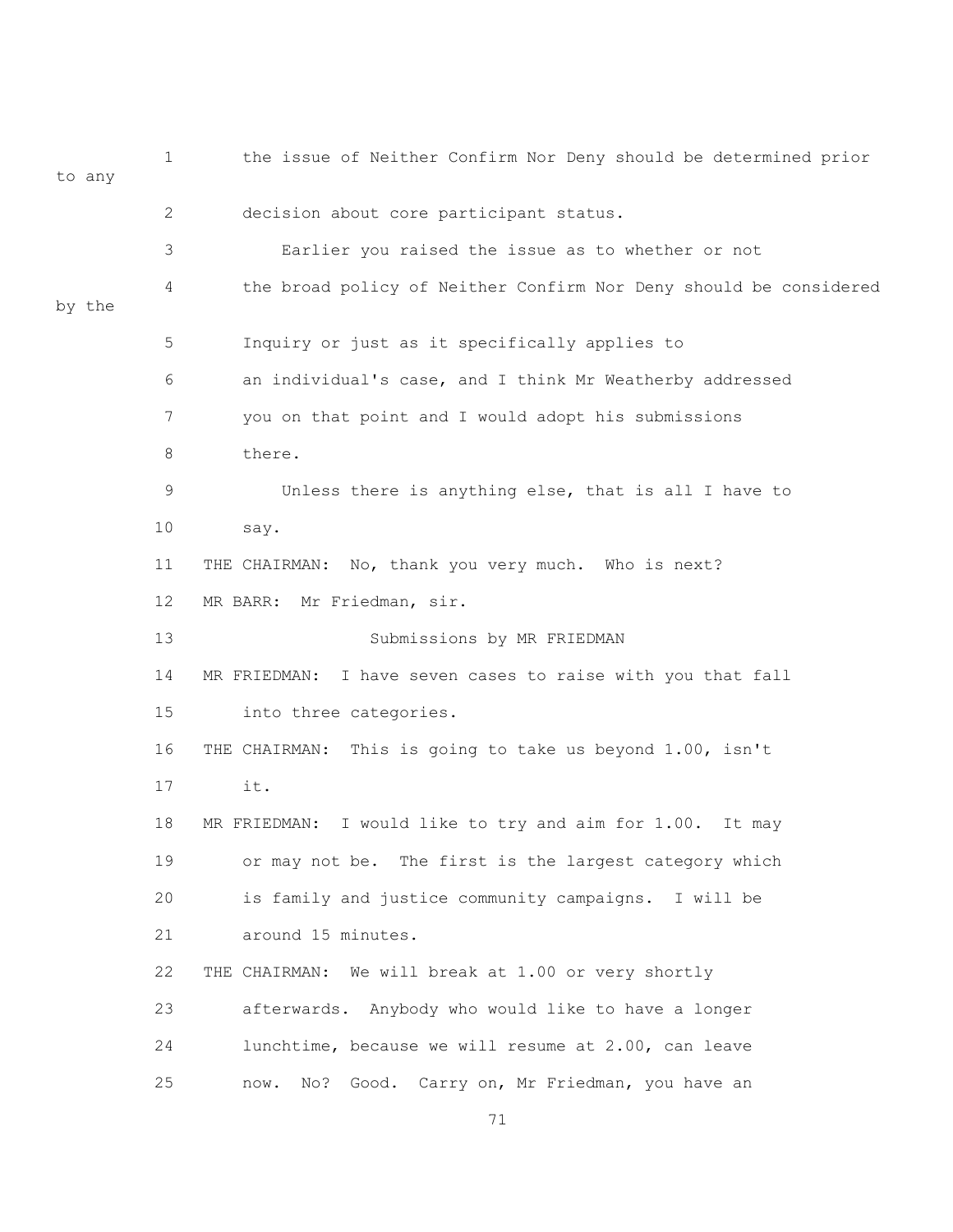1 audience.

| 2  | There are three submissions which you should<br>MR FRIEDMAN: |
|----|--------------------------------------------------------------|
| 3  | have in your papers. The first that I will call the          |
| 4  | Bhatt Murphy submissions, if I may, after the solicitors     |
| 5  | that wrote them, is number 1, family justice and             |
| 6  | community campaigns and you have an appendix with it         |
| 7  | that deals with the individual applicants.                   |
| 8  | THE CHAIRMAN: Yes, I do.                                     |
| 9  | MR FRIEDMAN:<br>I want to then deal in that category with    |
| 10 | Deborah Coles of INQUEST, Ken Fero of United Friends and     |
| 11 | Family Campaign and Mr Stafford Scott for the Broadwater     |
| 12 | Farm Defence Campaign and in his own right. Following        |
| 13 | on from your opening remarks from this morning, I would      |
| 14 | like to mention the cases of Alastair Morgan from the        |
| 15 | Daniel Morgan Panel Inquiry, and Stephanie                   |
| 16 | Lightfoot-Bennett, as it relates to the death of Leon        |
| 17 | Patterson, but it is in the spirit of what you said this     |
| 18 | morning.                                                     |
| 19 | I will go on to deal with Bhatt Murphy submission 2,         |
| 20 | which is National Union of Journalists, and the general      |
| 21 | secretary's application, and then submission number 3 is     |
| 22 | for the Legal Defence & Monitoring Group, Mr Anthony         |
| 23 | Martin.                                                      |

 24 Just from the point of the applications I am now 25 making, we have some provisional positive indications,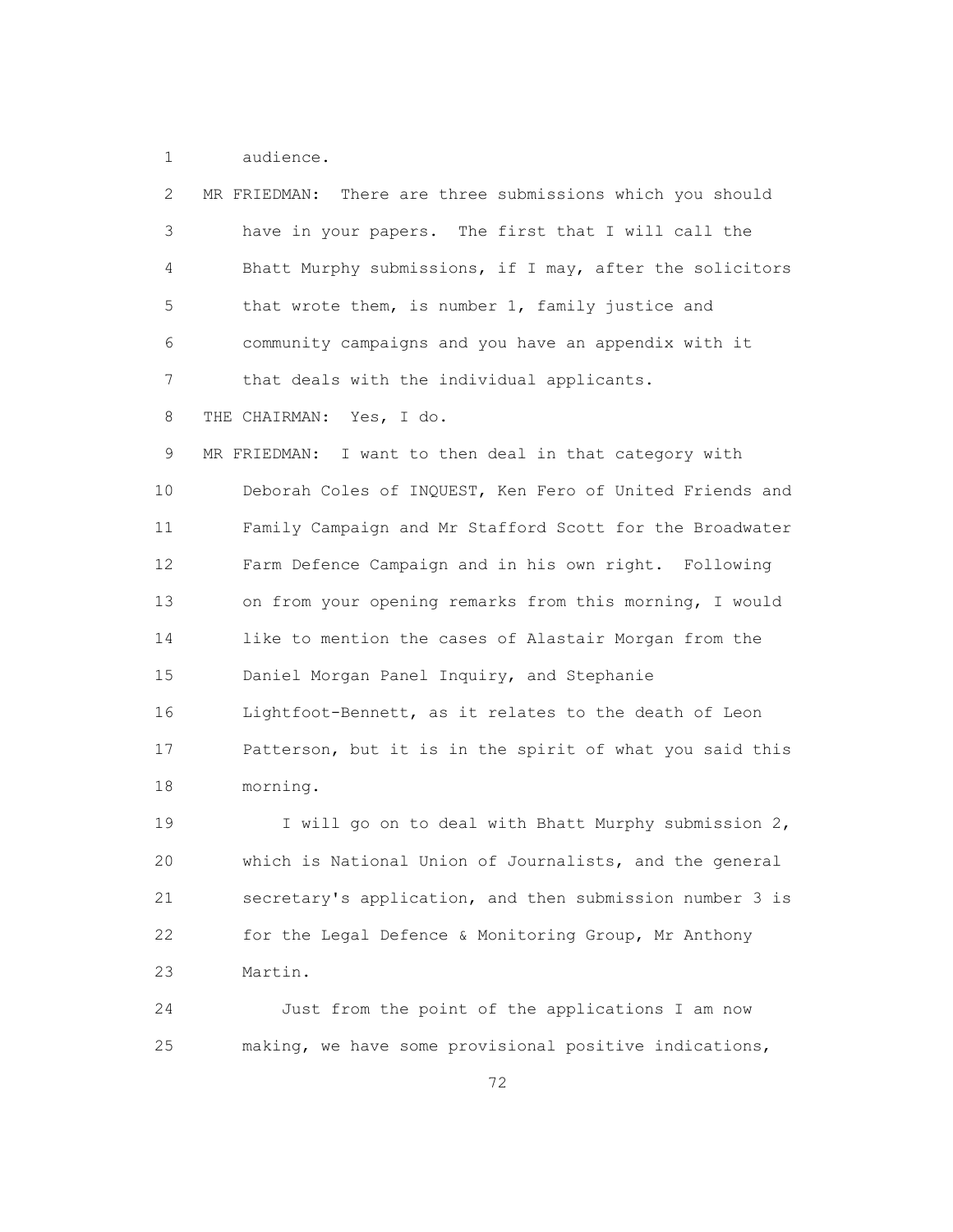1 especially from Bhatt Murphy's submission 1 and the 2 family and community justice campaigns. Several of 3 those cases in the appendix, we have had those positive 4 indications. That is of some importance in how we are 5 approaching our submissions on behalf of the ones where 6 we still need to persuade and elaborate, and that is 7 this. The ones that have been provisionally successful 8 have a common denominator sir, which is they were able 9 to point you to evidence, either from official 10 notification, by which I mean shorthand for Mr Herne's 11 investigations or the Metropolitan Police, or published, 12 and I emphasise that, allegations attributed to 13 Peter Francis, so that was the common denominator of the 14 successes so far.

 15 On that, we just want to draw to your attention in 16 a generic way that applicants can be very closely 17 associated with those who have had that type of formal 18 or published notification, but have not themselves had 19 it. And that is a core submission I make for all of the 20 applications I raise with you today.

 21 Secondly, there are instances of informal 22 notification, and you have before you from last night, 23 after a careful process, I apologise it came only last 24 night, but an instance of informal notification as it 25 relates to Mr Stafford Scott's application.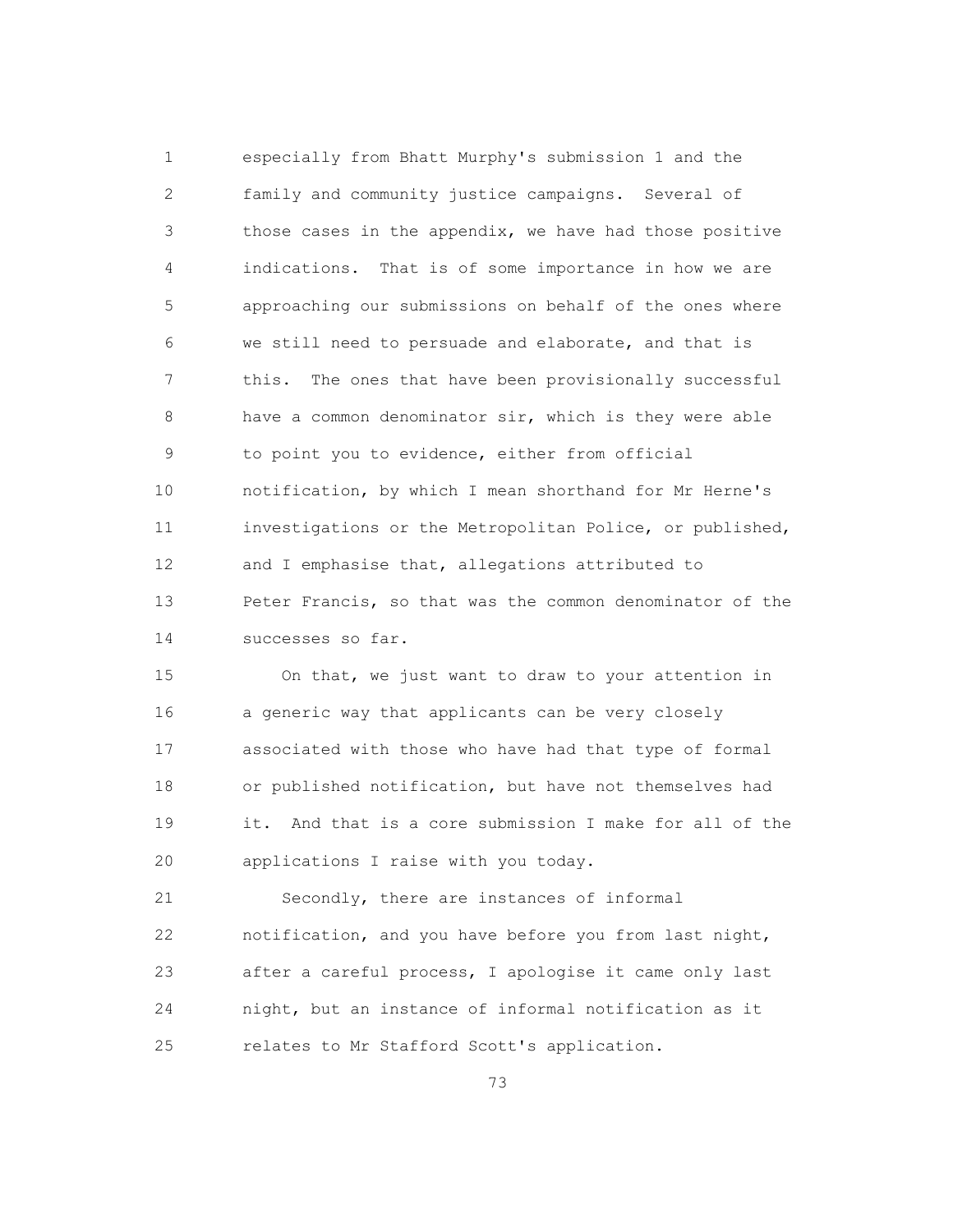1 Thirdly, we have the observation of Mr Mark Ellison 2 QC from his investigations as published that not every 3 deployment of an undercover officer and/or his or her 4 intelligence product was written down. So if one takes 5 as an example the formal notifications arising out of 6 the Herne inquiries, they are of a later period in your 7 terms of reference studies, in the later 1990s 8 predominantly.

 9 Fourth point, and it may be it applies to everyone 10 before you this morning, but certainly in relation to 11 our family justice community campaigns, applicants do 12 not know what they do not know. Even if they strongly 13 suspect, and you have had good examples already this 14 morning about why people are in such a strong position 15 to suspect, but human rights is not silent on that 16 **particular situation, because there is a particular**  17 chilling effect in having very reasonable grounds to 18 suspect and not knowing and there is bound to be, and 19 I have some today, who fall into that category and there 20 are bound to be others.

 21 Then this, and this comes from your observation this 22 morning, everyone will welcome your observation this 23 morning because the door is not closed and things are 24 going to be kept under review. I am obviously grateful 25 for that, but there is a practicality with that, and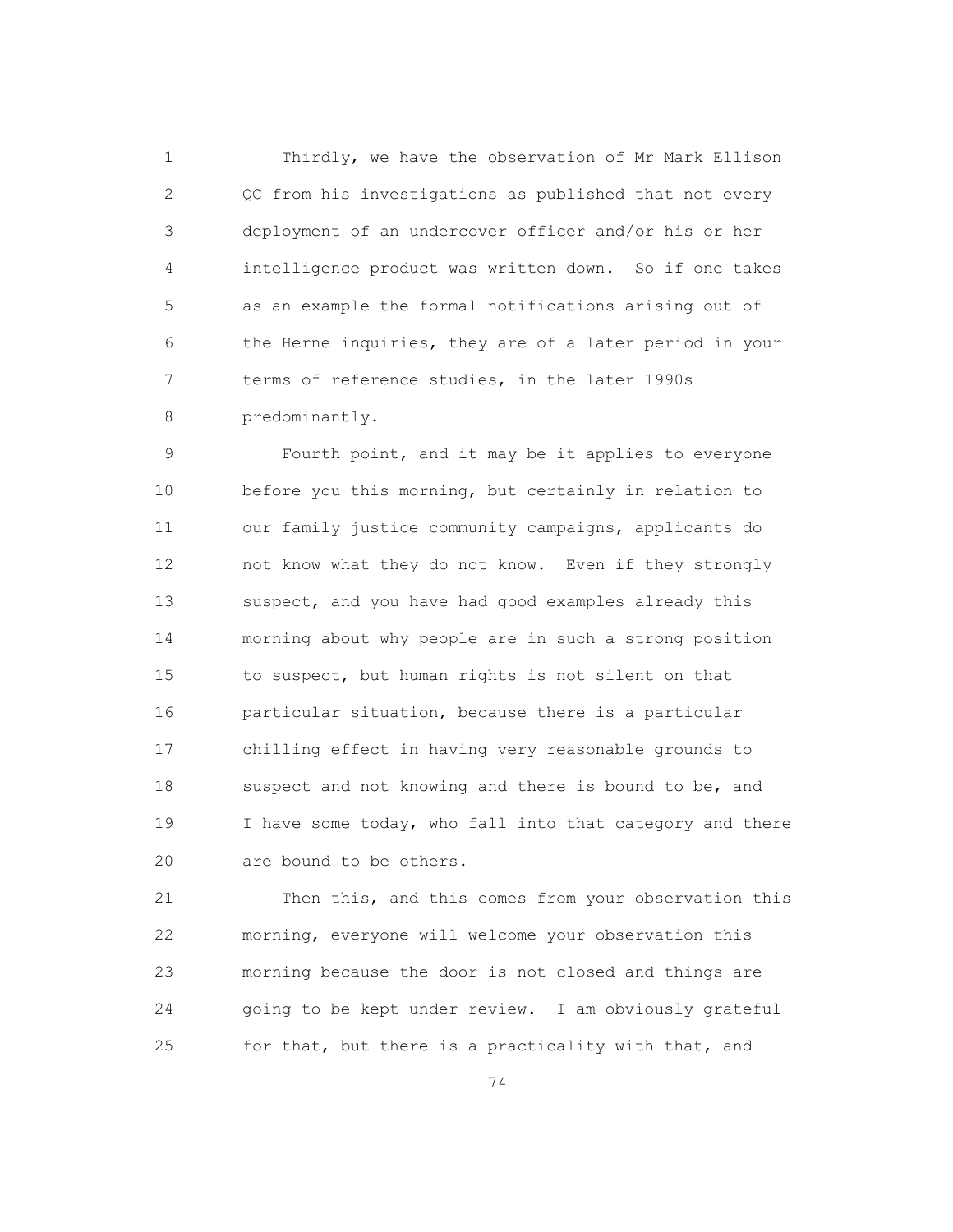1 I am speaking on behalf of some core participants who 2 have had a positive indication to date, without 3 presuming, let us go forward, there will be legal 4 representatives of some kind attached to those core 5 participants. But there will be undertakings and there 6 will be no doubt and should be no doubt very careful 7 management about disclosure to those who have core 8 participant status, such that they and their 9 representatives, even if they were to see something 10 relevant to a provisionally failed or a not shut out 11 applicant, they would have to come back to the Inquiry 12 and sometimes it would not be easily appreciable and the 13 like, and I think as others have said today, one is also 14 looking for the capacity in core participant status to 15 impact on both the scope of your searches as an Inquiry 16 and also to guide you about what you don't know about as 17 a result of the product.

18 So whilst one welcomes the door not being closed, 19 there are some practicalities in people who don't have 20 the status being able to appreciate whether there are 21 new circumstances on which they can come back to you on.

 22 Can I then just deal with, firstly under that Bhatt 23 Murphy submission number 1 that you have, there was 24 a core submission with appendices, and just in the core 25 submission, on the social and the family justice and

<u>75</u>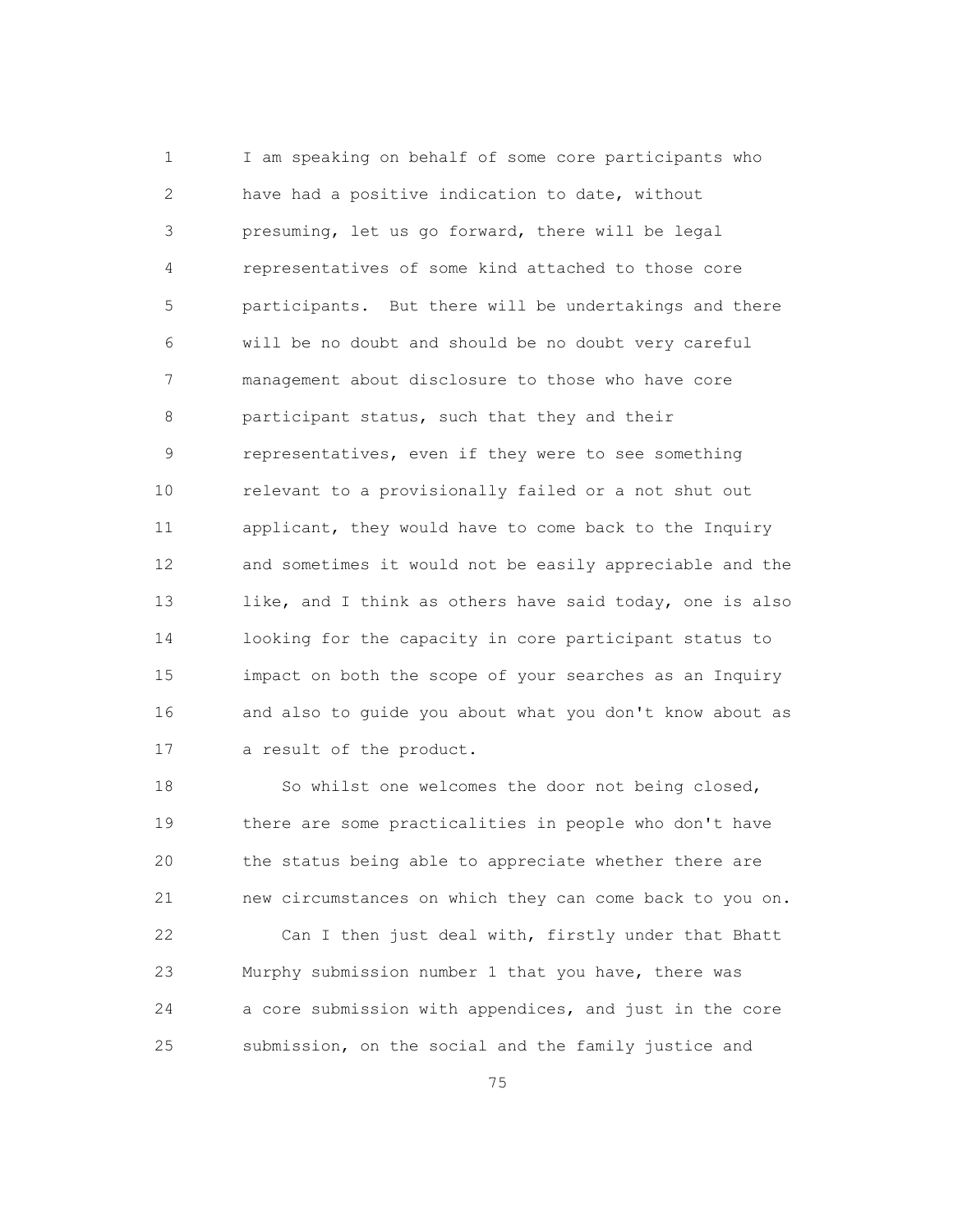1 community campaigns, if I ask you to think about the two 2 organisations, INQUEST and United Friends and Family 3 Campaign, what we have from your provisional decisions 4 already is an interest to investigate how undercover 5 officers infiltrated those types of campaigns across the 6 generation you will be looking at. What we have in 7 INQUEST as an organisation, from the early 1980s 8 onwards, and then the United Friends and Family Campaign 9 from the 1990s onwards, and 1993 being George Gardner's 10 death, and Ms Simpson and her lover already being 11 recognised by you provisionally, are the organisations 12 that provide the network for all those campaigns.

13 I am sure, from having sat on inquest-related cases 14 on the bench, you will know about this area of 15 campaigning and litigation, indeed, but you also may 16 have come across the fact that these individual families 17 often have campaigns around them and there are key 18 national coordinating organisations and in INQUEST you 19 have, as it were, the legal casework campaigning 20 organisation group, and in the United Friends and Family 21 Campaign, which is why I mention it separately, you have 22 the group that coordinated demonstrations, and whatever 23 public order interest may have arisen. That is from 24 paragraph 4 of the submission you have.

25 Someone asked and you observed about criticism.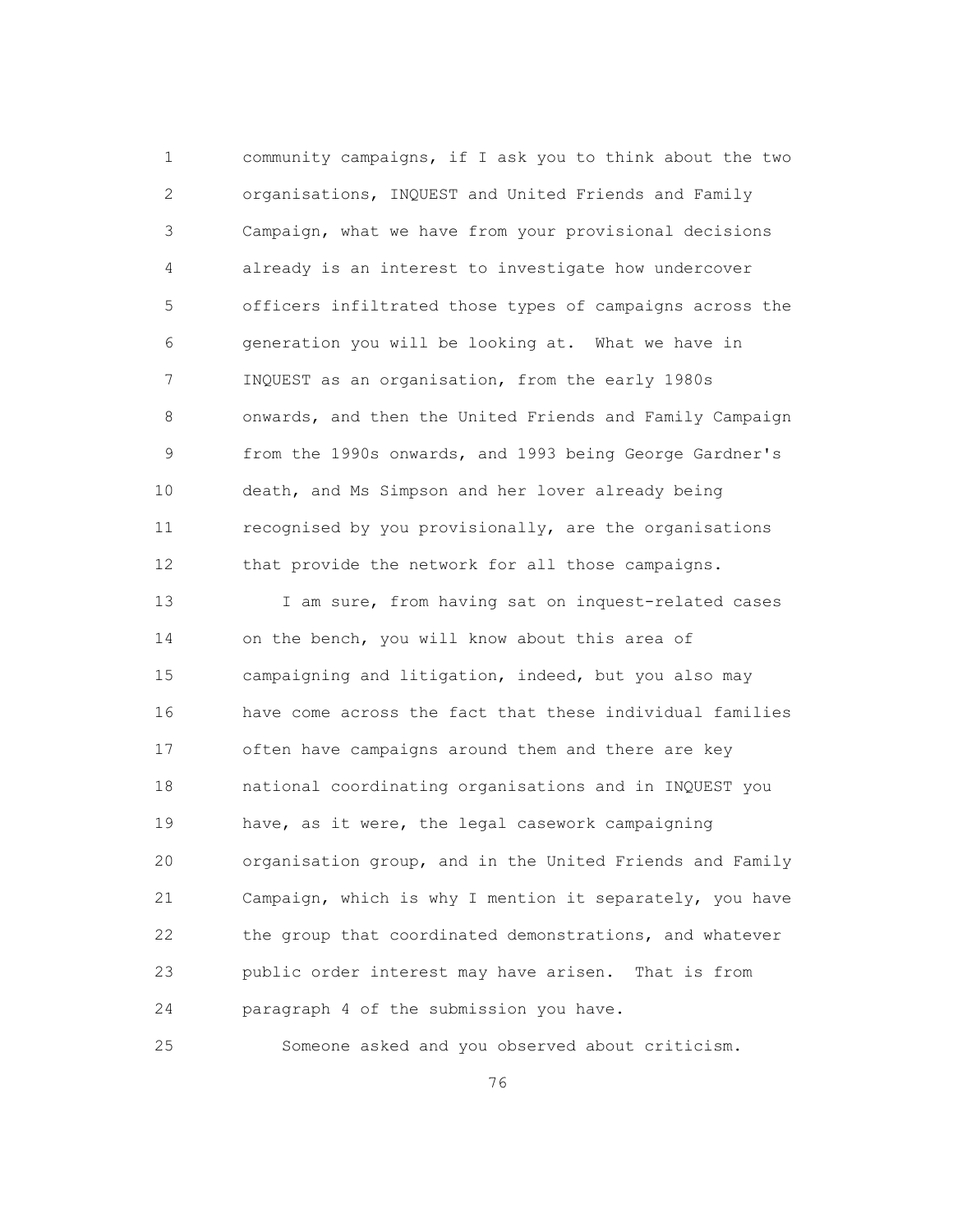1 Obviously the slurring of personality is an example of 2 one way of looking at that but what you are bound to 3 have to deal with, if we may say so, is justifications 4 that will come from the police corporately, via units, 5 via officers about why they did what they did and 6 proportionality calculuses from their point of view.

 7 So if the Inquiry is concerned to understand the 8 evolution of undercover police operations in this area 9 that I am making submissions on, it also needs to 10 understand the area itself as well as the policing 11 culture and organisation that exercised its power in 12 relation to it and for that, we say, the core 13 organisations for all these families who have been given 14 core participant status would say "They are the ones 15 that helped to coordinate us," and, for the reasons 16 explained in the appendix, that would be and could only 17 be on the national level INQUEST and United Friends and 18 Family campaigns.

 19 I should also say, you may know there is a number 20 17, which is 17 cases which the Herne investigations 21 identified which have been the subject of some kind of 22 contact -- we keep our feet on the ground, we don't know 23 what the targeting was -- but some kind of conduct with 24 undercover officers. We can account for many in the 25 application that is before you, but INQUEST and the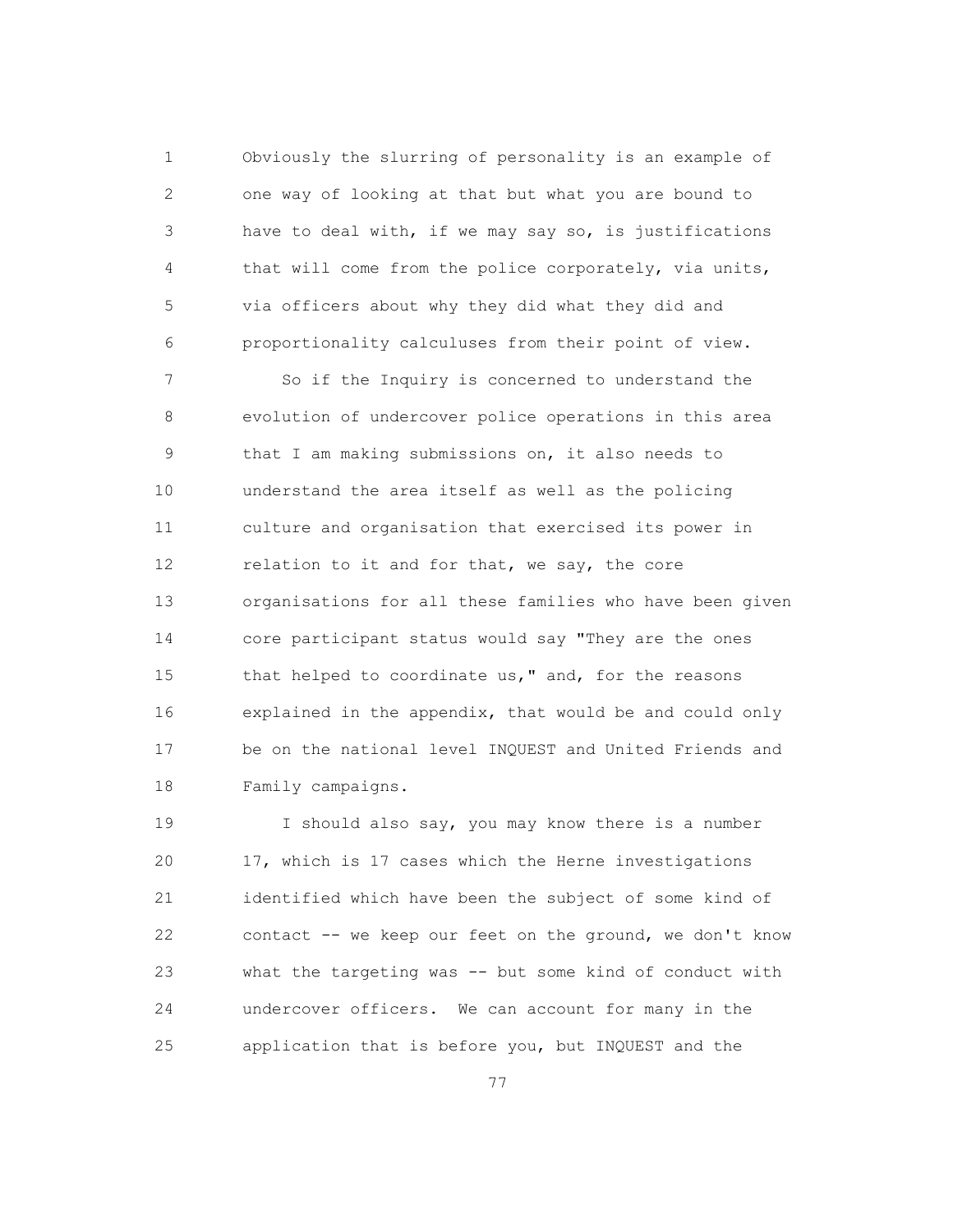1 United Friends and Family would almost certainly have 2 had contact with all of those families because of role 3 I have just described. So that is the submission for 4 those two core organisations.

 5 Can I then briefly mention Daniel Morgan, which is 6 at your appendix. Daniel Morgan, the man who was 7 murdered and the applicant, his brother Alastair Morgan. 8 That is appendix-paragraph 3. Very early on we want to 9 draw your attention to, obviously, there is a panel 10 investigation of not only that killing but, in its terms 11 of reference, the role played by police corruption in 12 preventing those responsible for the death being brought 13 to justice. That is at paragraph 3.2.

 14 So all we invite you to do is to consider 15 a mechanism for keeping this case under review without necessarily 16 making it the product of core participant designation now, 17 but there are special reasons to keep it under review in 18 the spirit of what you said first thing this morning, 19 and, secondly, we do invite you to consider some degree 20 of communication with the panel investigation that would 21 appear within its terms of reference to be able to look 22 at this matter but we would not like the issue to fall 23 between, as it were, the two inquiries. That is 24 appendix number 3 and Alastair Morgan's application. 25 Appendix number 4 is Stephanie Lightfoot-Bennett's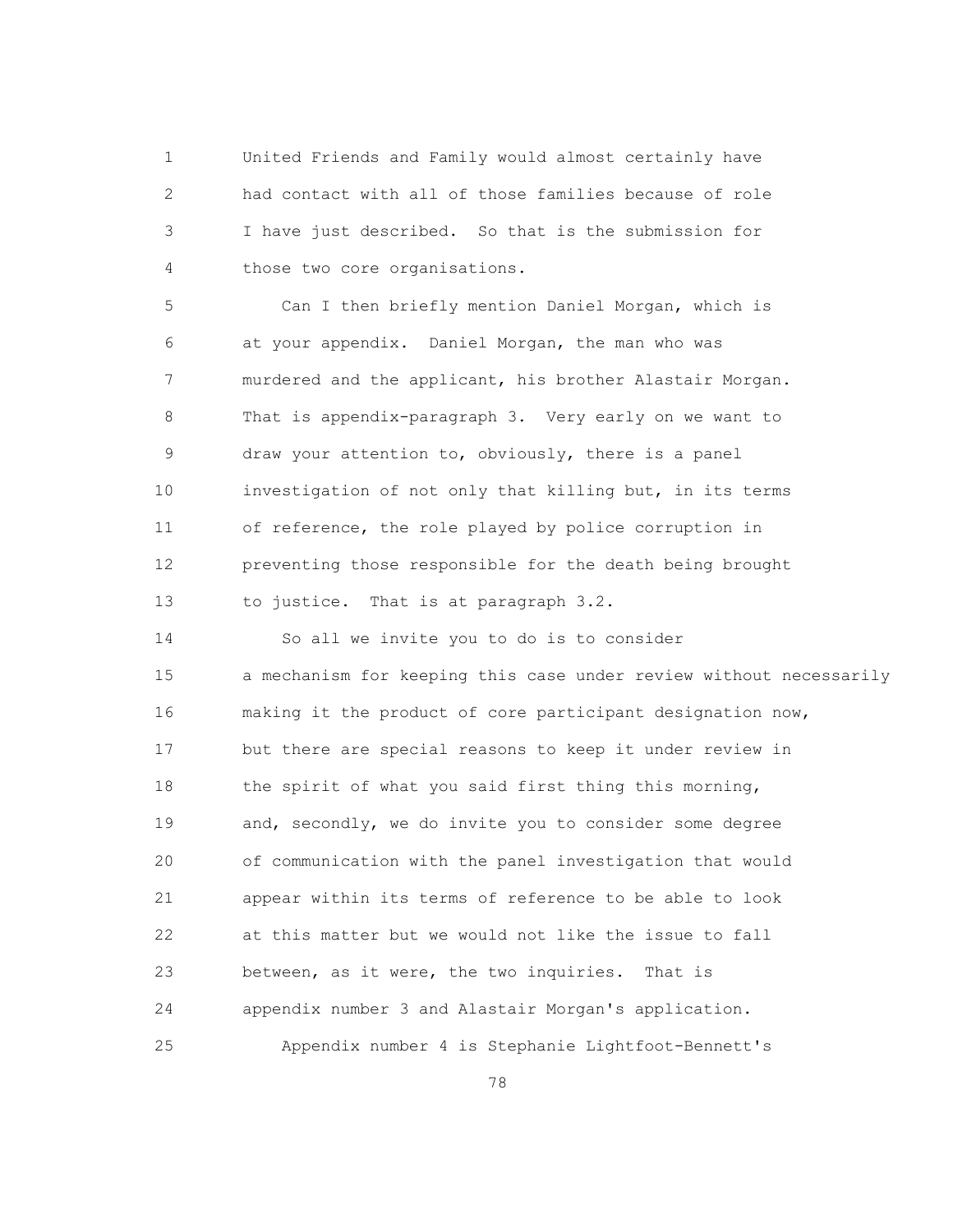1 application in relation to the death of 2 Leon Patterson. Unlike all of the other inquests or 3 controversial death cases before you from our 4 application before you this morning, this is 5 a Manchester case. So we again draw the name to your 6 attention, ask you to keep the name and the campaign 7 under review and also ask you to bear in mind that the 8 sources of what we called formal or official 9 notification at the outset of the submissions have come 10 from Metropolitan Police related operations and 11 investigations and this, as I say, is a Greater 12 Manchester case. 13 THE CHAIRMAN: Give me the name again, please. 14 MR FRIEDMAN: Yes, the applicant is Stephanie Lightfoot- 15 Bennett. It is in relation to the death of Leon 16 Patterson and the details of the application are in the 17 appendix to the Bhatt Murphy submission 1, paragraph 4. 18 THE CHAIRMAN: Yes, I remember it. 19 MR FRIEDMAN: Next, please, in the same category, the 20 Broadwater Farm Defence Campaign and the applicant 21 Mr Stafford Scott. The core information is in the 22 appendix at paragraph 12. 23 Can we deal with two issues to add, please, on this. 24 One is contact with undercover officers, and two is the 25 overlap with this application and the applications that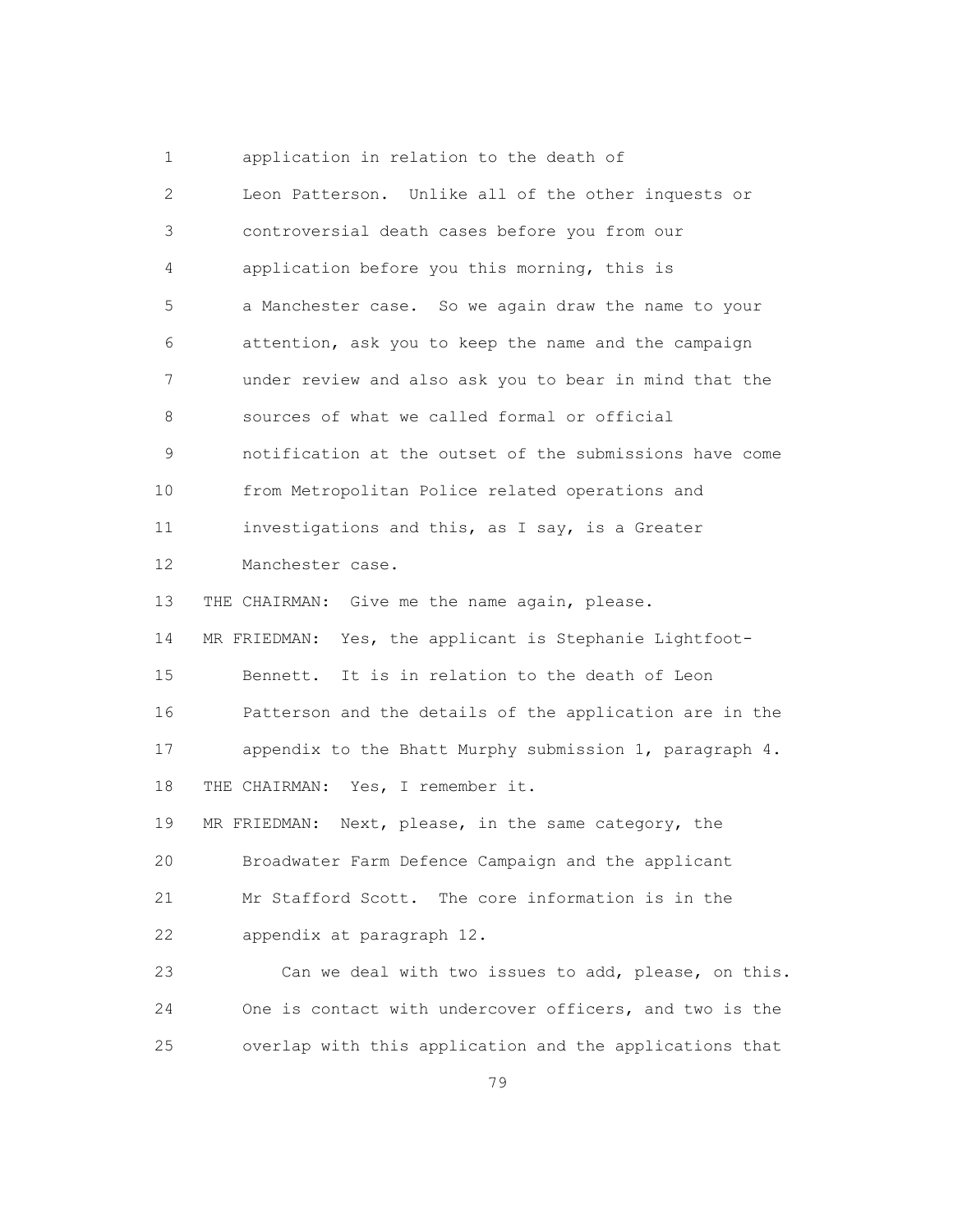1 you have already given provisional positive indications 2 on.

> 3 Firstly, on contact, if you look at 12.2 of that 4 appendix, you see that the applicant was already able to 5 refer to the attendance of John Dines, otherwise known 6 as John Barker, at a demonstration on behalf of the 7 Broadwater Defence Campaign outside Wormwood Scrubs 8 Prison in 1988. Mr Dines, in the period of 1991 to 9 1992, lived in a Tottenham address which backed on to 10 the Silcott family home, and George Silcott lived there 11 and George Silcott was a significant figure in the 12 Broadwater Farm Defence Campaign.

> 13 You will see in that section of the appendix 14 a reference to Mr Dines' partner at the time, who is 15 a woman who now has, as I understand it, core 16 participant status. I do have photographs that she 17 took. You don't have them physically yourself yet. 18 I have shown them to your counsel this morning. They 19 are photographs of Mr Dines at the 1998 demonstration 20 and there is another photograph of Mr Dines outside that 21 home this backed on to the Silcott family home. We can 22 of course make them available to you privately but that 23 is how we have done it so far.

 24 Then you have the letter that came last night and 25 that I hope that you have had the opportunity to

en and the state of the state of the state of the state of the state of the state of the state of the state of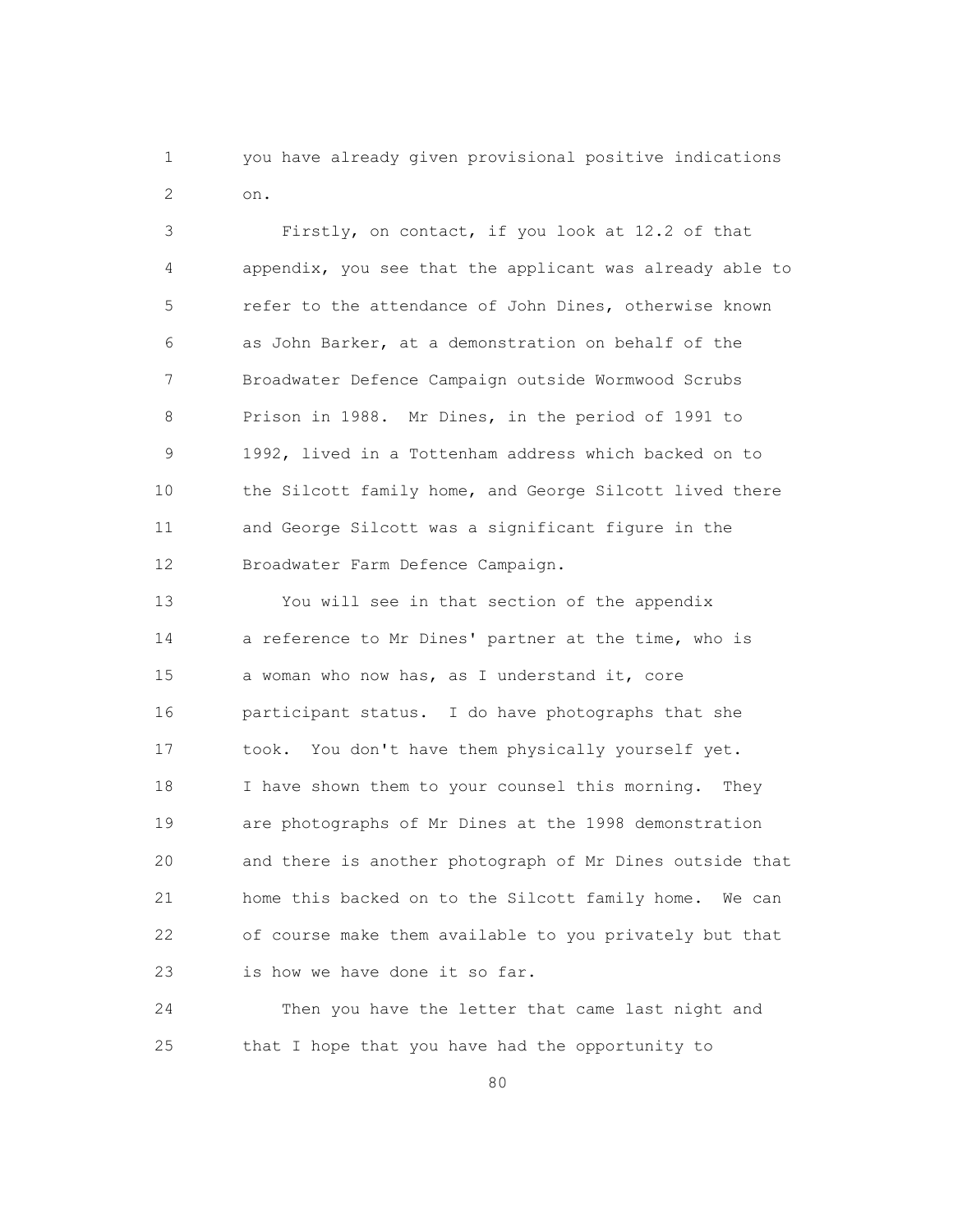1 consider. In our submission that gives quite a lot of 2 detail about what would have been contact between 3 undercover officers and that campaign. 4 THE CHAIRMAN: I am puzzled why the subject matter of the 5 letter doesn't appear in your original submissions. 6 MR FRIEDMAN: Yes. Yes, and I will help with the 7 puzzlement, but we have begun to try and deal with that 8 in the last paragraph of the letter.

 9 Can I just elaborate on it, and if you need more 10 detail, it may be we might be asking in writing, but the 11 issue is whether it should have been clearer or not, 12 first of all what appears in the appendix was 13 a reference to formal notification or published 14 allegations and, I will say in open court, the letter 15 concerns an unpublished piece of information that you, 16 I hope, will appreciate was quite a sensitive matter in 17 its own right and one that I thought, and the solicitors 18 indeed thought, had to be dealt with quite carefully, 19 including corroborating and checking over the last few 20 deaths.

 21 THE CHAIRMAN: So you are telling me that you were aware of 22 the confidential information when the original 23 application was made, but it was left out until very 24 recently?

25 MR FRIEDMAN: The issue was, it is that the solicitors were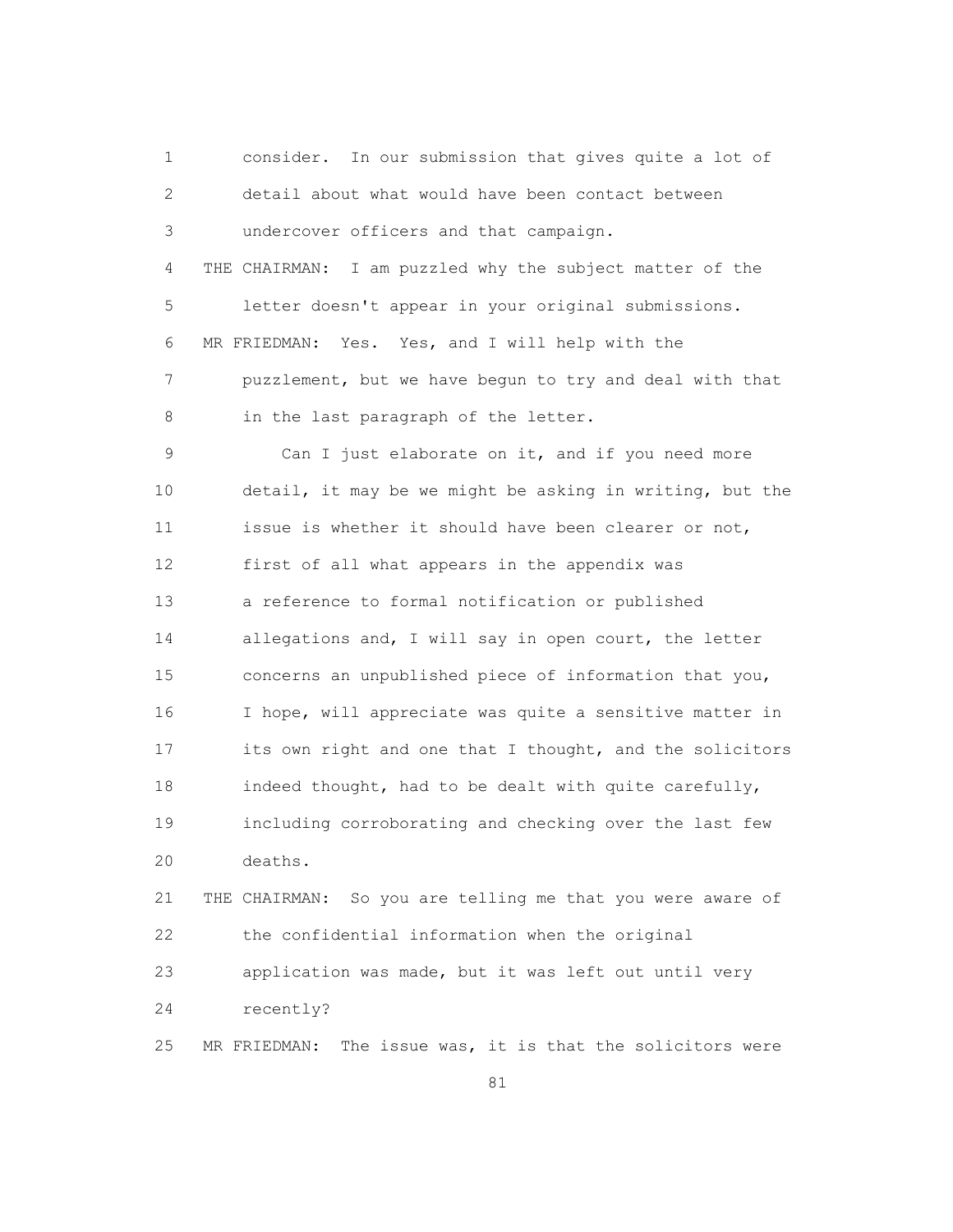1 aware of some but not all of the contents when the 2 written application was made. It was not put forward, 3 obviously, in that detail. I, and the solicitors, 4 wanted to take it very carefully and check it and also 5 make sure it was put before you in the way that it has 6 now been put before you, with respect, I ask for the 7 time being, for I hope obvious reasons, on 8 a confidential basis.

 9 There it is. If we should have put it before you 10 earlier, we apologise. In its now checked form I submit 11 that it is obviously of considerable relevance and, 12 aside from being not public, is a piece of information 13 because, I would submit, of the way in which it has been 14 checked over the last couple of days, that you are now 15 in a position to take into account and rely on at this 16 preliminary stage.

 17 I said I wanted to deal with evidence of contact. 18 There is the evidence of contact. I then wanted briefly 19 to deal with -- and perhaps then we could have the 20 luncheon adjournment -- I just wanted to mention briefly 21 the overlap with other campaigns if we are dealing with 22 Mr Stafford Scott, because what we can say at the moment 23 is that you have given indications, positive ones, about 24 a number of campaigns in the Tottenham area -- 25 THE CHAIRMAN: I am aware of that.

<u>82</u>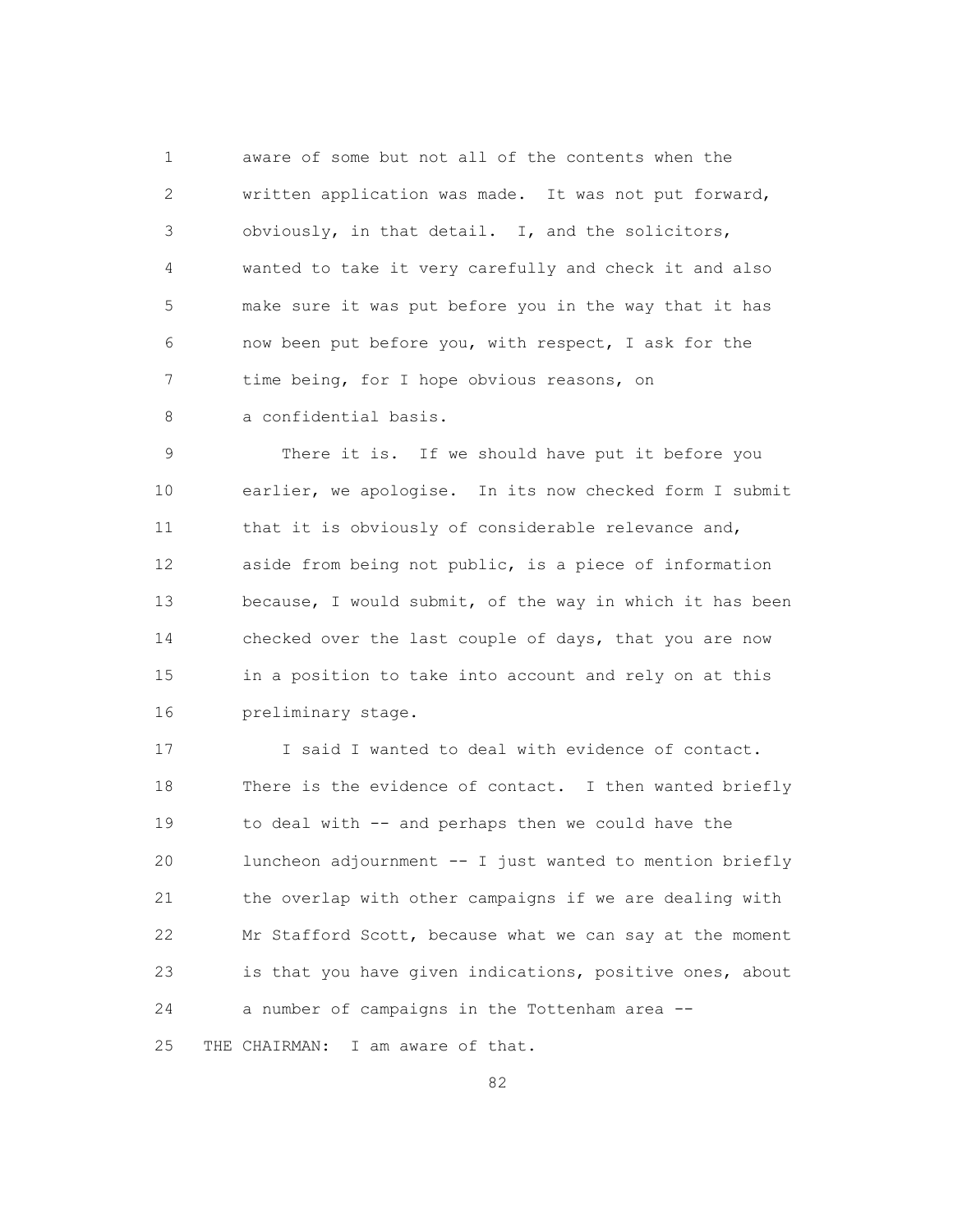1 MR FRIEDMAN: -- that Mr Scott connects to.

 2 THE CHAIRMAN: I don't think you need to address me about 3 that.

4 MR FRIEDMAN: So all one would then say about

 5 Mr Stafford Scott because the Broadwater Farm Defence 6 Campaign runs from the death of Cynthia Jarrett, the 7 investigations around the killing of PC Blakelock and 8 the unrest of 1985, through to Winston Silcott's, and 9 the other two men, succeeding in their appeal in 1991, 10 Mr Stafford Scott remains an important high profile 11 figure in Tottenham, particularly in relation to 12 campaigning particularly around police conduct. He 13 would be invariably turned to by members of the 14 community and trusted in that respect.

 15 There is now, we think, significant indication to 16 suggest that he was indeed the subject of attention. We 17 have to keep an open mind about how far it went, and for 18 that reason we say he should be a core participant, not 19 only because of the connection between a very difficult 20 time in Tottenham between 1985 and 1992, when the 21 Defence Campaign existed, but thereafter.

 22 The last thing I wanted to say about him is, if that 23 is a reason to believe there was, as it were, contact, 24 concerns with regard to undercover officers and 25 Mr Stafford Scott, it should also be said that policing

<u>83</u>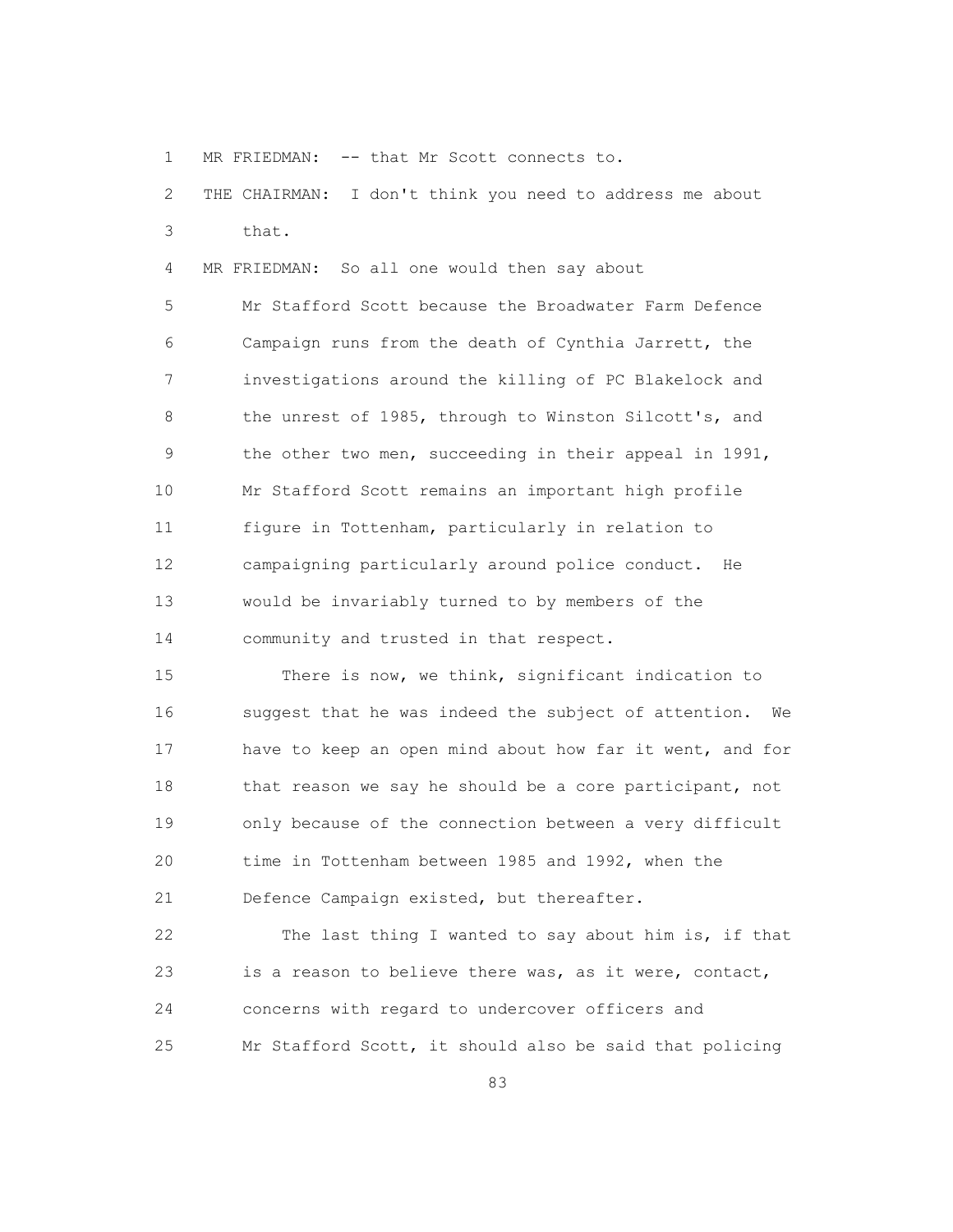1 in Tottenham also now invariably turns to 2 Mr Stafford Scott. When there are issues around 3 policing, he is a key person that they would refer to. 4 So when one is looking to what would invariably be, in 5 relation to Tottenham, different and potentially 6 competing narratives about justification, 7 Mr Stafford Scott is quite an important person to be 8 available as a core participant. 9 That is finished, the submission one. My 10 submissions on the other two categories are much 11 quicker. Would it be convenient to do that after the 12 luncheon adjournment? 13 THE CHAIRMAN: Yes, certainly. 14 Do you mind if we keep to the 2.00 time. We will 15 start again at 2.00. 16 (1.10 pm) 17 (A short adjournment) 18 (2.00 pm) 19 MR FRIEDMAN: Sir, Bhatt Murphy, submission number 2, is on 20 behalf of the National Union of Journalists and the 21 general secretary, Michelle Stanistreet. In addition to 22 what you have, I want to make one general point about 23 the significant interest of the union and then 24 a particular point about the significant interest in the 25 union in the subject matter of the Inquiry.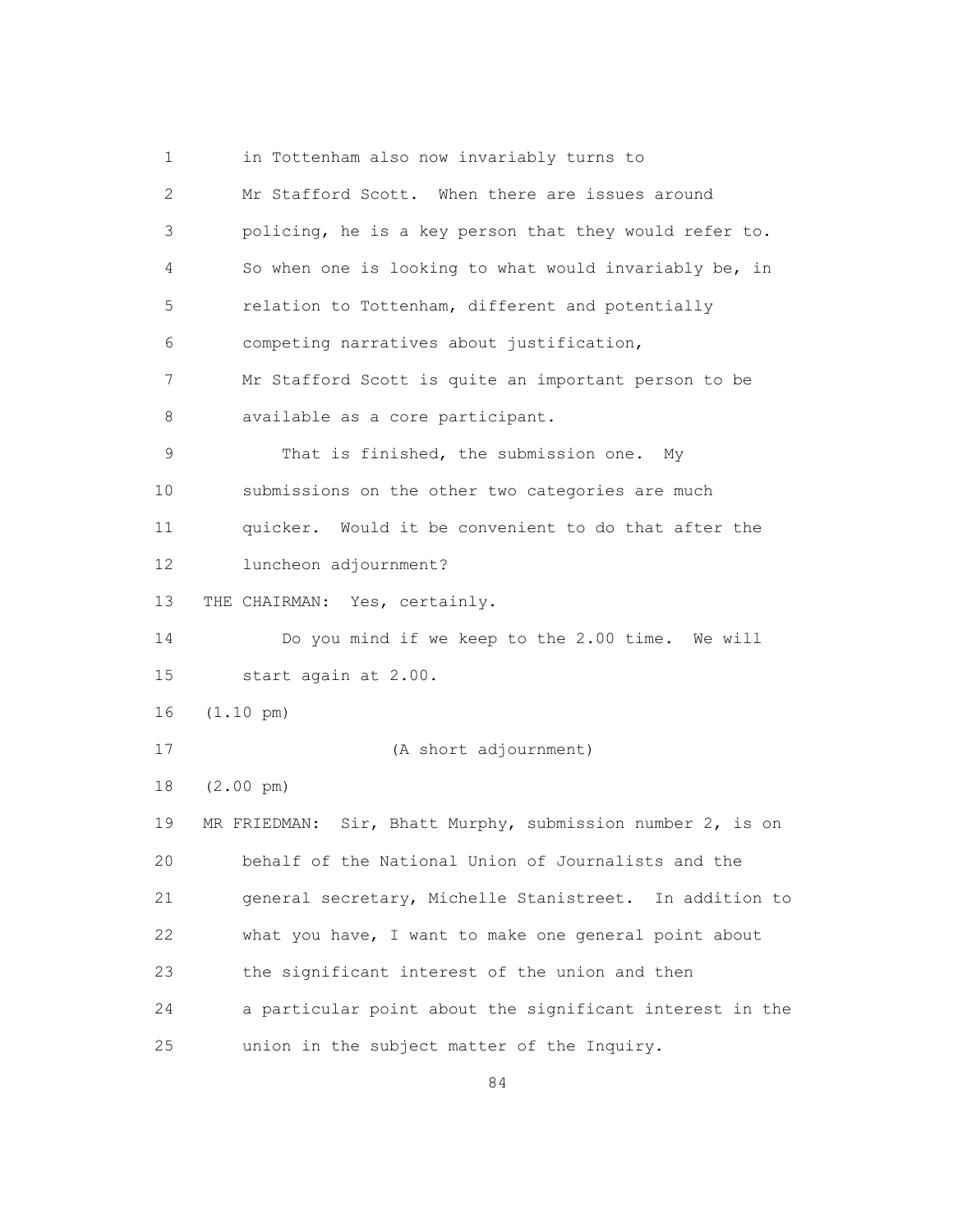1 The general point is, if you are set to examine the 2 functioning of undercover policing as it impacts on the 3 common law and ECHR rights of privacy, protest and 4 expression, then journalism as a category has 5 a particular interest in how the Inquiry will frame the 6 analysis, what factors you will take into account and 7 what recommendations you will make.

 8 The union would function as the appropriate vehicle 9 for that interest, including coordinating 10 representations on scope, systems and recommendations, 11 acting as an intermediary to advise and communicate in 12 relation to confidential sources, sir, which in terms of 13 the effectiveness of your investigations will be of 14 benefit, we submit, because it will enable you to search 15 wider and have a different range of sources made visible 16 to you, including from off the record briefings and 17 information that would otherwise not easily get to you. 18 Similarly, if criticisms are to be made of the way that 19 journalism as a profession acted in relation to 20 sensitive sources, it is important that the union is 21 there to rebut and represent the interests of its 22 members in relation to criticisms.

 23 The union of journalists has a role, a significant 24 role, in these events. It was journalists that covered 25 the protests that you are likely to look at that were,

<u>85 and 2001 and 2002 and 2003 and 2003 and 2003 and 2003 and 2003 and 2003 and 2003 and 2003 and 2003 and 200</u>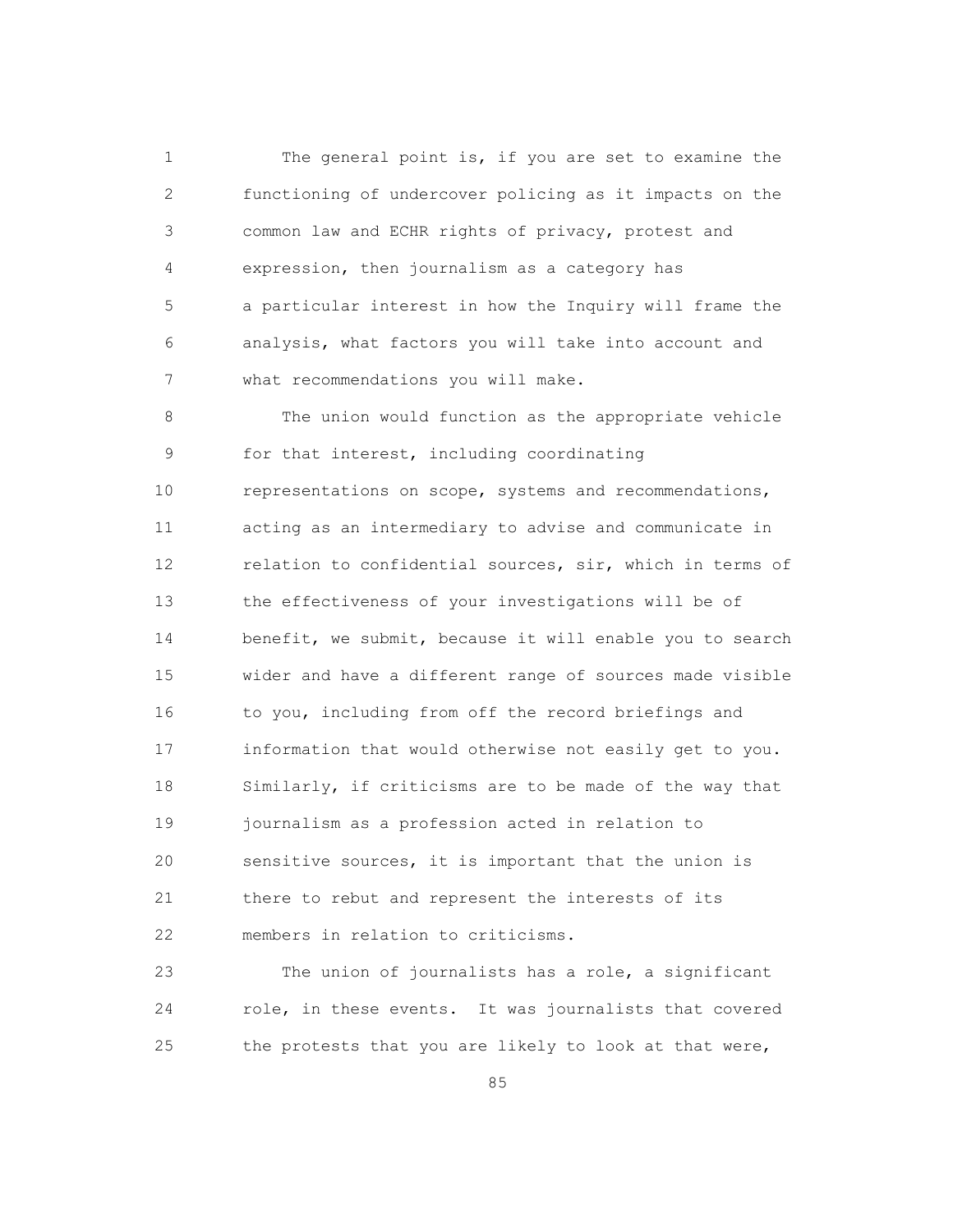1 in terms of the protesting movements, infiltrated. It 2 was journalists who broke the story, quite frankly, and 3 one thinks of the work of Mr Evans and Mr Lewis, but 4 more broadly than that, Mr Francis, as you know, has 5 named five unions. We heard about it this morning. He 6 has not named the National Union of Journalists but Mr Francis only knows the 7 period that he knows about, and there is very good 8 reason to believe that the National Union of Journalists, amongst other unions 9 that have not been named, was targeted and one only has 10 to think about the industrial action in relation to 11 things like Wapping, potentially conduct, and 12 investigations into the BBC and the like, to see why the 13 union has strong grounds to believe that its members 14 were a direct and significant part of the roll of the 15 issues you are going to look into. 16 Now, the particular interest would here be the 17 undercover policing of journalists covering political 18 protests. If it can be assumed from your terms of 19 reference at paragraphs 4 and 5 that the Inquiry will 20 consider the undercover policing of demonstrations and 21 various groups of people and campaigns organising those 22 demonstrations, then the applicant here is advocating 23 that that consideration should include whether 24 undercover policing had targeted journalists covering 25 the demonstrations and their organisation. Three

<u>86 and 2001 and 2002 and 2003 and 2003 and 2004 and 2004 and 2005 and 2006 and 2006 and 2006 and 2006 and 200</u>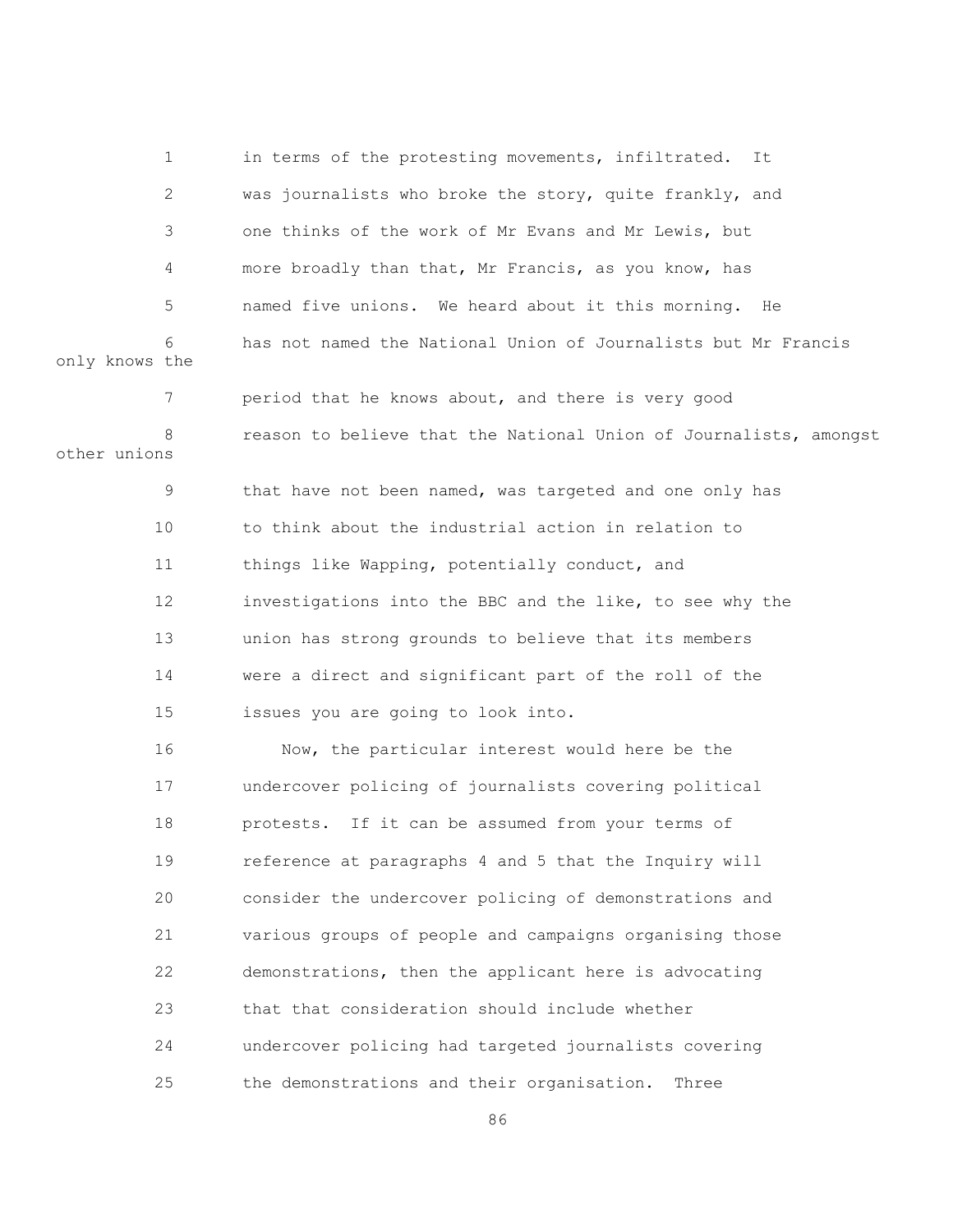1 significant concerns apply: one, chilling effect on 2 journalists; two, the compromising of their sources; 3 and, three, third-party disclosure of the information 4 collected by undercover officers on to non-police 5 sources who are dealing with things like journalist 6 accreditation, access to events, conditions on access to 7 events, and the like.

8 From yesterday afternoon, we just gave you 9 an example in relation to a journalist called 10 Jason Parkinson who was referred to in paragraph 5 of 11 the submission, that what we have given you is the 12 product of the Data Protection Act inquiry made under 13 section 7 on his behalf. I hope you have it in a clip, 14 it has an index at the front.

15 THE CHAIRMAN: How many pages?

 16 MR FRIEDMAN: I think it is 14 pages. And the little index 17 1 and 2 at the front, you will see what it is. Just on 18 page 1, you will see it was a section 7 Data Protection 19 Act enquiry. You will see that a range of holding 20 organisations were listed in the fourth paragraph down, 21 of which one was the national public order investigation 22 unit. We all know by now that that unit nationally, 23 after a certain period of time in the era you are 24 looking at, dealt with overt or ordinary surveillance of 25 public order issues and covert surveillance, including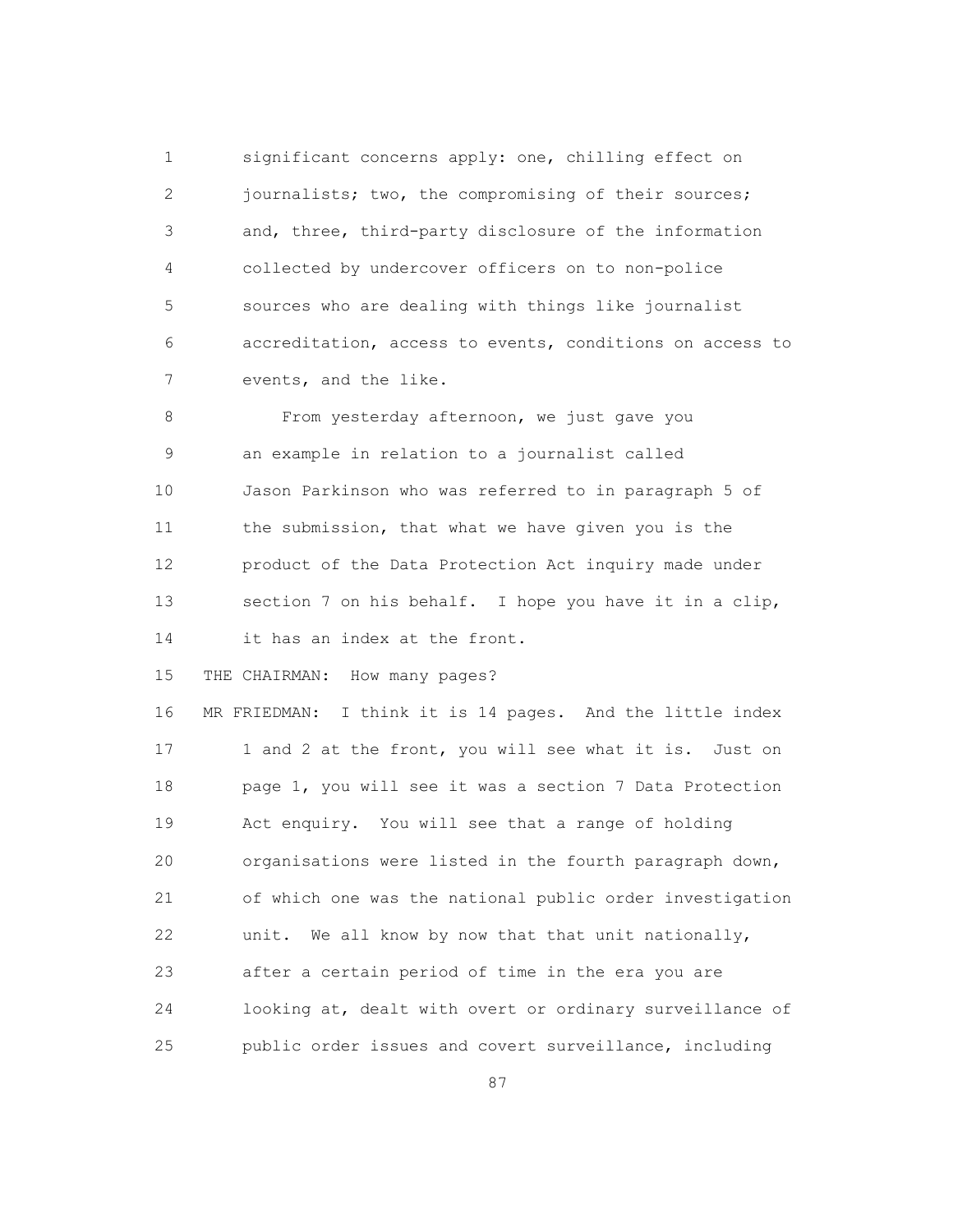1 covert human intelligence surveillance. Then one 2 doesn't know from this disclosure, and outside of this 3 Inquiry the answer would just be Neither Confirm Nor Deny, which of the 4 information in this bundle of references came from 5 ordinary surveillance of public demonstrations or covert 6 surveillance. 7 Just to take you through core examples, what you see 8 is that running through it, it is from 2009 to 2013 at 9 page 4, at the bottom, aside from referring, this is the 10 event outside the Dorchester Hotel Park Lane, aside from 11 referring to the National Union of Journalists number, there is a description that 12 one might infer comes from being in close proximity to

 13 Mr Parkinson. We all know the distinctions about no 14 expectation of privacy in a public place generally, but 15 we also know about the distinctions that one can retain 16 privacy to the extent that one has private conversations 17 and the like in a public space. That is just 18 an example, quite a lot of personal detail being noted 19 down in there.

 20 There are value judgments, coming from the people 21 keeping the records at least, for instance at page 7, 22 you see for 17 July 2008, a reference to Mr Parkinson 23 and then XLW - that, in the world of acronyms, would be 24 extreme left wing - and these documents are full of 25 left-wing journalists, extreme left wing, XLW, and the

en and the state of the state of the state of the state of the state of the state of the state of the state of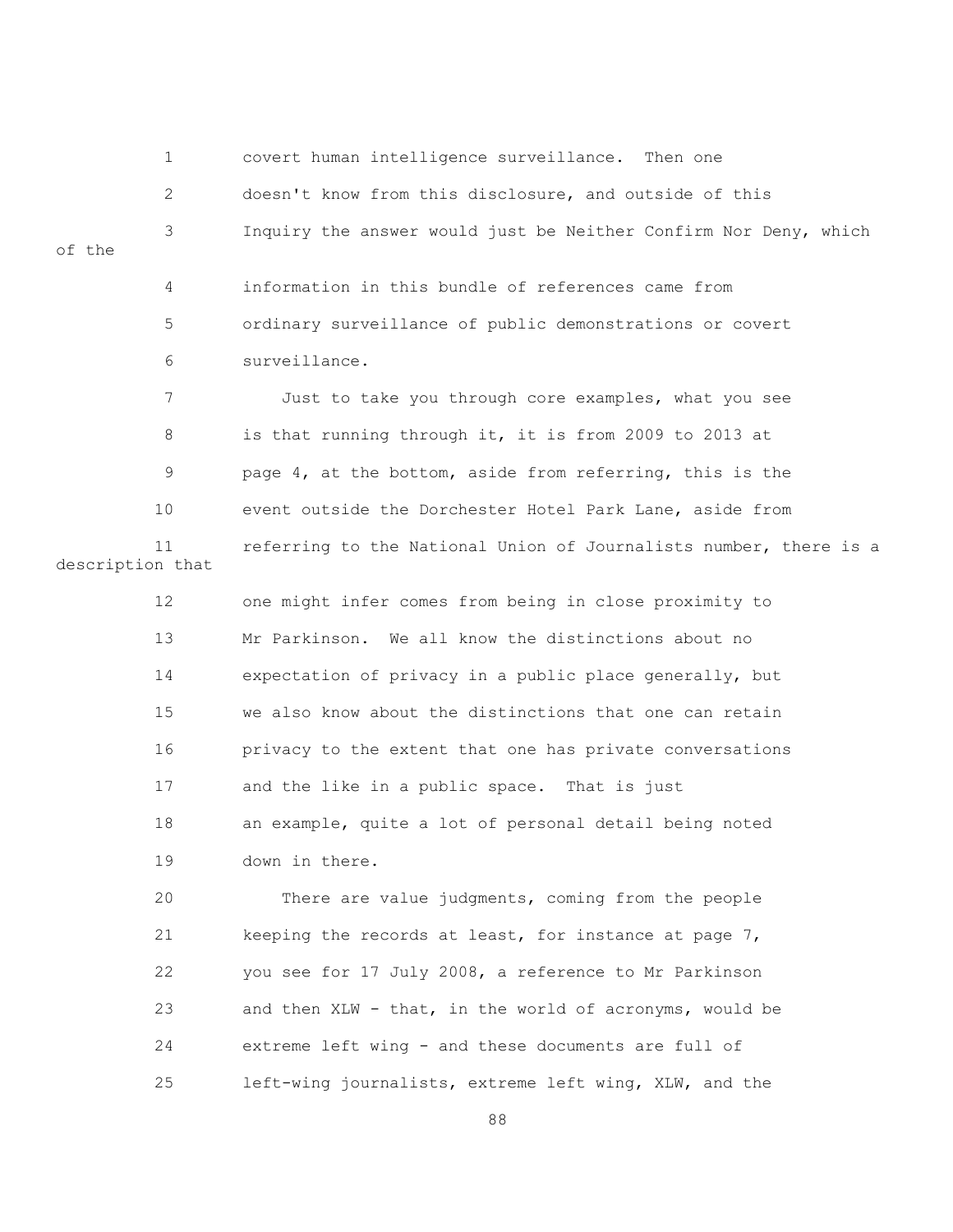1 like.

| $\overline{2}$ | Again, there is personal data in relation to the           |
|----------------|------------------------------------------------------------|
| 3              | addresses, a previous girlfriend and telephone numbers,    |
| 4              | you see that lower down the page on page 7. And then       |
| 5              | the telephone numbers are at page 12 and references to     |
| 6              | Parkinson's intended participation in public meetings      |
| 7              | where there is not going to obviously be overt police      |
| 8              | presence. So there is a recording that he will be          |
| 9              | somewhere on a given date at a meeting. That is at         |
| 10             | page 6 where you see there is a Facebook entry for         |
| 11             | an intended conference down just towards the second half   |
| 12             | on 17 April at 10.30, and Mr Parkinson is going to be      |
| 13             | That is taken off the internet, but the point we<br>there. |
| 14             | make is the police would not then necessarily have gone    |
| 15             | to the public meeting in an overt way, leading to the      |
| 16             | inference, as it were, that covert human intelligence      |
| 17             | attended the meetings and there is a similar example of    |
| 18             | that at page 14. I need not go to it.                      |
| 19             | Then throughout this disclosure, and this is               |
|                |                                                            |

 20 an overlap point, there is a number of references to 21 organisations that we know from information already 22 publicly available to you, had been infiltrated by 23 undercover officers. The Fire Brigades Union is 24 referred to at page 6. The Ratcliffe-on-Soar event that 25 led to the quashing of convictions, the cases mentioned

<u>89 and 200 and 200 and 200 and 200 and 200 and 200 and 200 and 200 and 200 and 200 and 200 and 200 and 200 and 200 and 200 and 200 and 200 and 200 and 200 and 200 and 200 and 200 and 200 and 200 and 200 and 200 and 200 an</u>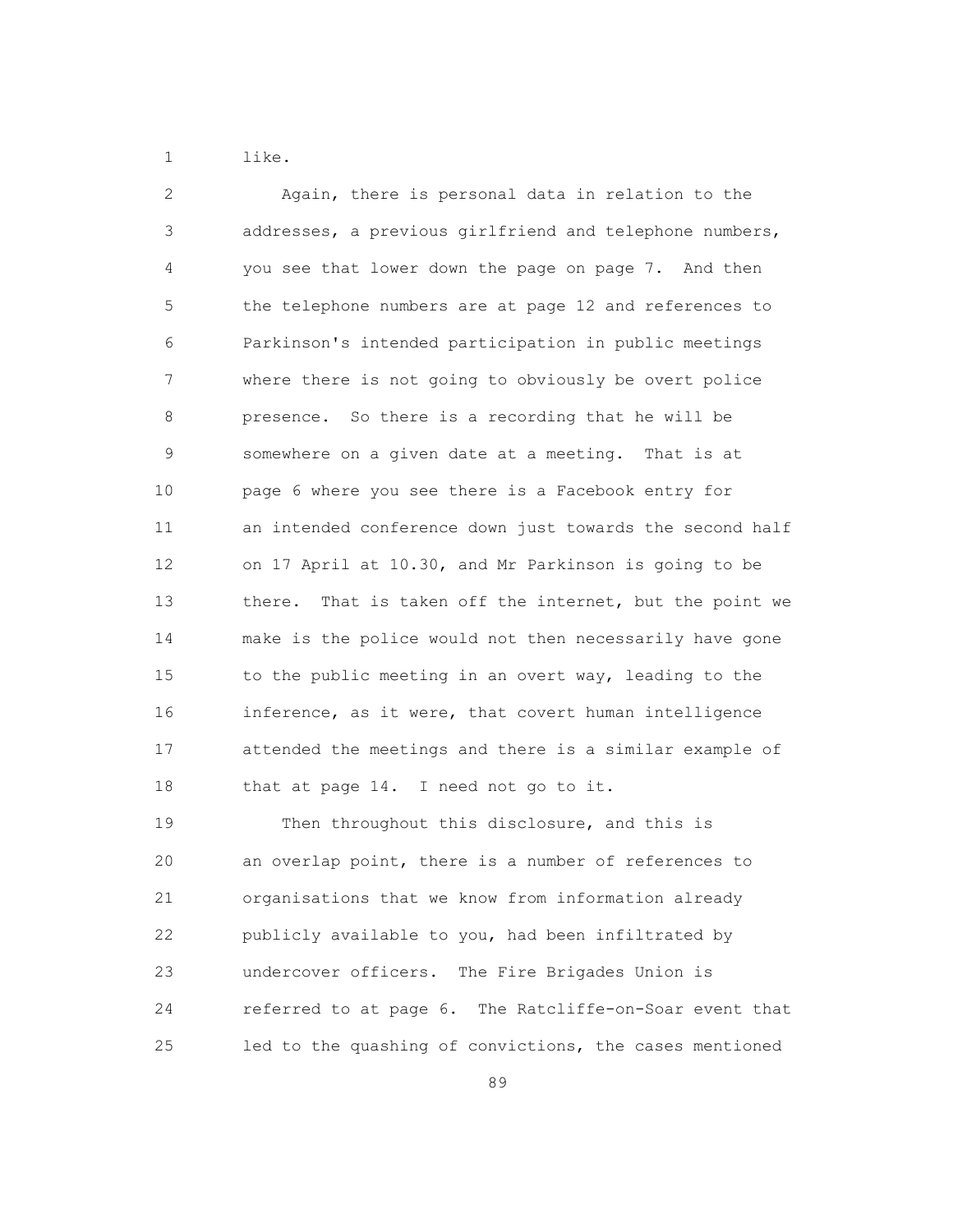1 by Mr Schwarz this morning, is at page 30, Reclaim the 2 Streets and the G20.

 3 So that is the situation there. We are mindful of 4 the distinctions you have well in your mind about the 5 surveillance and covert human intelligence sources, 6 targeting people, creating relationships with them. We 7 just don't know, but it seems highly unlikely that 8 journalists like Mr Parkinson and others who are very 9 involved in covering these demonstrations were not the 10 subject of undercover officers striking up 11 conversations, having relationships with them, whether 12 in public or in actual privacy or in meetings and the 13 like. There has not been official notification, there 14 is a very strong concern and a chilling effect.

 15 Sir, that is all I want to say about the National Union of Journalists, and

> 16 now on to a third category of submissions which is 17 Anthony Martin on behalf of the Legal Defence & 18 Monitoring Group. In the social history of England we 19 have gone through this morning, we are now more into the 20 1990s and again it is after the passing of the Criminal 21 Justice and Public Order Act, essentially legal 22 monitoring group arises to give legal advice to 23 protesters, effectively how to protest legally, but also 24 their rights of what they are allowed to do and 25 involved -- this group would be involved in a number of

<u>90</u>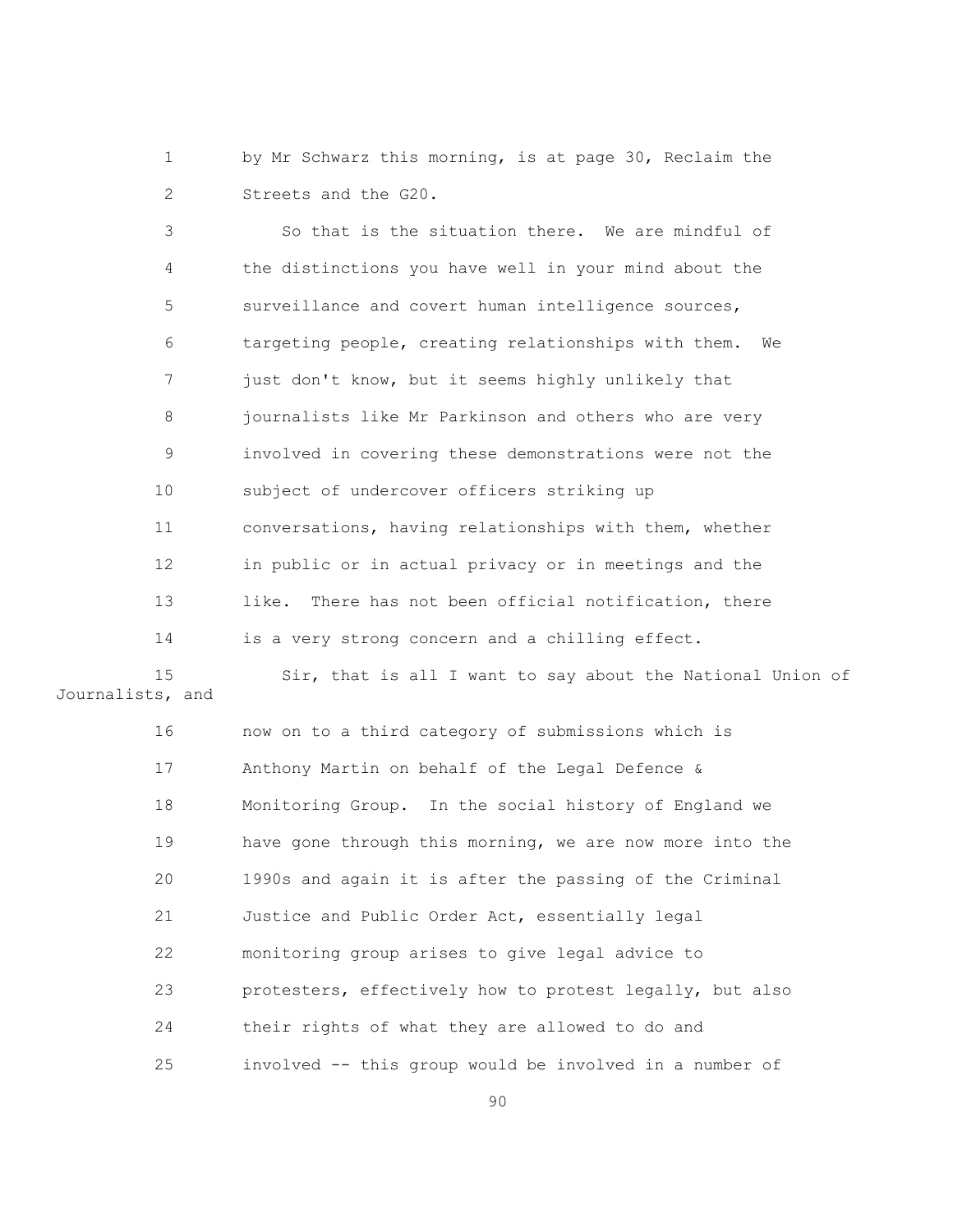1 organisations at the time, including Reclaim the Streets

2 and the so-called WOMBLES, both of which it is now

 3 publicly documented that the National Public Order Intelligence Unit and its successor

4 organisations targeted.

 5 In terms of contacts, what you have from this 6 applicant is, aside from the fact that they know they 7 would have been monitoring demonstrations where they can 8 say from publicly available records that the undercover 9 officers were present at, they also provided effectively 10 legal advice clinics.

11 I am not submitting that those clinics were 12 essentially the subject of legal professional privilege, 13 but they do know from the appendices that you have to 14 their application, appendix 4 is a definite 15 identification of Jim Boyling, in other words 16 Jim Sutton, who you heard about from Mr Schwarz this 17 morning, and there is in effect a parallel with the very 18 obvious problem that arose in the civil proceedings you 19 discussed with Mr Schwarz and the criminal proceedings 20 of John Jordan, where Mr Boyling and others have 21 effectively got involved in essentially private 22 meetings, where legal advice has been given -- 23 THE CHAIRMAN: Mr Friedman, I may have misunderstood 24 a submission you made a moment ago, but I thought

 25 I heard you say that the Legal Defence and Monitoring Group, amongst other things, were at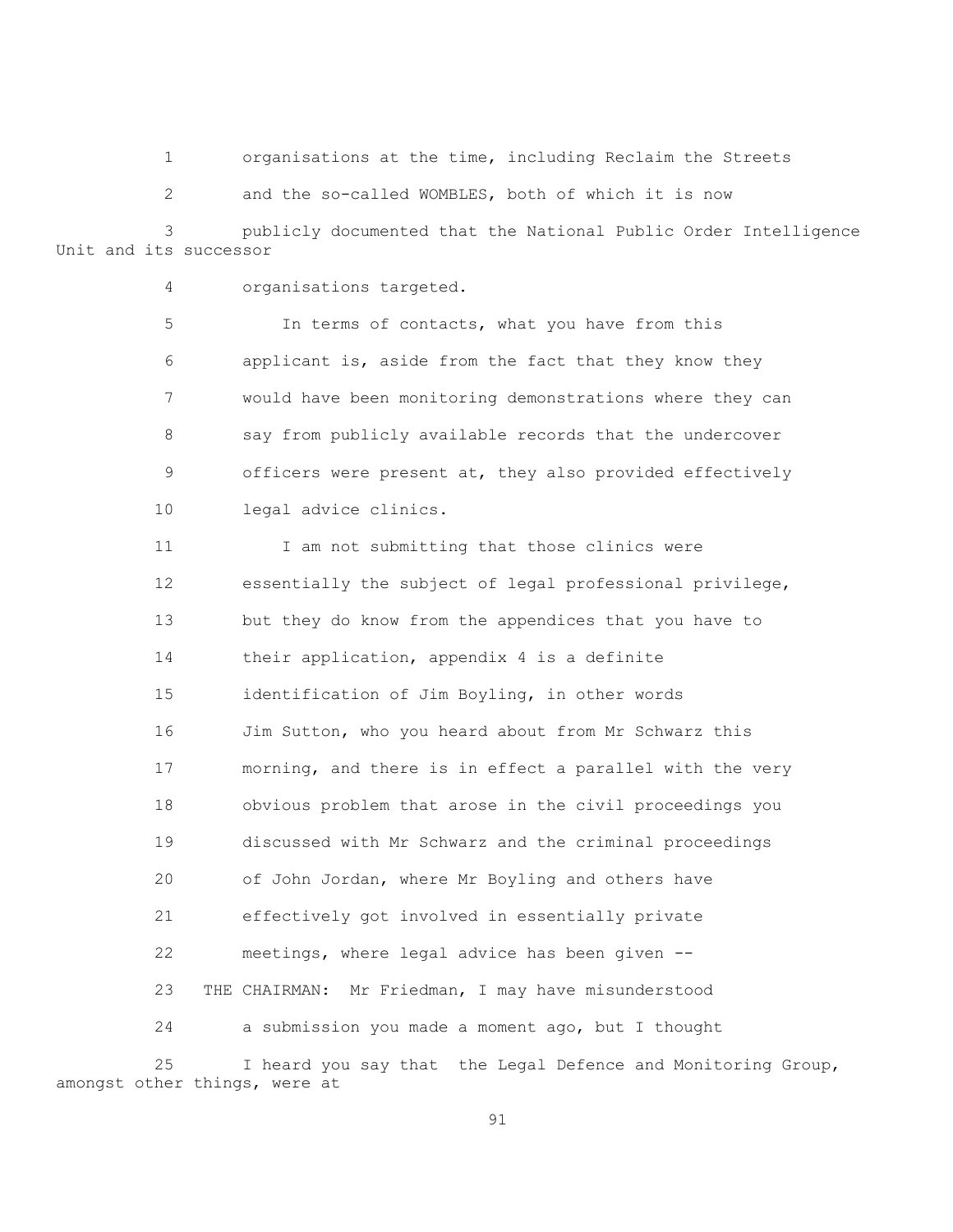1 demonstrations to spot undercover police officers, is 2 that right? 3 MR FRIEDMAN: No. 4 THE CHAIRMAN: That is not what you said. 5 MR FRIEDMAN: No. 6 If you look at the appendices to their application, 7 it was not that. They were there to monitor those 8 demonstrations. 9 THE CHAIRMAN: That is what I understood. The application 10 would be at paragraph 5, which is why I asked the 11 question. I thought I may have misunderstood. 12 MR FRIEDMAN: Yes, and so effectively ex post facto they are 13 able to place known undercover officers at 14 demonstrations and having a relationship with 15 organisations that they were involved in acting as 16 observers for, and also providing these legal advice 17 clinics for and they can definitely -- 18 THE CHAIRMAN: You mean they are able to make a connection 19 between somebody they saw at a demonstration and 20 subsequent publicity about the identity of such 21 a person? 22 MR FRIEDMAN: No, it is slightly short of that. What they 23 can say is: we were present at that demonstration; other 24 than the Boyling and Sutton example, we didn't 25 necessarily see that person there that day.

<u>92</u>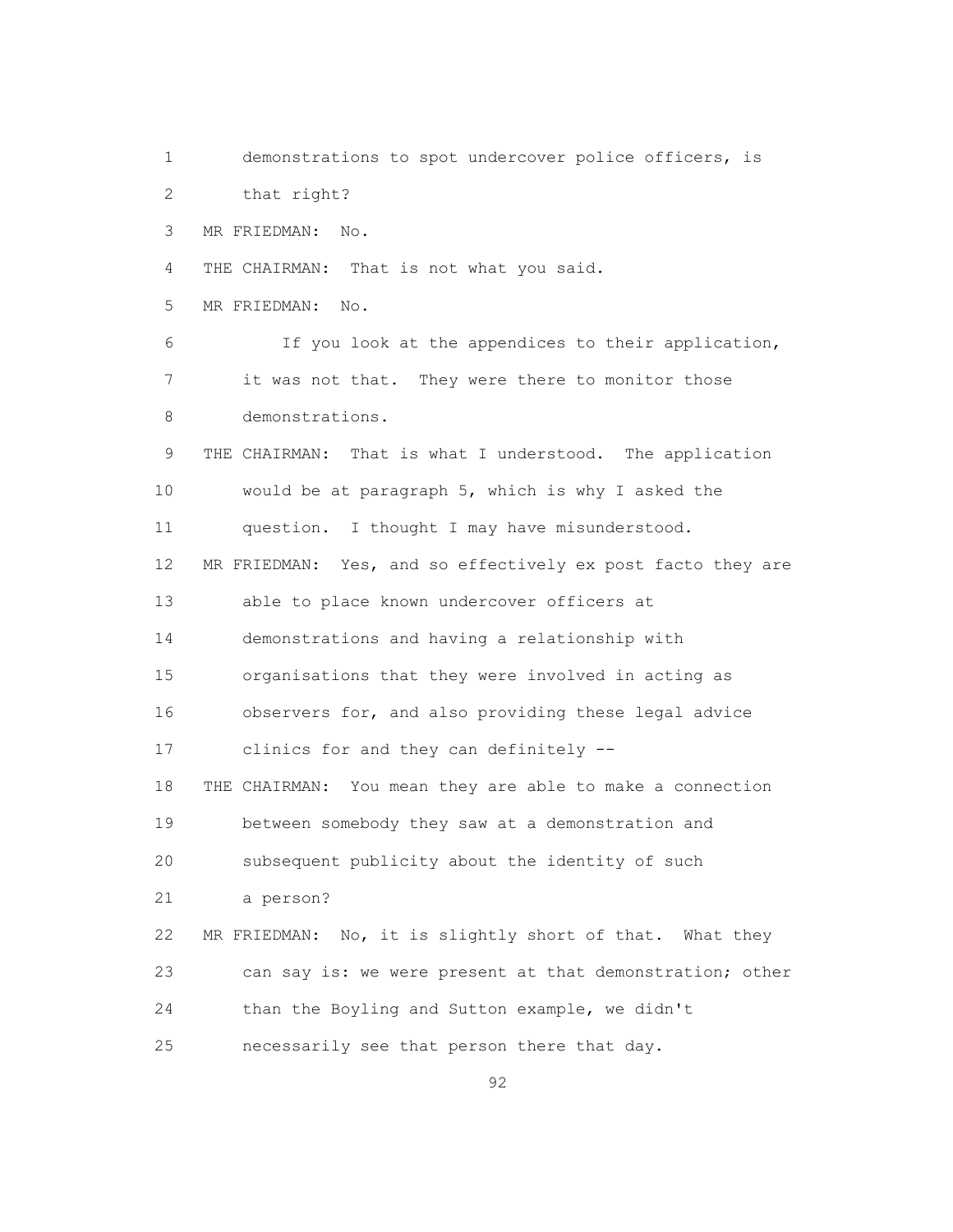1 What we can say subsequently from what has come into 2 the public domain is: we know we were at that 3 demonstration, we know we were monitoring that 4 demonstration or we know we had a relationship with that 5 particular organisation.

6 THE CHAIRMAN: I see.

 7 MR FRIEDMAN: They are not at present, from what they know 8 at present, able to give real-time evidence about the 9 conduct of an undercover officer at a particular 10 demonstration. But can I just caveat that. One of the 11 things they are concerned about is they can say they 12 were present at demonstrations where undercover officers 13 were present, and they are concerned to understand the 14 flow of information to you, in relation to both 15 particular demonstrations and particular organisations 16 because, on the rebuttal of criticism limb of rule 5, 17 and what I hope is a relevant additional or broader 18 aspect of this, which is counter a narrative that comes 19 from other witnesses about a particular protest or 20 a particular campaign, they are able to tell you about 21 those demonstrations more generally, or tell you about 22 those organisations more generally. Then, the one 23 definite identification they can make in real-time is 24 from appendix 4 to this application, which is 25 Mr Boyling/Sutton attending one of their legal advice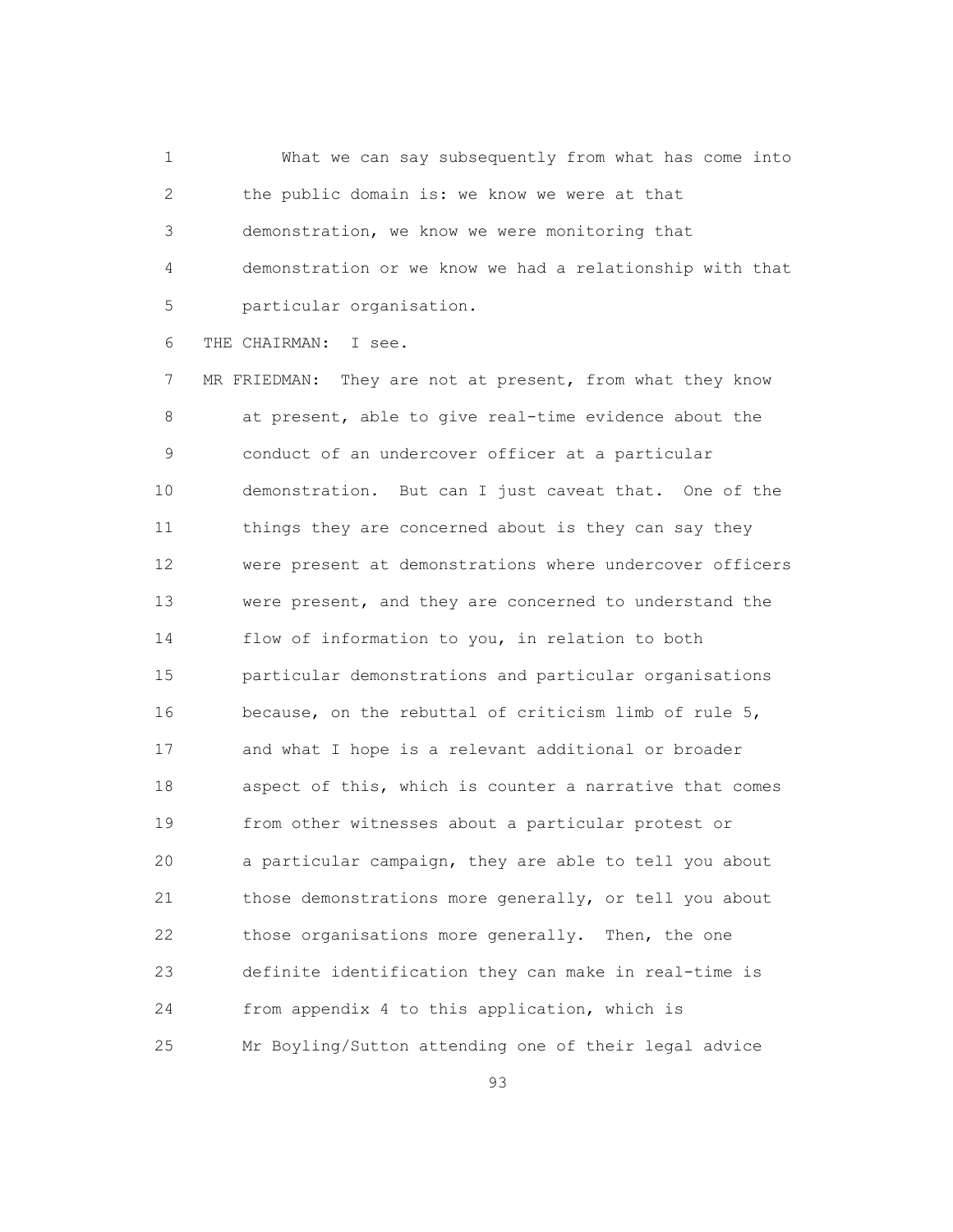1 clinics, and their strong suspicion that other

 2 undercover officers attended, and they are named there, 3 attended other clinics or other advice events that they 4 organised and carried out. 5 THE CHAIRMAN: Okay. 6 MR FRIEDMAN: Sir, those are our submissions on all 7 categories, thank you. 8 THE CHAIRMAN: Thank you very much. 9 MR BARR: Sir, might I invite you to hear next from 10 Ms Gerry, please. 11 MR SCHWARZ: Sir, Mr Griffiths has agreed to let me go 12 before him because I need to leave. 13 THE CHAIRMAN: I have no objection at all. I am not sure 14 I have you on my list. 15 MR SCHWARZ: It is the application on behalf of the 16 Undercover Research Group. I was to be after, 17 I believe, Ms Feltham. It was going to be Mr Griffiths, 18 Ms Deighton, Ms Feltham, then myself. 19 THE CHAIRMAN: Mr Barr, can you help me as to which number 20 of application this is in our file of document. 21 MR BARR: I am being told by Mr Pretorius, it is tab 32. 22 THE CHAIRMAN: Thank you. (Pause) 23 On your instructions, Ms Gerry, what is the 24 association between Mr O'Driscoll and the 25 Undercover Research Group?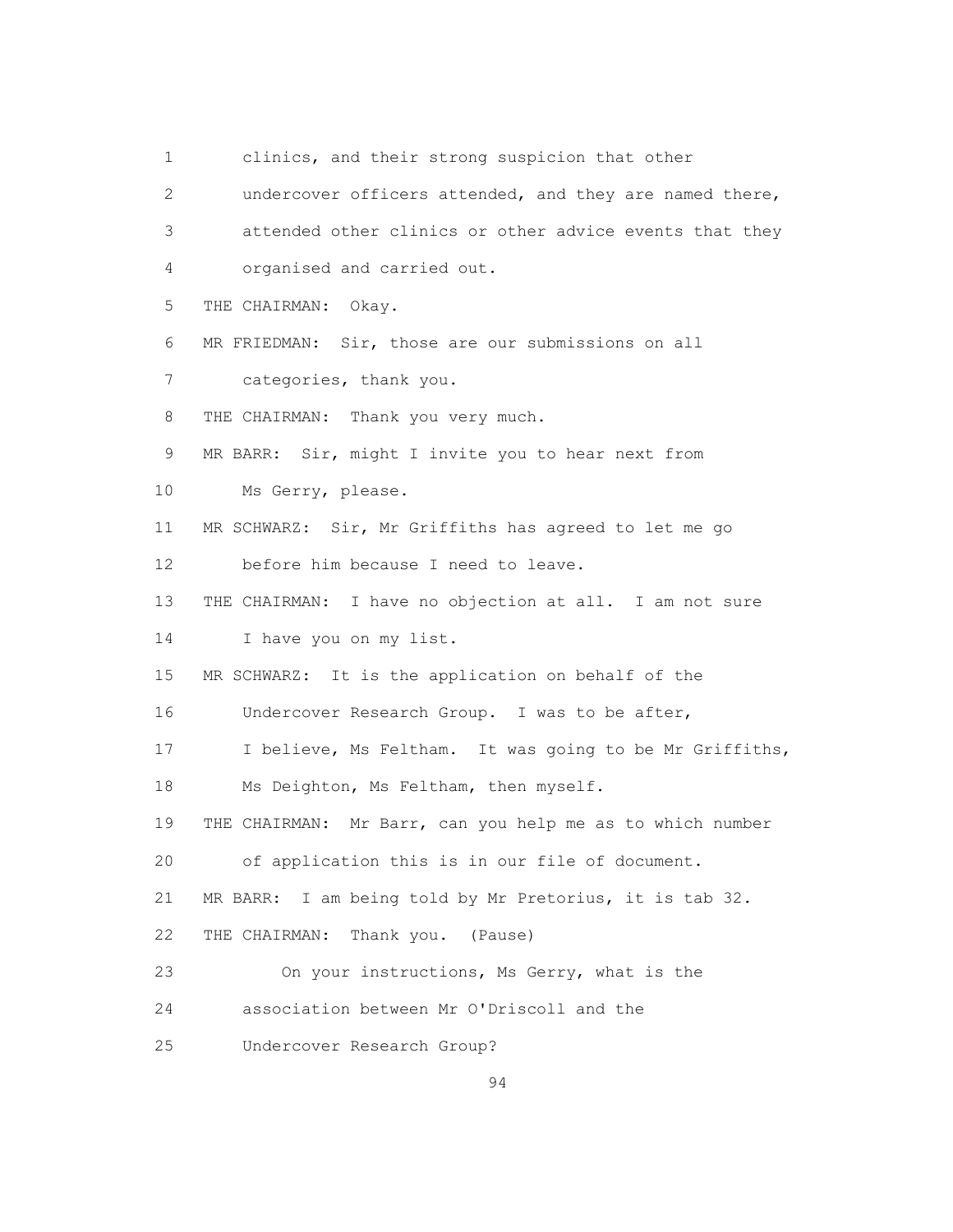1 Submissions by MS GERRY

| $\mathbf{2}$  | MS GERRY: Sir, one of the first things I was going to do |
|---------------|----------------------------------------------------------|
| 3             | was address you a little bit more about the              |
| 4             | Undercover Research Group, when and why it was formed,   |
| 5             | its make-up and its purpose, but in brief summary,       |
| 6             | Mr O'Driscoll is one of three core members, as it were,  |
| 7             | of the organisation which is essentially, as you will    |
| 8             | see, a research-based organisation.                      |
| $\mathcal{G}$ | There is Mr O'Driscoll and two others, Evelyn Lubers     |
| 10            | and Chris Mitchell, and these three together formed the  |
| 11            | Undercover Research Group, as a result of the            |
| 12            | revelations that came about in late 2012, early 2013, in |
| 13            | relation to Mark Kennedy.                                |
| 14            | Sir, the purpose of the organisation was to              |
| 15            | facilitate the gathering of information that was coming  |
| 16            | forward in relation to suspected activities by           |
| 17            | undercover officers, and it was to provide and does      |
| 18            | provide support to people who either believe they may    |
| 19            | have been or are aware they were targeted by undercover  |

20 police officers.

 21 THE CHAIRMAN: Was its purpose to out undercover policemen? 22 MS GERRY: Sir, it is more, as I say, an assistance and 23 support role. If I can say on my instructions, I have 24 been told that in very many cases, what the organisation 25 is able to do is actually reassure people there is no

<u>95 and 2001 and 2001 and 2001 and 2001 and 2001 and 2001 and 2001 and 2001 and 2001 and 2001 and 2001 and 200</u>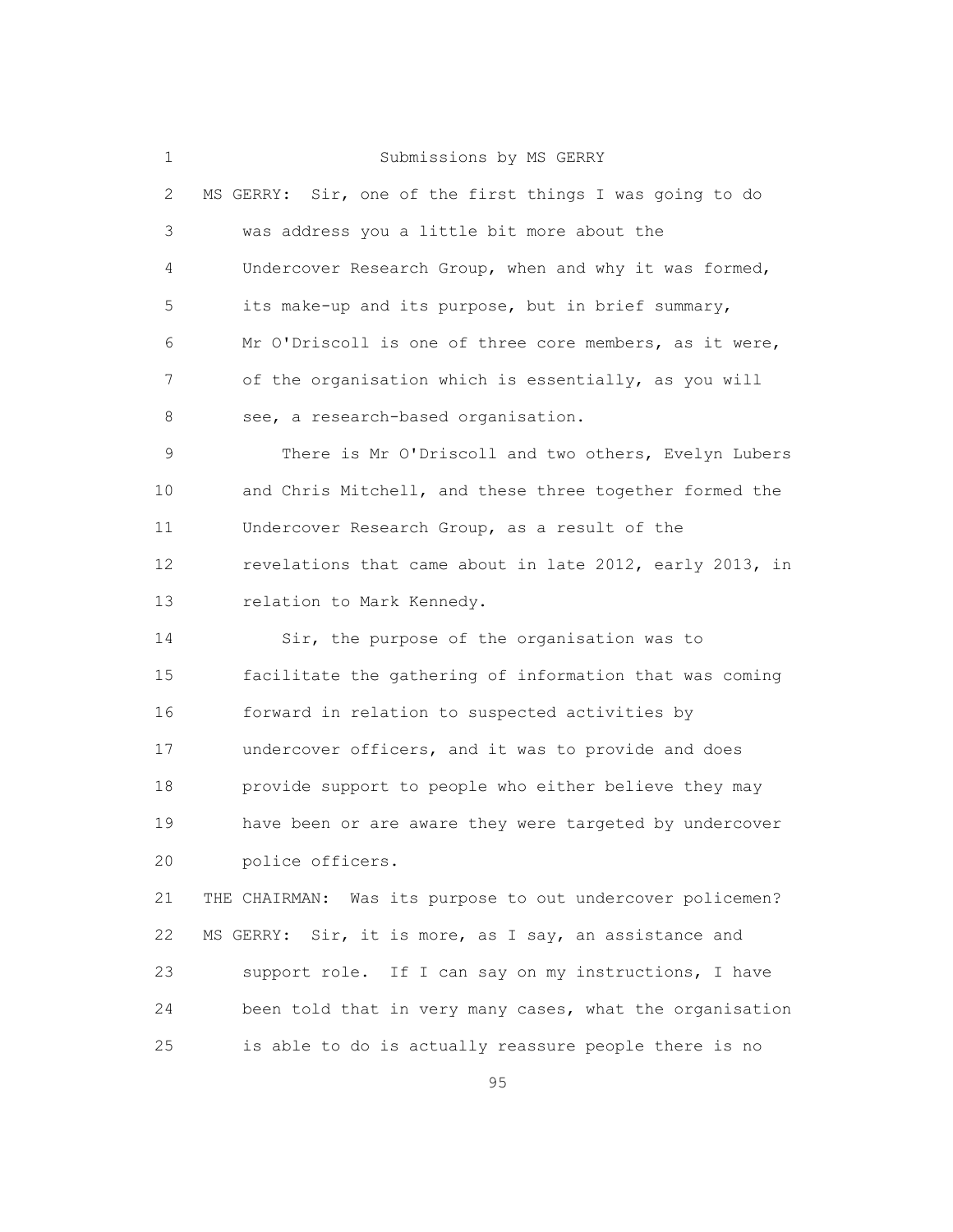1 evidence that they were in fact targeted by undercover 2 officers or to the degree they can, based on the 3 information they have.

 4 For those that wish to be able to take matters 5 further or to understand more as to why they may have 6 been targeted and in what ways they were targeted, to 7 help them through the research that they have managed to 8 do, and the information they have managed to gather 9 together.

 10 Sir, in essence it is to gather information about 11 undercover police officers and to support those who are 12 affected or believe they may be affected by helping them 13 to better understand what may have happened to them, and 14 to provide what advice and assistance they can about 15 whether or not there are any further actions that they 16 may be able to take.

17 Sir, what I have been told is they have been 18 consulted by hundreds of individuals, and they have 19 managed to gather a lot of information from a wide 20 variety and a number of campaigning organisations in the 21 intervening couple of years, and, sir, they are 22 an organisation that is very much trusted in this area 23 and they have managed to foster relations with some 24 individuals who are very reluctant in respect of coming 25 forward with information.

<u>96 - Paris Alexander Alexander Alexander Alexander Alexander Alexander Alexander Alexander Alexander Alexander</u>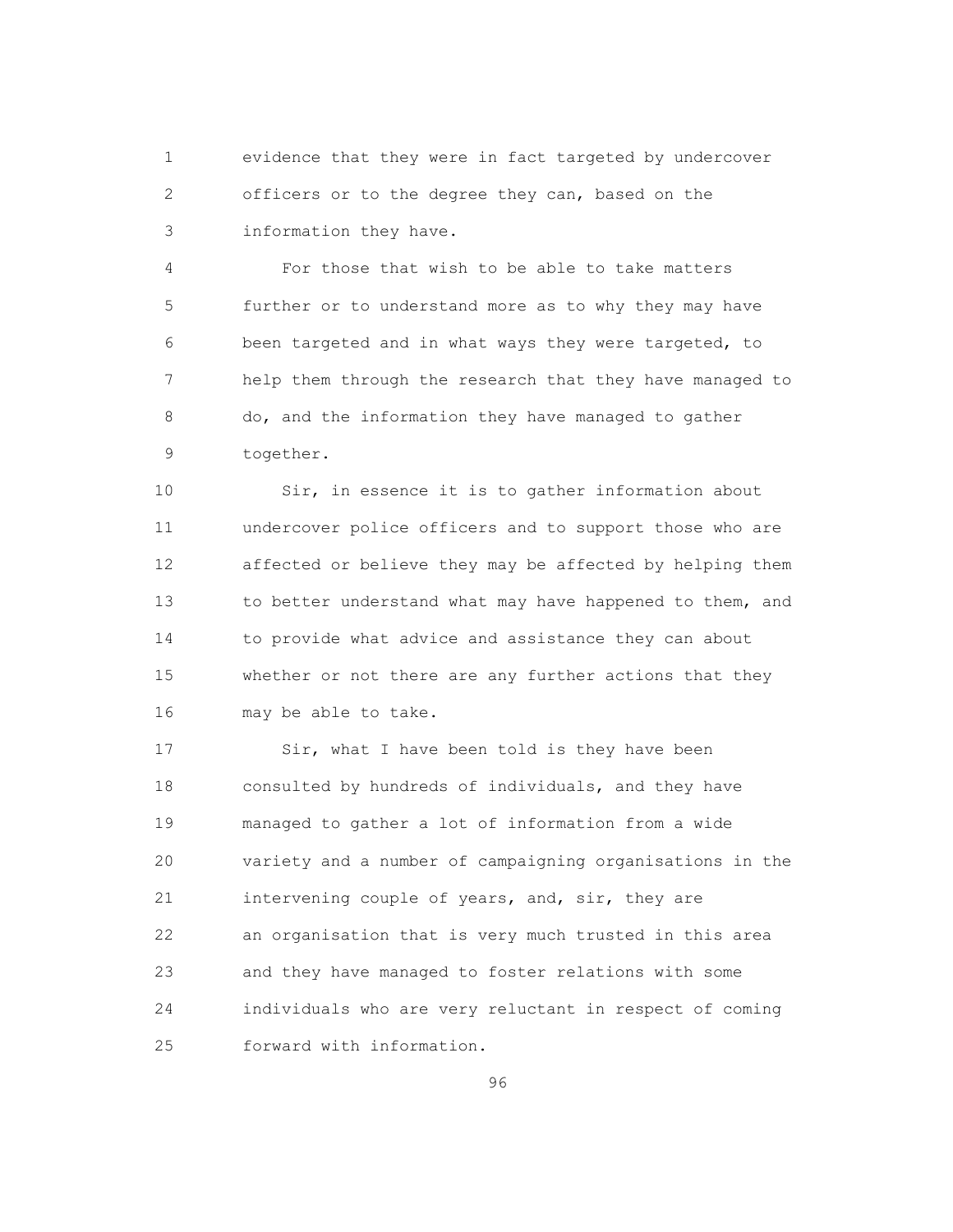1 Sir, in terms of the organisation itself on a sort 2 of day-to-day basis, they have face to face meetings, 3 the three core researchers, four times a year. At those 4 meetings, they will decide issues to be focused on, what 5 research to conduct and they have weekly Skype meetings. 6 As you will have seen from the application, they publish 7 papers in respect of the research they undertake, they 8 have a blog and they also partake in public talks around 9 the research they have done.

 10 Sir, can I just say, they very much want to be of 11 assistance and help to the Inquiry. That is the reason 12 why obviously they have made the application for 13 participatory status.

 14 So in relation to fulfilling the rules, in my 15 submission, it is really 5(2)(b) that this group rely upon 16 in terms of there being a significant interest in 17 important aspects of the Inquiry. Sir, in particular, 18 in relation to module 1 that has been identified, and in 19 relation to the nature and scope of the undercover 20 police activities and also the effect of undercover 21 police activities upon individuals and the public.

 22 Sir, in relation to how the organisation say that 23 they will be of benefit and assistance to the Inquiry, 24 it is submitted on their behalf that they do have a very 25 detailed overview and a wide appreciation and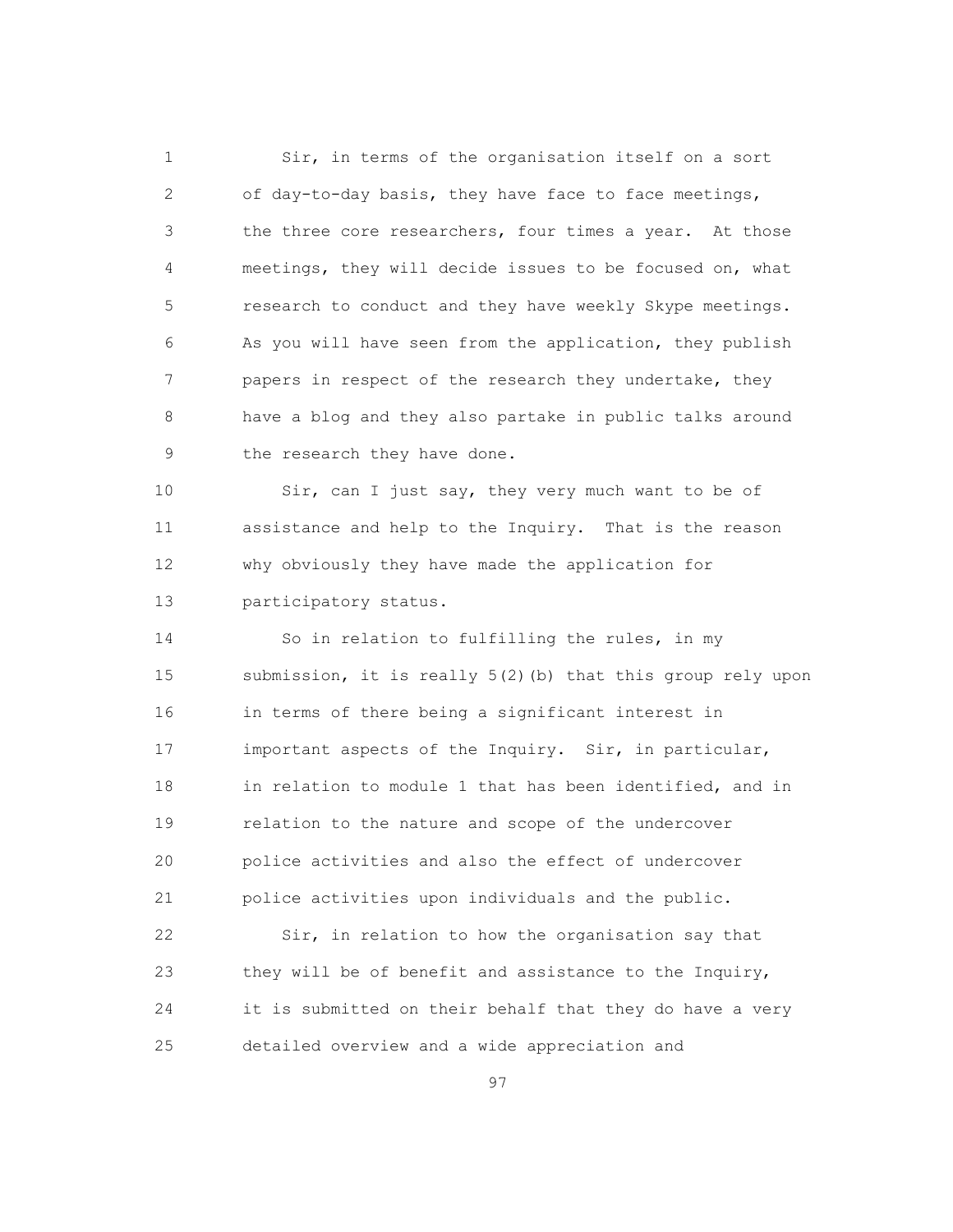1 understanding of the political and social justice 2 campaigns and movements, and also the information that 3 has come to them in regards to concerns about the use of 4 undercover police officers infiltrating those groups and 5 campaigns.

 6 In my submission, what the group would be able to do 7 is assist the Inquiry on making representations in 8 regards to the areas or issues that the Inquiry 9 identify, that needs to be investigated as part of the 10 Inquiry, and to hopefully help ensure that all relevant 11 lines of inquiries and areas would be covered by the 12 lists identified.

 13 They can also, it is submitted, provide assistance 14 by way of cross-examination, obviously with the 15 permission of you, sir, and the Inquiry, on the basis 16 that they will be able to draw upon their considerable 17 knowledge in order to make connections, to be able to 18 cross-refer evidence, and so to ensure that there is the 19 fullest and rigorous cross-examination of witnesses with 20 the considerable knowledge they have amassed to date. 21 Also, sir, it is submitted that they would be able to 22 help the Inquiry identify other possible witnesses or 23 evidence, given their access to the community and the 24 contacts that they do have.

25 So, in short, sir, if they were given core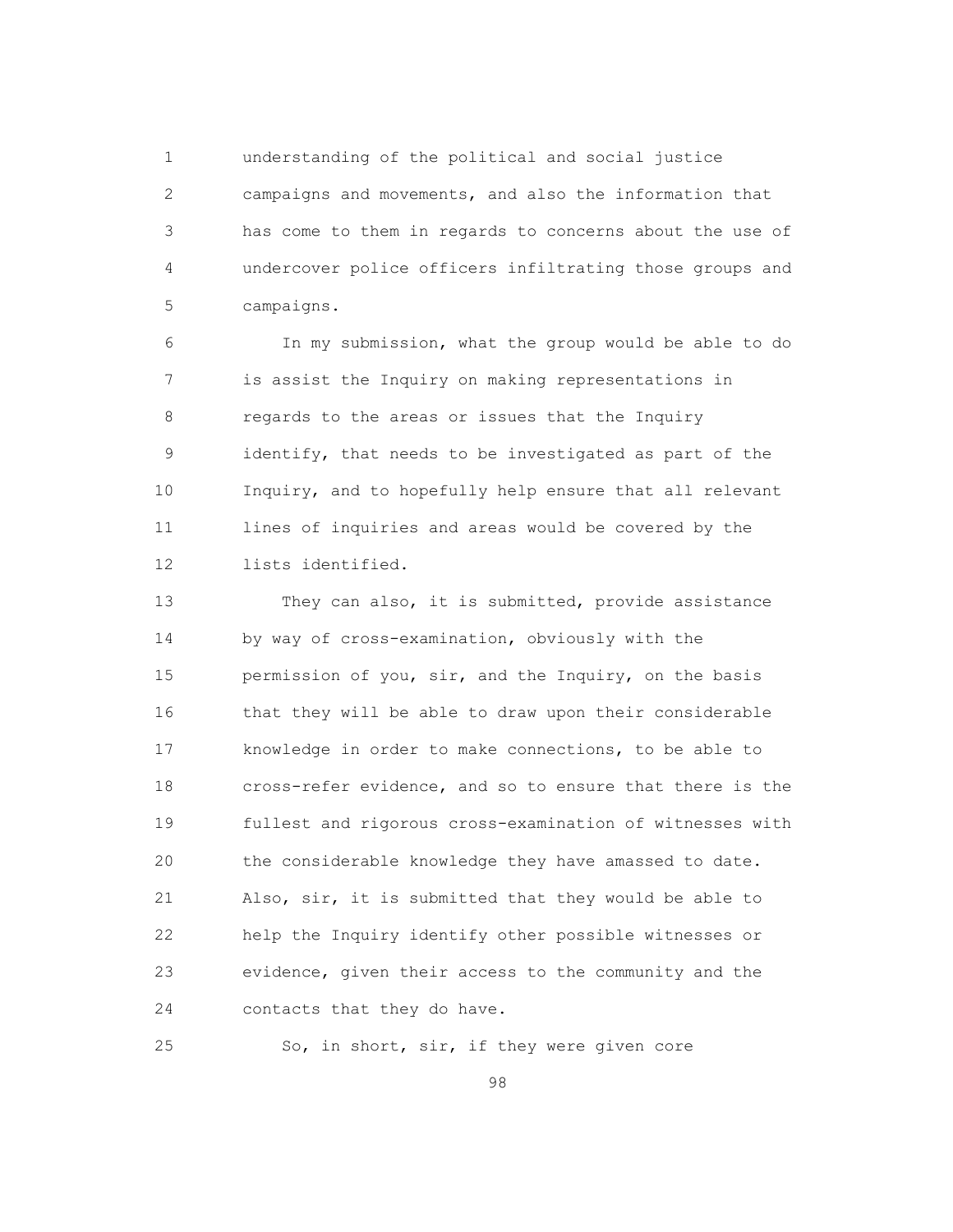1 participatory status, they submit they would be able to 2 provide helpful observations in terms of areas to be 3 covered, ensure the questions are across both time and 4 groups and hopefully help identify and also foster 5 relations with additional witnesses.

 6 Sir, touching upon what my learned friend Mr Stanage 7 referred to as well this morning about the ability of 8 the Inquiry to delve into more historic matters, you 9 will see from the application from the 10 Undercover Research Group that they have gathered 11 information and have contact with those that are 12 involved in some of the now defunct campaigning groups 13 going back to the 1970s, and also obviously where people 14 have now sadly died.

 15 Again, in my submission this is a group that would 16 be able to assist the Inquiry with ensuring that as much 17 information is provided to the Inquiry as possible in 18 relation to more historic matters where there may be 19 less currently available information.

 20 That is what I intended to say about the 21 organisation and how I say it fulfills the criteria of 22 rule 5 and the benefits that core participatory status 23 would bring.

 24 Sir, I am not sure to what extent there is a concern 25 about more generally unincorporated associations being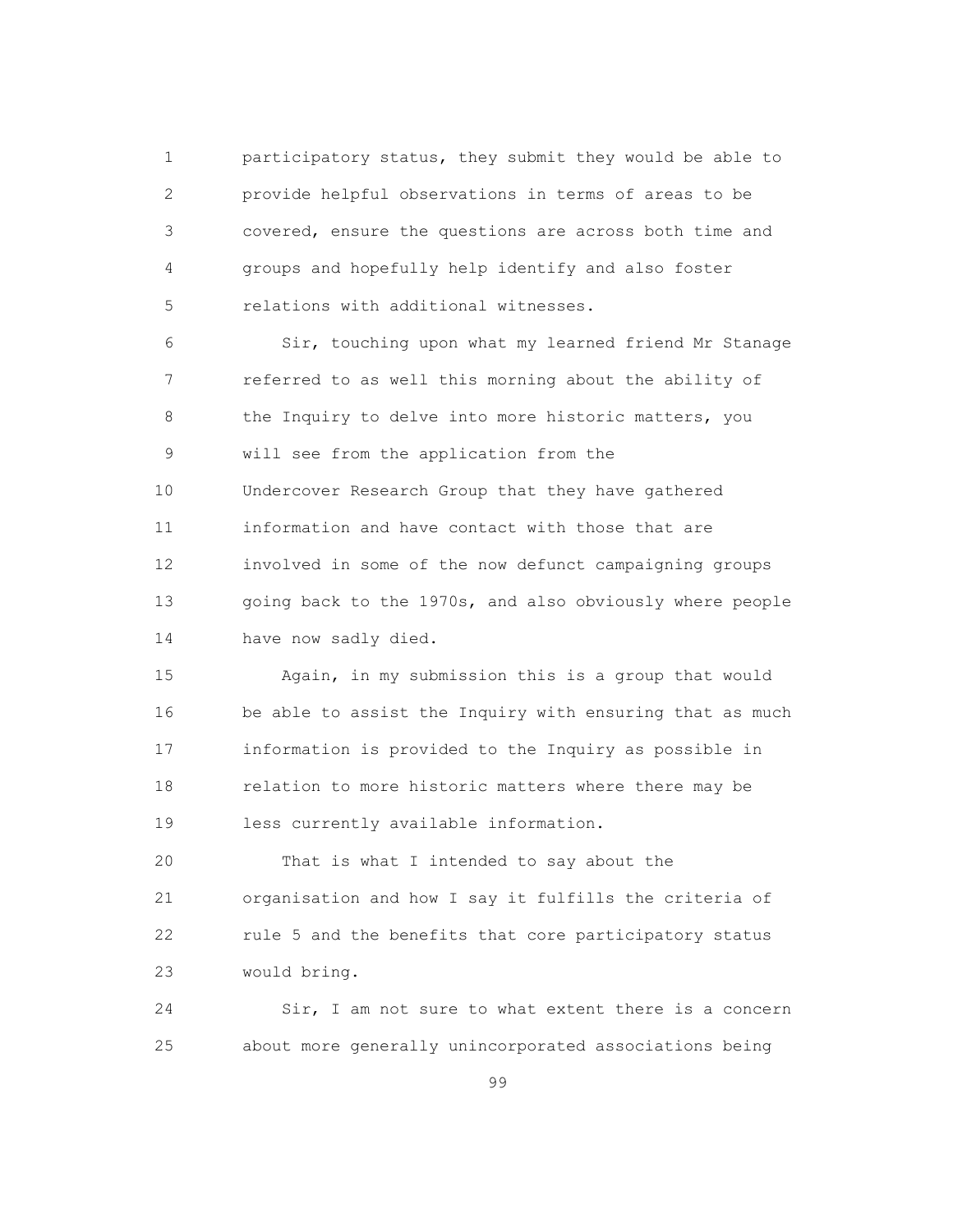1 recognised as people in terms of the --

| $\mathbf{2}$ | There is no problem with that. Either<br>THE CHAIRMAN:       |
|--------------|--------------------------------------------------------------|
| 3            | an individual can be a core participant because his or       |
| 4            | her close connection is through an organisation.             |
| 5            | MS GERRY:<br>Sir, yes.                                       |
| 6            | THE CHAIRMAN: Or if an individual is authorised to           |
| 7            | represent an unincorporated association, then in the         |
| 8            | same way, he or she can be a core participant. There is      |
| $\mathsf 9$  | no difficulty with that.                                     |
| 10           | I just wanted -- because I think there was some<br>MS GERRY: |
| 11           | message that was coming back, there was some specific        |
| 12           | issue about an unincorporated --                             |
| 13           | THE CHAIRMAN: What your client is involved with is the ex    |
| 14           | post facto investigation of previous operations.             |
| 15           | MS GERRY: Sir, yes, and it is entirely a matter for you as   |
| 16           | to what extent you consider that firstly, obviously,         |
| 17           | fulfills the criteria and also to what extent it would       |
| 18           | assist --                                                    |
| 19           | THE CHAIRMAN: You have explained what the group can          |
| 20           | contribute, and I am grateful for that.                      |
| 21           | MS GERRY: Sir, thank you. You will also be aware that        |
| 22           | Donal O'Driscoll, it has been indicated that he is           |
| 23           | likely to be a core participant in his own right and so      |
| 24           | one of the concerns, obviously await the decisions you       |
| 25           | make, but it may be if the research group are not            |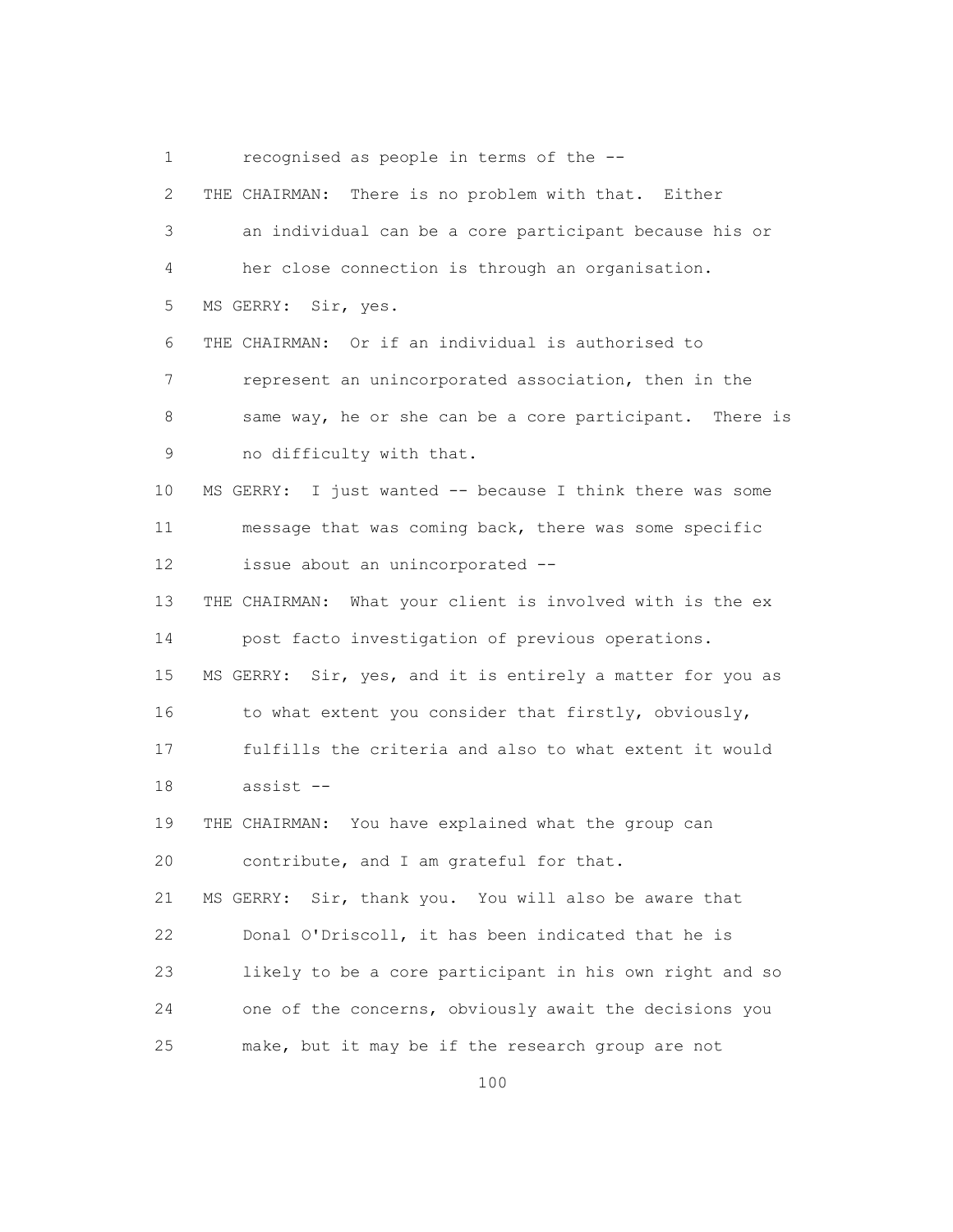1 granted participatory status, there may be some 2 discussions around the extent to which the information 3 that O'Driscoll has become aware of -- 4 THE CHAIRMAN: If there is a request from the Inquiry to the 5 Undercover Research Group for assistance, are they going 6 to refuse it, whether they are core participants or not? 7 MS GERRY: Absolutely not, sir, no. 8 THE CHAIRMAN: There we are then. Thank you very much. 9 MS GERRY: Sorry, sir, while I am on my feet, you may be 10 aware that there is a further potential applicant that 11 Hickman and Rose are instructed by. Your Inquiry are 12 aware of them. She contacted you, I believe by email on 13 18 September, so within the timeframe, but at that point 14 she hadn't been able to put forward her own application 15 and was seeking legal advice, and as I understand it, 16 the Inquiry team has indicated that they will accept 17 an application from her, but we were to ask for 18 directions as to a timetable for that. 19 She is a potential applicant who has been granted 20 anonymity. I briefly raised it with Mr Barr before.

 21 THE CHAIRMAN: Mr Barr, do you know which number this is in 22 my file?

 23 MR BARR: It is not a number in the main applications file. 24 We received the communication which was not styled as 25 an application for core participant status. We are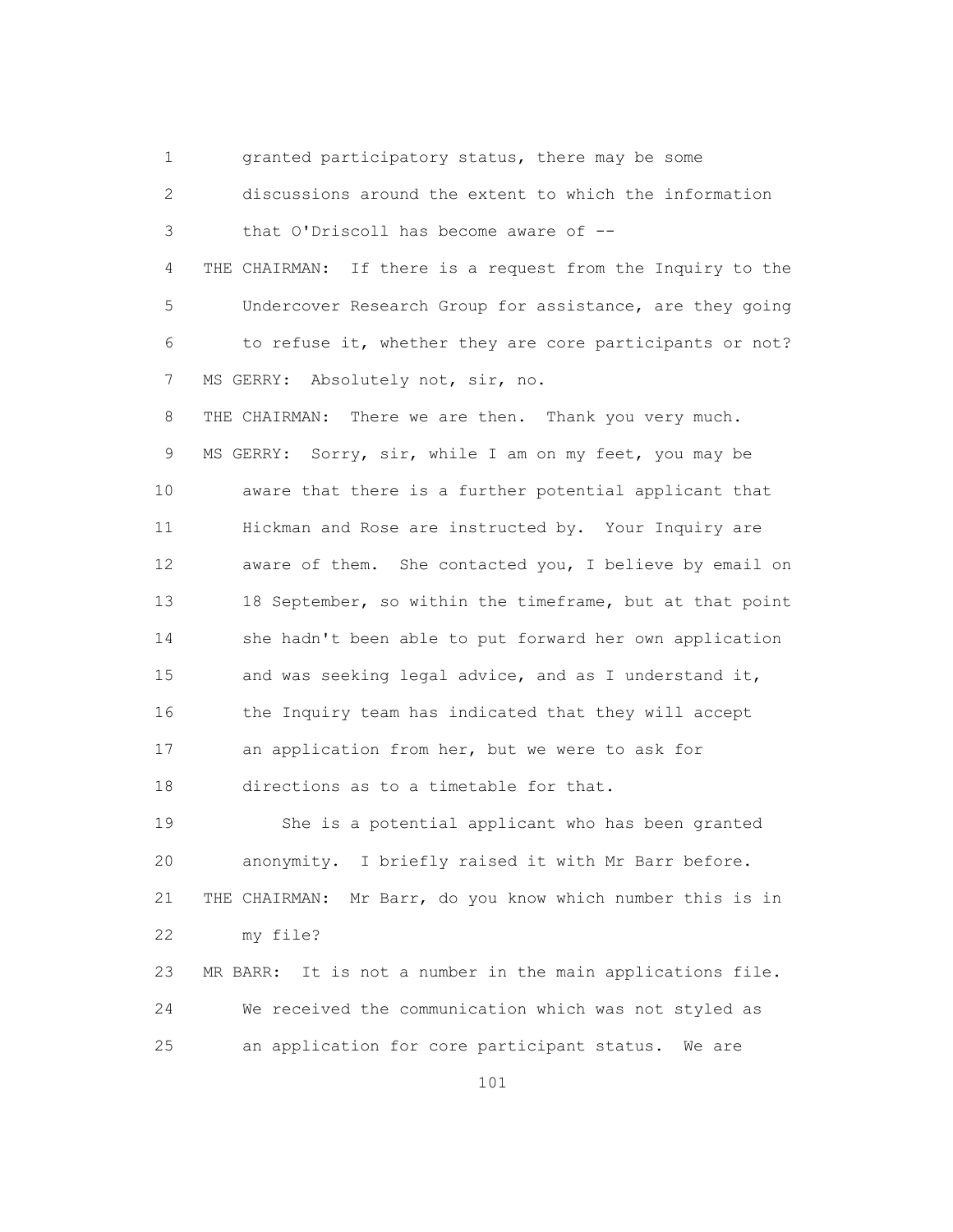1 aware of the person involved, and I understand from 2 Ms Gerry that a formal application for core participant 3 status can be submitted to the Inquiry within seven days 4 and that seems to me to be an entirely acceptable way 5 forward. 6 THE CHAIRMAN: Have you heard that, Ms Gerry? 7 MS GERRY: I did. Thank you very much. 8 THE CHAIRMAN: Thank you very much. 9 MS GERRY: Thank you. 10 MR BARR: Mr Griffiths next, sir. 11 THE CHAIRMAN: Thank you. 12 Submissions by MR GRIFFITHS 13 MR GRIFFITHS: Sir, we make four applications for core 14 participant status in the Inquiry in respect of the 15 following. Firstly the family of Rolan Adams, deceased 16 and the Rolan Adams Family Campaign; secondly, the 17 family of Paul Coker, deceased, and the Justice4Paul 18 campaign; thirdly, the family of James Ashley deceased, 19 and the James Ashley Justice Campaign; and finally, the 20 family of Robin Goodenough. 21 Now, we submitted some amended written applications 22 today, either last night or today. Have you received 23 them? 24 THE CHAIRMAN: Yes, I have. 25 Maybe I haven't.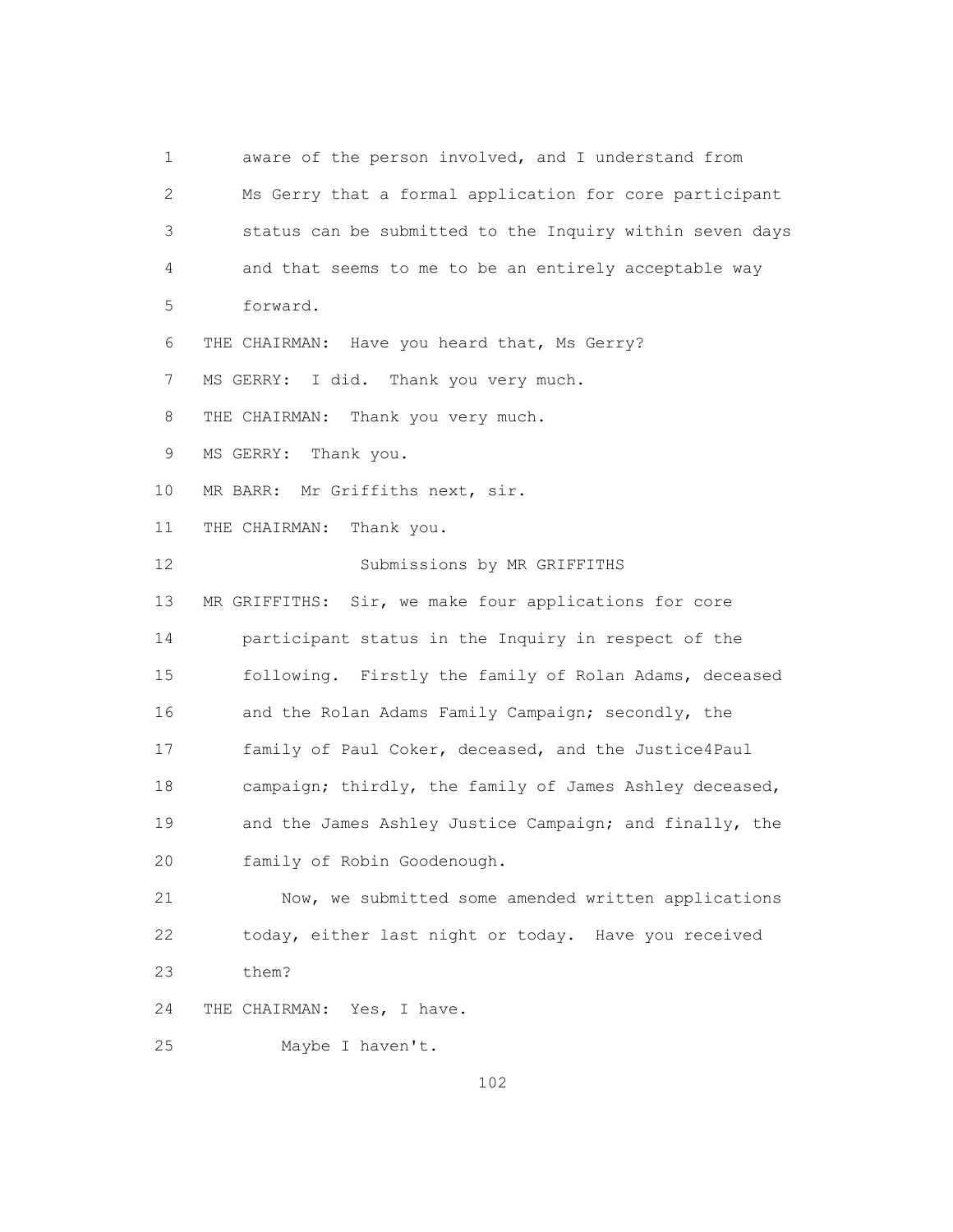1 MR GRIFFITHS: If you haven't, I can hand a set up to you. 2 THE CHAIRMAN: I have had these. Just give me a moment, 3 would you. 4 MR GRIFFITHS: Sir, the only change is the addition of the 5 particular names of those in respect of whom the 6 application is being made. Otherwise the document is in 7 the same form as that previously served. 8 THE CHAIRMAN: Mr Griffiths, you know from decisions I have 9 already made that I do think this is an area for 10 investigation, and some in a similar position have been 11 awarded or will be awarded core participant status. 12 MR GRIFFITHS: I appreciate that, sir. 13 THE CHAIRMAN: My reservation about these applications was 14 whether it would be right to designate core participant 15 status before any investigation had taken place. In 16 other words, these would be applications that would be 17 kept under review. I am quite happy to listen to your 18 submissions as to why they should be made core 19 participants now. 20 MR GRIFFITHS: Well, I think it might assist if I did embark 21 on that discussion now, sir. 22 THE CHAIRMAN: All right. 23 MR GRIFFITHS: For that purpose, we divide these 24 applications into three categories. 25 Category number 1 is the applications of Rolan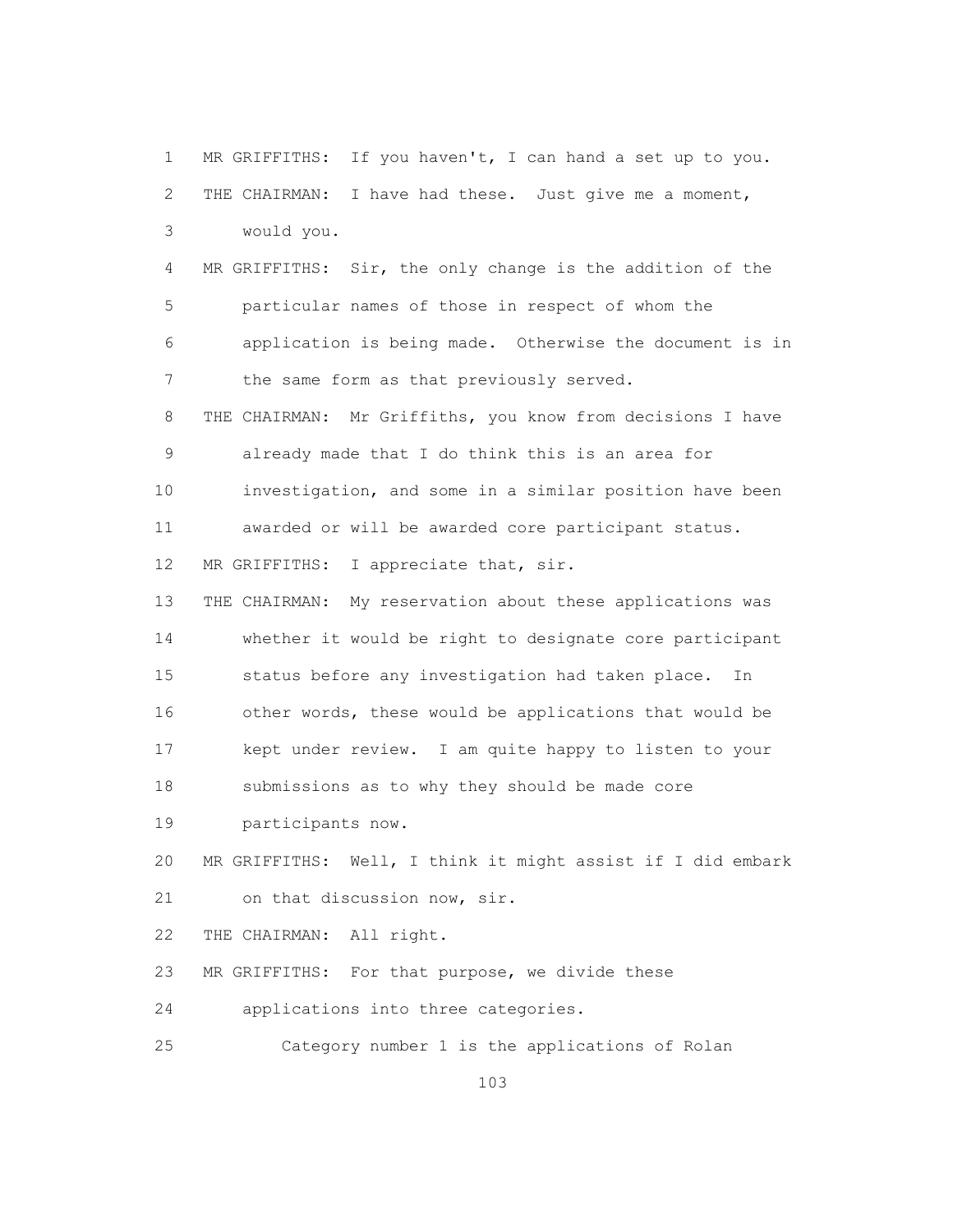1 Adams, Paul Coker together, and also with the Stephen 2 Lawrence/Duwayne Brooks incident, if I might style it as 3 such, and for reasons which I will develop in due 4 course.

 5 Secondly, there is the case of James Ashley, that is 6 the second category, and finally Robin Goodenough. 7 Dealing with category number 1 and bearing in mind 8 the observation made by you a moment ago, we would 9 submit the following, that Adams, Coker and Brooks are 10 a generic category of persons interested in this 11 Inquiry. We say that for the following five reasons. 12 One, in all cases, the issue of race arises. They 13 are all black. 14 Two, all three incidents occurred in neighbouring 15 areas of south-east London, Eltham, Welling and 16 Plumstead. There is therefore a spatial link between 17 the three. 18 Number 3, all three incidents are fairly close in 19 time covering a 14-year period. Rolan 20 Adams, October 1991, so a decade after the New Cross 21 fire in that same part of south-east London. We then 22 have the murder of Stephen Lawrence on 22 April 1993. 23 And the Paul Coker incident on 6 August 2005. 24 Point number 4, the same family liaison officer was 25 involved in all three incidents, DETECTIVE CONSTABLE Fisher. He

104

was at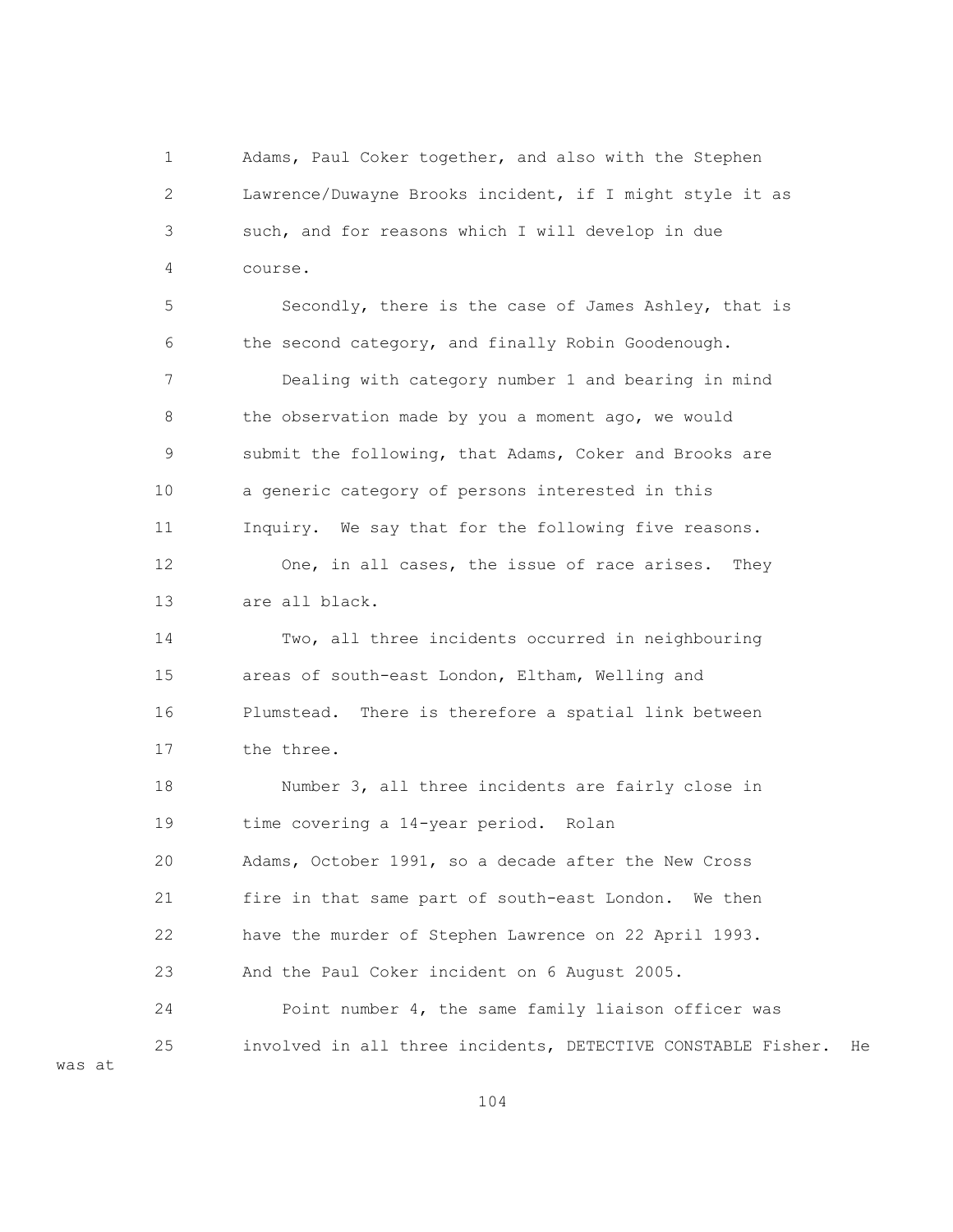1 the time Plumstead's racial incident officer, and he was 2 appointed, as this Inquiry knows, shortly after the 3 murder of Stephen Lawrence to be the liaison between 4 Special Branch and Operation Fishpool, the name given to 5 the police investigation into the murder of Stephen 6 Lawrence.

 7 Finally, all three incidents led to community 8 campaigns which were interlinked, involving the same 9 organisations, for example GACARA.

 10 We therefore submit that it would be of assistance 11 to this Inquiry to look at these events in the round, 12 covering as they do a critical period in the history of 13 a small part of south-east London. We say that there is 14 a clear community of interest here which can be jointly 15 represented. We submit that these applications meet the 16 criteria of rule 5(2)(b).

 17 So that is what we say in relation to Rolan Adams 18 and to Paul Coker, sir.

 19 Turning then to James Ashley, the first point we 20 make is this: this is a non Metropolitan Police Service 21 case. It would appear that there are in this Inquiry 22 a preponderance of cases involving the 23 Metropolitan Police Service. We would submit that it is 24 important to look at police practices, so far as the use 25 of undercover police officers are concerned, outside of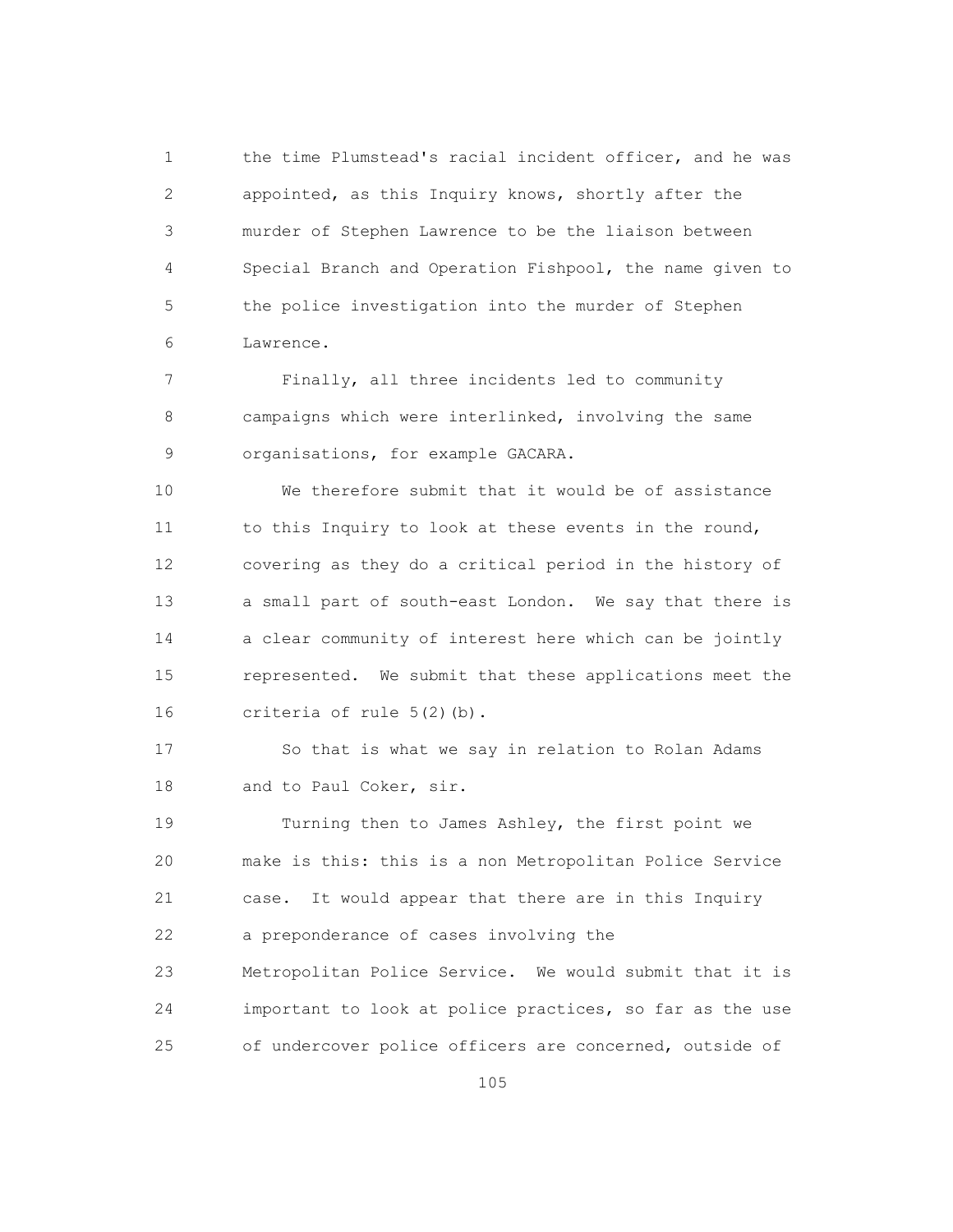1 the Metropolitan Police Service area. Here we are 2 dealing with the fatal shooting of a man in Sussex.

 3 Now, it is clear from the facts of Mr Ashley's case 4 that intelligence was probably obtained by undercover 5 police officers during the course of that investigation. 6 It is also clear from the facts of that case that many 7 mistakes were made during the course of that 8 investigation. That, we say, raises issues as to the 9 effectiveness of undercover policing in the prevention 10 and detection of crime, which is an important aspect of 11 the terms of reference of this Inquiry. So 12 consequently, shortly we would submit that this 13 application also satisfies the criteria set out in  $14$   $5(2)(b)$ .

 15 Finally, Robin Goodenough. His case raises issues, 16 we submit, as to the role of family liaison officers and 17 their dual role of welfare and investigation, and the 18 necessary tension between the latter and a citizen's 19 article 8 right to respect for private and family life.

 20 Finally, sir, we appreciate that not every applicant 21 can be granted core participant status just because they 22 suspect they may have been spied on by the police. 23 However, we do submit that the onus cannot be on 24 possible victims of undercover policing to prove that 25 they are victims in order to participate in the Inquiry.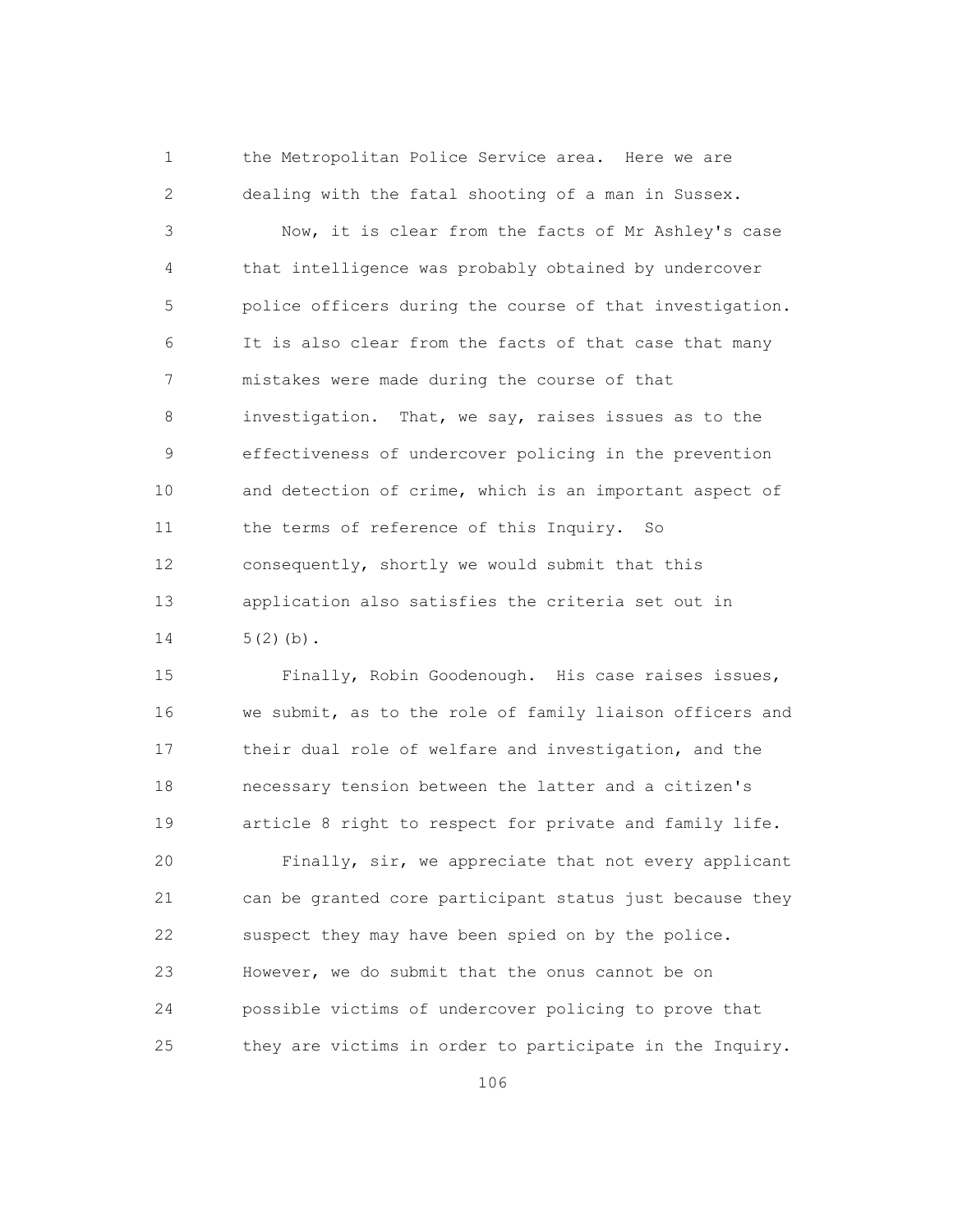1 The burden cannot, we submit, be placed on victims who 2 lack the means, the resources, the time or drive, much 3 less the memory, given how long ago these events 4 occurred, to investigate these matters themselves. It 5 seems to us therefore that in deciding who should be 6 granted core participant status, one relevant factor is 7 whether there is a reasonable suspicion that undercover 8 police personnel were deployed in a particular 9 situation.

10 Now, sir, we go further than that, in saying this: 11 that given the experience of the Macpherson Inquiry, 12 where it was quite clear that the Metropolitan Police 13 were somewhat economical in terms of their disclosure to 14 that Inquiry, we submit that this Inquiry must actively 15 investigate such claims. We submit it is not merely 16 a question of keeping certain situations under review. 17 We would submit that the obligation on this Inquiry goes 18 further than that and it requires active investigation 19 because, sadly, as experience has shown, one cannot 20 always depend on the police to come to an Inquiry such 21 as this with clean hands. So consequently, we say, the 22 obligation here goes much further than merely keeping 23 matters under review.

 24 THE CHAIRMAN: I think you may have misunderstood me. 25 I said that the test for the Inquiry would be relevance.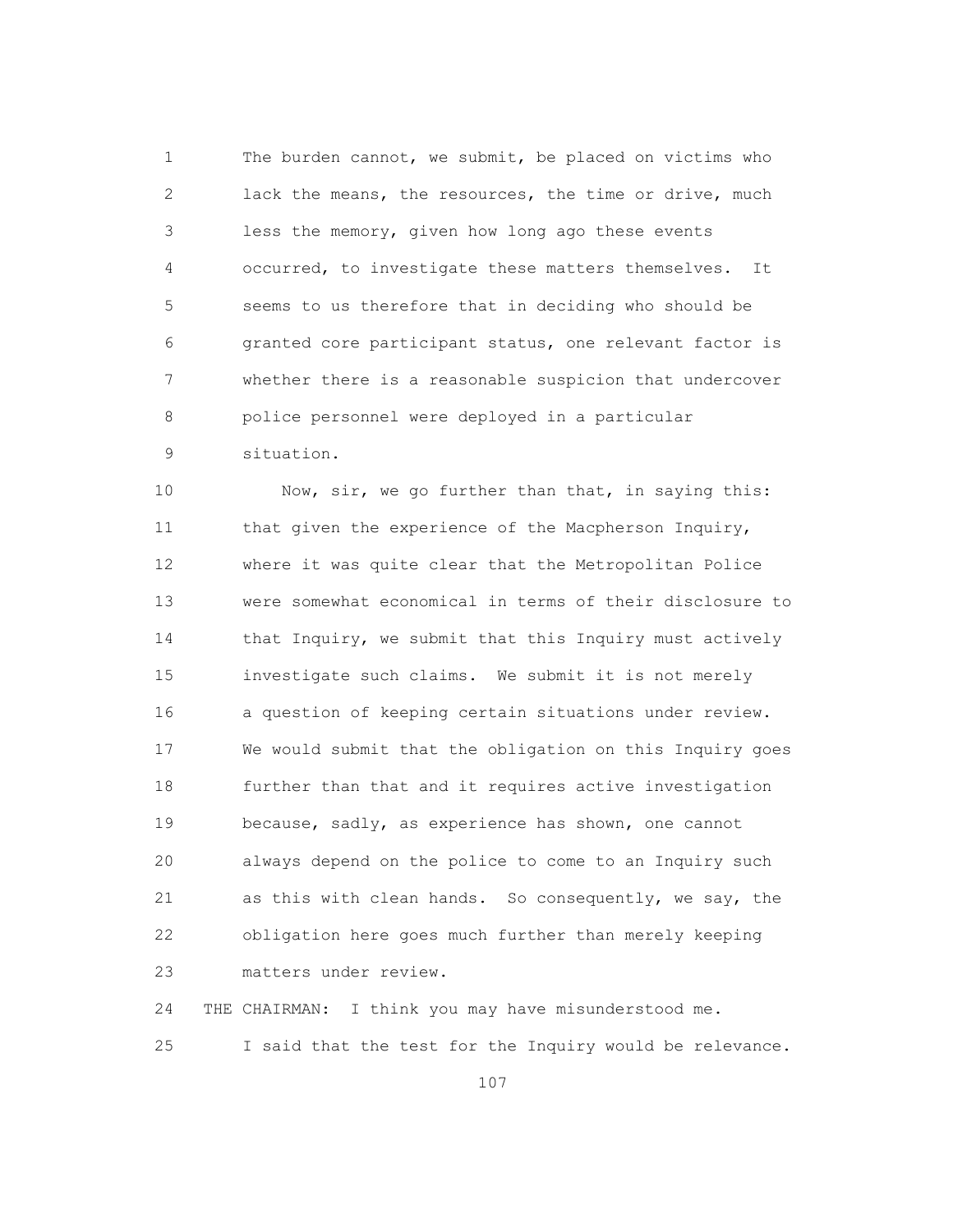| 1            | That will require the Inquiry to carry out wide-ranging      |
|--------------|--------------------------------------------------------------|
| $\mathbf{2}$ | and sometimes very focused investigations. It may be         |
| 3            | that the result of those investigations will be that the     |
| 4            | picture as to whether or not an individual or                |
| 5            | an organisation should be a core participant has             |
| 6            | changed. That is the review that I was talking about.        |
| 7            | MR GRIFFITHS: Well, that certainly clarifies matters for     |
| 8            | me, sir.                                                     |
| $\mathsf 9$  | Good.<br>THE CHAIRMAN:                                       |
| 10           | Unless I can assist you any further?<br>MR GRIFFITHS:        |
| 11           | No, I am grateful. Thank you.<br>THE CHAIRMAN:               |
| 12           | MR BARR: Sir, it may now be convenient to hear from          |
| 13           | Ms Deighton.                                                 |
| 14           | Thank you very much.<br>THE CHAIRMAN:                        |
| 15           | Submissions by MS DEIGHTON                                   |
| 16           | You should also have the amended application<br>MS DEIGHTON: |
| 17           | from the family of Michael Powell. It was sent               |
| 18           | yesterday and think it has just handed up to you --          |
| 19           | I do have it. Would you just give me<br>THE CHAIRMAN:        |
| 20           | a moment, Ms Deighton, please.                               |
| 21           | MS DEIGHTON:<br>Certainly.                                   |
| 22           | THE CHAIRMAN:<br>Yes.                                        |
| 23           | It has been amended to clarify that the four<br>MS DEIGHTON: |
| 24           | named individuals on that application, Sharon and Judy       |
| 25           | Powell, Michael Powell deceased's sisters, Marcia            |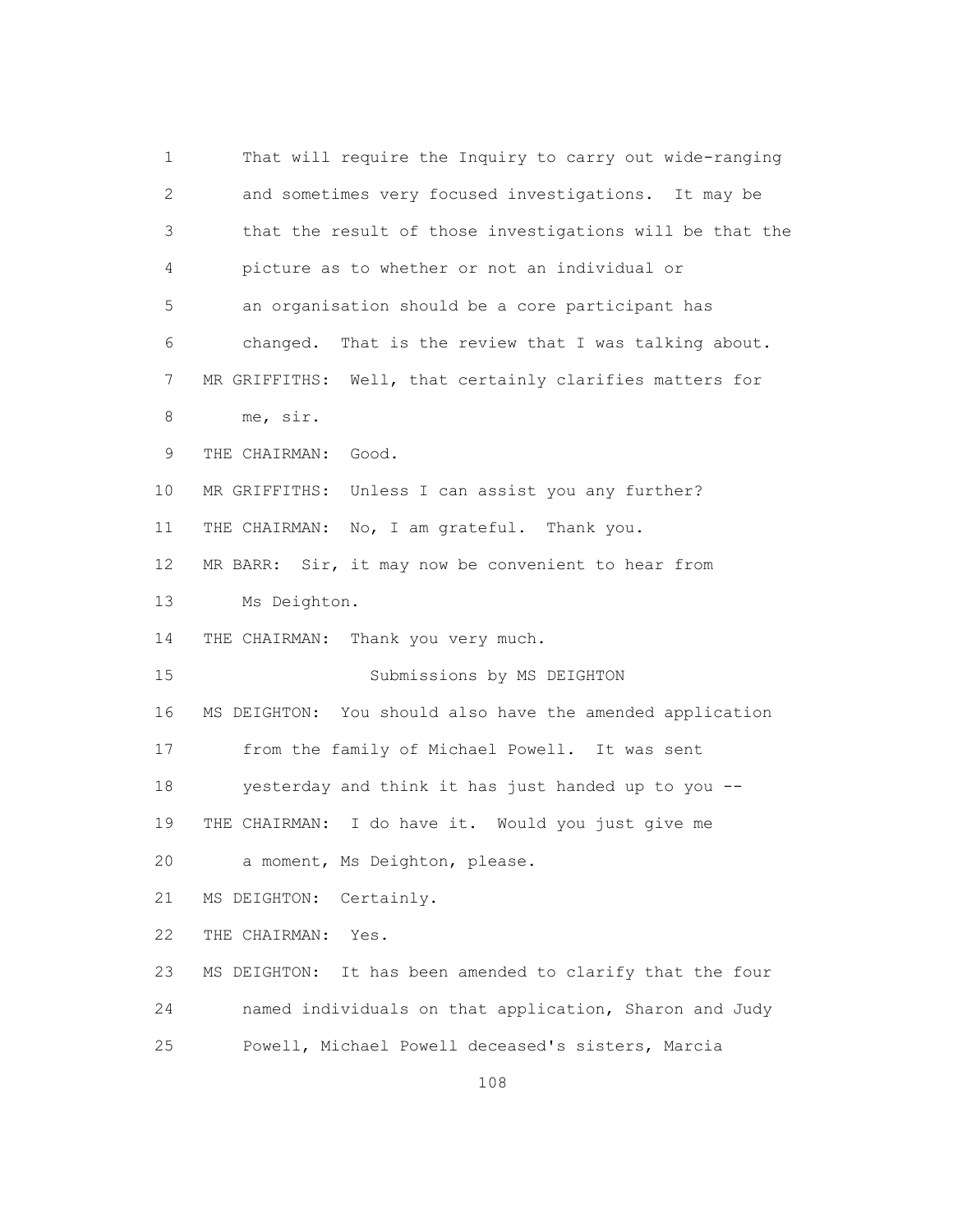1 Williams, his former partner, and Esther Williams, her 2 mother, are intending to apply as applicants in their 3 own right, as well participants in the two groups.

 4 The location of deaths at the hands of police, and 5 therefore of the campaigning organisations of the 6 families, seems to be becoming an issue. Mikey Powell, 7 deceased, died in the back of a police van in Birmingham 8 and the police officers who were restraining him when he 9 died were West Midlands Police. So this is a family of 10 individuals and a campaign located in Birmingham and 11 about the West Midlands Police and those other national 12 services they liaise with.

 13 You have the application and you will know from that 14 application that the basis is very simply that the 15 applicants fear that they may have been subject to 16 undercover policing and, if they are right, and as such 17 the subject of undercover policing, they may have played 18 a direct role in relation to matters concerning this 19 Inquiry.

 20 They do not have hard evidence. You will see they 21 have material from which they have drawn what we would 22 say are very reasonable deductions but of course the 23 essential point is that, by the very nature of 24 undercover policing, the applicants cannot be expected 25 to have hard evidence, but it follows that the reasons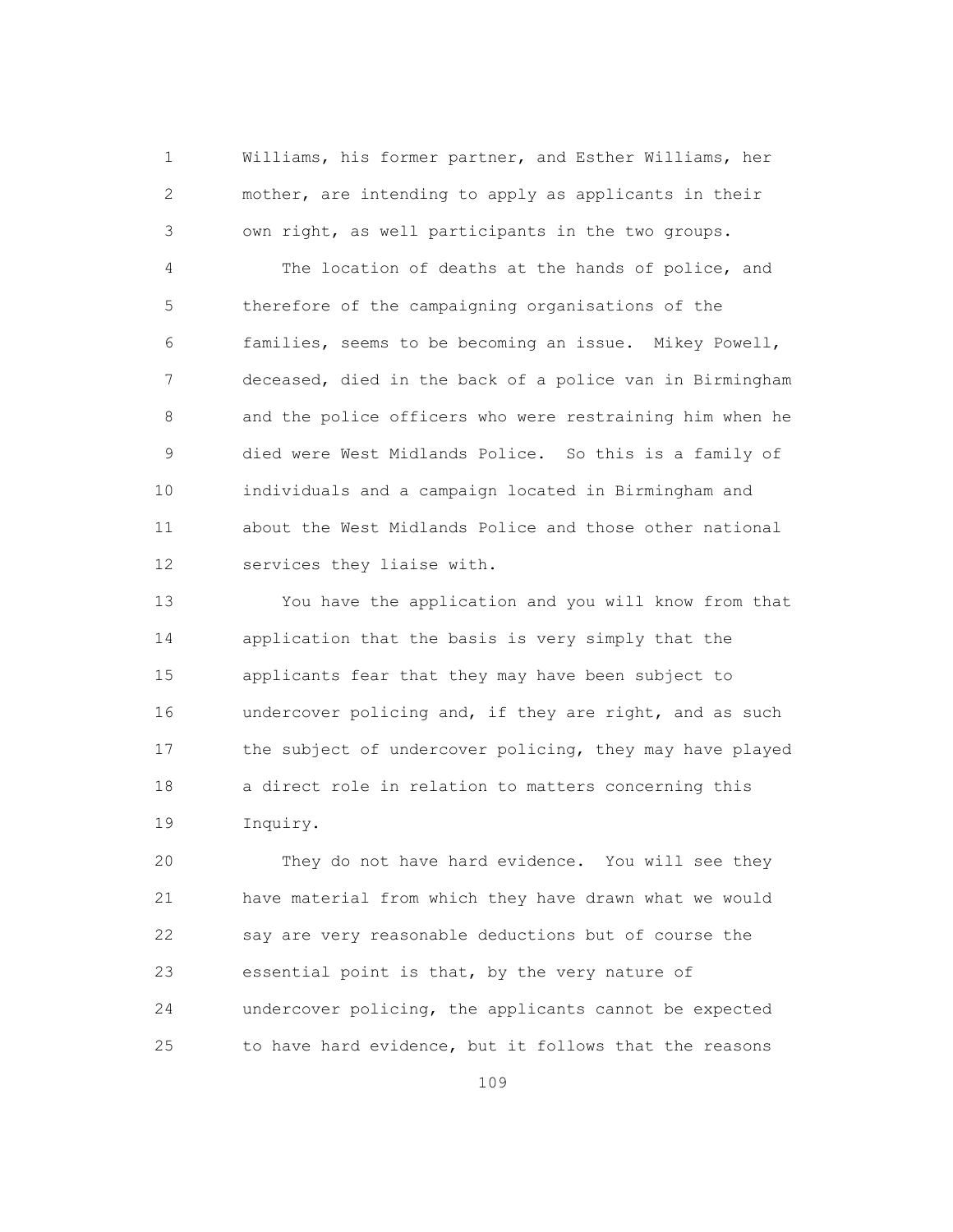1 for the suspicion of applicants, if accepted by you, 2 must be sufficient to meet the rule 5 threshold. 3 I would urge you to accept that these applicants do meet 4 it.

 5 You have indicated, and just now explored with 6 Mr Griffiths, an alternative and I would urge you, if 7 you are not satisfied that these applicants meet the 8 threshold, to explore in some more detail that 9 alternative because it must be right in these 10 circumstances that it is the duty of the Inquiry to 11 investigate as to whether there is further hard 12 evidence.

13 I would say that, in terms of this application, 14 where there is a reasonable suspicion, it is not 15 a simple general inquiry made by your team of undercover 16 policing but that that inquiry should be directed 17 towards the very concerns of these applicants. 18 THE CHAIRMAN: Absolutely. I am not going to drop 19 an individual who has made an application simply because 20 I conclude that the rule 5 threshold has not yet been 21 crossed. 22 MS DEIGHTON: That is very reassuring but, if I could push 23 you just one stage further, they will find it very good 24 news that they won't be dropped but we would say that

25 the Inquiry should use the same powers and resources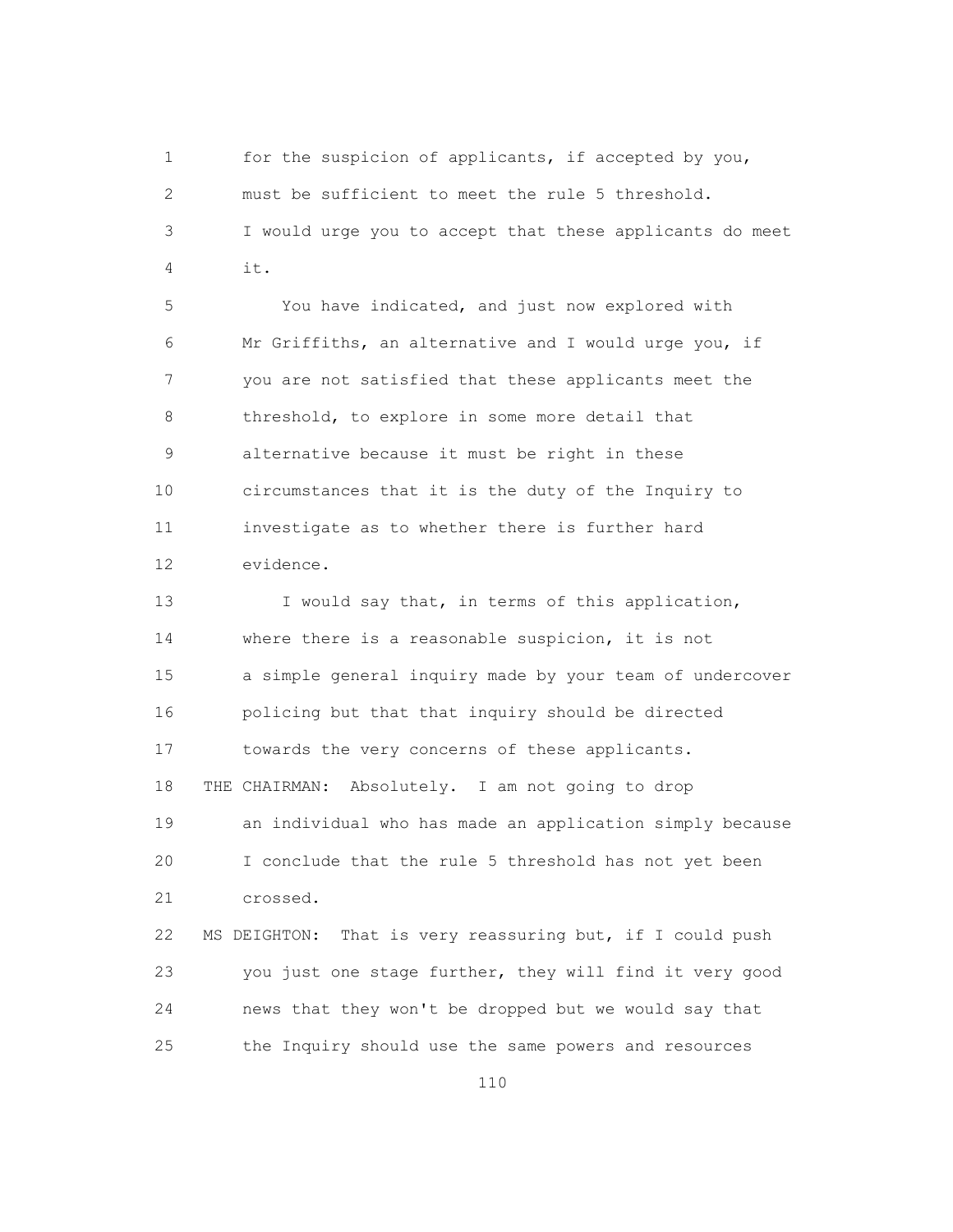1 that it may use for the core participants to investigate 2 the concerns of these applicants so that they benefit 3 from the powers and resources that you have and that 4 they don't. They have no powers, no resources, no time 5 and no duty to do this investigation.

 6 We would say that, were you to do that, then there 7 will come a point where you may find that there has been 8 hard evidence and we would ask that our application is 9 kept pending, so that it could be renewed if the 10 applicants so wish at a time you find that.

 11 Sir, if you find there is no hard evidence, then 12 that time is not wasted. It is not wasted because you 13 have established whether or not there was undercover 14 policing in these circumstances; you would have 15 demonstrated one of the very many invidious effects of 16 undercover policing is that it can cause extreme anxiety 17 and distress because of the fear of it, even if it can 18 be established that it actually hasn't happened; and 19 finally, of course, a rigorous investigation using your 20 full powers which establish that there was no undercover 21 policing would be an immense reassurance to these 22 applicants.

23 THE CHAIRMAN: Thank you very much.

 24 MR BARR: Sir, I think it would be convenient next to deal 25 with the submissions of Ms Steel in relation to the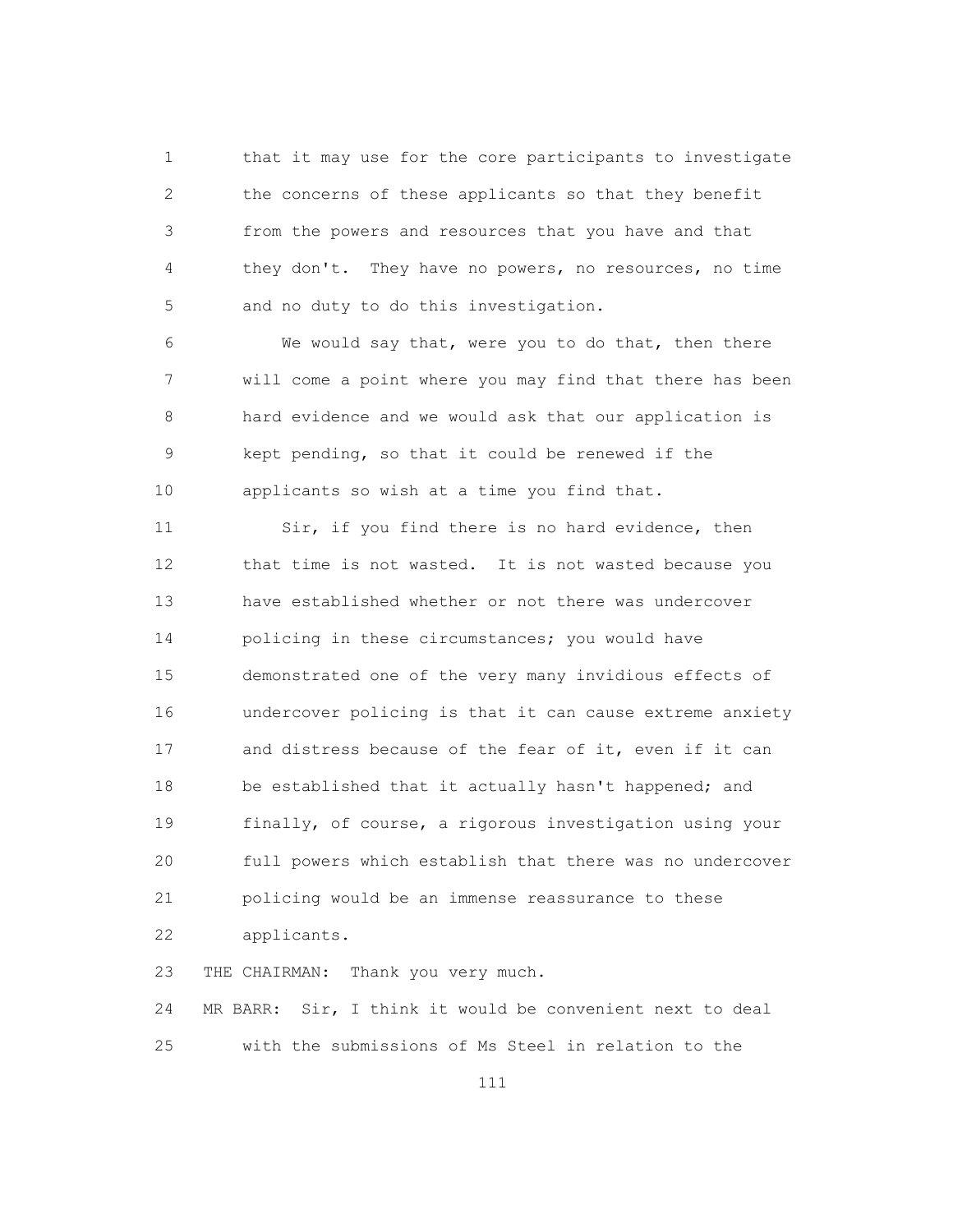1 McLibel Group.

 2 THE CHAIRMAN: Right. 3 Submissions by MS STEEL 4 MS STEEL: I am making a submission on behalf of the McLibel 5 Support Campaign which made an application for core 6 participant status for the group and gave the names of 7 four individuals who have been involved in the campaign. 8 On 5 October we received confirmation that the 9 Inquiry had determined that I and the four our 10 signatories had been granted, or would be granted, core 11 participant status but we wish to make a submission to 12 renew the application for core participant status for 13 the group itself, not just the individuals who were 14 named.

 15 The basis of our application made on 18 September 16 was that the undercover police officers, John Dines, 17 Matt Rayner and Jim Boyling had all attended meetings, 18 and/or events, and/or activities of the McLibel Support 19 Campaign, and that we were also concerned that there may 20 have been other undercover officers spying on the group 21 as well. The questions that we raise that we seek to 22 ascertain are the extent of the spying on the McLibel 23 Support Campaign; what information was gathered on us, 24 both as a campaign and as individuals; whether that 25 information is still held by the police in some form; to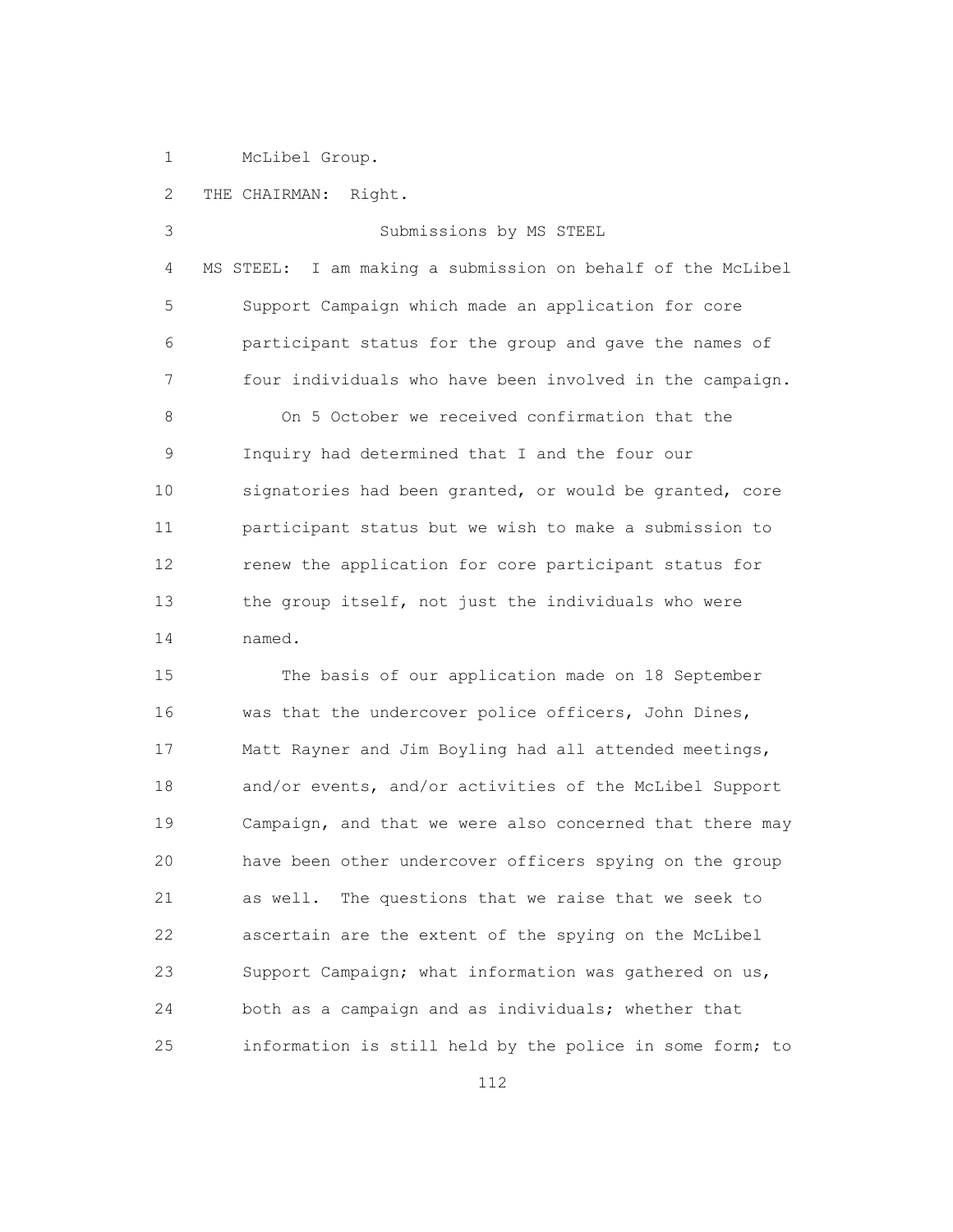1 what purposes the information was put and, as I referred 2 to in the written submission, we know that some of the 3 information was passed by the police to private 4 companies. 5 THE CHAIRMAN: Ms Steel, do you mind if I interrupt you for 6 just one moment, because I want to make something clear 7 to you if you are not already clear about it. 8 MS STEEL: Yes. 9 THE CHAIRMAN: You personally have made an application in 10 more than one capacity, haven't you? 11 MS STEEL: Yes, I have. 12 THE CHAIRMAN: And they have been granted. 13 MS STEEL: Yes. 14 THE CHAIRMAN: The reason why the four of you were told you 15 would be made core participants was in relation to your 16 activities with regard to the McLibel Support Campaign. 17 MS STEEL: Yes, well, our concern -- can I just deal with 18 this final bit that I was about to read out which was 19 that we also asked for the cover names of any other 20 officers who attended our meetings or events to be 21 identified to us, which we feel is important for the 22 Inquiry to understand the true scale of the infiltration 23 of political campaigns, including ours. Unless those 24 cover names are released, those who were spied on are 25 not going to necessarily be aware that they have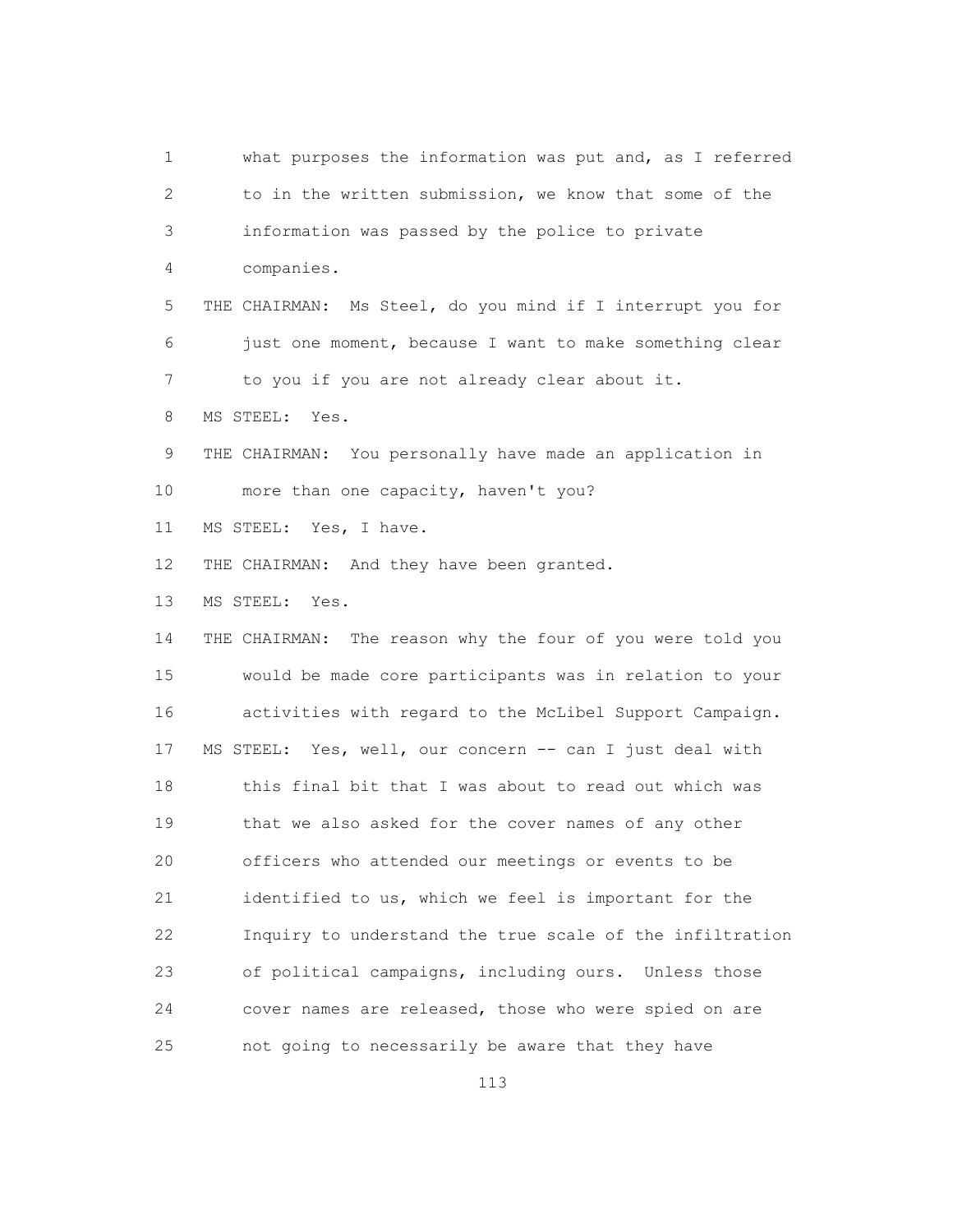1 relevant evidence to give and that touches upon the 2 whole point of this application now, which is that the 3 names that we have put forward do not necessarily cover 4 each and every event and day and meeting that took place 5 of this organisation, and so we want the status for the 6 group itself so that incorporates other people who may 7 have been affected.

 8 So, essentially our submission is twofold because -- 9 THE CHAIRMAN: But you are authorised to make the 10 application on behalf of you and, was it three or four 11 others?

12 MS STEEL: Yes, I am.

 13 THE CHAIRMAN: You have not been authorised to make it on 14 behalf of everybody who may have come in and out of the 15 McLibel Support Campaign.

16 MS STEEL: No, but we wanted it on behalf of the

 17 organisation and the submission is that legal precedent 18 does in fact hold that unincorporated associations can 19 have separate legal personalities, which I understand is 20 one of the concerns, and that there are good reasons why 21 the organisation itself should have core participant 22 status.

 23 So I adopt existing arguments that have already been 24 made but the law allows unincorporated associations to 25 have a legal personality for the convenience of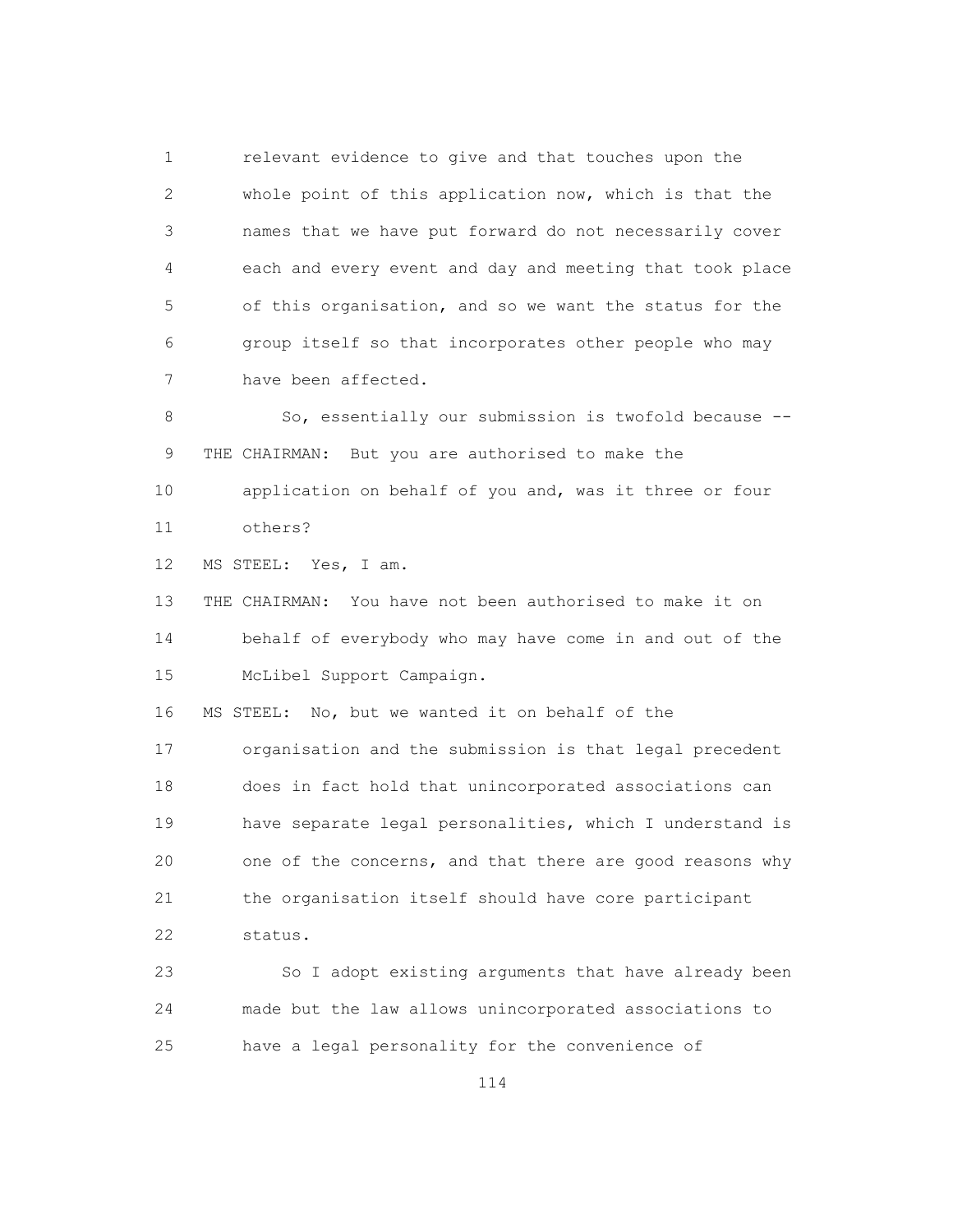1 administration of justice and to prevent a party to 2 litigation having to identify and involve each 3 individual member. For that we rely on the case of 4 Monsanto v Tilly in 2000 where an injunction was allowed 5 against members of an unincorporated association, 6 Genetic Snowball, on the basis that -- well, they set 7 out tests where this organisation met, that they had 8 meetings, a point of contact, bank accounts, and so on, 9 and we submit that the McLibel Support Campaign meets 10 that test, and should be, can be, considered as a legal 11 person.

12 If you want that developed further, I would probably 13 prefer to put it in writing.

 14 In terms of the reasons why we want core participant 15 status for the organisation itself, whatever the legal 16 identity of the organisation, it has a separate public 17 identity and it may well be that the work of the group 18 itself is something that the police may want to 19 criticise, rather than just the individuals who are 20 named, or the group may be asked to answer for some 21 action.

 22 We want to be able to defend the group as a whole. 23 We believe it was the group as a whole that was 24 infiltrated, rather than each specific named individual, 25 and that the names that were provided were never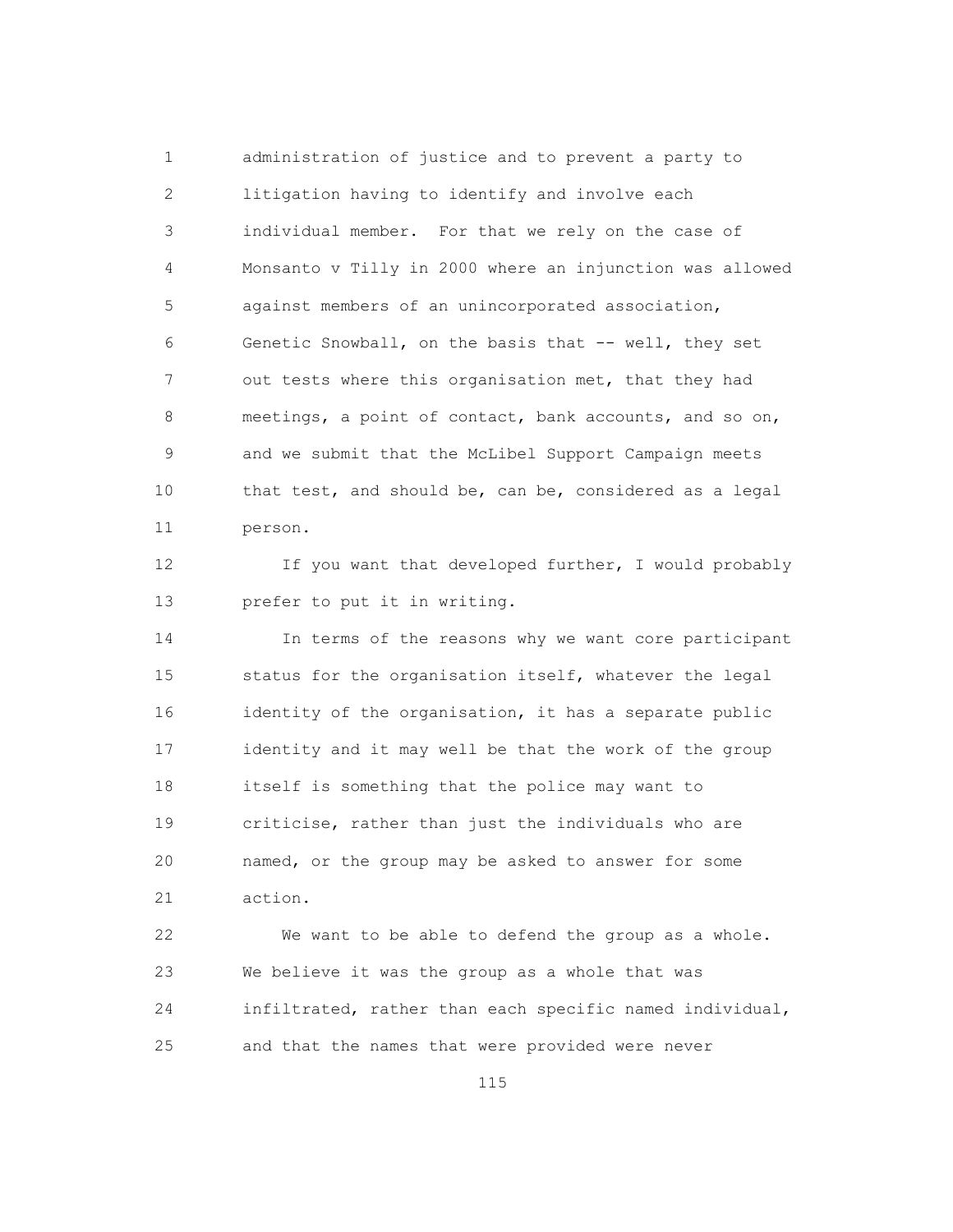1 intended as a comprehensive list of all of those who 2 were affected by the infiltration by those three, in 3 particular, officers.

 4 Given the distance in time since the events that are 5 the subject of the Inquiry, those who are involved with 6 the campaign have moved on with their lives, they are 7 not all living in London and they are not all in contact 8 with each other. Many have very busy lives and, 9 although they are concerned about the events, did not 10 necessarily want to be consent to be involved. So that 11 was why we put forward a representative mixture of 12 individuals but asking for the status for the group 13 itself and, also, we may still make contact with other 14 former participants in the group as the Inquiry 15 progresses.

 16 As I mentioned earlier, the named individuals put 17 forward may not cover all the dates and events that the 18 group was spied on and may not have the relevant 19 knowledge on an individual basis. To that end I adopt 20 the submissions made earlier about how the benefit of 21 organisational representation is that you have the 22 institutional memory and the institutional records, 23 rather than just the individual memories and the 24 individual records.

25 So that is essentially the submission. Thank you.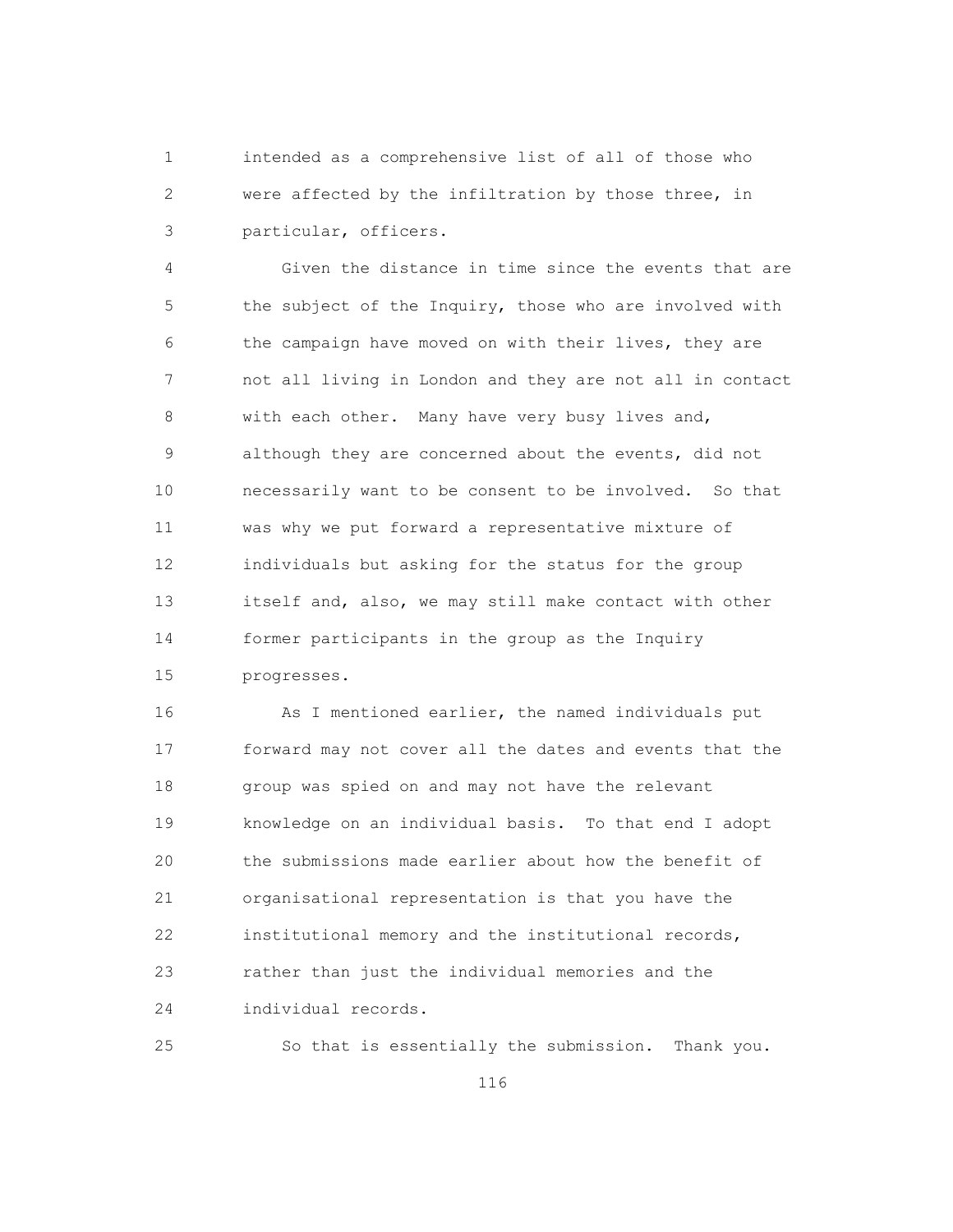1 THE CHAIRMAN: Thank you very much.

| $\mathbf{2}$ | MR BARR: Sir, Mr Richardson next, on behalf of Unite          |
|--------------|---------------------------------------------------------------|
| 3            | Against Fascism and the Anti-Nazi League, but before          |
| 4            | I go any further I should say that, very helpfully,           |
| 5            | Mr Richardson has addressed one of the Inquiry's              |
| 6            | concerns in relation to these groups, in that he has          |
| 7            | provided to me the name Glyn Ford, who was a member of        |
| 8            | the steering group of the Anti-Nazi League and is             |
| 9            | a member of the steering group of Unite Against Fascism,      |
| 10           | I am told, and who is willing to be the representative        |
| 11           | person in relation to the groups.                             |
| 12           | That does address the concern that the Inquiry had            |
| 13           | about this application and it may be, in the light of         |
| 14           | that information, sir, that matters can be dealt with         |
| 15           | either very shortly or indeed you may wish to consider        |
| 16           | whether you need to hear from Mr Richardson at all.           |
| 17           | Mr Richardson?<br>THE CHAIRMAN:                               |
| 18           | Submissions by MR RICHARDSON                                  |
| 19           | I am in your hands, sir. I am happy to<br>MR RICHARDSON:      |
| 20           | makes submissions.                                            |
| 21           | THE CHAIRMAN:<br>We now have the information we want. You are |
| 22           | authorised to put forward Mr Ford's name.                     |
| 23           | MR RICHARDSON:<br>I am.                                       |
| 24           | THE CHAIRMAN: He, as the Anti-Nazi League, will be a core     |
| 25           | participant.                                                  |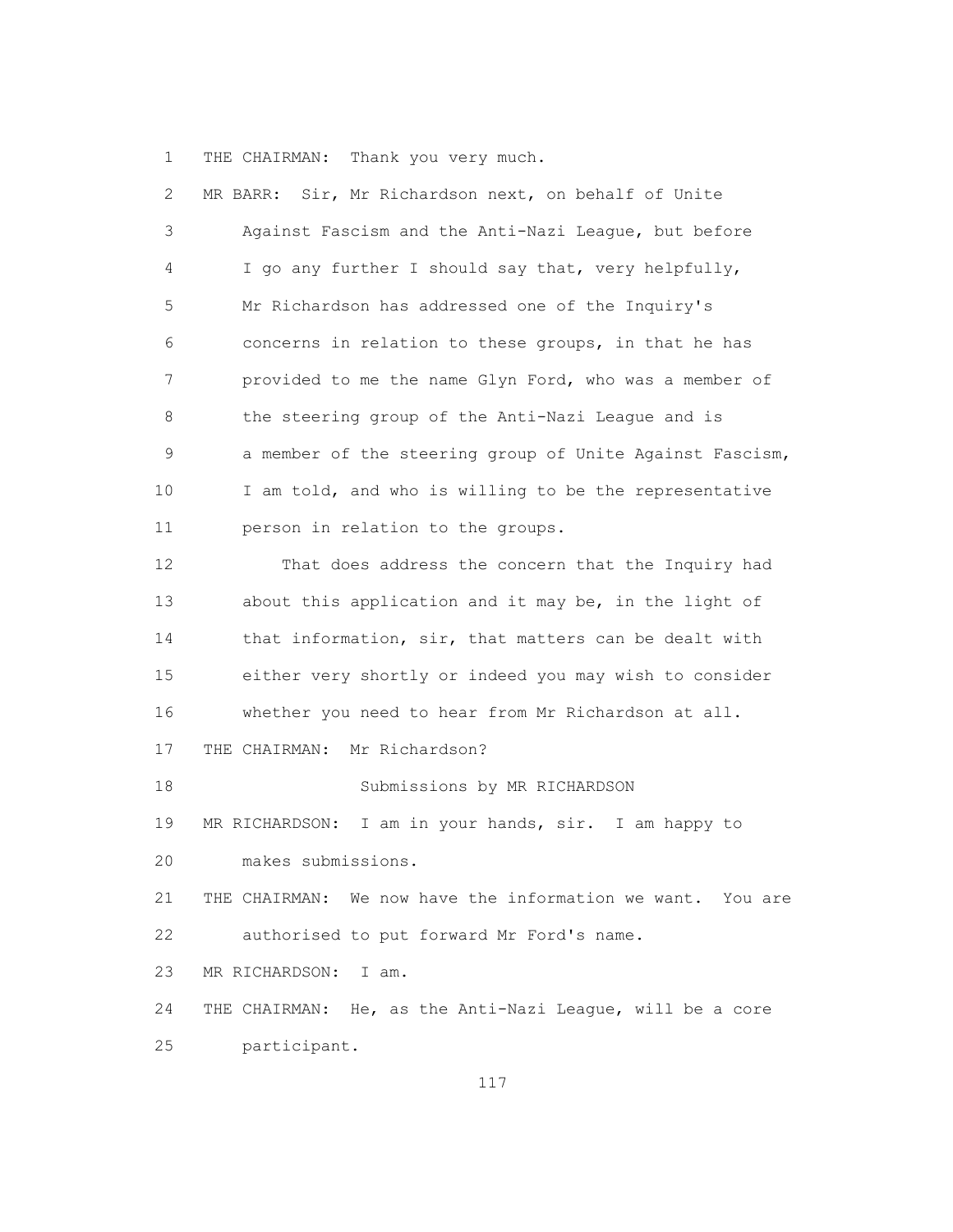| $\mathbf 1$       | MR RICHARDSON: May I just clarify with you, sir, Mr Ford,    |
|-------------------|--------------------------------------------------------------|
| 2                 | who was a Member of European Parliament for                  |
| 3                 | a considerable amount of time, and therefore was             |
| 4                 | a member of the steering committee of the Anti-Nazi          |
| 5                 | League during the period from the 1990s right the way        |
| 6                 | through to 2003, and is now a member of the steering         |
| 7                 | committee for its successor organisation Unite Against       |
| 8                 | Fascism, so are you satisfied for him to represent, in       |
| 9                 | a sense all, of those organisations?                         |
| 10                | THE CHAIRMAN:<br>Yes.                                        |
| 11                | MR RICHARDSON: He is satisfied himself that he is happy to   |
| $12 \overline{ }$ | do that.                                                     |
| 13                | THE CHAIRMAN: Yes.                                           |
| 14                | MR RICHARDSON: I am grateful, thank you.                     |
| 15                | THE CHAIRMAN:<br>Thank you.                                  |
| 16                | MR RICHARDSON: I need detain you no further.                 |
| 17                | MR BARR: Next is Ms Feltham for the Campaign Against Arms    |
| 18                | Trade.                                                       |
| 19                | THE CHAIRMAN: Yes, Ms Feltham.                               |
| 20                | Submissions by MS FELTHAM                                    |
| 21                | The Campaign Against Arms Trade was set up in<br>MS FELTHAM: |
| 22                | 1974 and I myself have been involved in it since 1978        |
| 23                | and on the staff of it since 1985. We started off in         |
| 24                | 5 Caledonian Road, along with some of the other groups       |
| 25                | that have been applicants here today -- Peace News,          |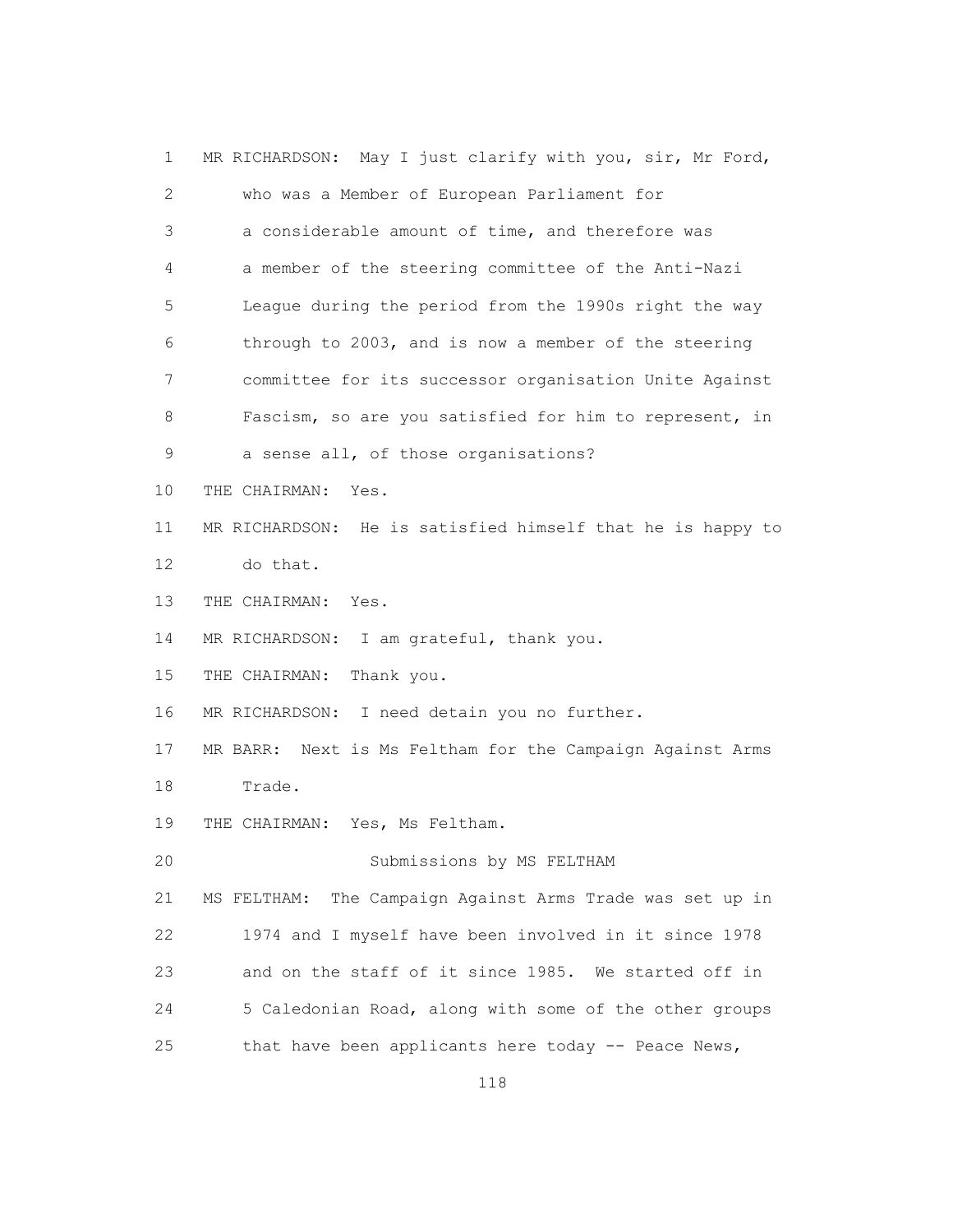1 I think London Greenpeace and others -- but I think 2 since 1986 we have been based in Finsbury Park.

 3 We didn't realise this Inquiry was going on until 4 quite late, unfortunately, and I apologise for that. 5 Then several individuals, just about the last week 6 before applying for core participant status, got in 7 touch with us, an ex-staff member from New Zealand and 8 various others, urging us to do so. So we made a very 9 brief application, which I would like to flesh out a bit 10 now.

 11 I think what may be particularly helpful to your 12 Inquiry is that we kind of probably between commercial 13 spying that we know about and undercover policing which 14 we very much suspect, but have no hard evidence of,the Campaign

Against Arms Trade

| 15 | and individuals within it were spied upon by             |
|----|----------------------------------------------------------|
| 16 | an organisation called Threat Response International on  |
| 17 | behalf of the arms company BAE Systems between at        |
| 18 | least June 1995 and September 2003. I say at             |
| 19 | least June 1995 because the earliest documents indicate  |
| 20 | that probably something was going on earlier than that.  |
| 21 | At the later date, that is September 2003,               |
| 22 | The Sunday Times showed us a very thick dossier of       |
| 23 | information about our organisation that had been passed  |
| 24 | to it, we later found out, by an employee of BAE who was |
| 25 | working in their security team who had been party to     |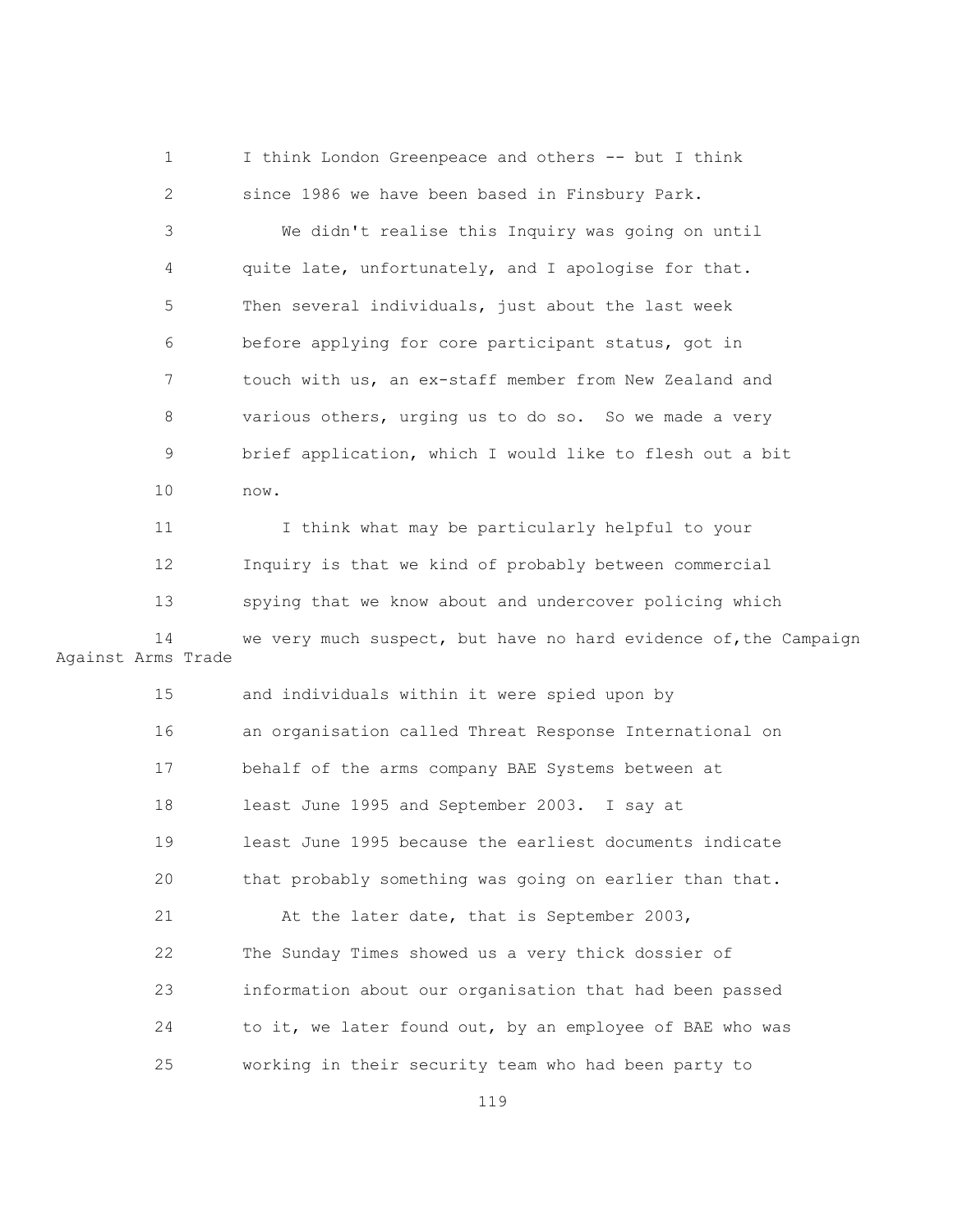1 what was going on. That information included details of 2 our protests, obviously, but also our parliamentary 3 work, our supporter database, our bank accounts -- just 4 everything -- details about individuals and 5 relationships.

 6 The information, because we were later given it and 7 analysed it, and also analysed various things like phone 8 records within our organisations, showed that at least 9 eight individuals had infiltrated on behalf of Threat 10 Response International.

 11 Now, Threat Response International was run by 12 a woman called Evelyn le Chene, and also on her board 13 was a guy called Barrie Gane, and Barrie Gane was 14 a former deputy head of MI6, and he had left there in 15 1991 and then he had worked for privatised intelligence 16 companies.

 17 Now, although we had no evidence that the police 18 were involved, as distinct from these individuals, the 19 individuals infiltrated not only in London, our London 20 office, but also activities in Hull, in Liverpool and 21 across the European Union -- we had no hard evidence 22 that the police were involved but people were very 23 concerned they might be, because it seemed such a major 24 kind of effort. So we wrote to the then Prime Minister, 25 Tony Blair, and we got a letter back from the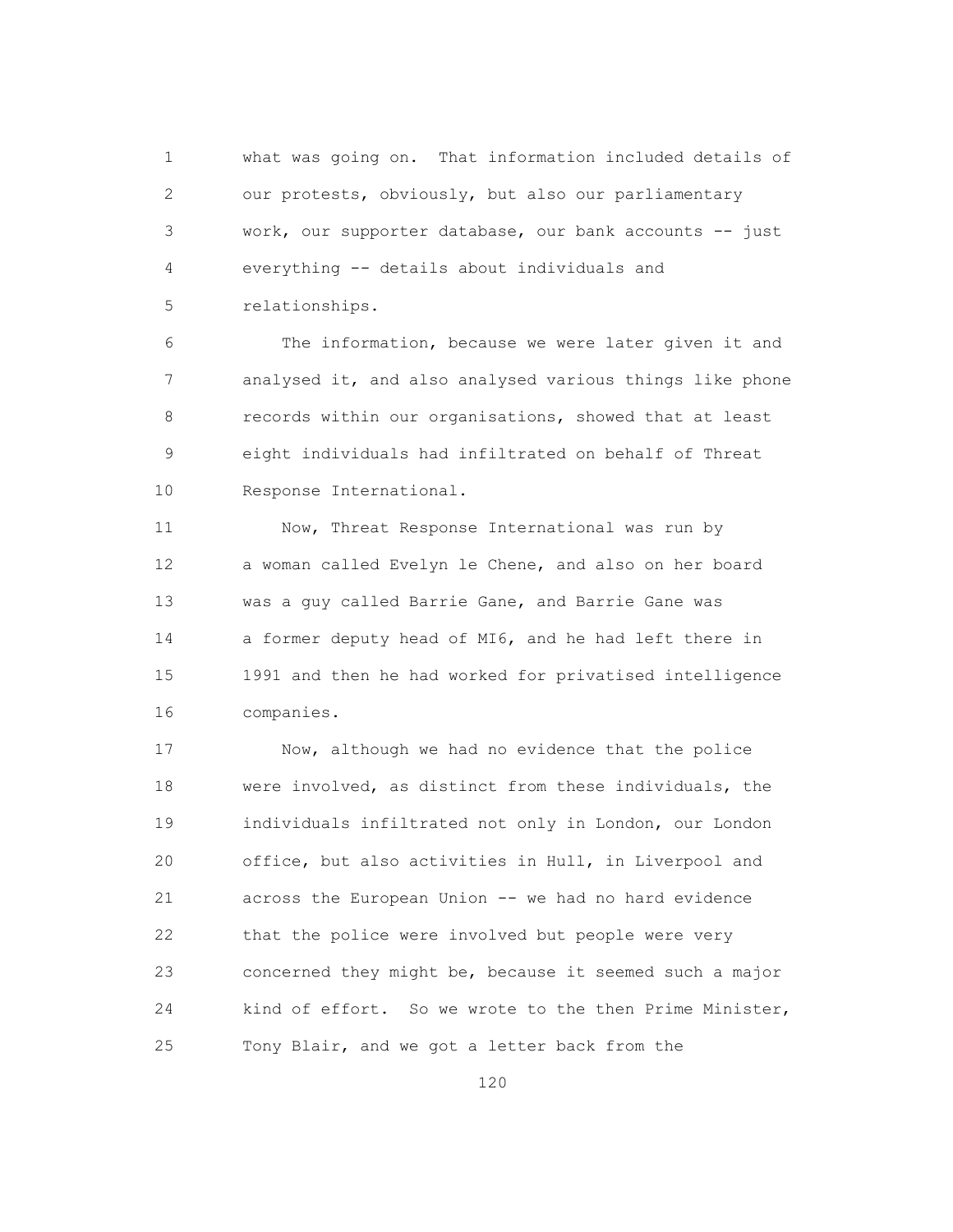1 Home Office that would not confirm or deny, as they said 2 was their practice, whether or not there was any police 3 involvement in what was going on.

 4 Subsequently, The Sunday Times has also said -- 5 I think it was 2013, but I have unhelpfully chopped the 6 date of in the photocopying -- that the man from BAE 7 Systems who spilled the beans to them said that there 8 were close links between the intelligence and 9 Special Branch, and the security services and BAE on 10 this. He might helpfully be somebody I suspect that 11 your Inquiry could talk to about what has been going on. 12 That, as I say, came to light in 2003. Then in -- 13 THE CHAIRMAN: I am so sorry to interrupt you. Did you say 14 The Sunday Times article was 2003 or 2013? 15 MS DEIGHTON: There were two different ones. The one in 16 2003 was when they got the original dossier. Later on, 17 in 2013, they did an actual interview type piece with 18 the guy who provided the information in the first place. 19 THE CHAIRMAN: Thank you. 20 MS FELTHAM: That kind of episode came to an end 21 in September 2003, except that it didn't, it produced

 22 a lot of poor ramifications within our organisations, 23 not least when it was found one of the spies was now on 24 our staff. So there was a lot of ill will and problems. 25 Then in 2007 Campaign Against Arms Trade was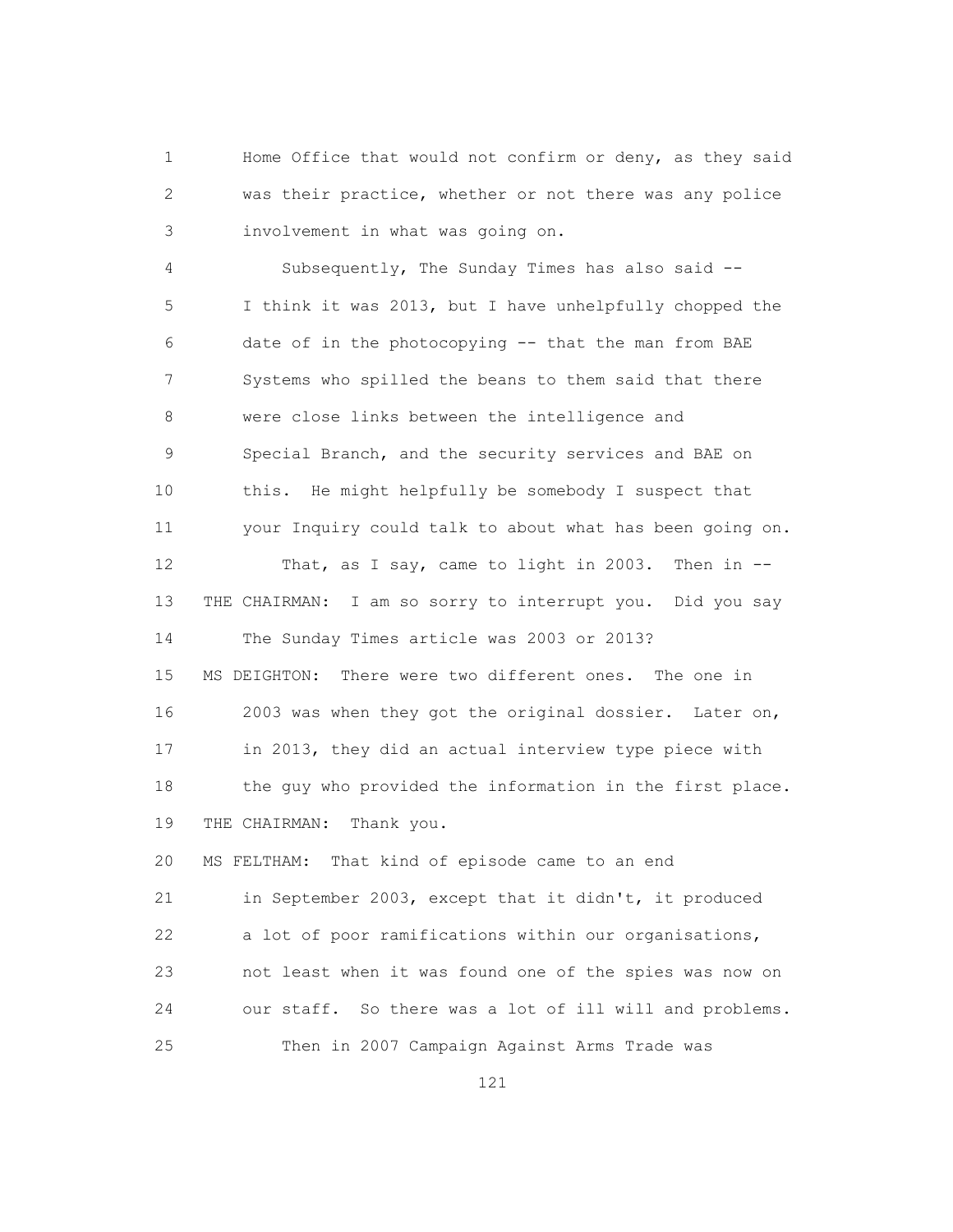1 embarking on a Judicial Review of the Blair government's 2 decision to stop the Serious Fraud Office investigation 3 into BAE Systems' Saudi arms deals, and in January 2007 4 BAE's lawyers handed our lawyers from Leigh Day 5 information that showed that our legal advice had ended 6 up with BAE and our lawyers from Leigh day went to court 7 to force BAE to hand over how they were getting that 8 information. It turned out it was coming from a man 9 called Paul Mercer, who was from something he called 10 LigneDeux Associates.

 11 Now, Paul Mercer had been around in our organisation 12 in the early to late 1990s/early 2000s, but he obviously 13 was getting much or up to date information and we were 14 slightly suspecting hacking but he claimed it wasn't, he 15 claimed it was personal information being passed on. 16 Over the course of 2007, more and more bits of 17 information he had passed to BAE came to light, until 18 in November of that year BAE swore an affidavit to 19 the High Court that they would not be spying on us 20 anymore.

 21 Now, this Paul Mercer claimed when he was giving 22 evidence about all this that his company, LigneDeux, had 23 been contacted by BAE via a guy called Rod Leeming at 24 Global Open. Now Rod Leeming is a former police 25 officer, a former Special Branch officer, and I believe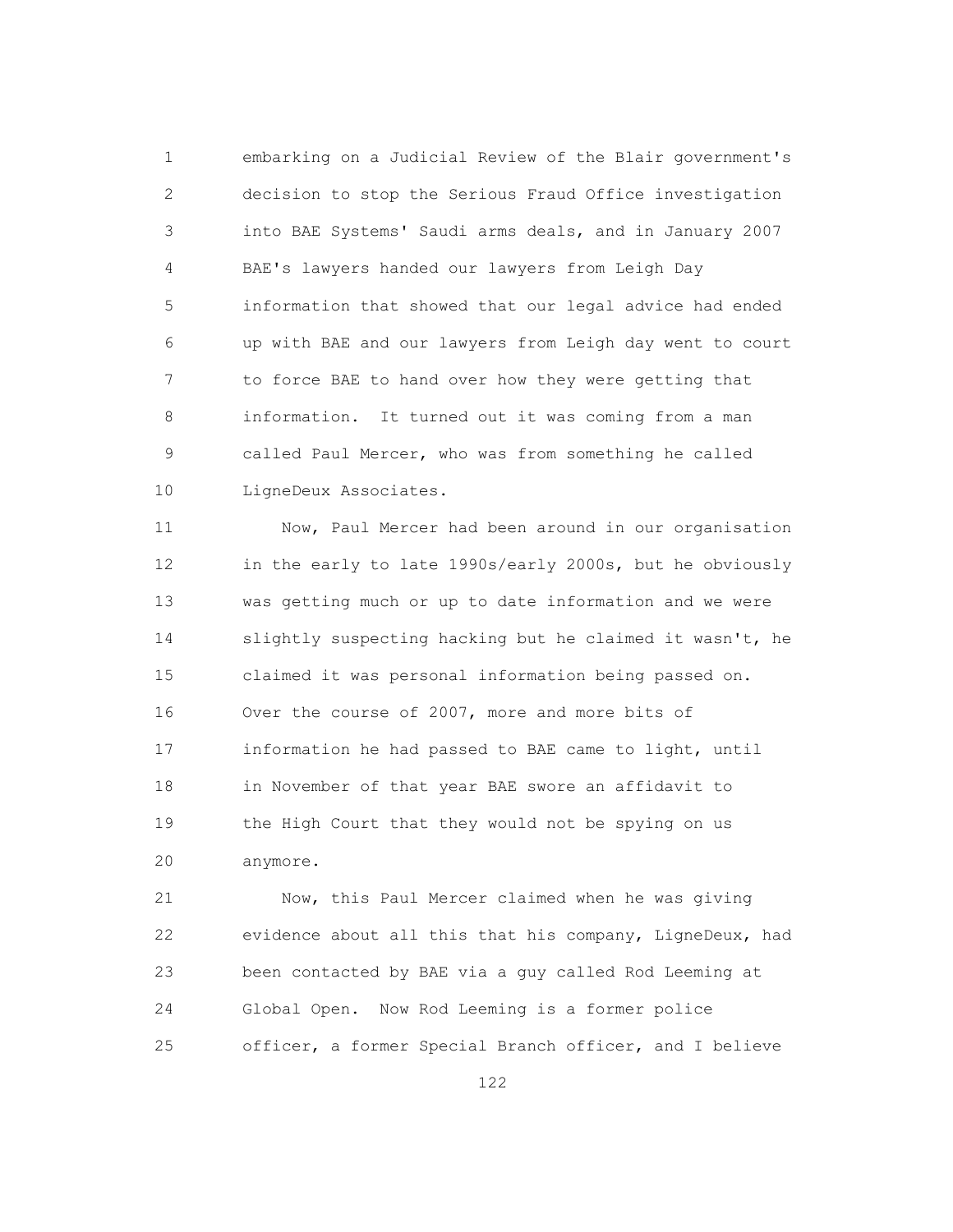1 we have not been the only organisation that have had 2 some connection with this Global Open, and I do know 3 Global Open -- in the short period between his leaving 4 the police and being exposed as a spy, Mark Kennedy is 5 supposed to have worked for Global Open.

 6 So we feel there was quite a lot of overlap and it 7 would bear investigation in this looking between what is 8 going on with kind of private infiltrators of 9 organisations and campaigns employed by private 10 companies, such as BAE, and what the police have been 11 doing. Certainly people on both sides of that equation 12 seem to know about each other, and that is what we would 13 submit to you.

 14 We have a lot of information in our office around 15 what happened, legally and otherwise, around both those 16 big investigations that we can obviously available to 17 yourselves.

 18 THE CHAIRMAN: Very helpful. Thank you very much. 19 MR BARR: Sir, since I effected the introductions this 20 morning, two further persons have come forward and asked 21 to make submissions.

22 The first of those is Mr Gravett.

23 THE CHAIRMAN: Yes, Mr Gravett.

24

25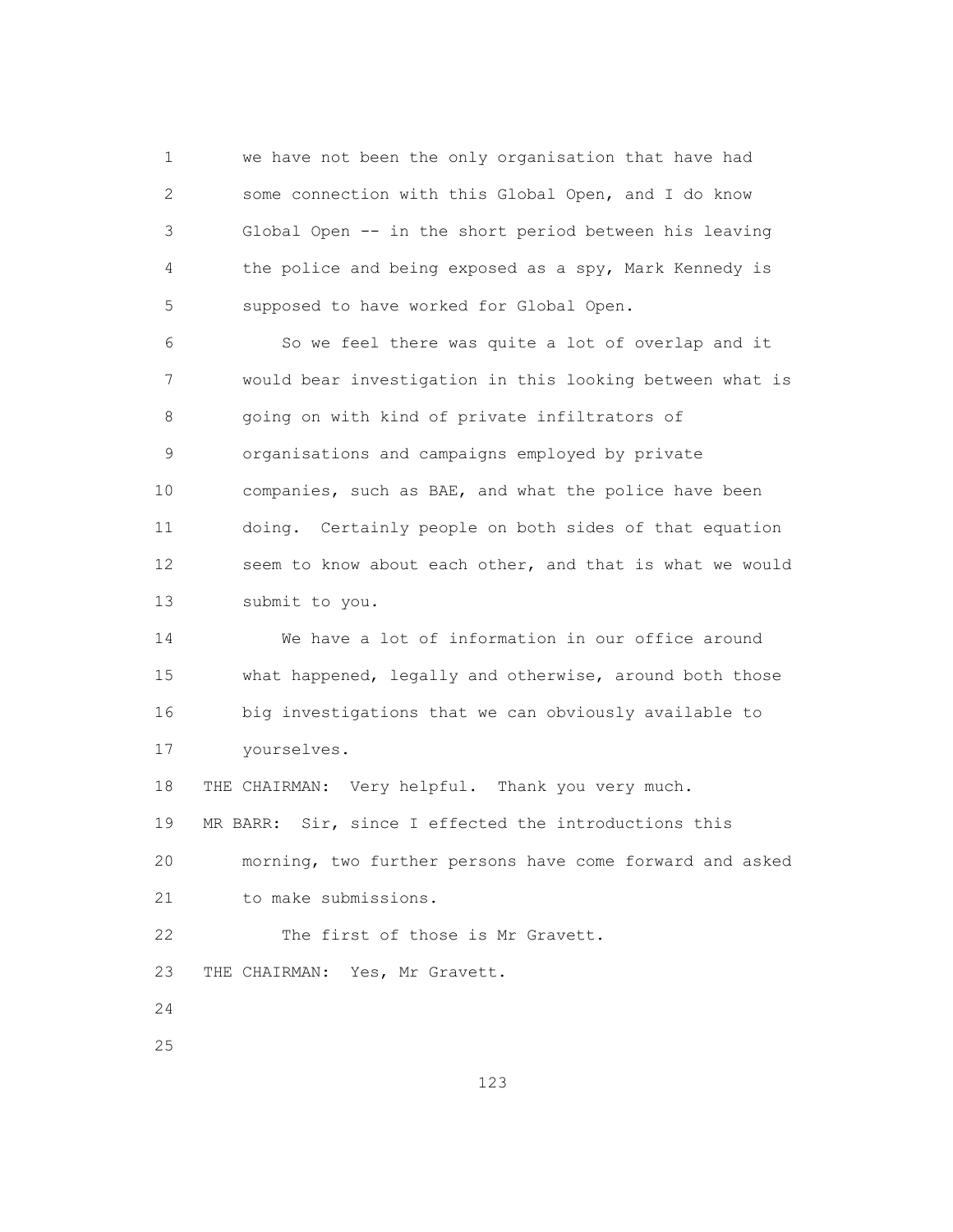## 1 Submissions by MR GRAVETT

| $\mathbf{2}$ | The application I have come forward to talk<br>MR GRAVETT: |
|--------------|------------------------------------------------------------|
| 3            | about is on behalf of London Animal Action. I received     |
| 4            | core participant status for myself. I applied and          |
| 5            | received that, but I also applied for two groups, with     |
| 6            | two groups, London Greenpeace and London Animal Action,    |
| 7            | both of which I was involved with.                         |
| 8            | I want to talk now about London Animal Action              |
| $\mathsf 9$  | because the circumstances are somewhat unique regarding    |
| 10           | the application because it was sent before the deadline    |
| 11           | but, due to a problem with the recipient server, the       |
| 12           | Public Inquiry server, it actually got rejected, so you    |
| 13           | didn't receive it.                                         |
| 14           | THE CHAIRMAN: I see. Yes, I remember.                      |
| 15           | MR GRAVETT: Yes. I resent it on 30 September, so that      |
| 16           | would have been a week ago and, after speaking to people   |
| 17           | in the office who asked me to resend it, but as of         |
| 18           | yesterday, when I last checked my email inbox, I had not   |
| 19           | received a notification of whether the application had     |
| 20           | been successful or not.                                    |
| 21           | THE CHAIRMAN: Mr Barr will correct me if I am wrong but my |
| 22           | understanding is that not only you but one or two other    |
| 23           | individuals have been given core participant status in     |
| 24           | their capacity as campaigners through London Animal        |
| 25           | Action.                                                    |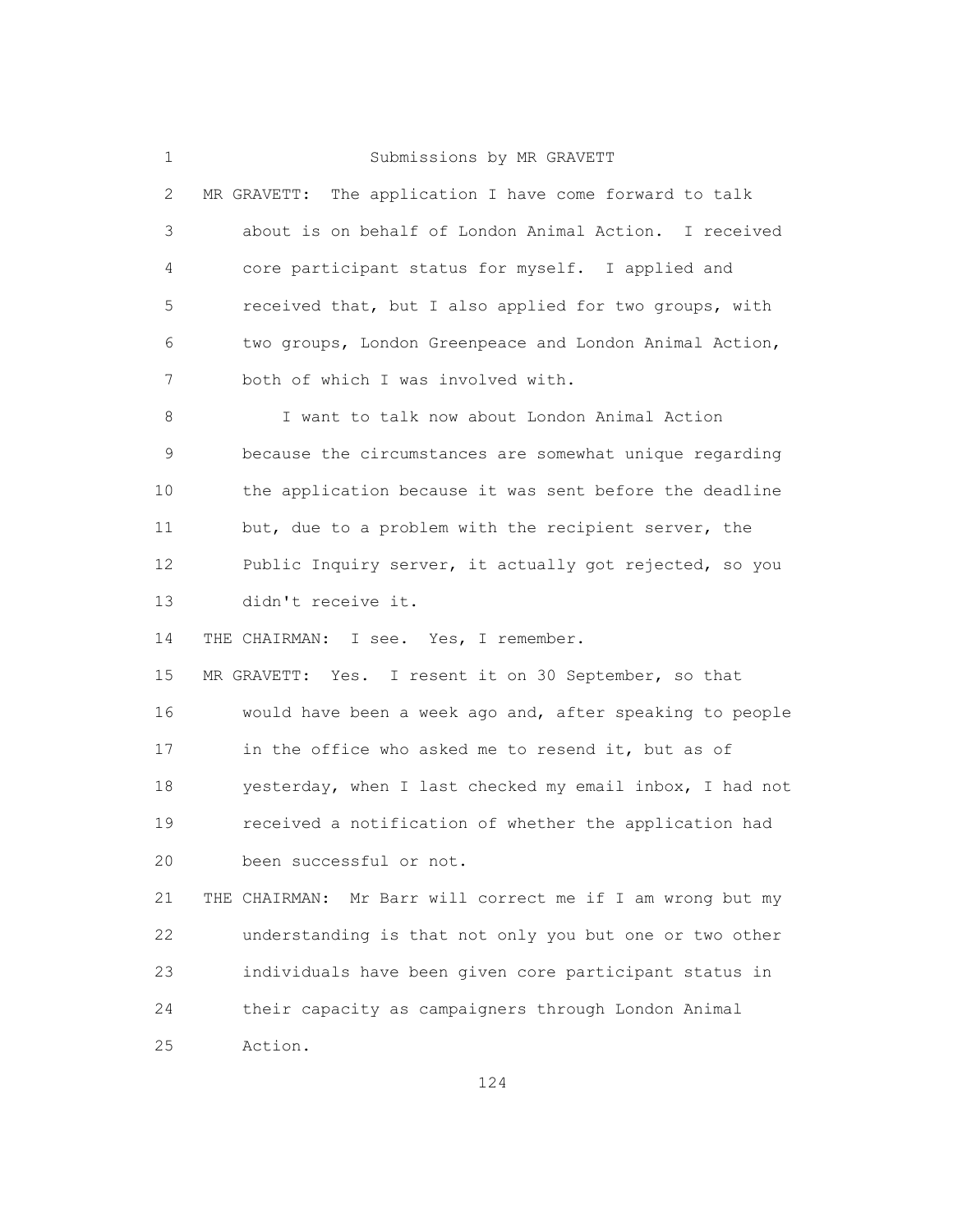1 Am I right about that?

 2 MR BARR: I think it may be that they haven't yet been 3 informed.

4 THE CHAIRMAN: I see.

 5 MR GRAVETT: I know, obviously -- yes. There are seven 6 names on the application. I am one of them. It was me 7 that sent it and, obviously, as I said earlier, I know 8 I have. I don't know whether any of the other people 9 have or not.

 10 If you would just like me to address that issue, the 11 one of why I think the group should be granted -- 12 THE CHAIRMAN: As I said to Ms Steel, there is no need to 13 get hung up about the legalities here. Provided 14 somebody is here representing a group who have 15 campaigned, that what I am interested in. Whether, as 16 it were, the representations are made as a group or as 17 a group of individuals doesn't matter.

 18 We just have to be sure that the person who comes to 19 tell us "I am representing" or "I was a leading member 20 of London Animal Action" is in fact who they say they 21 are. We have no reason to doubt that you are, which is 22 why you are a core participant.

23 MR GRAVETT: Yes.

 24 With regards to the other people's names who are put 25 to this, as I say, as Helen pointed out earlier on her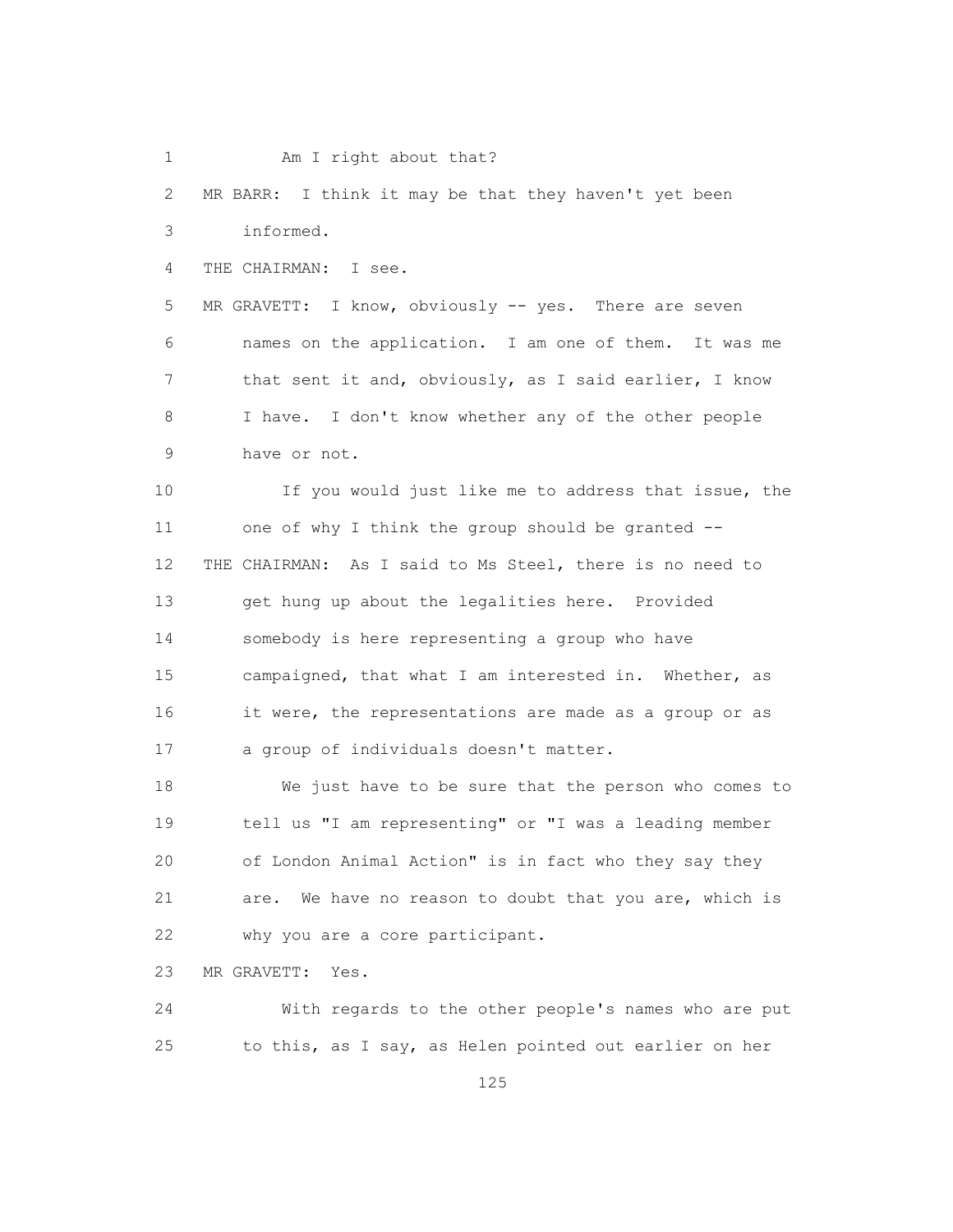1 application, they would not all necessarily wish to 2 appear here as core participants on an individual basis. 3 The group folded 10 years ago. These people have 4 dispersed in London, live in different parts of the 5 country.

 6 When I spoke to them about the application, when we 7 discussed it, you know, amongst ourselves, the 8 understanding was, when they gave their names to it, 9 that it would be a group application. That was the 10 understanding, you know, why they agreed to be part of 11 it, not as individuals.

 12 Also, as was mentioned earlier, there is a sub point 13 about group identity which is not always covered by -- 14 THE CHAIRMAN: Just pause. Sorry, to interrupt you but 15 I need to look at the document that you were referring 16 to. Mr Barr, what number of application is this? 17 MR BARR: I think it is in 91, but I will just check that. 18 Yes, it is in 91.

19 THE CHAIRMAN: Thank you. (Pause)

 20 So looking at the original application of 21 17 September, in which your document is ends "yours 22 sincerely, Paul Gravett", and then six other names, are 23 you telling me that there are some of those names who 24 would not want to be made core participants? 25 MR GRAVETT: Quite possibly, yes. I have not consulted with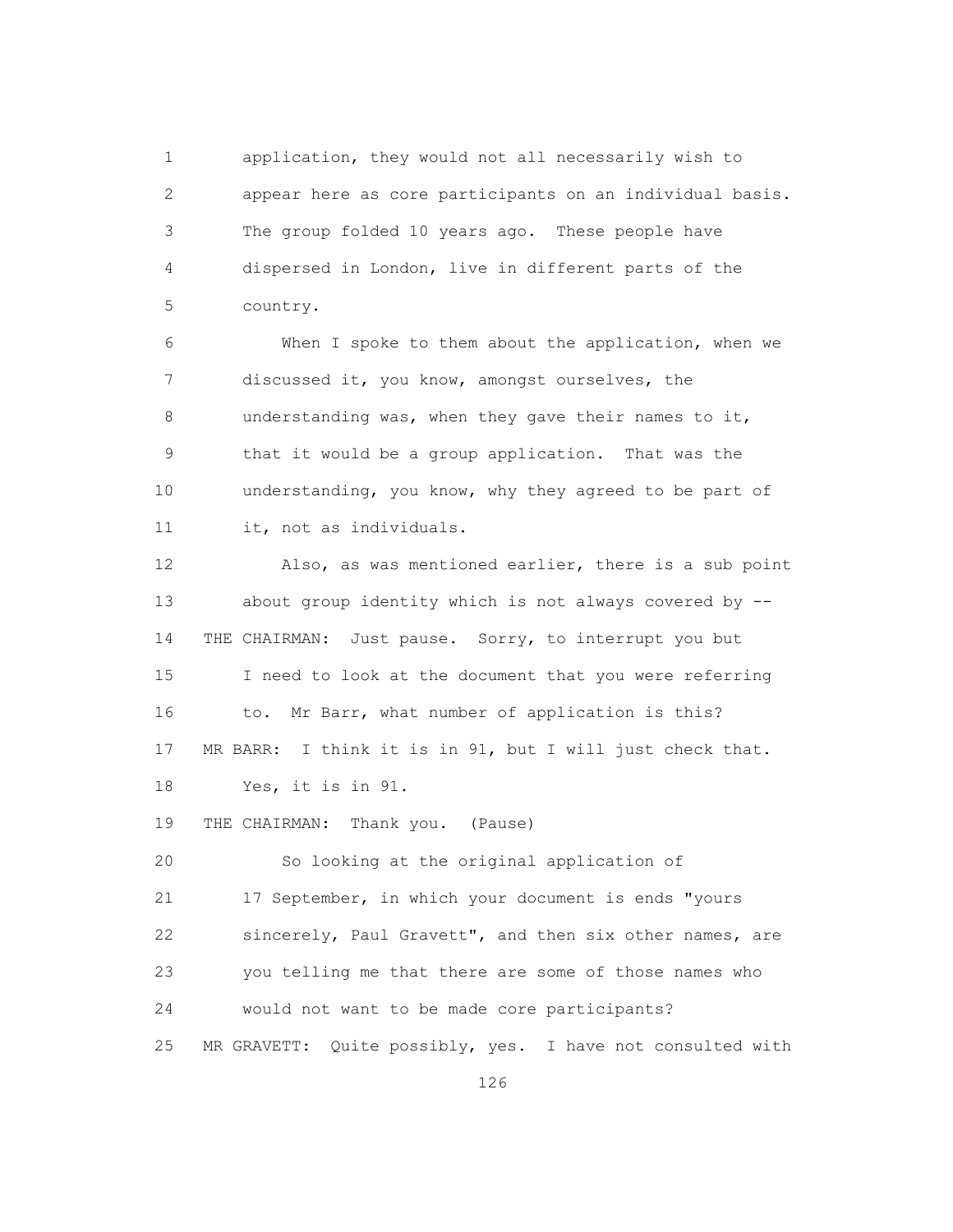1 them all yet on this basis because I have still been 2 waiting to receive notification of whether the group has 3 been granted it. 4 THE CHAIRMAN: You see, the problem is that, if a group is 5 a collection of individuals, you are going to be core 6 participants because various steps have to be taken by 7 the core participants. That will usually be done by 8 a lawyer but you take on obligations as a core 9 participant. That is why you were granted core 10 participant status in one of your capacities as London 11 Animal Action, or on behalf of London Animal Action, do 12 you see? So we know we come to you if we need you to 13 respond to something. 14 So you are quite right to draw this to our 15 attention. If there are individuals here who do not 16 want to be core participants, then they ought not to be. 17 MR GRAVETT: Yes, because as I said when I made the 18 application, I was under the understanding that groups 19 would and could be granted it -- groups such as London Animal Action that 20 are unincorporated associations. 21 THE CHAIRMAN: But who would we communicate with if we 22 wanted to get hold of somebody to deal with an enquiry 23 about that particular organisation? That is why you 24 have to have a representative.

25 MR GRAVETT: The first port of call would be me.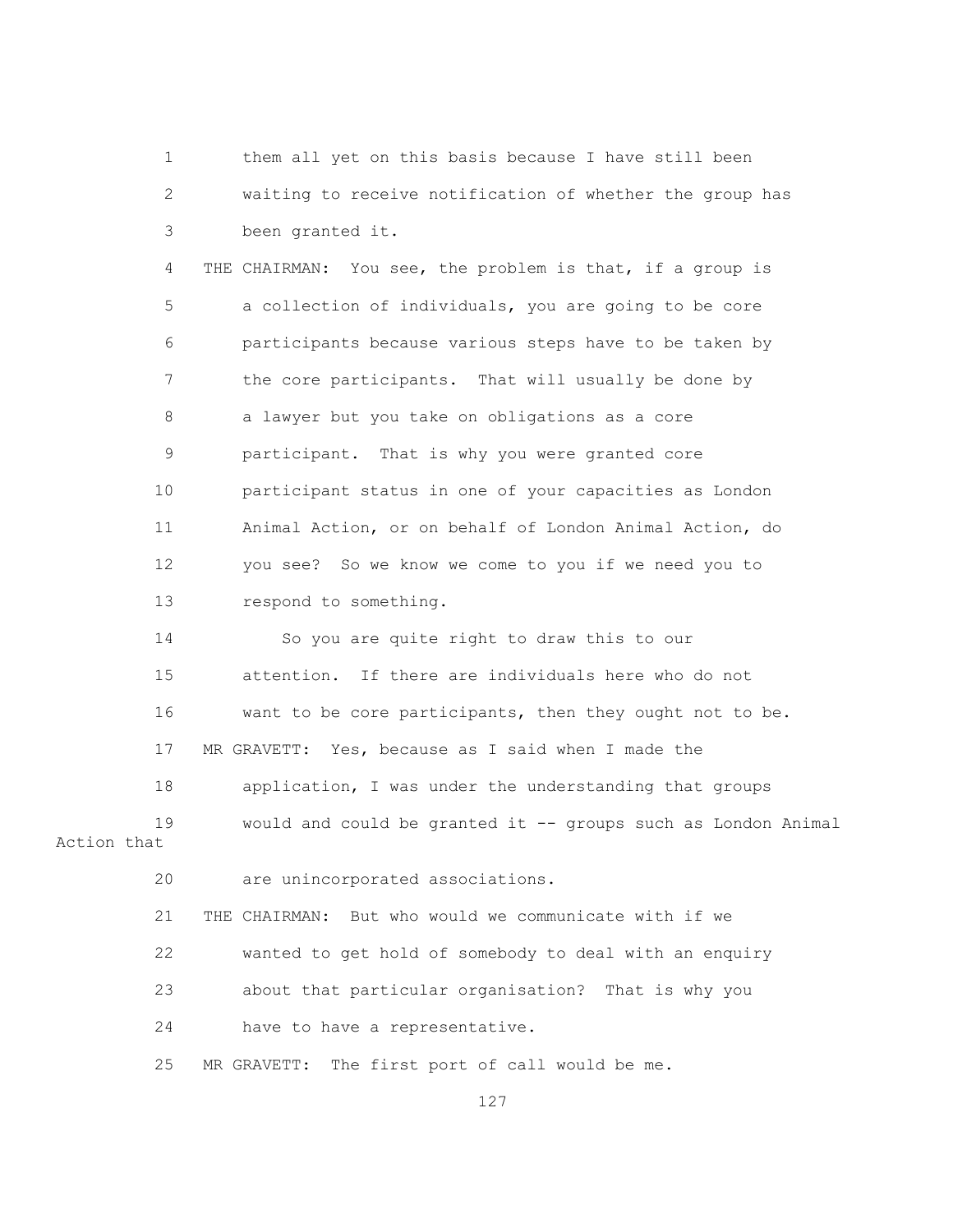1 THE CHAIRMAN: Yes. Okay.

| 2               | You are quite happy to be a core participant? You            |
|-----------------|--------------------------------------------------------------|
| 3               | applied to be a core participant?                            |
| 4               | MR GRAVETT: Yes. Yes, and I am a core participant.           |
| 5               | THE CHAIRMAN: Mr Gravett --                                  |
| 6               | MR GRAVETT:<br>I feel the group should be as a whole as well |
| 7               | because there are reasons for that, some of which were       |
| 8               | touched on or given by Helen earlier on with regards to      |
| 9               | McLibel. The fact that there are, in all likelihood,         |
| 10 <sub>o</sub> | other undercover police officers involved that are not       |
| 11              | named here that affected maybe other people who are not      |
| 12              | named here.                                                  |
| 13              | THE CHAIRMAN: I do understand the anxiety. There will be     |
| 14              | lots of people who either used to be known to you and        |
| 15              | are not so now, or whose whereabouts you do not know,        |
| 16              | who may have been affected by the investigations that        |
| 17              | are carried out by the Inquiry, and of course we may         |
| 18              | need get hold of those people in due time, but whether       |
| 19              | they are made core participant or not is a separate          |
| 20              | issue which I decide under the rules.                        |
| 21              | We are not going to exclude anybody. If you were to          |
| 22              | say to the Inquiry that we need to go and talk to X, and     |
| 23              | you explain why, that is what will happen.                   |

24 MR GRAVETT: Right.

25 THE CHAIRMAN: All right?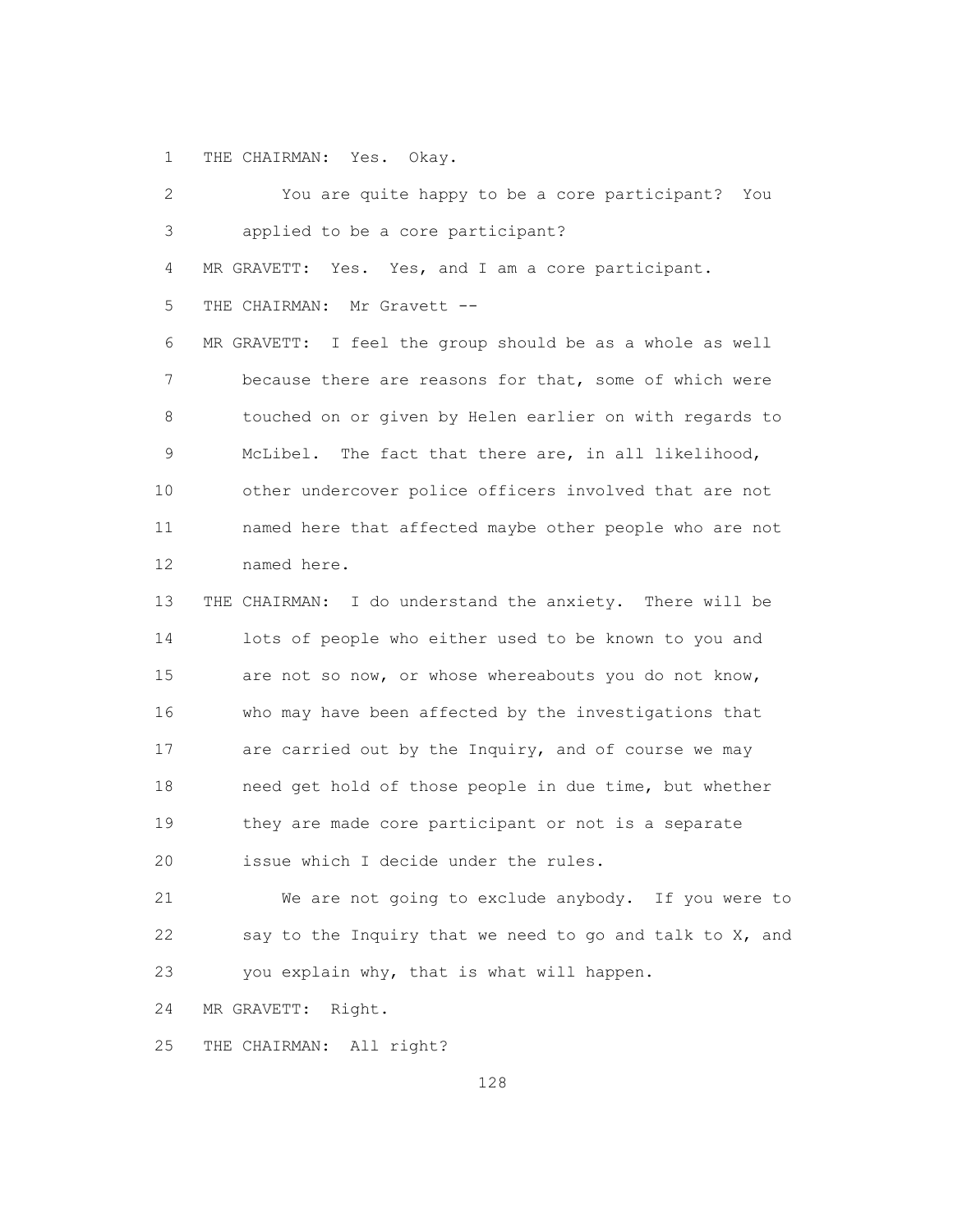1 MR GRAVETT: So could you explain to me then -- I still have 2 not received notification. Are you still to make 3 the decision on whether the group will be given core 4 participancy as a collective, as a whole, as London 5 Animal Action, or whether it will be given to the 6 individuals? 7 THE CHAIRMAN: I will of course discuss this with my team, 8 and I have had submissions from Ms Steel about how 9 I should proceed. At the moment I am not seeing the 10 problem. 11 The problem I do see is that somebody, 12 an individual, a real person, has to represent this 13 organisation. I cannot deal, as the chairman of the 14 Inquiry, with a name, London Animal Action. I have to 15 deal with a person. 16 MR GRAVETT: Yes. 17 THE CHAIRMAN: That is the problem. 18 MR GRAVETT: As I said earlier, I am happy to deal with any 19 questions you may raise about the organisation but 20 I am -- 21 THE CHAIRMAN: You can put us in touch with anyone to whom 22 you want us to speak. 23 MR GRAVETT: I will have to think about that. 24 THE CHAIRMAN: You may not want to want to us get in touch 25 with people but, if you thought that it was in the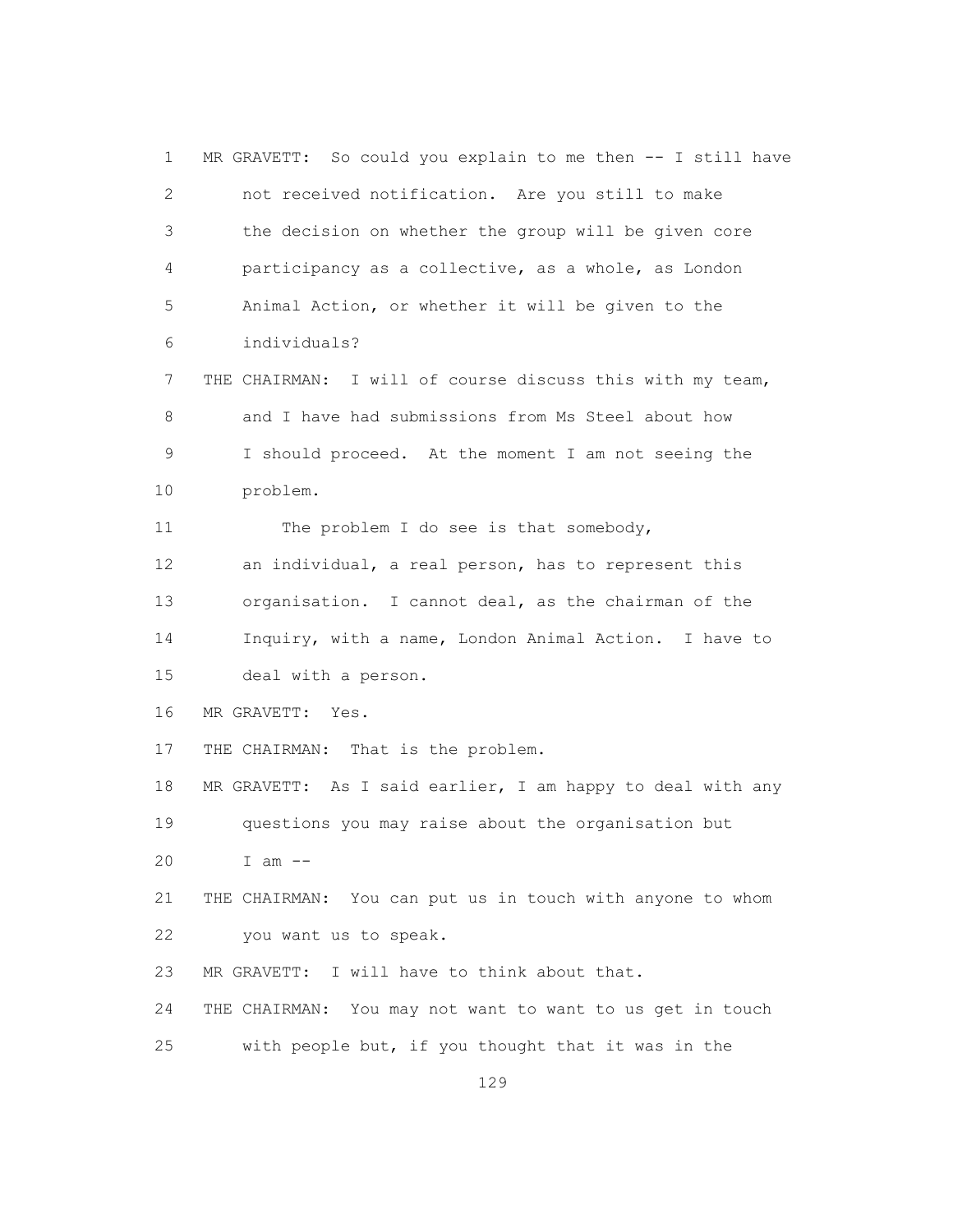|           | $\mathbf 1$  | interests of your organisation that we make enquiries in          |
|-----------|--------------|-------------------------------------------------------------------|
|           | $\mathbf{2}$ | a particular direction, you would tell us.                        |
|           | 3            | MR GRAVETT: Yes.                                                  |
|           | 4            | THE CHAIRMAN: Okay. Anything else Mr Gravett?                     |
|           | 5            | MR GRAVETT: No. I could reel off the points that have been        |
|           | 6            | made in earlier submissions about why an unincorporated           |
|           | 7            | organisation has a legal personality or is a legal                |
| that, and | 8            | entity, and why London Animal Action is an excellent example of   |
| in        | 9            | the importance of London Animal Action as a group to this Inquiry |
|           | 10           | terms of infiltration by undercover police of the animal          |
|           | 11           | rights movement over this period, and it is a very, very          |
|           | 12           | important example -- one being that it actually had two           |
|           | 13           | officers operating at the same time for several years,            |
|           | 14           | which I think is fairly unusual. A lot only had one               |
| had two   | 15           | officer at a time. London Animal Action, most of its existence,   |
|           | 16           | officers at a time.                                               |
|           | 17           | Also, London Animal Action was closed down, met its demise, as    |
|           | 18           | a result of corporate infiltration, which, more than              |
|           | 19           | likely, was linked to undercover policing infiltration            |
|           | 20           | as well, with Special Branch and the corporate spies              |
|           | 21           | swapping information about the group and people in it.            |
|           | 22           | As a result of that injunction, we had our bank account           |
|           | 23           | seized and the group had to close down in 2005.                   |
|           | 24           | So there is a special significance concerning the                 |
|           | 25           | spies' infiltration and London Animal Action.<br>There is         |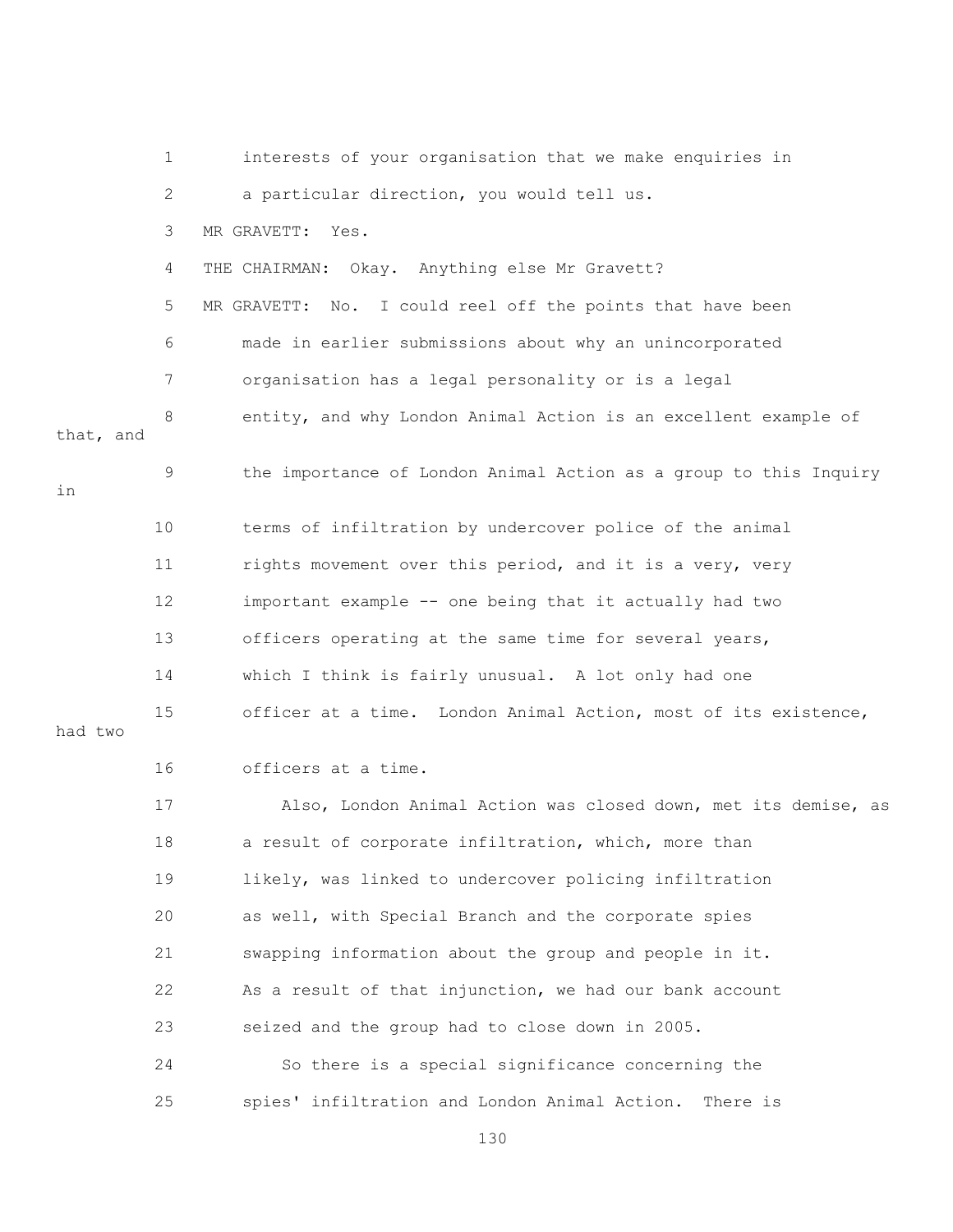1 a special relevance there as a group entity.

 2 So that is just the point I would make while you 3 consider your application. 4 THE CHAIRMAN: Thank you very much. 5 MR GRAVETT: Thank you. 6 MR BARR: Sir, the final person who wishes to address you 7 today is Mr Jonathan Rees. 8 THE CHAIRMAN: Just give me a moment Mr Rees, would you? 9 MR REES: Yes, sir. 10 MR BARR: It is 78, sir. 11 THE CHAIRMAN: Thank you. 12 Right, Mr Rees. 13 Submissions by MR REES 14 MR REES: Sir, I do have legal representation. 15 Unfortunately he is at another court today. 16 THE CHAIRMAN: Okay. 17 MR REES: He has written to the Inquiry, given a brief 18 synopsis of my application to be a core participant. 19 THE CHAIRMAN: I have the letter in front of me. 20 MR REES: Thank you. 21 Thank you for this opportunity just to hopefully 22 give you a bit more background information to help you 23 to make that decision, hopefully, because I have not 24 been informed yet as to whether I am a core participant 25 or not.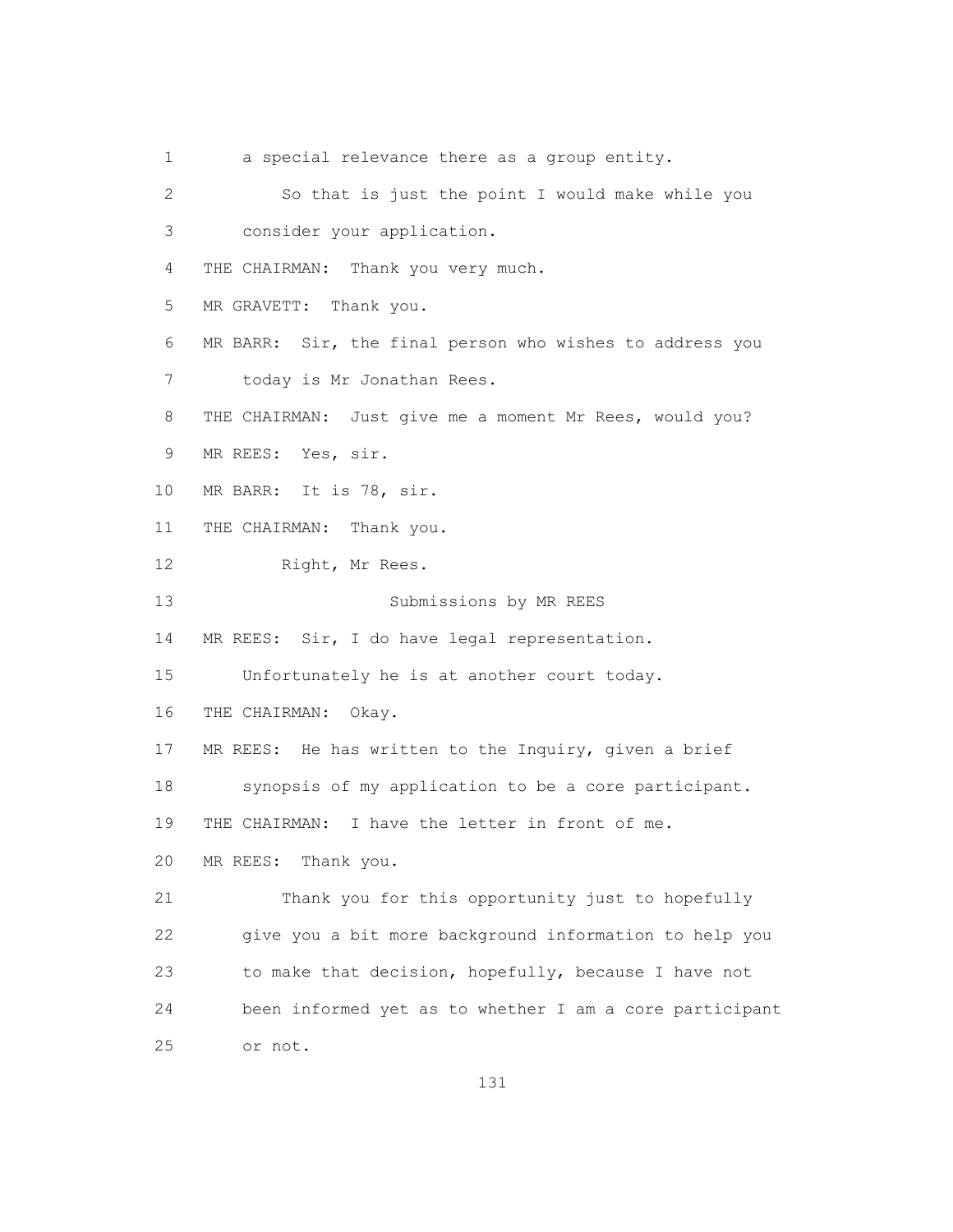1 If I may just give you a brief history of myself. 2 For over 30 years I have been a private investigator and 3 a solicitor's agent. 60 per cent of my work was for 4 defence lawyers, barristers and helping their clients in 5 defending their cases. A small part of my work, 20 to 6 30 per cent of it, was investigation work for the media, 7 the mainstream media, News International, the BBC, The 8 Mirror, et cetera, but most of it was as a solicitor's 9 agent, dealing with defence cases.

 10 The undercover officer that I came into contact 11 with, it is a bit unique in my case in that I did in 12 fact know him long before as a serving police officer 13 and we had worked together. He retired from the 14 Met Police in the late 80s and moved to another part of 15 the country. I continued to work in the London area 16 doing the same type of work. He got in contact with me 17 in 1998 and said that he was bored and wanted to come 18 back into the fold and join my company, doing the same 19 work as I did, albeit he specialised a bit more, because 20 of his police background training, in assisting 21 solicitors and barristers with their defence work. 22 Through that work, he would become involved in lots of 23 clients' cases and, obviously, in that position he would 24 be privy to their confidential legal privilege 25 information and any secret information that we may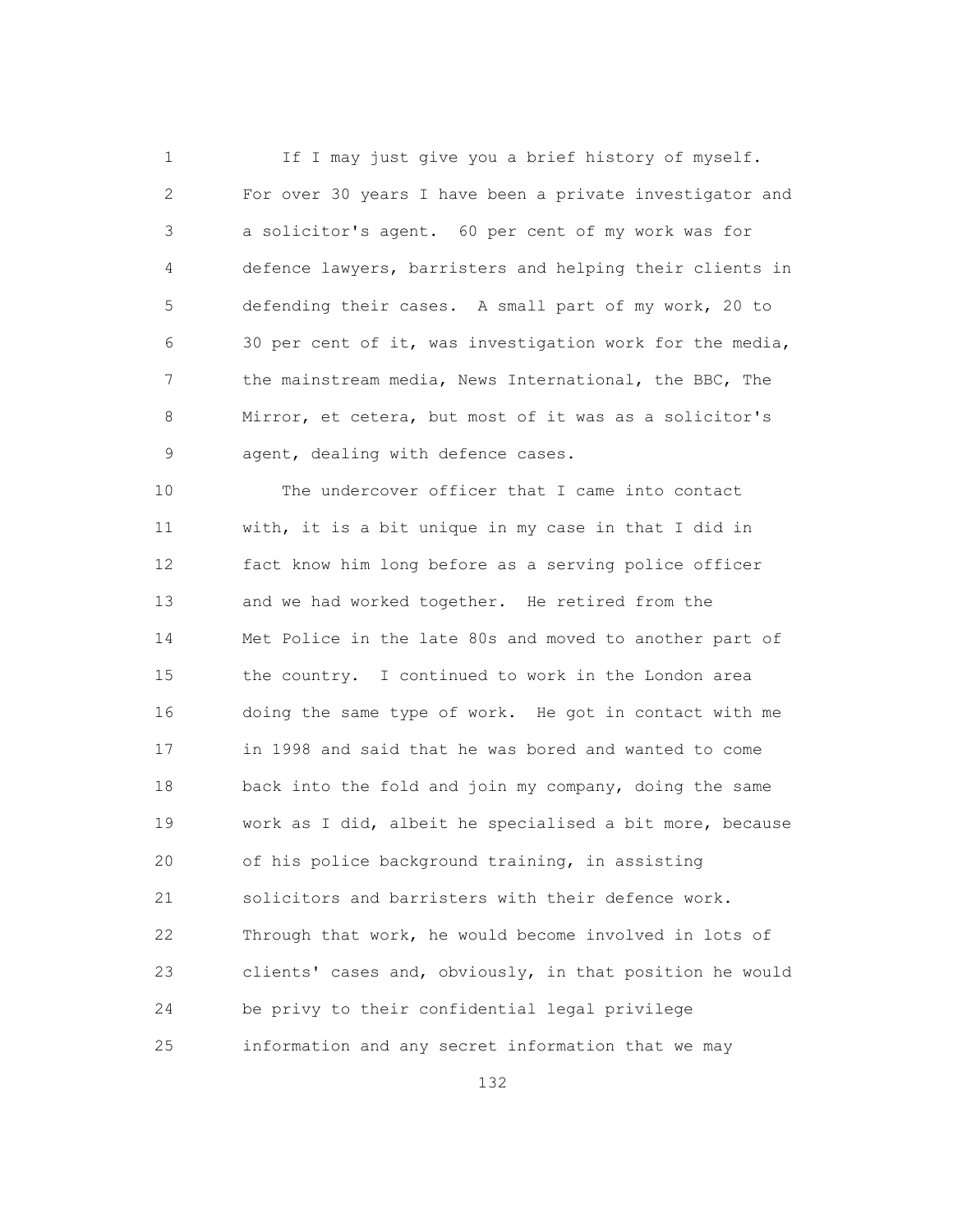1 obtain to assist those clients in their trial.

 2 He occasionally got involved in the media work as 3 well.

 4 We didn't realise, it wasn't till 2006 that we 5 received anonymously from a source a document in the 6 post which was a small window of information, a six-week 7 report, of his reports to his police handlers who were 8 very, very senior police officers, one ex-Commissioner 9 of the Metropolitan Police, one deputy assistant and 10 numerous other very senior police officers, and he was 11 reporting directly to them. We didn't know this until 12 2006.

 13 In my own personal case, because I had been facing 14 a prosecution, this document revealed that he had been 15 operating as a covert human intelligence source, an undercover police officer, since

> 16 1998 and he had involved himself in my own personal 17 defences, defence, clients' defences and he had in fact 18 been feeding all this information back to his police 19 anchors, a department known as CIB3, ironically 20 an anti-corruption department of the 21 Metropolitan Police. This small window is six to eight 22 weeks of his reports that were given to us, that were 23 revealed to us, that we were able to identify. 24 It was then that we realised and we started looking 25 at other cases, and we have been in contact and have now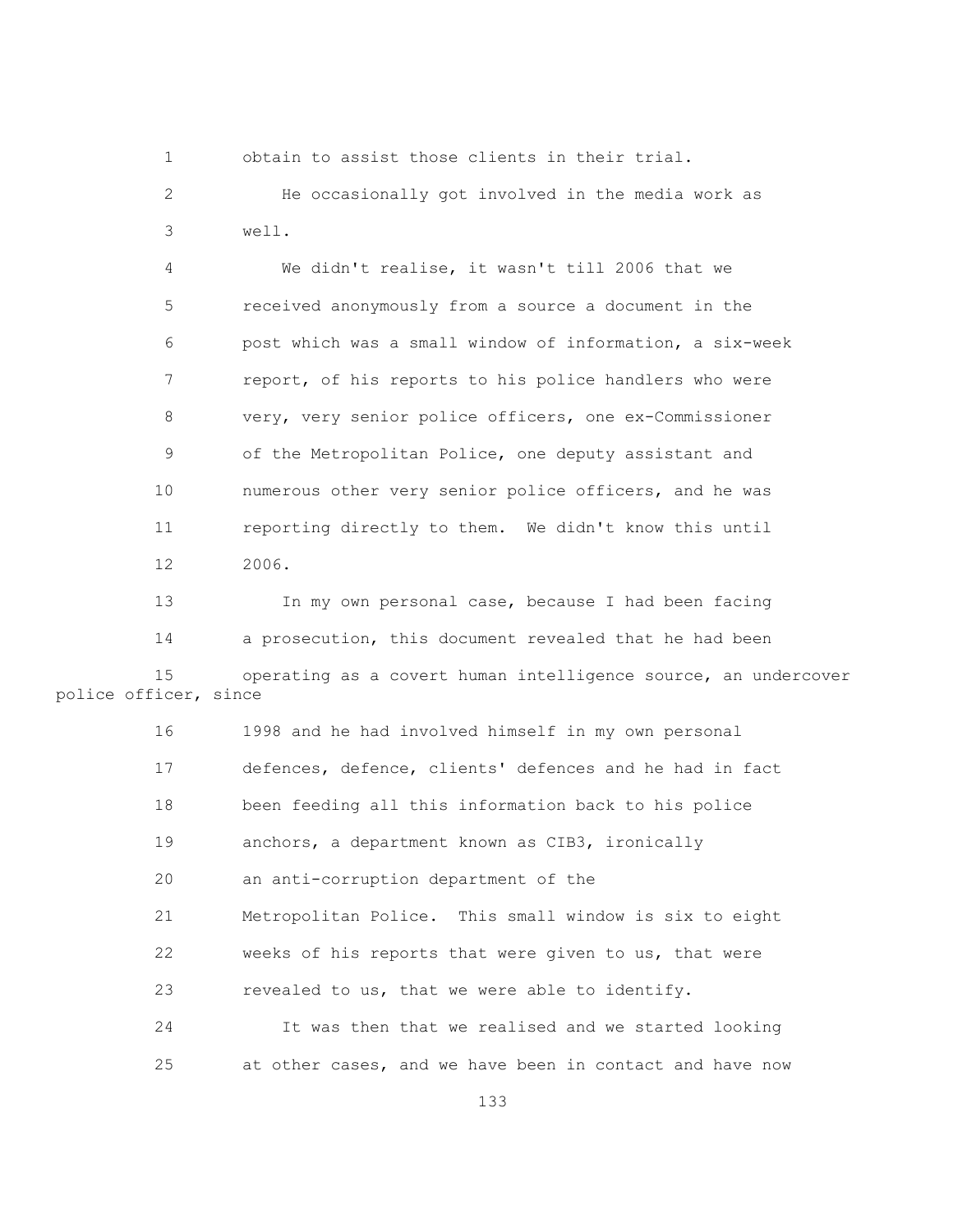1 located and investigated and spoken to clients that we 2 dealt with in the past who had lost their cases when we 3 felt, and their solicitors and barristers felt, that 4 they shouldn't have because we had obtained good 5 information.

 6 I will just give you a small example. One 7 particular gentleman, a man of previous good character, 8 he and his daughter -- a publican -- he and his daughter 9 were arrested on suspicion of dealing in 60,000 ecstasy 10 tablets. We got compelling evidence that the man was 11 innocent and the counsel was going to keep it up his 12 sleeve until his day in court and then reveal it. 13 Unfortunately, the prosecution were aware of it and were 14 able to make changes to their case and basically the 15 trial was spoilt for him and this poor man ended up 16 spending 14 years in prison.

 17 We have since also found out, we tracked this man 18 down when he was released from prison, and it turns out 19 that, prior to his trial starting, he had been 20 approached by a former member of my company, the 21 undercover policeman, who had persuaded him to move away 22 from us because we were not helping his case and that he 23 would help him -- this is the undercover policeman and 24 I suspect he is the one that spoilt this poor man's 25 defence resulting in 14 years' imprisonment.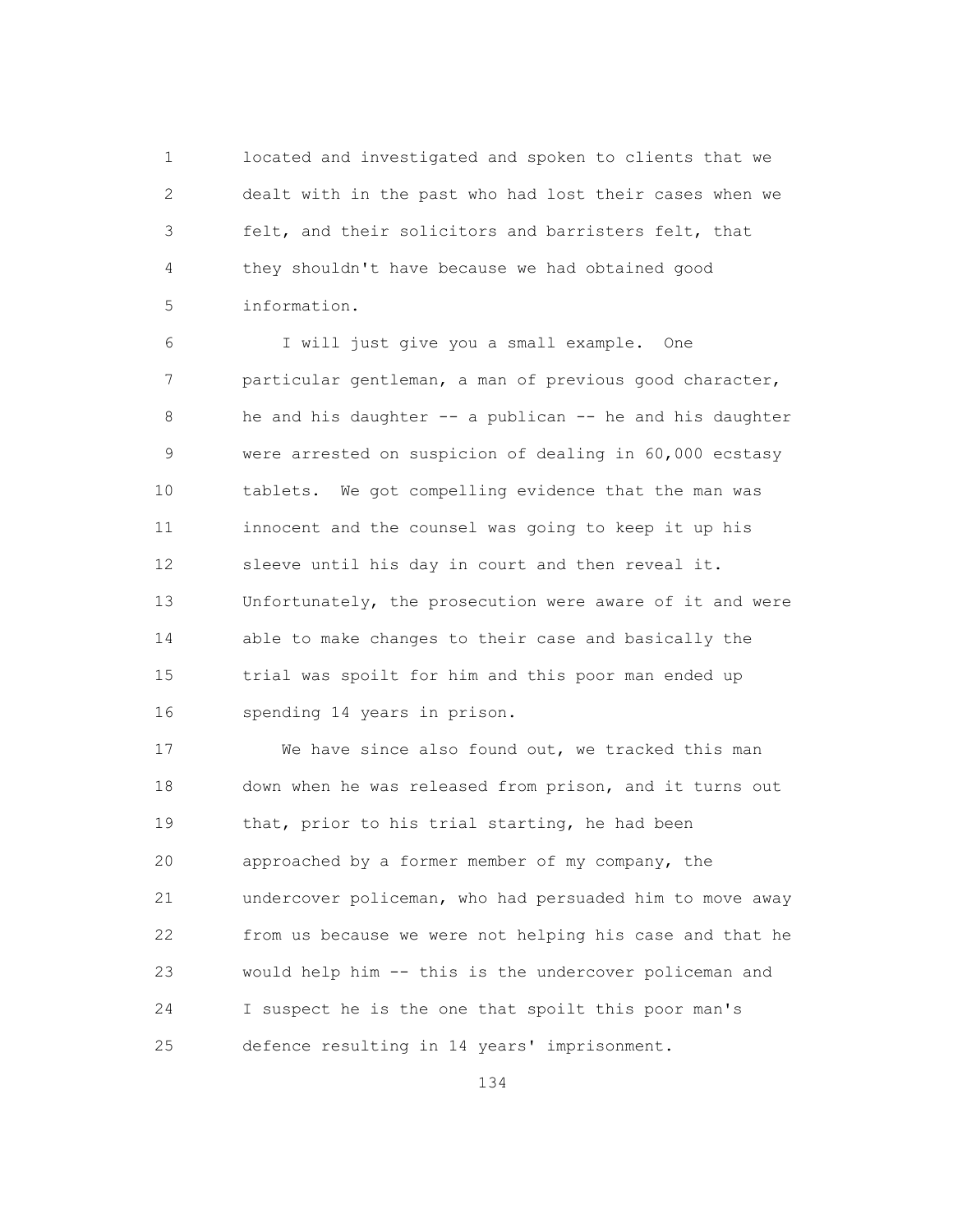1 During the years, from 1998 to 2006 when he was 2 working with me, he was involved in -- in fact he tried 3 to involve me and my newspaper contacts, some leading 4 editors, in stories, information that he didn't want to 5 give himself. He didn't want to divulge any of this 6 information. He would produce Special Branch reports, 7 one on a well known murder case, Maxine Carr. He 8 produced her file, no doubt to believe it was not 9 a genuine Ministry of Justice witness protection file 10 that had her address, her new name, her new job, her 11 wages, her contacts, her boyfriends, everything, in it. 12 He convinced me at that time that the Ministry of 13 Justice witness protection team had in fact, because 14 this lady had spoken to a newspaper, they had withdrawn 15 from the contempt of court order that the judge had put 16 on them at the time and, fortunately for me and the 17 editor, the in-house lawyer said that was not the case 18 and she was still very much subject to the witness 19 protection scheme and any disclosure of her details 20 would be a criminal offence, contempt of court. So we 21 never got involved in that.

 22 He also provided information to me on 23 the royal family. He was in other Special Branch secret 24 information that he said he was privy to. He wanted me 25 also to involve my newspaper contacts in animal rights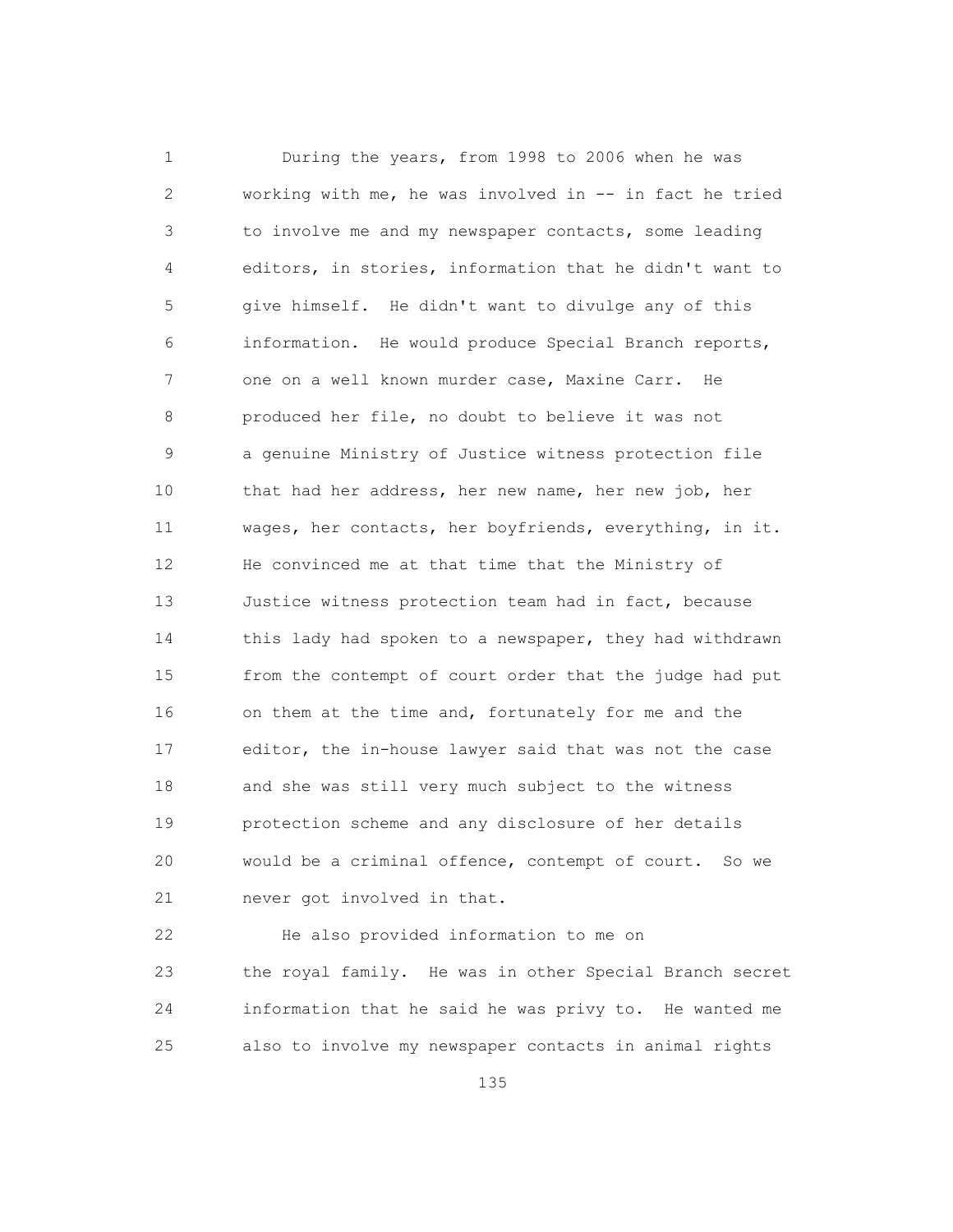1 activists in the Cambridge/Norfolk area. He wanted me 2 to encourage the leading newspaper to use the 3 information that he was providing, that he would be able 4 to arrange for -- the newspaper would be able to get 5 evidence that these people were involved in attacking 6 scientists' homes, them, vehicles, family life, 7 et cetera, and that they could be captured at the scene 8 and arrested and arrested and dealt with. Again, 9 fortunately, the newspaper were not interested. We had 10 put this story forward.

11 It makes sense now, why he was doing that, now that 12 we know he was an undercover policeman working for 13 the Metropolitan Police. I have my own and some of my 14 colleagues have our own troubles with the 15 Metropolitan Police, which we are dealing with weekly, 16 but they obviously wanted to play these games and use 17 this man to try and implicate me and many other people 18 in criminal activities.

 19 THE CHAIRMAN: This is the man who retired in the mid-80s 20 and came to work for you in 1998?

 21 MR REES: Yes, he came back, yes, not as a police officer, 22 as a retired police officer and he was working for us. 23 He was until 2006.

 24 So for nine years this man was reporting to his very 25 senior police handlers on a daily basis very detailed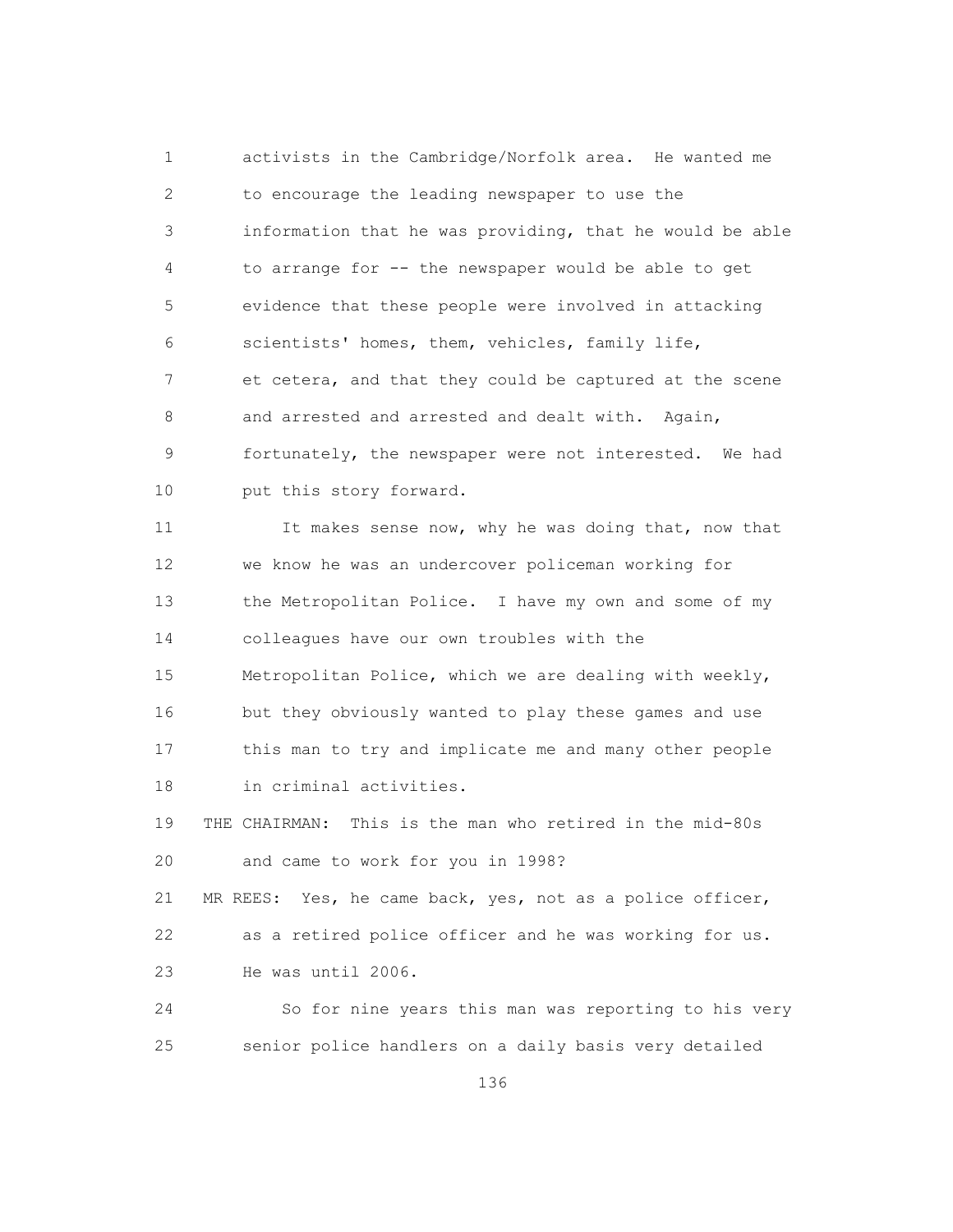| $\mathbf 1$     | reports about everything that we were doing, all the              |
|-----------------|-------------------------------------------------------------------|
| $\mathbf{2}$    | private, legally privileged, client information that we           |
| $\mathfrak{Z}$  | were dealing with and he was passing it on to his                 |
| 4               | handlers and certainly, a lot of those cases, the good            |
| 5               | work that we had done for the defence teams was spoilt            |
| 6               | and that was particularly down to him.                            |
| 7               | He even says in his report, this small report that                |
| 8               | we have got, he says in there that he was used or                 |
| 9<br>and he was | numerous Public Interest Immunity applications on numerous cases, |
| 10              | mentioned, so God knows how many cases he was involved            |
| 11              | There is nine years' worth of report there which<br>in.           |
| 12              | I feel sure will reveal many victims that have been the           |
| 13              | subject of this man and his corrupt handlers, and many            |
| 14              | poor people that have been wrongly convicted or                   |
| 15              | suffered from other problems because of --                        |
| 16              | Is there any reason why this 2006 report,<br>THE CHAIRMAN:        |
| 17              | which has formed the basis of your submissions to me, is          |
| 18              | not referred to in your solicitor's letter?                       |
| 19              | It is. Well, certainly I refer to it.<br>MR REES:                 |
| 20              | I mentioned that we have got evidence. This is not                |
| 21              | a fishing exercise on my part. I am able to give direct           |
| 22              | evidence and we have documentary evidence and that                |
| 23              | report will form part of that documentary evidence which          |
| 24              | will be made available to the Inquiry, of course.                 |
| 25              | THE CHAIRMAN: All right. Thank you.                               |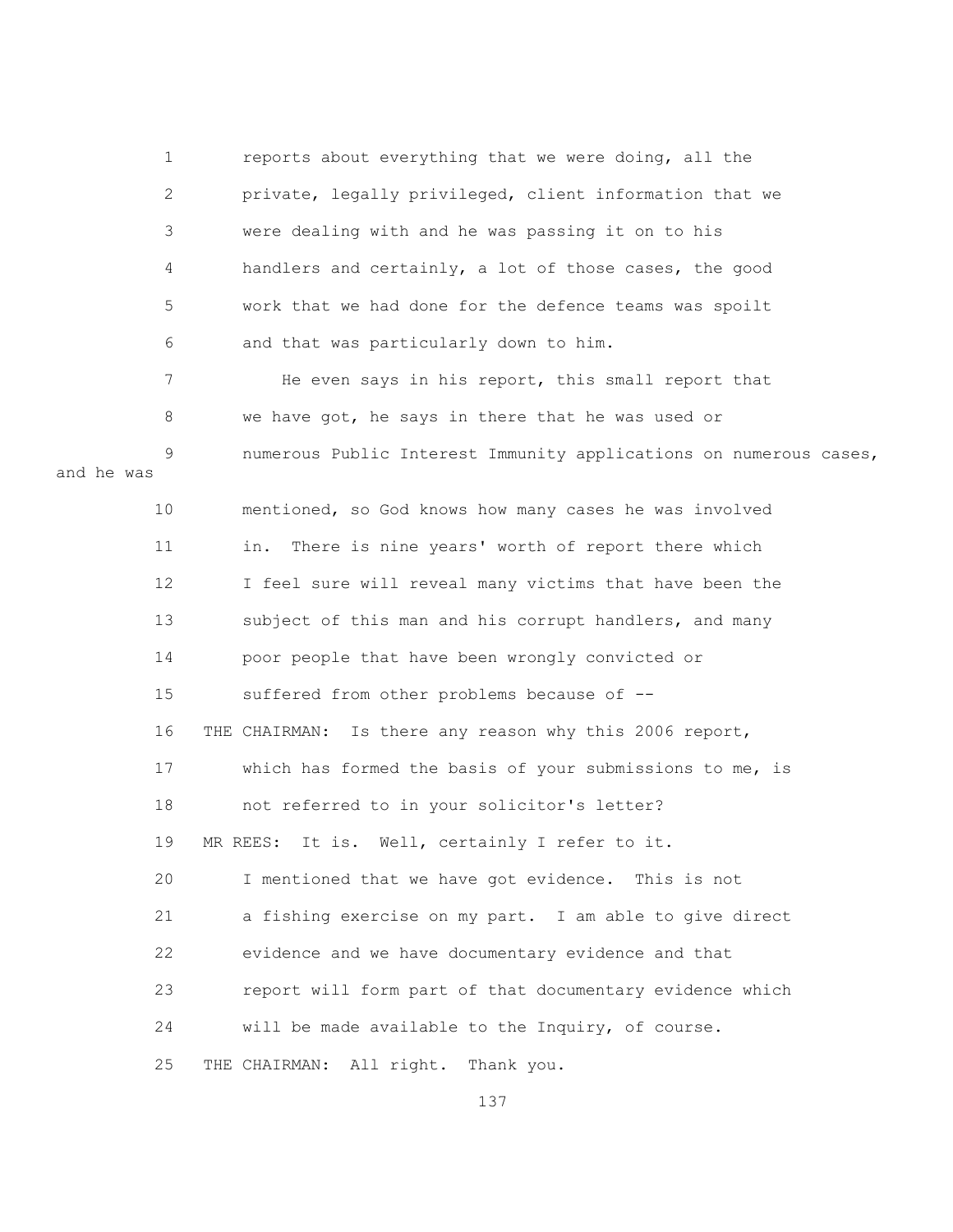1 Your solicitors do say that they would require 2 several hours' preparation to provide relevant 3 documentation to the Inquiry. 4 MR REES: There is a mass of documentation. 5 THE CHAIRMAN: All right. 6 Is there anything else? 7 MR REES: No, that is fine. 8 THE CHAIRMAN: Thank you very much, Mr Rees. 9 MR REES: Thank you. 10 MR BARR: Unless I have missed anybody, in which case no 11 doubt they will speak up, I think that is it, sir. 12 THE CHAIRMAN: Is there anyone here who has not so far been 13 identified but who does want to make submissions about 14 core participation? 15 Well, can I express my thanks, not just to the 16 lawyers but especially -- we do have one? 17 MR SMITH: I do apologise. 18 THE CHAIRMAN: Not at all. 19 Can you just tell me whether you represent yourself 20 or anybody else? 21 Submissions by MR SMITH 22 MR SMITH: My name is David Smith. Where do I go? 23 THE CHAIRMAN: You are the Blacklist Support Group, are you? 24 MR SMITH: Yes. 25 The only reason I mention it is because I have seen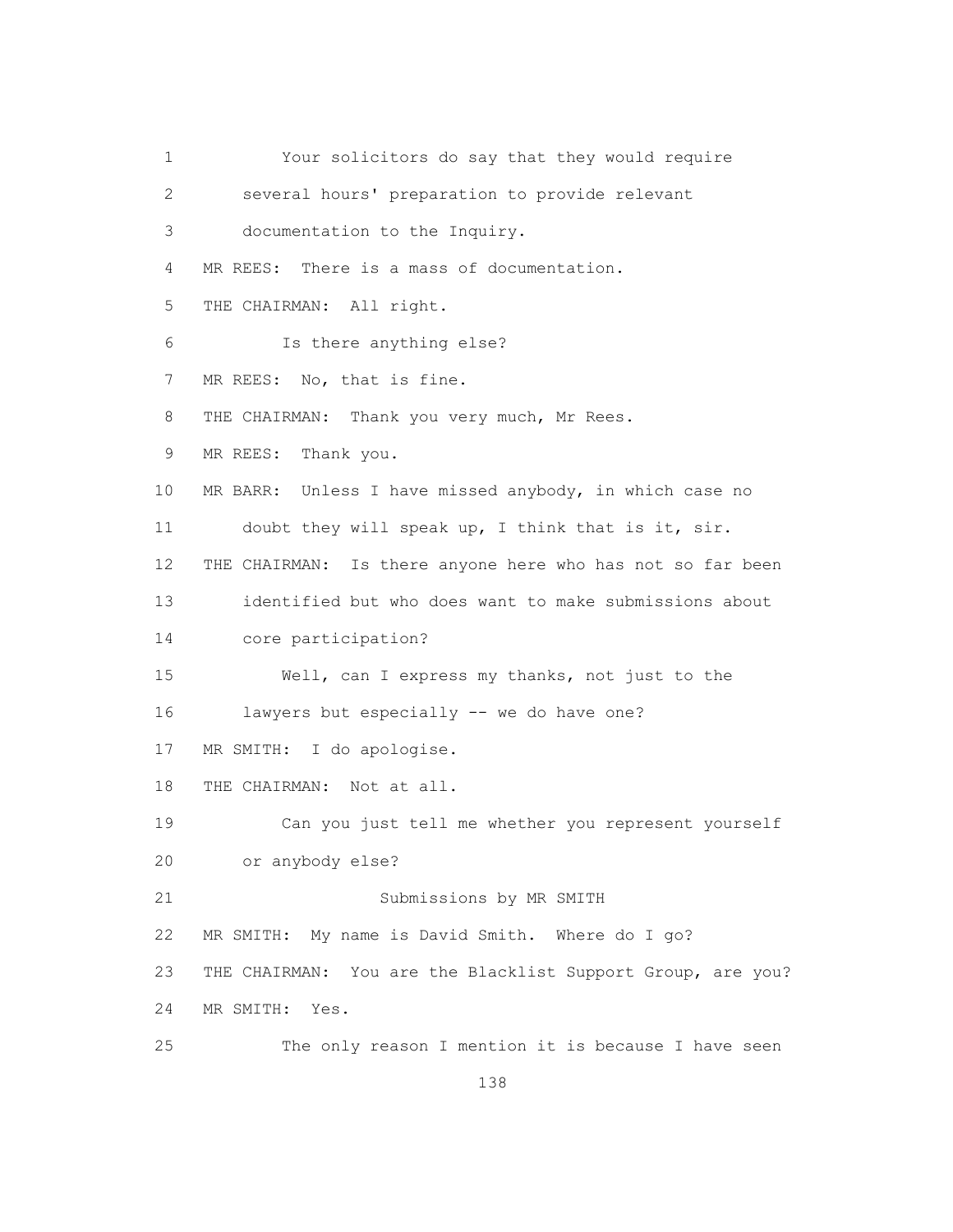1 the list that is going round, and we are represented by 2 Imran Khan, and the reason Imran is not here today is 3 because we were told that all of us, as the named 4 individuals, were given core participation status but on 5 the paper it only names one of us. That was all. 6 THE CHAIRMAN: It should have named you all.

7 MR SMITH: Okay.

 8 Then, really just repeating the question that Helen 9 said and someone else said earlier, is the idea that, 10 which I think a lot of us have got in our mind, the idea 11 that when the undercover police were in there, they were 12 not spying on me as an individual, they were spying on 13 a campaign and if the individuals have been nominated 14 effectively to represent the campaign -- is that what 15 you are saying?

 16 THE CHAIRMAN: Wait a minute. You say the undercover police 17 officers, you believe, were reporting on the campaign? 18 MR SMITH: On the campaign we were involved in, yes. 19 THE CHAIRMAN: Just give me a moment. Do sit down for

20 a moment.

21 MR SMITH: Thank you. (Pause)

22 THE CHAIRMAN: Mr Barr, I don't know whether you heard that

23 exchange between myself and Mr Smith?

24 MR BARR: I am afraid I was distracted, sir.

25 THE CHAIRMAN: Mr Smith has just suggested to me that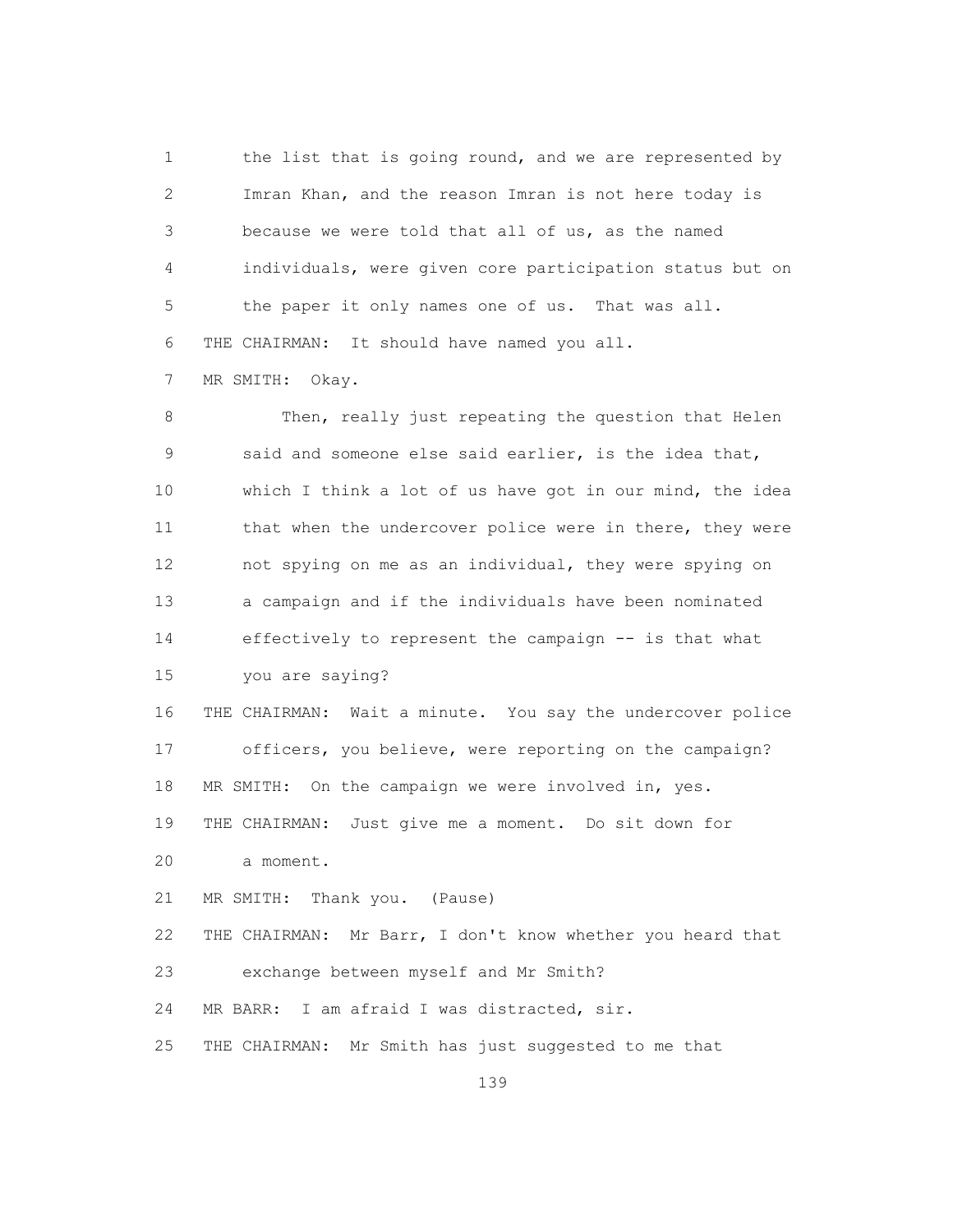1 a basis of the application for core participant status 2 made on behalf of the individuals who comprise the 3 Blacklist Support Group was not just that undercover 4 officers used information obtained undercover in order 5 to feed an industrial blacklist, but that the Blacklist 6 Support Group itself was the subject of infiltration by 7 undercover police officers.

 8 Now, I can't recall reading any such assertion in 9 the application made by Imran Khan -- it is tab 9 -- and 10 that remains my view, having scanned it again. Maybe 11 this arises out of a misunderstanding.

 12 Paragraph 77, page 30, Mr Barr? Imran Khan says: 13 "The group has, through the individuals that form 14 it, been involved in campaigns primarily relating, but 15 not limited, to union activities in the construction 16 industry."

 17 Is that the kind of campaign you are talking about? 18 MR SMITH: We were set up in 2009 after the blacklisting 19 scandal was uncovered.

20 THE CHAIRMAN: Yes.

 21 MR SMITH: We know for a fact, because Peter Francis was one 22 of the people that was spying on the individuals we 23 talked about, and Mark Jenner also was spying on some of 24 the individuals. So there is a historical point of this 25 from the 1990s and we know that some of the information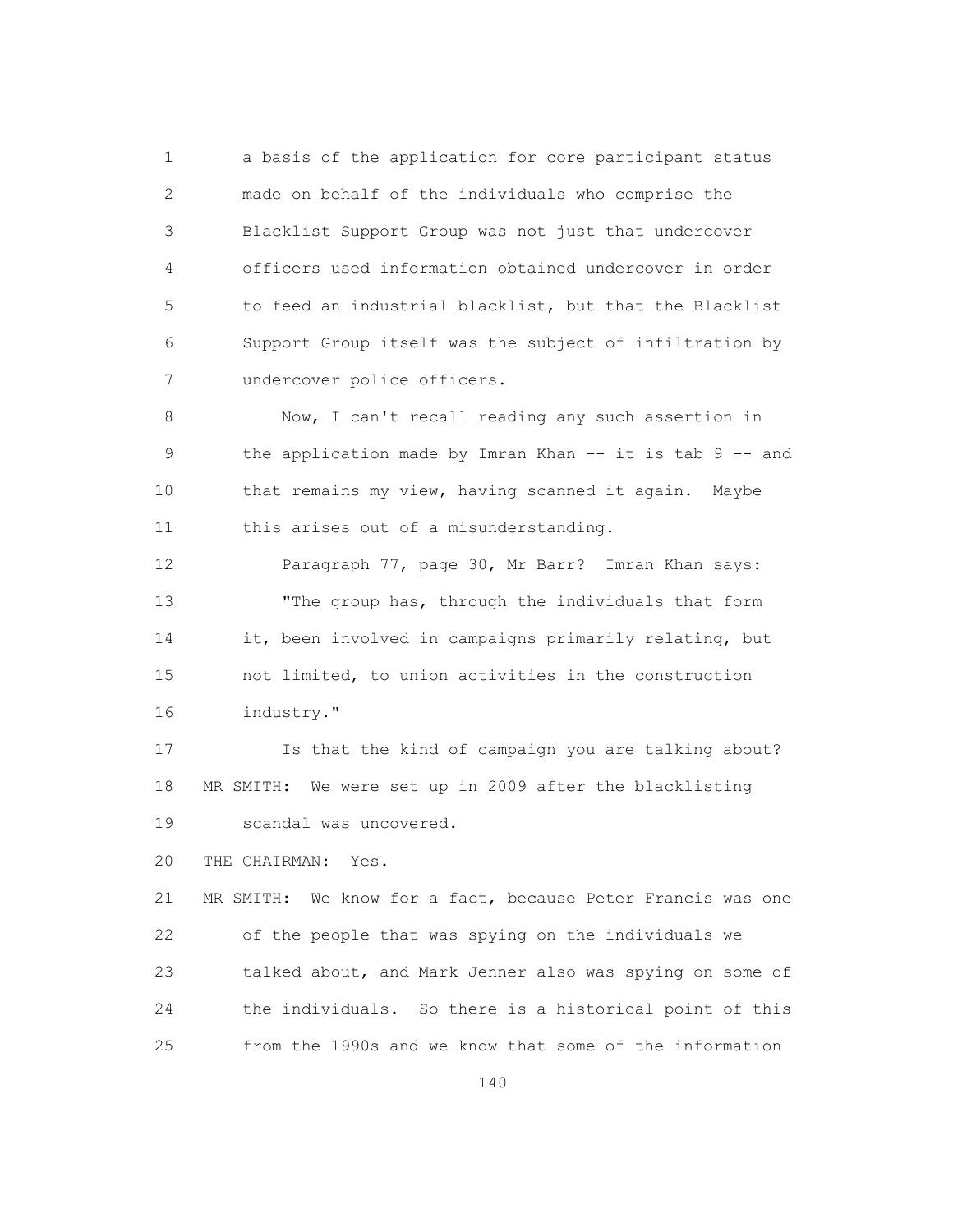1 from the police was passed on to the consultant 2 association, Blacklist, because we have got the 3 evidence -- 4 THE CHAIRMAN: There is no need to repeat everything that 5 I have read before. 6 MR SMITH: Sorry. 7 THE CHAIRMAN: What I asked you was a specific question. 8 You referred to a campaign, and what has been said on 9 your behalf by Imran Khan, which I well understand, is 10 that each of you was involved in one way or another in 11 activity which was reported on and subsequently caused 12 you to be named in an industry blacklist. 13 MR SMITH: Yes. 14 THE CHAIRMAN: Is that right? 15 MR SMITH: Yes. 16 THE CHAIRMAN: Okay. They do not say in their submission 17 that the Blacklist Support Group, as a group, because of 18 its efforts to get this exposed, has also been 19 infiltrated. 20 MR SMITH: You have got the advantage on me there. 21 I haven't actually got the document in front of me but 22 I tend to remember there was something in there about 23 the fact that we have put in, very similar to the 24 Hillsborough families that were talked about earlier, we 25 have put in Freedom of Information requests and we have been Neither Confirm Nor Deny'd.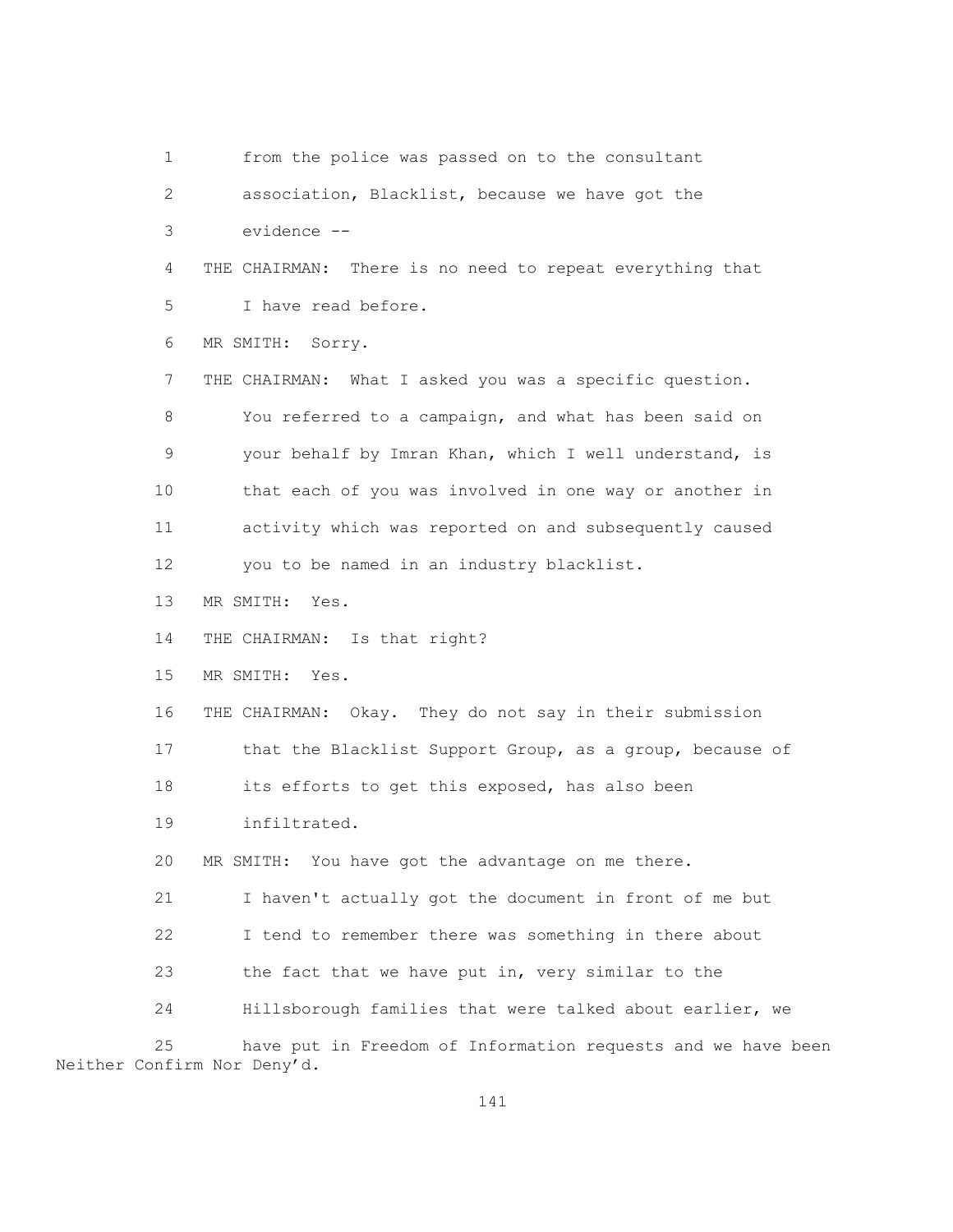1 THE CHAIRMAN: Mr Smith, can I make a suggestion? 2 MR SMITH: Yes. 3 THE CHAIRMAN: You are obviously here unprepared in the 4 absence of Imran Khan, who had not come here because you 5 already have notification. Discuss it with them, and if 6 they want to approach the Inquiry with any further 7 submissions within the next few days, I will consider 8 them. 9 MR SMITH: Okay. 10 THE CHAIRMAN: All right? 11 MR SMITH: Thank you very much. 12 THE CHAIRMAN: Thank you very much. 13 Anything else? 14 MR BARR: I have had one more person approach me, 15 Ms Sylvia Jones, who has made an application in writing 16 which is connected in fact, she says, to that of 17 Mr Rees', and she too I think would like to make 18 a submission to you. 19 THE CHAIRMAN: By all means. 20 Do come forward, Ms Jones. Yes. 21 Submissions by MS JONES 22 MS JONES: Thank you for hearing me. 23 I came along really as an observer. I had not 24 intended to speak so I have nothing prepared, but it was 25 only when Jonathan Rees was talking to you, explaining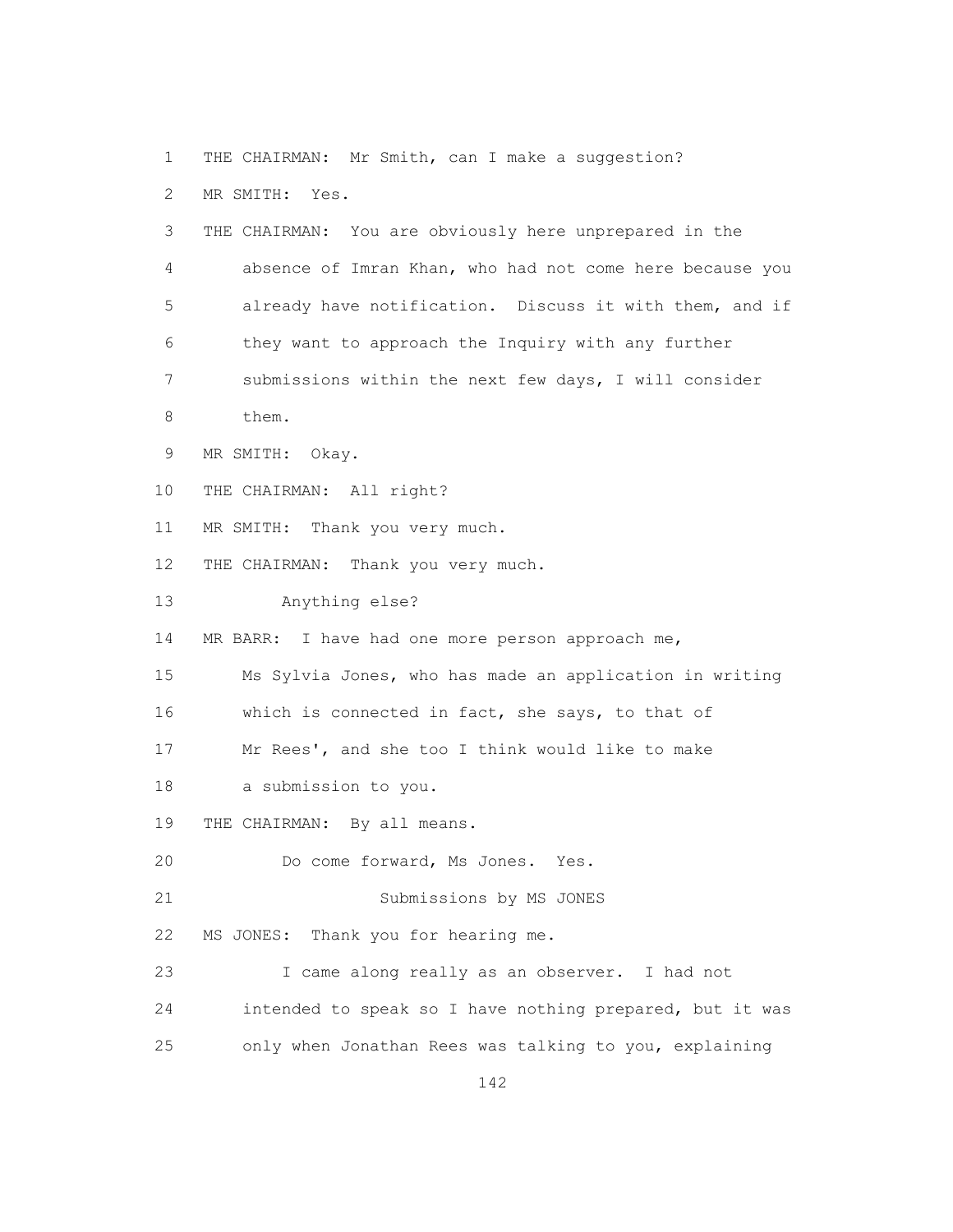1 things, that I thought I had a bit of information and 2 I am unable to repeat what I put in my letter to you my 3 submission to you, but I thought it might help explain 4 why Mr Rees' solicitor did not include the reports from the undercover  $--$  from the covert human intelligence source, basically, in his

> 6 submission to you, and I think I might explain that. 7 In 2006, I too received anonymously a copy of these 8 reports. I had originally seen them about six months 9 earlier, I was allowed to read them but not make notes 10 or get a copy, but when I was given a copy I could 11 actually see the extent that he was reporting back, but 12 because they were photocopies and they looked like bits 13 of cut and paste, and so on, I was a little anxious 14 about the authenticity of these documents, these 15 reports.

 16 So I went and knocked on this man's door and he knew 17 me because he had tried to become part of my 18 investigation into corruption at Customs and Excise, 19 a story that was well reported in the beginnings of 20 2001, 2002, 2003. When he obviously opened the door and 21 recognised me -- and during the course of the 22 investigation I started talking about a man whose case 23 he became involved in working directly for the defence 24 being paid from the legal aid budget, and in his reports 25 he had reported back on the man who was -- he was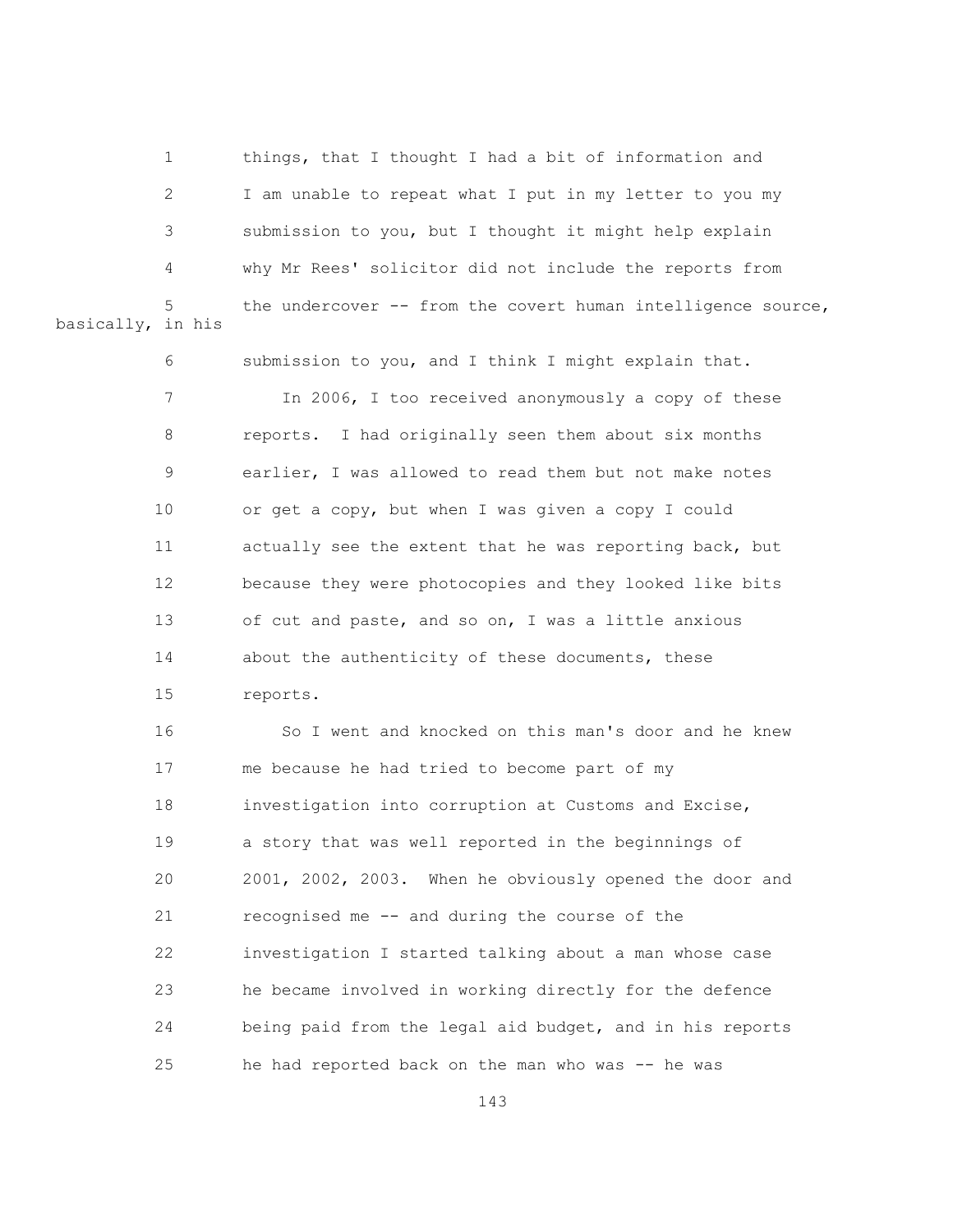1 applying for an appeal, he was building an appeal. He

 2 had been released from prison and he was building 3 an appeal, and this covert human intelligence source was actually being employed by

> 4 his solicitor and I met him during the course of my 5 investigation into customs, because it was a customs 6 prosecution.

 7 When I approached this man's door and we spoke about 8 it, I think he had forgotten exactly what was in his 9 reports and when I mentioned this particular case, he 10 said "Ah, you mean the reports that were hacked off my 11 computer", and my conversation was witnessed by 12 a colleague and this is me, just as an investigative 13 journalist, I felt that was quite a reasonable admission 14 for me to think that the documents were in fact 15 authentic, and quite real.

 16 If indeed, as it appears, this man was directly 17 reporting back on legally privileged information to his 18 police handlers, which were CIB3, the anti-corruption 19 squad, I took the view then, and still do, that if the 20 anti-corruption police do not obey the rules, there is 21 not a lot of chance for anybody else.

 22 THE CHAIRMAN: You were going to explain why the solicitors 23 didn't refer to these reports.

24 MS JONES: Well, perhaps he had doubts about the

25 authenticity of the reports.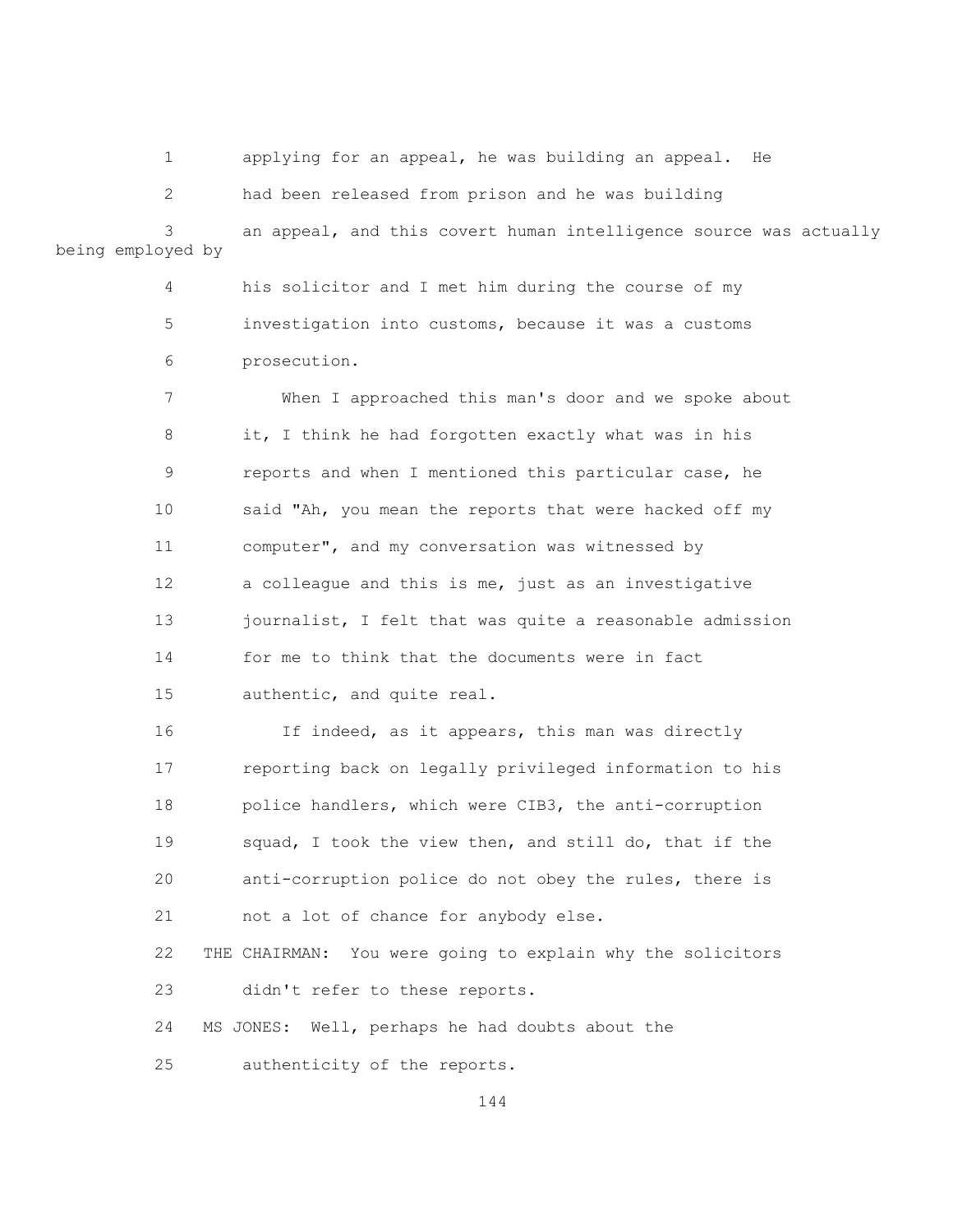1 THE CHAIRMAN: Have you spoken to the solicitors about that 2 question?

3 MS JONES: I have now, yes.

4 THE CHAIRMAN: About that question?

 5 MS JONES: Well, I don't know whether that is why they 6 didn't put it in but, for me, because I had always had 7 a question mark over the authenticity because they were 8 photocopies of emails, and which is why I went and 9 knocked on the man's door.

10 THE CHAIRMAN: All right, thank you very much indeed.

11 MR BARR: I think that is it.

12 THE CHAIRMAN: Good.

 13 Well, I repeat my thanks. I am going to take some 14 time to mull over the submissions made to me and to 15 re-read all the applications. I will probably be able 16 to reach a decision and publish a ruling within the 17 course of the next week.

 18 Thank you all. That concludes today's proceedings. 19 (3.40 pm)

20 (The hearing concluded)

- 21
- 22
- $23$
- 24
- 25

145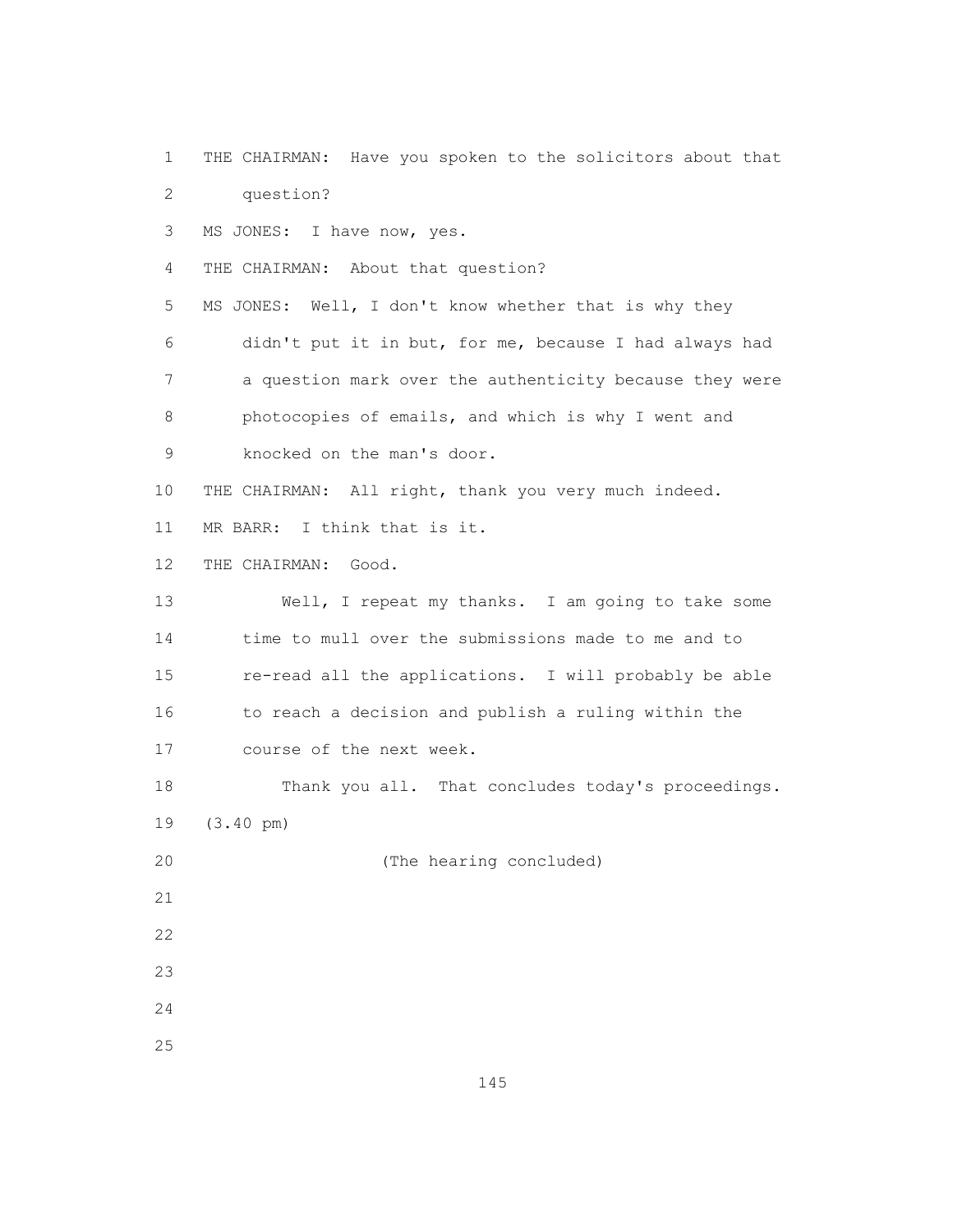| 1              | INDEX                                                |  |  |  |  |  |
|----------------|------------------------------------------------------|--|--|--|--|--|
| $\overline{2}$ | Introductory remarks by MR BARR 1                    |  |  |  |  |  |
| 3              |                                                      |  |  |  |  |  |
| 4              | Statement by THE CHAIRMAN re 3<br>procedural matters |  |  |  |  |  |
| 5              | Submissions by MR STANAGE 8                          |  |  |  |  |  |
| 6              | Submissions by MR KIRKPATRICK 23                     |  |  |  |  |  |
| 7              | Submissions by MR VARNHAM 29                         |  |  |  |  |  |
| 8              | Submissions by MR NICHOLLS 31                        |  |  |  |  |  |
| 9              | Submissions by MR ROCHE 37                           |  |  |  |  |  |
| 10             | Submissions by MR WEATHERBY 41                       |  |  |  |  |  |
| 11             | Further submissions by MR NICHOLLS 46                |  |  |  |  |  |
| 12             | Submissions by MR ROBERTSON 47                       |  |  |  |  |  |
| 13             | Submissions by MS LANCET 50                          |  |  |  |  |  |
| 14             | Submissions by MR SCHWARZ 52                         |  |  |  |  |  |
| 15             |                                                      |  |  |  |  |  |
| 16             | Submissions by MR FRIEDMAN 71                        |  |  |  |  |  |
| 17             | Submissions by MS GERRY 95                           |  |  |  |  |  |
| 18             | Submissions by MR GRIFFITHS 102                      |  |  |  |  |  |
| 19             | Submissions by MS DEIGHTON 108                       |  |  |  |  |  |
| 20             | Submissions by MS STEEL 112                          |  |  |  |  |  |
| 21             | Submissions by MR RICHARDSON 117                     |  |  |  |  |  |
| 22             | Submissions by MS FELTHAM 118                        |  |  |  |  |  |
| 23             | Submissions by MR GRAVETT 124                        |  |  |  |  |  |
| 24             | Submissions by MR REES 131                           |  |  |  |  |  |
| 25             | Submissions by M SMITH 138                           |  |  |  |  |  |